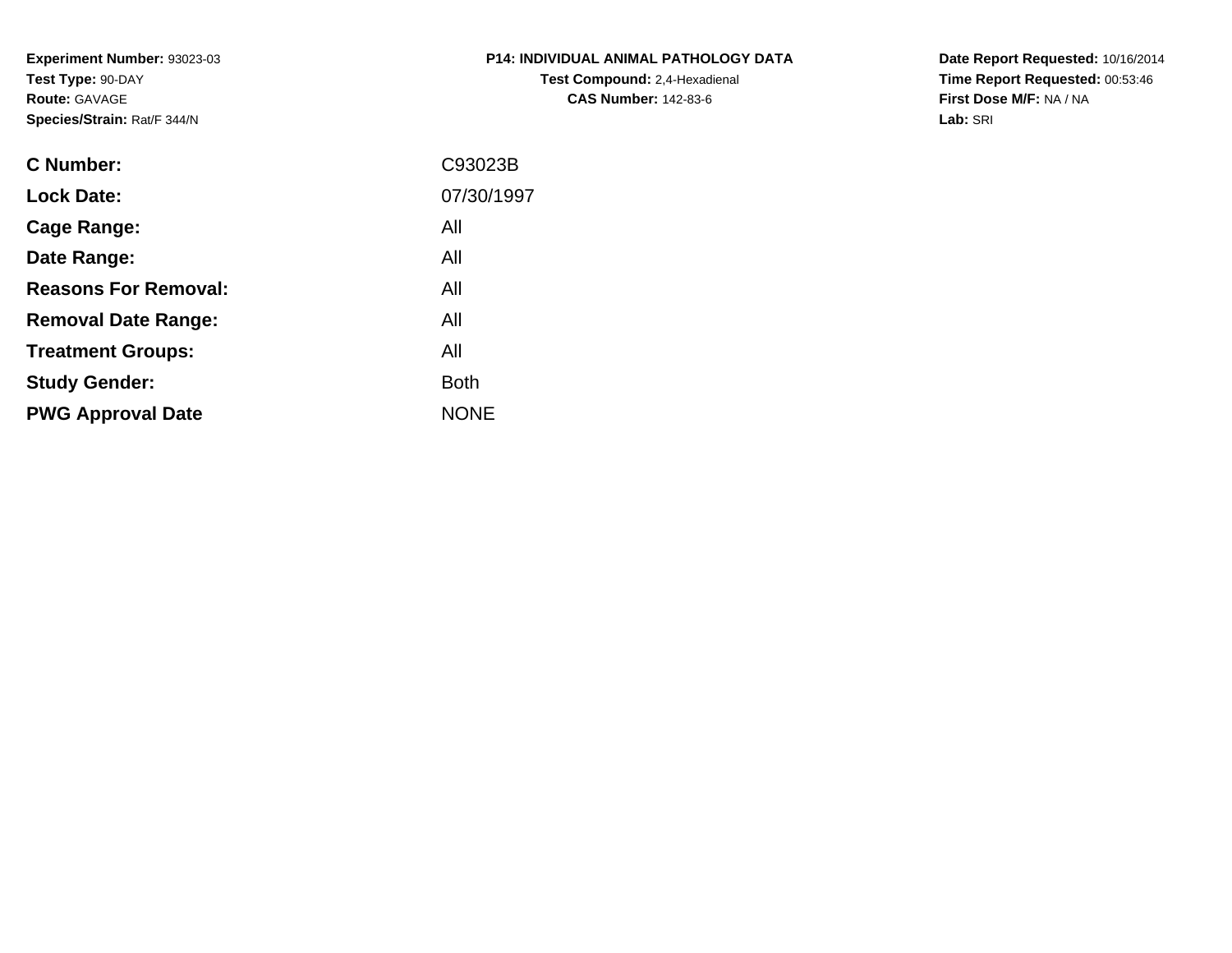| Experiment Number: 93023-03<br>Test Type: 90-DAY<br><b>Route: GAVAGE</b><br>Species/Strain: Rat/F 344/N |                           | <b>P14: INDIVIDUAL ANIMAL PATHOLOGY DATA</b><br>Test Compound: 2,4-Hexadienal<br><b>CAS Number: 142-83-6</b> | Date Report Requested: 10/16/2014<br>Time Report Requested: 00:53:46<br>First Dose M/F: NA / NA<br>Lab: SRI |
|---------------------------------------------------------------------------------------------------------|---------------------------|--------------------------------------------------------------------------------------------------------------|-------------------------------------------------------------------------------------------------------------|
| <b>ANIMAL ID: 1</b>                                                                                     | <b>TRT#: 1</b>            | <b>SEX: Male</b>                                                                                             | DAY ON TEST: 94                                                                                             |
|                                                                                                         | DOSE: 0<br>MG/KG/DY       | <b>DISP: Terminal Sacrifice</b>                                                                              | <b>HISTO: 96-77882</b>                                                                                      |
|                                                                                                         |                           | ORGAN AND ACCOUNTABLE SITE STATUS                                                                            |                                                                                                             |
| <b>NORMAL</b>                                                                                           |                           |                                                                                                              |                                                                                                             |
| * Adrenal Medulla                                                                                       | * Bone                    | * Bone Marrow                                                                                                | * Brain                                                                                                     |
| * Epididymis                                                                                            | * Esophagus               | * Heart                                                                                                      | * Intestine Large, Cecum                                                                                    |
| * Intestine Large, Colon                                                                                | * Intestine Large, Rectum | * Intestine Small, Duodenum                                                                                  | * Intestine Small, Ileum                                                                                    |
| * Intestine Small, Jejunum                                                                              | * Islets, Pancreatic      | * Kidney                                                                                                     | * Liver                                                                                                     |
| * Lung                                                                                                  | * Lymph Node, Mandibular  | * Lymph Node, Mesenteric                                                                                     | * Mammary Gland                                                                                             |
| * Nose                                                                                                  | * Pancreas                | * Parathyroid Gland                                                                                          | * Pituitary Gland                                                                                           |
| * Preputial Gland                                                                                       | * Prostate                | * Salivary Glands                                                                                            | * Seminal Vesicle                                                                                           |
| * Skin                                                                                                  | * Spleen                  | * Stomach, Forestomach                                                                                       | * Stomach, Glandular                                                                                        |
| * Testes                                                                                                | * Thymus                  | * Thyroid Gland                                                                                              | * Trachea                                                                                                   |
| * Urinary Bladder                                                                                       |                           |                                                                                                              |                                                                                                             |
| <b>OBSERVATIONS</b>                                                                                     |                           |                                                                                                              |                                                                                                             |
| * Adrenal Cortex                                                                                        |                           | <b>Accessory Adrenal Cortical Nodule</b>                                                                     | Moderate                                                                                                    |
| PRIMARY CAUSE OF DEATH                                                                                  |                           |                                                                                                              |                                                                                                             |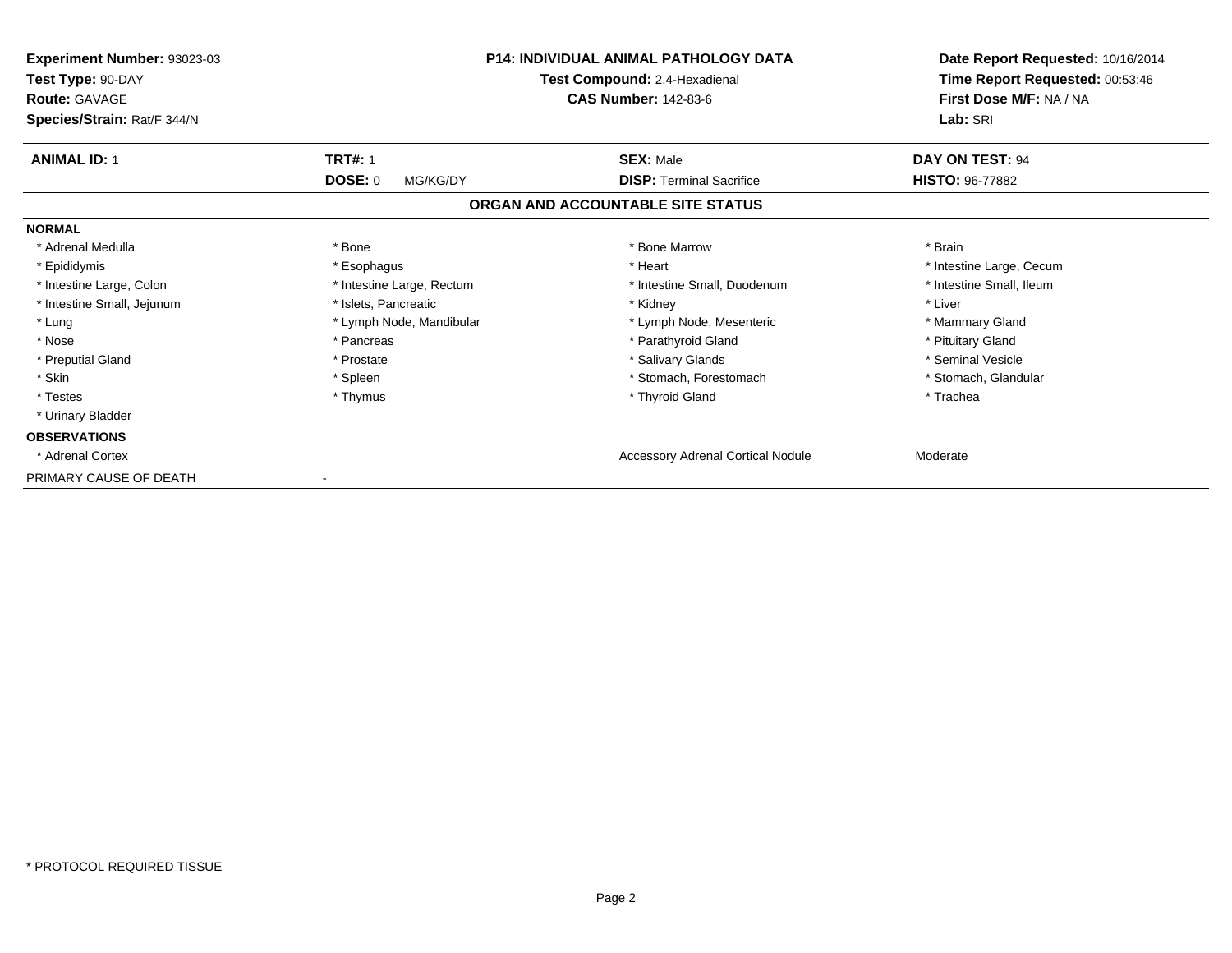| Experiment Number: 93023-03<br>Test Type: 90-DAY<br><b>Route: GAVAGE</b><br>Species/Strain: Rat/F 344/N |                                       | <b>P14: INDIVIDUAL ANIMAL PATHOLOGY DATA</b><br>Test Compound: 2,4-Hexadienal<br><b>CAS Number: 142-83-6</b> | Date Report Requested: 10/16/2014<br>Time Report Requested: 00:53:46<br>First Dose M/F: NA / NA<br>Lab: SRI |
|---------------------------------------------------------------------------------------------------------|---------------------------------------|--------------------------------------------------------------------------------------------------------------|-------------------------------------------------------------------------------------------------------------|
| <b>ANIMAL ID: 2</b>                                                                                     | <b>TRT#: 1</b><br>DOSE: 0<br>MG/KG/DY | <b>SEX: Male</b><br><b>DISP: Terminal Sacrifice</b>                                                          | DAY ON TEST: 94<br>HISTO: 96-77883                                                                          |
|                                                                                                         |                                       | ORGAN AND ACCOUNTABLE SITE STATUS                                                                            |                                                                                                             |
| <b>NORMAL</b>                                                                                           |                                       |                                                                                                              |                                                                                                             |
| * Adrenal Cortex                                                                                        | * Adrenal Medulla                     | * Bone                                                                                                       | * Bone Marrow                                                                                               |
| * Brain                                                                                                 | * Epididymis                          | * Intestine Large, Cecum                                                                                     | * Intestine Large, Colon                                                                                    |
| * Intestine Large, Rectum                                                                               | * Intestine Small, Duodenum           | * Intestine Small, Ileum                                                                                     | * Intestine Small, Jejunum                                                                                  |
| * Islets, Pancreatic                                                                                    | * Kidney                              | * Liver                                                                                                      | * Lung                                                                                                      |
| * Lymph Node, Mandibular                                                                                | * Lymph Node, Mesenteric              | * Mammary Gland                                                                                              | * Nose                                                                                                      |
| * Pancreas                                                                                              | * Parathyroid Gland                   | * Pituitary Gland                                                                                            | * Preputial Gland                                                                                           |
| * Prostate                                                                                              | * Salivary Glands                     | * Seminal Vesicle                                                                                            | * Skin                                                                                                      |
| * Spleen                                                                                                | * Stomach, Forestomach                | * Stomach, Glandular                                                                                         | * Testes                                                                                                    |
| * Thymus                                                                                                | * Thyroid Gland                       | * Trachea                                                                                                    | * Urinary Bladder                                                                                           |
| <b>MISSING</b>                                                                                          |                                       |                                                                                                              |                                                                                                             |
| * Esophagus                                                                                             |                                       |                                                                                                              |                                                                                                             |
| <b>OBSERVATIONS</b>                                                                                     |                                       |                                                                                                              |                                                                                                             |
| * Heart                                                                                                 |                                       | Cardiomyopathy                                                                                               | Minimal                                                                                                     |
| PRIMARY CAUSE OF DEATH                                                                                  |                                       |                                                                                                              |                                                                                                             |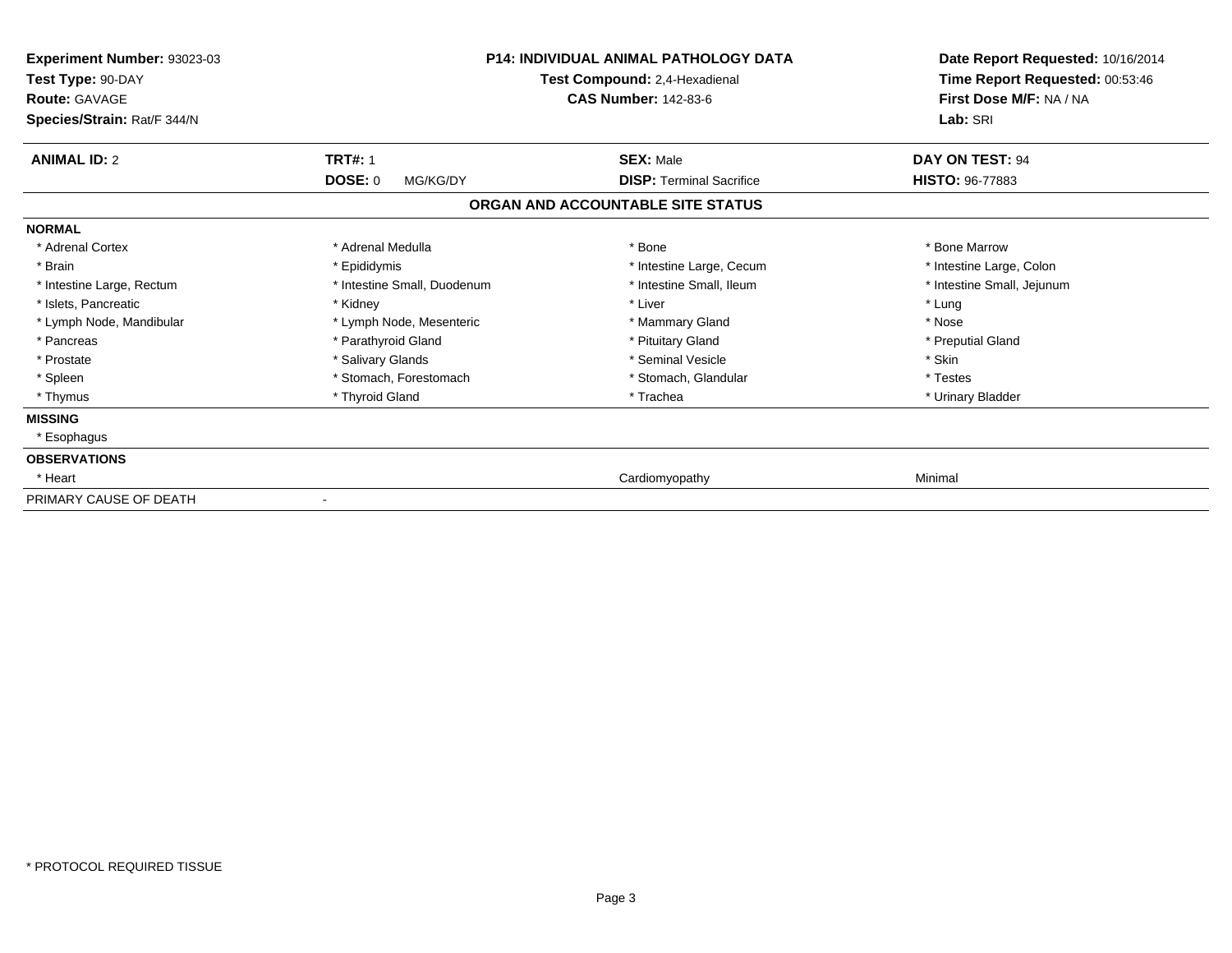| Experiment Number: 93023-03<br>Test Type: 90-DAY<br><b>Route: GAVAGE</b><br>Species/Strain: Rat/F 344/N |                                       | <b>P14: INDIVIDUAL ANIMAL PATHOLOGY DATA</b><br>Test Compound: 2,4-Hexadienal<br><b>CAS Number: 142-83-6</b> | Date Report Requested: 10/16/2014<br>Time Report Requested: 00:53:46<br>First Dose M/F: NA / NA<br>Lab: SRI |
|---------------------------------------------------------------------------------------------------------|---------------------------------------|--------------------------------------------------------------------------------------------------------------|-------------------------------------------------------------------------------------------------------------|
| <b>ANIMAL ID: 3</b>                                                                                     | <b>TRT#: 1</b><br>DOSE: 0<br>MG/KG/DY | <b>SEX: Male</b><br><b>DISP: Terminal Sacrifice</b>                                                          | DAY ON TEST: 94<br><b>HISTO: 96-77884</b>                                                                   |
|                                                                                                         |                                       | ORGAN AND ACCOUNTABLE SITE STATUS                                                                            |                                                                                                             |
| <b>NORMAL</b>                                                                                           |                                       |                                                                                                              |                                                                                                             |
| * Adrenal Cortex                                                                                        | * Adrenal Medulla                     | * Bone                                                                                                       | * Bone Marrow                                                                                               |
| * Brain                                                                                                 | * Epididymis                          | * Esophagus                                                                                                  | * Intestine Large, Cecum                                                                                    |
| * Intestine Large, Colon                                                                                | * Intestine Large, Rectum             | * Intestine Small, Duodenum                                                                                  | * Intestine Small, Ileum                                                                                    |
| * Intestine Small, Jejunum                                                                              | * Islets. Pancreatic                  | * Kidney                                                                                                     | * Lung                                                                                                      |
| * Lymph Node, Mandibular                                                                                | * Lymph Node, Mesenteric              | * Mammary Gland                                                                                              | * Nose                                                                                                      |
| * Pancreas                                                                                              | * Parathyroid Gland                   | * Pituitary Gland                                                                                            | * Preputial Gland                                                                                           |
| * Prostate                                                                                              | * Salivary Glands                     | * Seminal Vesicle                                                                                            | * Skin                                                                                                      |
| * Spleen                                                                                                | * Stomach, Forestomach                | * Stomach, Glandular                                                                                         | * Testes                                                                                                    |
| * Thymus                                                                                                | * Thyroid Gland                       | * Trachea                                                                                                    | * Urinary Bladder                                                                                           |
| <b>OBSERVATIONS</b>                                                                                     |                                       |                                                                                                              |                                                                                                             |
| * Heart                                                                                                 |                                       | Cardiomyopathy                                                                                               | Minimal                                                                                                     |
| * Liver                                                                                                 |                                       | Hepatodiaphragmatic Nodule                                                                                   |                                                                                                             |
| [Hepatodiaphragmatic Nodule TGLS = 1-21]                                                                |                                       |                                                                                                              |                                                                                                             |
| PRIMARY CAUSE OF DEATH                                                                                  |                                       |                                                                                                              |                                                                                                             |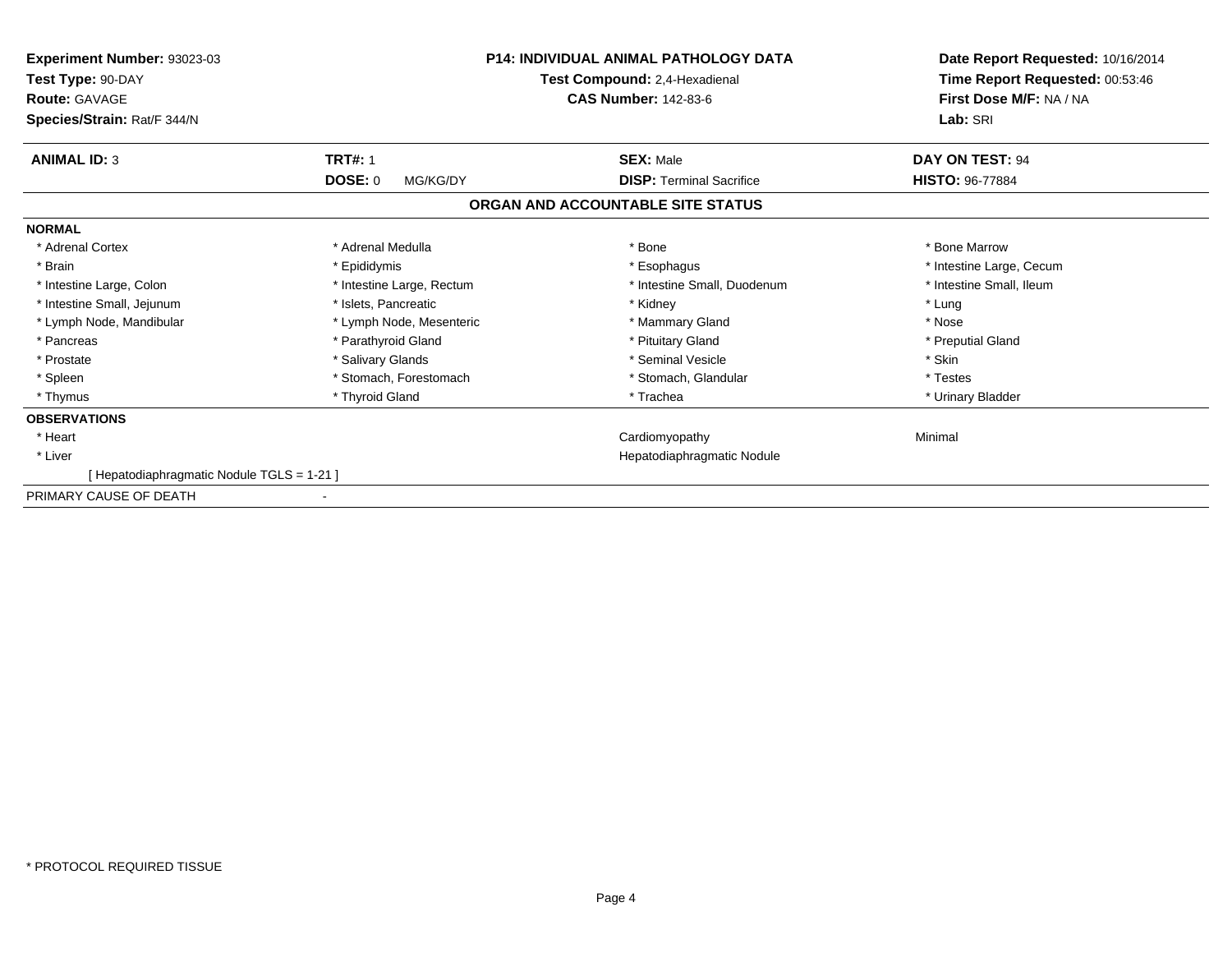| Experiment Number: 93023-03<br>Test Type: 90-DAY<br><b>Route: GAVAGE</b><br>Species/Strain: Rat/F 344/N | <b>P14: INDIVIDUAL ANIMAL PATHOLOGY DATA</b><br>Test Compound: 2,4-Hexadienal<br><b>CAS Number: 142-83-6</b> |                                   | Date Report Requested: 10/16/2014<br>Time Report Requested: 00:53:46<br>First Dose M/F: NA / NA<br>Lab: SRI |  |
|---------------------------------------------------------------------------------------------------------|--------------------------------------------------------------------------------------------------------------|-----------------------------------|-------------------------------------------------------------------------------------------------------------|--|
| <b>ANIMAL ID: 4</b>                                                                                     | <b>TRT#: 1</b>                                                                                               | <b>SEX: Male</b>                  | DAY ON TEST: 94                                                                                             |  |
|                                                                                                         | <b>DOSE: 0</b><br>MG/KG/DY                                                                                   | <b>DISP: Terminal Sacrifice</b>   | <b>HISTO: 96-77885</b>                                                                                      |  |
|                                                                                                         |                                                                                                              | ORGAN AND ACCOUNTABLE SITE STATUS |                                                                                                             |  |
| <b>NORMAL</b>                                                                                           |                                                                                                              |                                   |                                                                                                             |  |
| * Adrenal Cortex                                                                                        | * Adrenal Medulla                                                                                            | * Bone                            | * Bone Marrow                                                                                               |  |
| * Brain                                                                                                 | * Epididymis                                                                                                 | * Esophagus                       | * Heart                                                                                                     |  |
| * Intestine Large, Cecum                                                                                | * Intestine Large, Colon                                                                                     | * Intestine Large, Rectum         | * Intestine Small, Duodenum                                                                                 |  |
| * Intestine Small, Ileum                                                                                | * Intestine Small, Jejunum                                                                                   | * Islets. Pancreatic              | * Liver                                                                                                     |  |
| * Lung                                                                                                  | * Nose                                                                                                       | * Pancreas                        | * Parathyroid Gland                                                                                         |  |
| * Pituitary Gland                                                                                       | * Preputial Gland                                                                                            | * Prostate                        | * Salivary Glands                                                                                           |  |
| * Seminal Vesicle                                                                                       | * Skin                                                                                                       | * Spleen                          | * Stomach, Forestomach                                                                                      |  |
| * Stomach, Glandular                                                                                    | * Testes                                                                                                     | * Thymus                          | * Thyroid Gland                                                                                             |  |
| * Trachea                                                                                               | * Urinary Bladder                                                                                            |                                   |                                                                                                             |  |
| <b>MISSING</b>                                                                                          |                                                                                                              |                                   |                                                                                                             |  |
| * Mammary Gland                                                                                         |                                                                                                              |                                   |                                                                                                             |  |
| <b>OBSERVATIONS</b>                                                                                     |                                                                                                              |                                   |                                                                                                             |  |
| * Kidney                                                                                                |                                                                                                              | Nephropathy                       | Minimal                                                                                                     |  |
| * Lymph Node, Mandibular                                                                                |                                                                                                              | Hemorrhage                        | Mild                                                                                                        |  |
| * Lymph Node, Mesenteric                                                                                |                                                                                                              | Hemorrhage                        | Minimal                                                                                                     |  |
| PRIMARY CAUSE OF DEATH                                                                                  |                                                                                                              |                                   |                                                                                                             |  |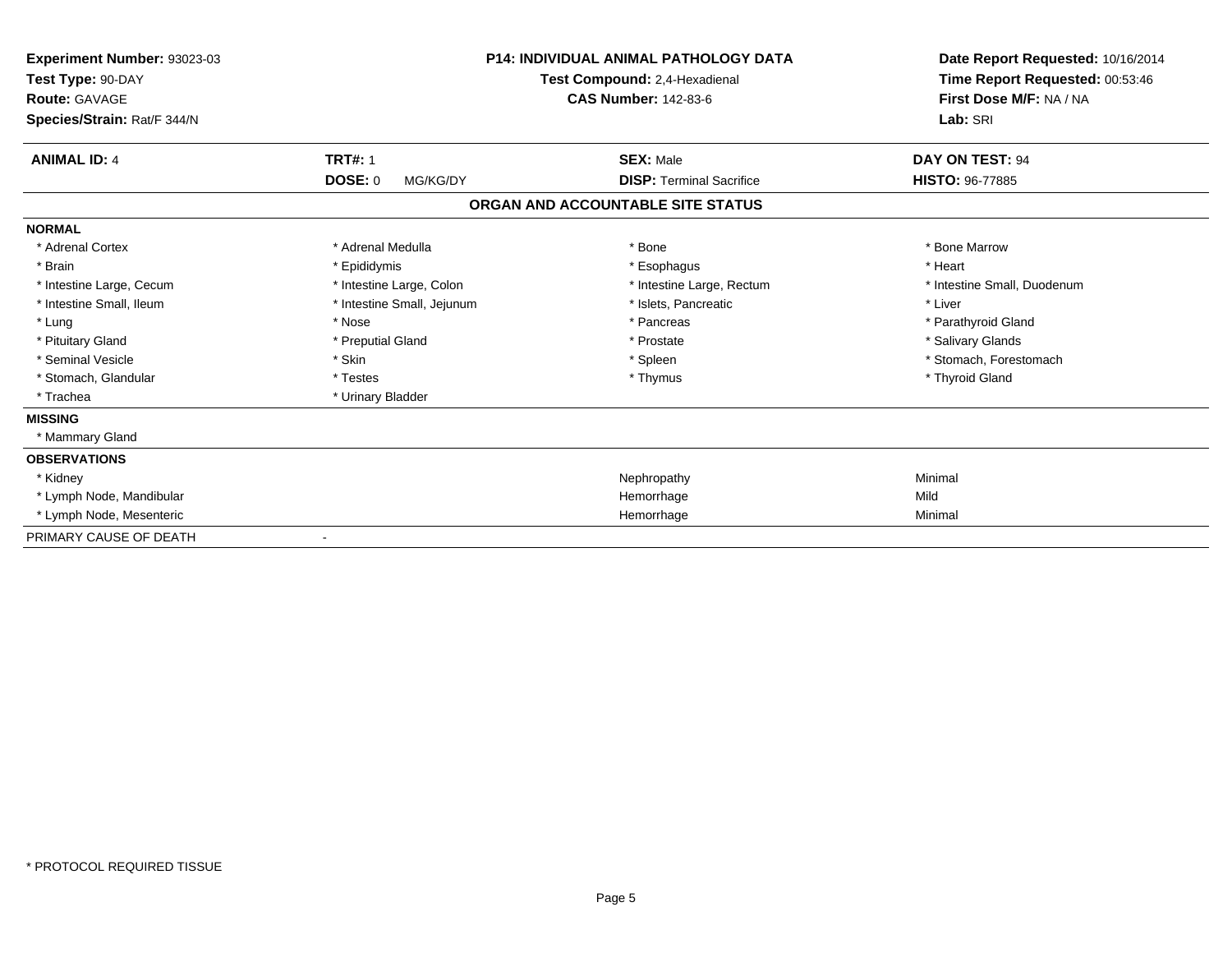| Experiment Number: 93023-03<br>Test Type: 90-DAY<br><b>Route: GAVAGE</b><br>Species/Strain: Rat/F 344/N |                            | <b>P14: INDIVIDUAL ANIMAL PATHOLOGY DATA</b><br>Test Compound: 2,4-Hexadienal<br><b>CAS Number: 142-83-6</b> | Date Report Requested: 10/16/2014<br>Time Report Requested: 00:53:46<br>First Dose M/F: NA / NA<br>Lab: SRI |
|---------------------------------------------------------------------------------------------------------|----------------------------|--------------------------------------------------------------------------------------------------------------|-------------------------------------------------------------------------------------------------------------|
| <b>ANIMAL ID: 5</b>                                                                                     | <b>TRT#: 1</b>             | <b>SEX: Male</b>                                                                                             | DAY ON TEST: 94                                                                                             |
|                                                                                                         | <b>DOSE: 0</b><br>MG/KG/DY | <b>DISP: Terminal Sacrifice</b>                                                                              | <b>HISTO: 96-77886</b>                                                                                      |
|                                                                                                         |                            | ORGAN AND ACCOUNTABLE SITE STATUS                                                                            |                                                                                                             |
| <b>NORMAL</b>                                                                                           |                            |                                                                                                              |                                                                                                             |
| * Adrenal Cortex                                                                                        | * Adrenal Medulla          | * Bone                                                                                                       | * Bone Marrow                                                                                               |
| * Brain                                                                                                 | * Epididymis               | * Esophagus                                                                                                  | * Intestine Large, Cecum                                                                                    |
| * Intestine Large, Colon                                                                                | * Intestine Large, Rectum  | * Intestine Small, Duodenum                                                                                  | * Intestine Small, Ileum                                                                                    |
| * Intestine Small, Jejunum                                                                              | * Islets, Pancreatic       | * Kidney                                                                                                     | * Liver                                                                                                     |
| * Lung                                                                                                  | * Lymph Node, Mesenteric   | * Mammary Gland                                                                                              | * Nose                                                                                                      |
| * Pancreas                                                                                              | * Parathyroid Gland        | * Pituitary Gland                                                                                            | * Preputial Gland                                                                                           |
| * Prostate                                                                                              | * Salivary Glands          | * Seminal Vesicle                                                                                            | * Skin                                                                                                      |
| * Spleen                                                                                                | * Stomach, Forestomach     | * Stomach, Glandular                                                                                         | * Testes                                                                                                    |
| * Thymus                                                                                                | * Thyroid Gland            | * Trachea                                                                                                    | * Urinary Bladder                                                                                           |
| <b>OBSERVATIONS</b>                                                                                     |                            |                                                                                                              |                                                                                                             |
| * Heart                                                                                                 |                            | Cardiomyopathy                                                                                               | Mild                                                                                                        |
| * Lymph Node, Mandibular                                                                                |                            | Hemorrhage                                                                                                   | Minimal                                                                                                     |
| PRIMARY CAUSE OF DEATH                                                                                  |                            |                                                                                                              |                                                                                                             |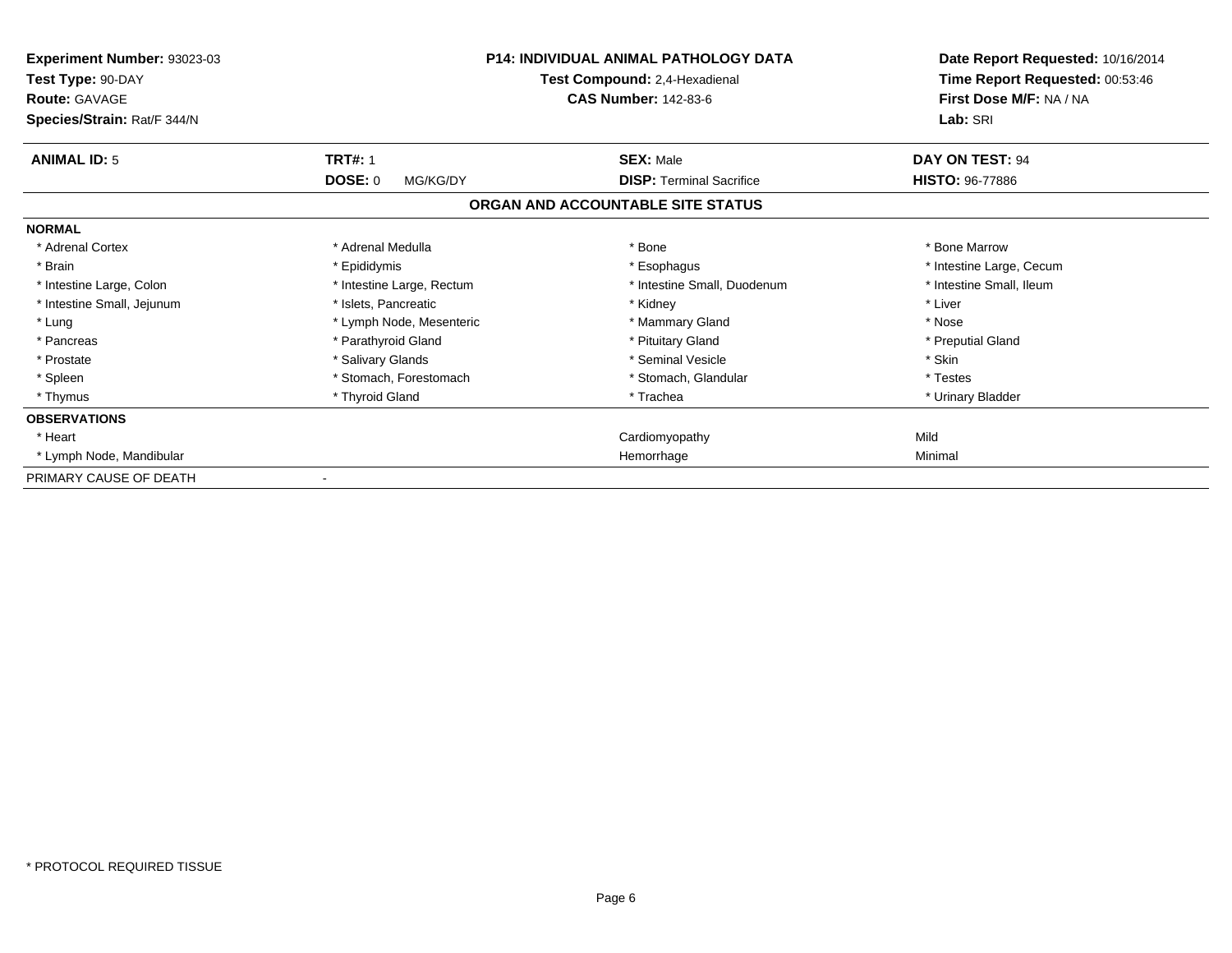| Experiment Number: 93023-03<br>Test Type: 90-DAY<br><b>Route: GAVAGE</b><br>Species/Strain: Rat/F 344/N |                            | <b>P14: INDIVIDUAL ANIMAL PATHOLOGY DATA</b><br>Test Compound: 2,4-Hexadienal<br><b>CAS Number: 142-83-6</b> | Date Report Requested: 10/16/2014<br>Time Report Requested: 00:53:46<br>First Dose M/F: NA / NA<br>Lab: SRI |
|---------------------------------------------------------------------------------------------------------|----------------------------|--------------------------------------------------------------------------------------------------------------|-------------------------------------------------------------------------------------------------------------|
| <b>ANIMAL ID: 6</b>                                                                                     | <b>TRT#: 1</b>             | <b>SEX: Male</b>                                                                                             | DAY ON TEST: 94                                                                                             |
|                                                                                                         | <b>DOSE: 0</b><br>MG/KG/DY | <b>DISP: Terminal Sacrifice</b>                                                                              | <b>HISTO: 96-77887</b>                                                                                      |
|                                                                                                         |                            | ORGAN AND ACCOUNTABLE SITE STATUS                                                                            |                                                                                                             |
| <b>NORMAL</b>                                                                                           |                            |                                                                                                              |                                                                                                             |
| * Adrenal Medulla                                                                                       | * Bone                     | * Bone Marrow                                                                                                | * Brain                                                                                                     |
| * Epididymis                                                                                            | * Esophagus                | * Heart                                                                                                      | * Intestine Large, Cecum                                                                                    |
| * Intestine Large, Colon                                                                                | * Intestine Large, Rectum  | * Intestine Small, Duodenum                                                                                  | * Intestine Small, Ileum                                                                                    |
| * Intestine Small, Jejunum                                                                              | * Islets, Pancreatic       | * Kidney                                                                                                     | * Liver                                                                                                     |
| * Lung                                                                                                  | * Lymph Node, Mandibular   | * Lymph Node, Mesenteric                                                                                     | * Mammary Gland                                                                                             |
| * Nose                                                                                                  | * Parathyroid Gland        | * Pituitary Gland                                                                                            | * Preputial Gland                                                                                           |
| * Prostate                                                                                              | * Salivary Glands          | * Seminal Vesicle                                                                                            | * Skin                                                                                                      |
| * Spleen                                                                                                | * Stomach. Forestomach     | * Stomach, Glandular                                                                                         | * Testes                                                                                                    |
| * Thymus                                                                                                | * Thyroid Gland            | * Trachea                                                                                                    | * Urinary Bladder                                                                                           |
| <b>OBSERVATIONS</b>                                                                                     |                            |                                                                                                              |                                                                                                             |
| * Adrenal Cortex                                                                                        |                            | Hypertrophy                                                                                                  | Minimal                                                                                                     |
| * Pancreas                                                                                              |                            | Atrophy                                                                                                      | Mild                                                                                                        |
| PRIMARY CAUSE OF DEATH                                                                                  |                            |                                                                                                              |                                                                                                             |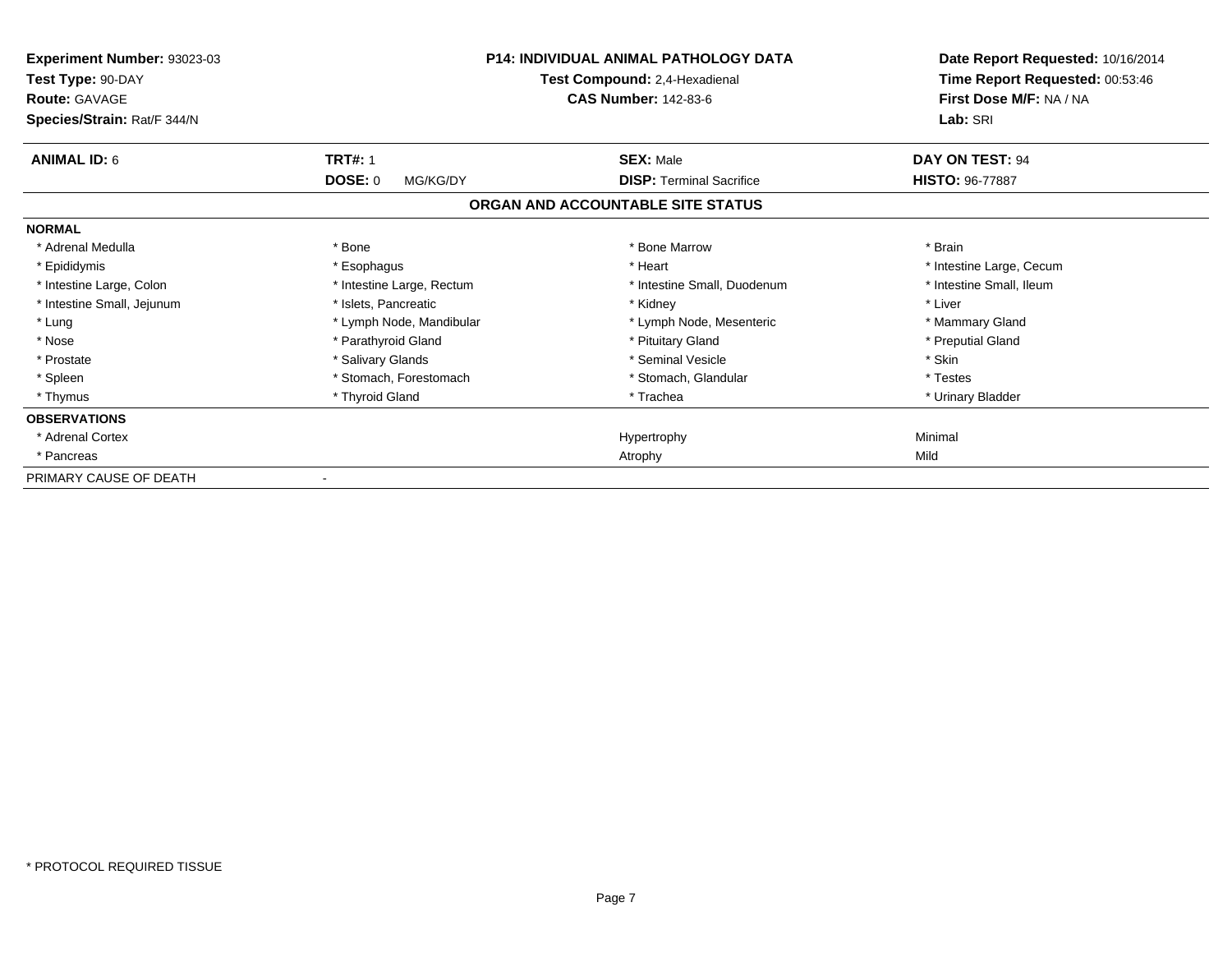| Experiment Number: 93023-03<br>Test Type: 90-DAY<br><b>Route: GAVAGE</b><br>Species/Strain: Rat/F 344/N |                            | <b>P14: INDIVIDUAL ANIMAL PATHOLOGY DATA</b><br>Test Compound: 2,4-Hexadienal<br><b>CAS Number: 142-83-6</b> | Date Report Requested: 10/16/2014<br>Time Report Requested: 00:53:46<br>First Dose M/F: NA / NA<br>Lab: SRI |
|---------------------------------------------------------------------------------------------------------|----------------------------|--------------------------------------------------------------------------------------------------------------|-------------------------------------------------------------------------------------------------------------|
| <b>ANIMAL ID: 7</b>                                                                                     | <b>TRT#: 1</b>             | <b>SEX: Male</b>                                                                                             | DAY ON TEST: 94                                                                                             |
|                                                                                                         | <b>DOSE: 0</b><br>MG/KG/DY | <b>DISP: Terminal Sacrifice</b>                                                                              | <b>HISTO: 96-77888</b>                                                                                      |
|                                                                                                         |                            | ORGAN AND ACCOUNTABLE SITE STATUS                                                                            |                                                                                                             |
| <b>NORMAL</b>                                                                                           |                            |                                                                                                              |                                                                                                             |
| * Adrenal Cortex                                                                                        | * Adrenal Medulla          | * Bone                                                                                                       | * Bone Marrow                                                                                               |
| * Brain                                                                                                 | * Epididymis               | * Esophagus                                                                                                  | * Intestine Large, Cecum                                                                                    |
| * Intestine Large, Colon                                                                                | * Intestine Large, Rectum  | * Intestine Small, Duodenum                                                                                  | * Intestine Small. Ileum                                                                                    |
| * Intestine Small, Jejunum                                                                              | * Islets, Pancreatic       | * Kidney                                                                                                     | * Liver                                                                                                     |
| * Lung                                                                                                  | * Lymph Node, Mandibular   | * Lymph Node, Mesenteric                                                                                     | * Nose                                                                                                      |
| * Pancreas                                                                                              | * Parathyroid Gland        | * Pituitary Gland                                                                                            | * Preputial Gland                                                                                           |
| * Prostate                                                                                              | * Salivary Glands          | * Seminal Vesicle                                                                                            | * Skin                                                                                                      |
| * Spleen                                                                                                | * Stomach, Forestomach     | * Stomach, Glandular                                                                                         | * Testes                                                                                                    |
| * Thymus                                                                                                | * Trachea                  | * Urinary Bladder                                                                                            |                                                                                                             |
| <b>MISSING</b>                                                                                          |                            |                                                                                                              |                                                                                                             |
| * Mammary Gland                                                                                         |                            |                                                                                                              |                                                                                                             |
| <b>OBSERVATIONS</b>                                                                                     |                            |                                                                                                              |                                                                                                             |
| * Heart                                                                                                 |                            | Cardiomyopathy                                                                                               | Mild                                                                                                        |
| * Thyroid Gland                                                                                         |                            | Ultimobranchial Cyst                                                                                         | Moderate                                                                                                    |
| PRIMARY CAUSE OF DEATH                                                                                  |                            |                                                                                                              |                                                                                                             |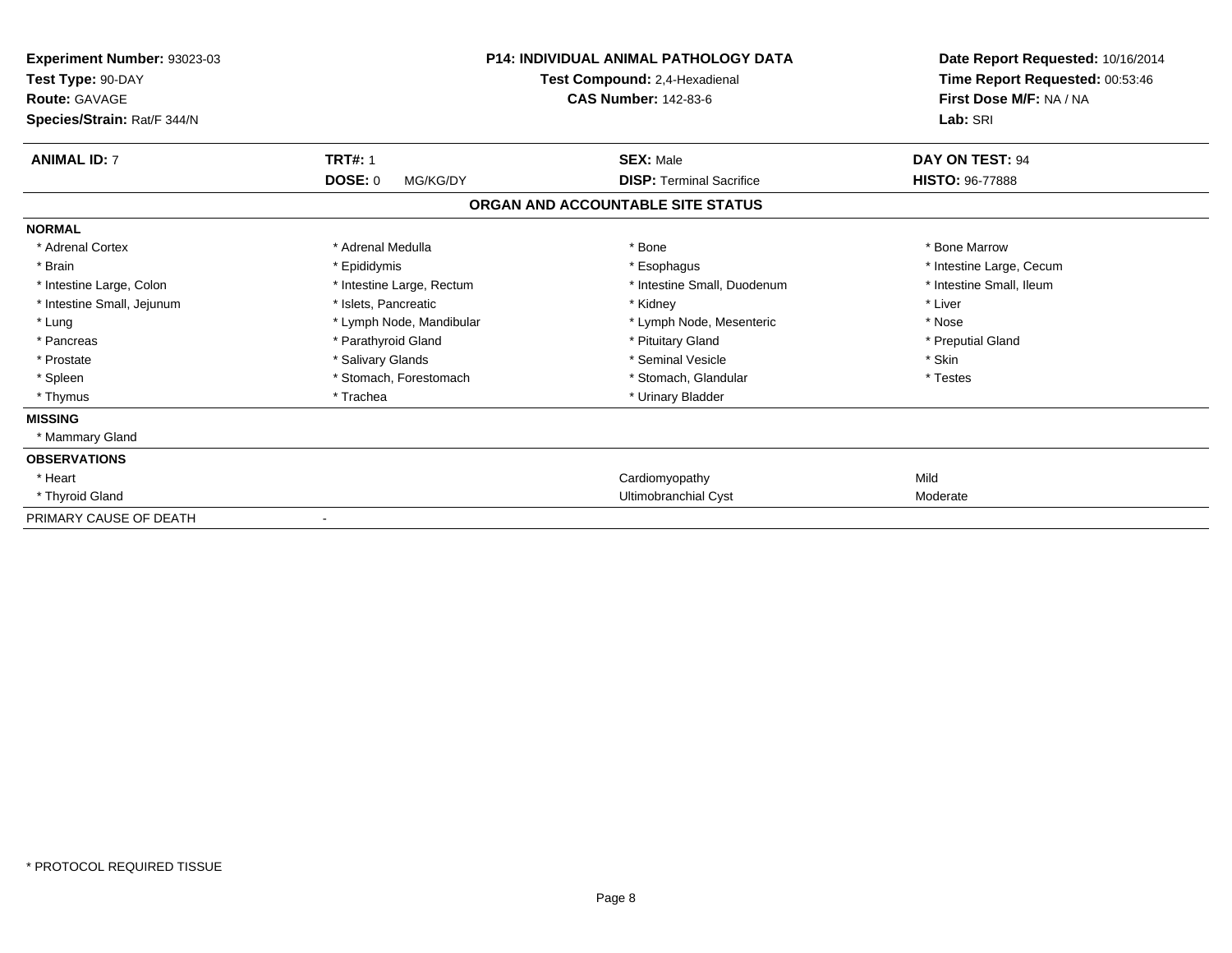| Experiment Number: 93023-03<br>Test Type: 90-DAY<br><b>Route: GAVAGE</b><br>Species/Strain: Rat/F 344/N |                             | <b>P14: INDIVIDUAL ANIMAL PATHOLOGY DATA</b><br>Test Compound: 2,4-Hexadienal<br><b>CAS Number: 142-83-6</b> | Date Report Requested: 10/16/2014<br>Time Report Requested: 00:53:46<br>First Dose M/F: NA / NA<br>Lab: SRI |
|---------------------------------------------------------------------------------------------------------|-----------------------------|--------------------------------------------------------------------------------------------------------------|-------------------------------------------------------------------------------------------------------------|
| <b>ANIMAL ID: 8</b>                                                                                     | <b>TRT#: 1</b>              | <b>SEX: Male</b>                                                                                             | DAY ON TEST: 94                                                                                             |
|                                                                                                         | <b>DOSE: 0</b><br>MG/KG/DY  | <b>DISP: Terminal Sacrifice</b>                                                                              | <b>HISTO: 96-77889</b>                                                                                      |
|                                                                                                         |                             | ORGAN AND ACCOUNTABLE SITE STATUS                                                                            |                                                                                                             |
| <b>NORMAL</b>                                                                                           |                             |                                                                                                              |                                                                                                             |
| * Adrenal Cortex                                                                                        | * Adrenal Medulla           | * Bone                                                                                                       | * Bone Marrow                                                                                               |
| * Brain                                                                                                 | * Epididymis                | * Intestine Large, Cecum                                                                                     | * Intestine Large, Colon                                                                                    |
| * Intestine Large, Rectum                                                                               | * Intestine Small, Duodenum | * Intestine Small, Ileum                                                                                     | * Intestine Small, Jejunum                                                                                  |
| * Islets, Pancreatic                                                                                    | * Kidney                    | * Liver                                                                                                      | * Lung                                                                                                      |
| * Lymph Node, Mesenteric                                                                                | * Mammary Gland             | * Nose                                                                                                       | * Pancreas                                                                                                  |
| * Pituitary Gland                                                                                       | * Prostate                  | * Salivary Glands                                                                                            | * Seminal Vesicle                                                                                           |
| * Skin                                                                                                  | * Spleen                    | * Stomach, Forestomach                                                                                       | * Stomach, Glandular                                                                                        |
| * Testes                                                                                                | * Thymus                    | * Thyroid Gland                                                                                              | * Trachea                                                                                                   |
| * Urinary Bladder                                                                                       |                             |                                                                                                              |                                                                                                             |
| <b>MISSING</b>                                                                                          |                             |                                                                                                              |                                                                                                             |
| * Esophagus                                                                                             | * Parathyroid Gland         | * Preputial Gland                                                                                            |                                                                                                             |
| <b>OBSERVATIONS</b>                                                                                     |                             |                                                                                                              |                                                                                                             |
| * Heart                                                                                                 |                             | Cardiomyopathy                                                                                               | Mild                                                                                                        |
| * Lymph Node, Mandibular                                                                                |                             | Hemorrhage                                                                                                   | Minimal                                                                                                     |
| PRIMARY CAUSE OF DEATH                                                                                  |                             |                                                                                                              |                                                                                                             |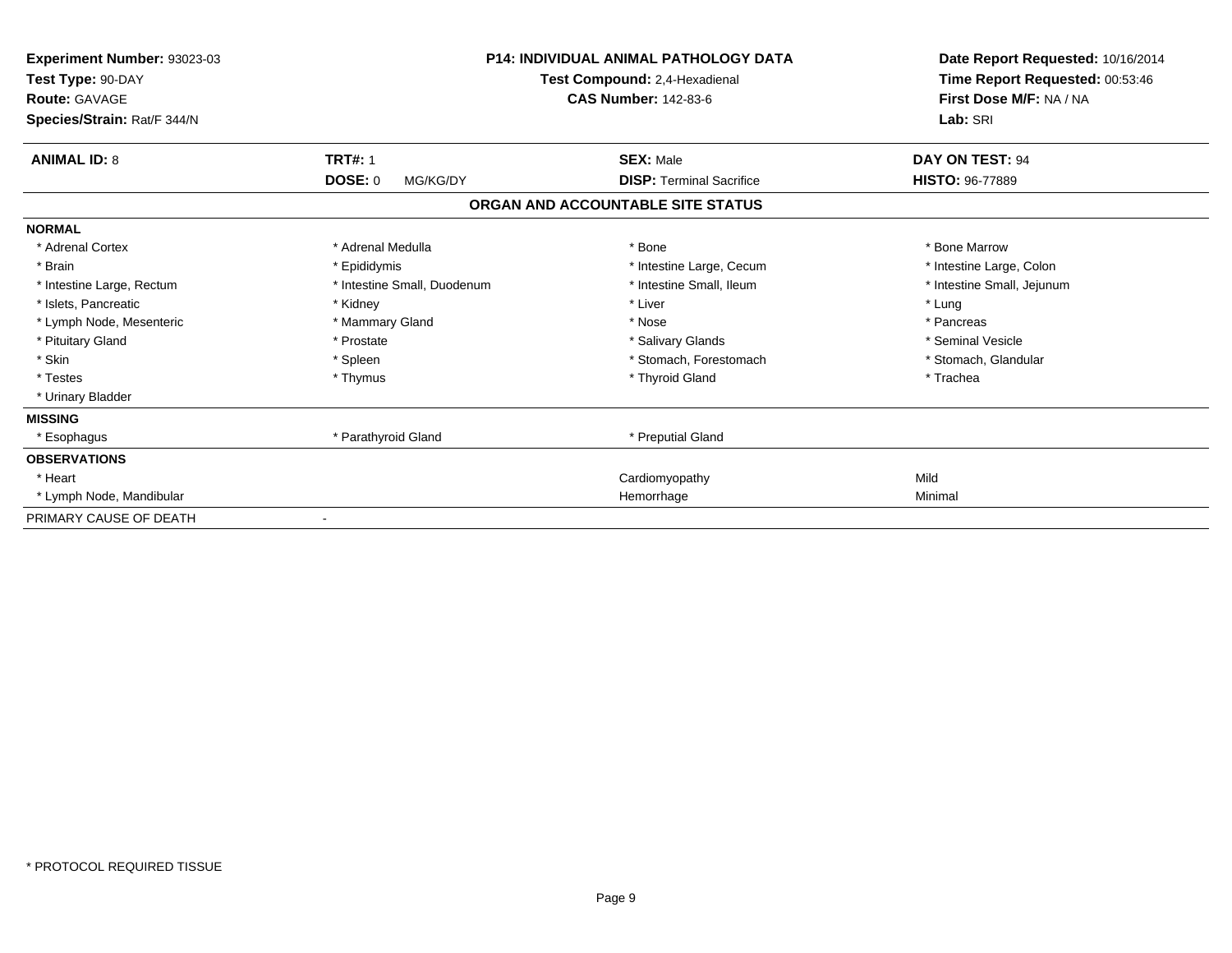| Experiment Number: 93023-03<br>Test Type: 90-DAY<br><b>Route: GAVAGE</b><br>Species/Strain: Rat/F 344/N |                                       | <b>P14: INDIVIDUAL ANIMAL PATHOLOGY DATA</b><br>Test Compound: 2,4-Hexadienal<br><b>CAS Number: 142-83-6</b> | Date Report Requested: 10/16/2014<br>Time Report Requested: 00:53:46<br>First Dose M/F: NA / NA<br>Lab: SRI |
|---------------------------------------------------------------------------------------------------------|---------------------------------------|--------------------------------------------------------------------------------------------------------------|-------------------------------------------------------------------------------------------------------------|
| <b>ANIMAL ID: 9</b>                                                                                     | <b>TRT#: 1</b><br>DOSE: 0<br>MG/KG/DY | <b>SEX: Male</b><br><b>DISP: Terminal Sacrifice</b>                                                          | DAY ON TEST: 94<br>HISTO: -96-77890                                                                         |
|                                                                                                         |                                       | ORGAN AND ACCOUNTABLE SITE STATUS                                                                            |                                                                                                             |
| <b>NORMAL</b>                                                                                           |                                       |                                                                                                              |                                                                                                             |
| * Adrenal Cortex                                                                                        | * Adrenal Medulla                     | * Bone                                                                                                       | * Bone Marrow                                                                                               |
| * Brain                                                                                                 | * Epididymis                          | * Heart                                                                                                      | * Intestine Large, Cecum                                                                                    |
| * Intestine Large, Colon                                                                                | * Intestine Large, Rectum             | * Intestine Small, Duodenum                                                                                  | * Intestine Small. Ileum                                                                                    |
| * Intestine Small, Jejunum                                                                              | * Islets, Pancreatic                  | * Liver                                                                                                      | * Lung                                                                                                      |
| * Lymph Node, Mandibular                                                                                | * Lymph Node, Mesenteric              | * Mammary Gland                                                                                              | * Nose                                                                                                      |
| * Pancreas                                                                                              | * Parathyroid Gland                   | * Pituitary Gland                                                                                            | * Preputial Gland                                                                                           |
| * Prostate                                                                                              | * Salivary Glands                     | * Seminal Vesicle                                                                                            | * Skin                                                                                                      |
| * Spleen                                                                                                | * Stomach, Forestomach                | * Stomach, Glandular                                                                                         | * Testes                                                                                                    |
| * Thymus                                                                                                | * Thyroid Gland                       | * Trachea                                                                                                    | * Urinary Bladder                                                                                           |
| <b>MISSING</b>                                                                                          |                                       |                                                                                                              |                                                                                                             |
| * Esophagus                                                                                             |                                       |                                                                                                              |                                                                                                             |
| <b>OBSERVATIONS</b>                                                                                     |                                       |                                                                                                              |                                                                                                             |
| * Kidney                                                                                                |                                       | Nephropathy                                                                                                  | Minimal                                                                                                     |
| PRIMARY CAUSE OF DEATH                                                                                  |                                       |                                                                                                              |                                                                                                             |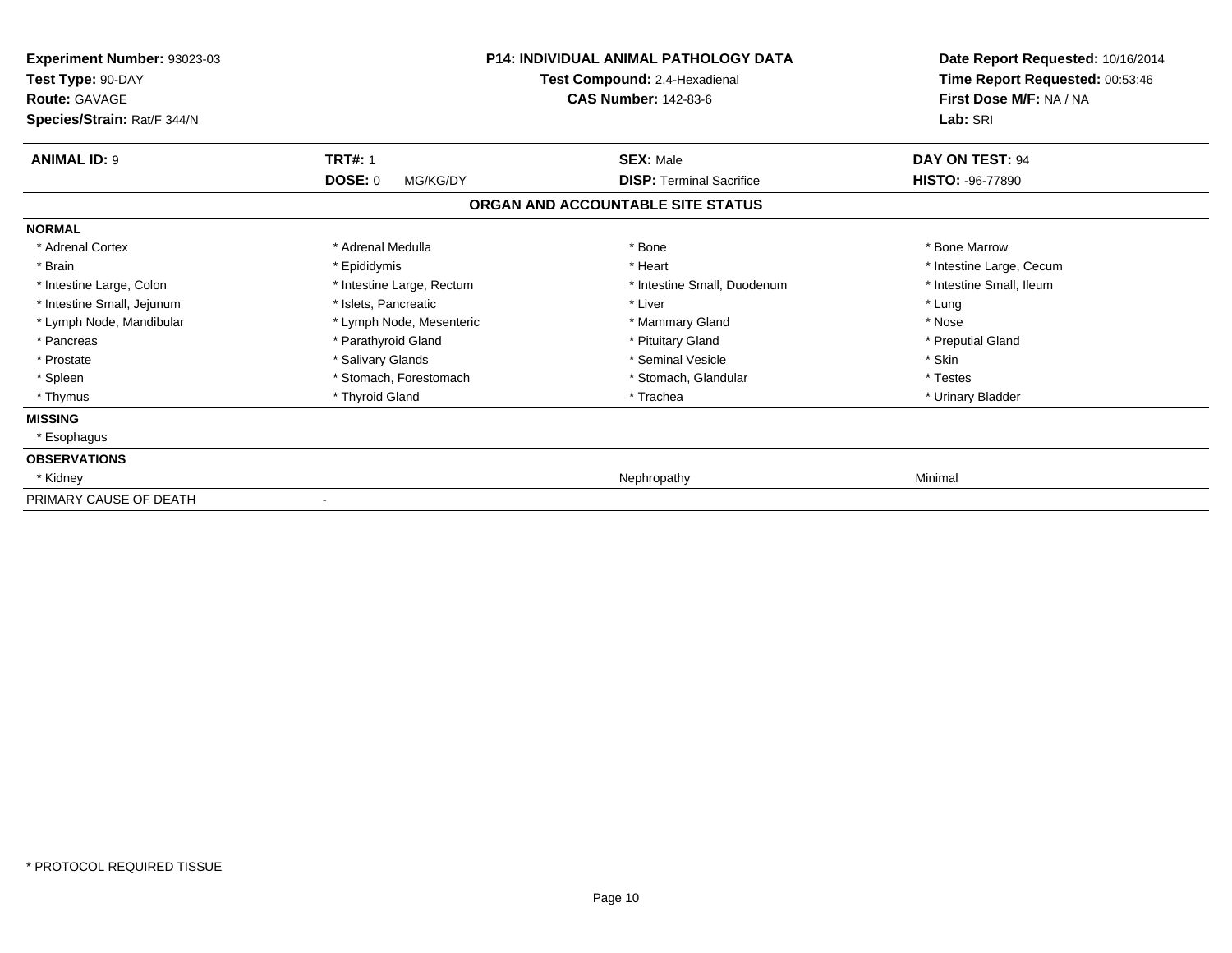| Experiment Number: 93023-03<br>Test Type: 90-DAY<br><b>Route: GAVAGE</b> | <b>P14: INDIVIDUAL ANIMAL PATHOLOGY DATA</b><br>Test Compound: 2,4-Hexadienal<br><b>CAS Number: 142-83-6</b> |                                   | Date Report Requested: 10/16/2014<br>Time Report Requested: 00:53:46<br>First Dose M/F: NA / NA |
|--------------------------------------------------------------------------|--------------------------------------------------------------------------------------------------------------|-----------------------------------|-------------------------------------------------------------------------------------------------|
| Species/Strain: Rat/F 344/N                                              |                                                                                                              |                                   | Lab: SRI                                                                                        |
| <b>ANIMAL ID: 10</b>                                                     | <b>TRT#: 1</b>                                                                                               | <b>SEX: Male</b>                  | DAY ON TEST: 94                                                                                 |
|                                                                          | <b>DOSE: 0</b><br>MG/KG/DY                                                                                   | <b>DISP:</b> Terminal Sacrifice   | <b>HISTO: 96-77891</b>                                                                          |
|                                                                          |                                                                                                              | ORGAN AND ACCOUNTABLE SITE STATUS |                                                                                                 |
| <b>NORMAL</b>                                                            |                                                                                                              |                                   |                                                                                                 |
| * Adrenal Cortex                                                         | * Adrenal Medulla                                                                                            | * Bone                            | * Bone Marrow                                                                                   |
| * Brain                                                                  | * Epididymis                                                                                                 | * Esophagus                       | * Heart                                                                                         |
| * Intestine Large, Cecum                                                 | * Intestine Large, Colon                                                                                     | * Intestine Large, Rectum         | * Intestine Small, Duodenum                                                                     |
| * Intestine Small, Ileum                                                 | * Intestine Small, Jejunum                                                                                   | * Islets, Pancreatic              | * Kidney                                                                                        |
| * Liver                                                                  | * Lung                                                                                                       | * Lymph Node, Mandibular          | * Lymph Node, Mesenteric                                                                        |
| * Mammary Gland                                                          | * Nose                                                                                                       | * Pancreas                        | * Parathyroid Gland                                                                             |
| * Pituitary Gland                                                        | * Preputial Gland                                                                                            | * Prostate                        | * Salivary Glands                                                                               |
| * Seminal Vesicle                                                        | * Skin                                                                                                       | * Spleen                          | * Stomach, Forestomach                                                                          |
| * Stomach, Glandular                                                     | * Testes                                                                                                     | * Thymus                          | * Thyroid Gland                                                                                 |
| * Trachea                                                                | * Urinary Bladder                                                                                            |                                   |                                                                                                 |
| PRIMARY CAUSE OF DEATH                                                   |                                                                                                              |                                   |                                                                                                 |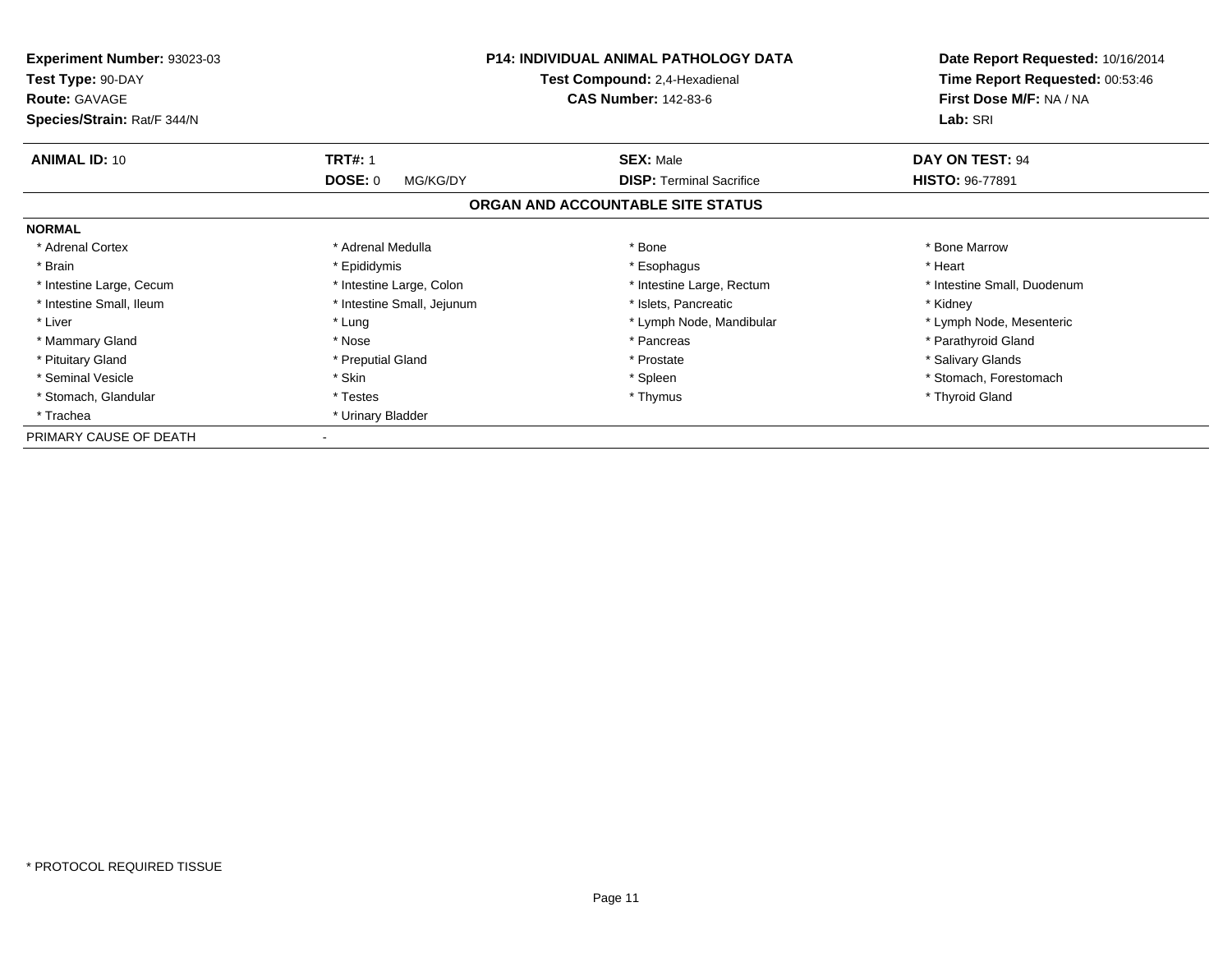| Experiment Number: 93023-03 | <b>P14: INDIVIDUAL ANIMAL PATHOLOGY DATA</b><br>Test Compound: 2,4-Hexadienal<br><b>CAS Number: 142-83-6</b> |                                   | Date Report Requested: 10/16/2014 |  |
|-----------------------------|--------------------------------------------------------------------------------------------------------------|-----------------------------------|-----------------------------------|--|
| Test Type: 90-DAY           |                                                                                                              |                                   | Time Report Requested: 00:53:46   |  |
| <b>Route: GAVAGE</b>        |                                                                                                              |                                   | First Dose M/F: NA / NA           |  |
| Species/Strain: Rat/F 344/N |                                                                                                              |                                   | Lab: SRI                          |  |
| <b>ANIMAL ID: 11</b>        | TRT#: 3                                                                                                      | <b>SEX: Male</b>                  | DAY ON TEST: 94                   |  |
|                             | <b>DOSE: 7.5</b><br>MG/KG/DY                                                                                 | <b>DISP: Terminal Sacrifice</b>   | <b>HISTO: 96-77892</b>            |  |
|                             |                                                                                                              | ORGAN AND ACCOUNTABLE SITE STATUS |                                   |  |
| <b>NORMAL</b>               |                                                                                                              |                                   |                                   |  |
| Nose                        | Stomach, Forestomach                                                                                         |                                   |                                   |  |
| PRIMARY CAUSE OF DEATH      |                                                                                                              |                                   |                                   |  |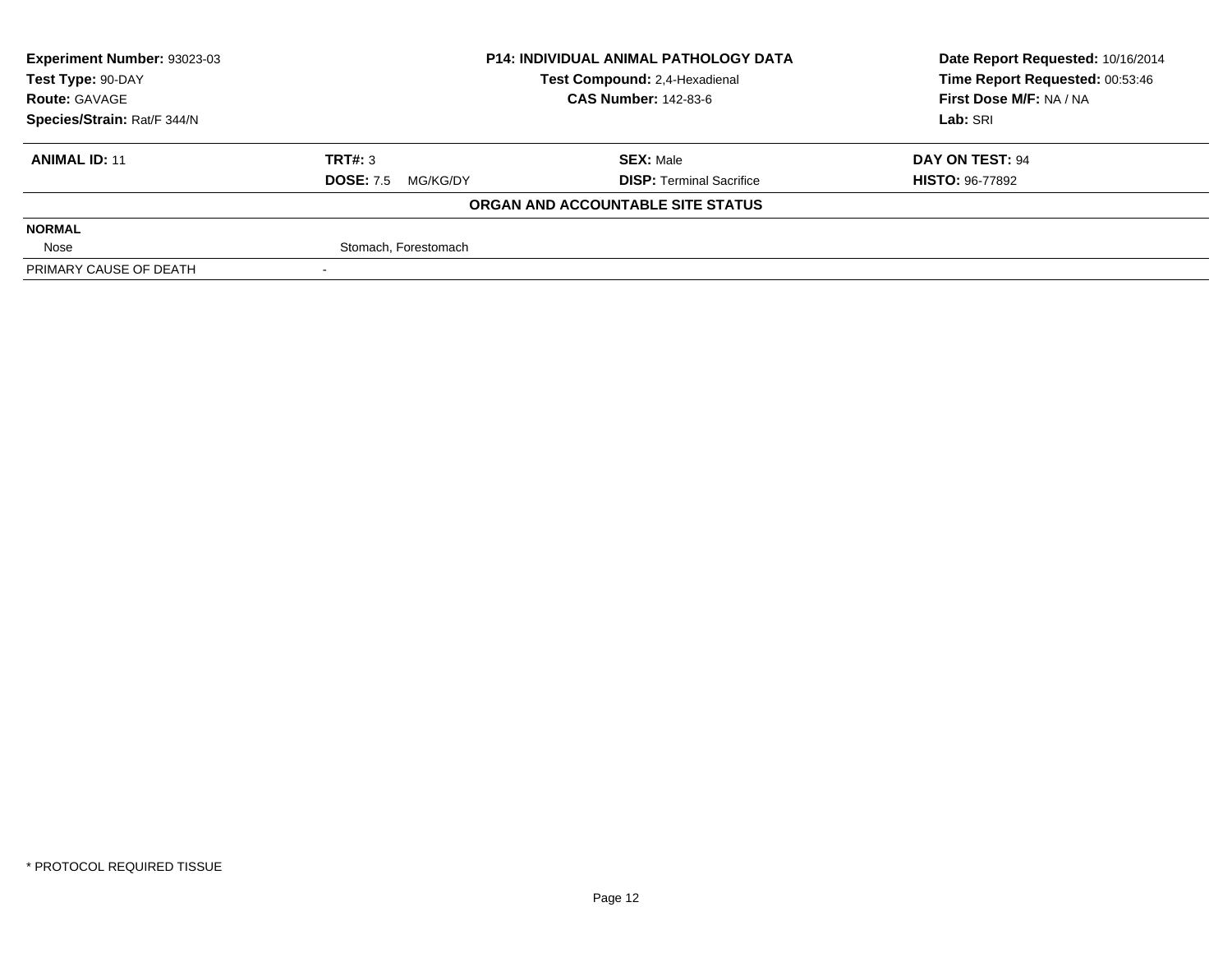| Experiment Number: 93023-03 | <b>P14: INDIVIDUAL ANIMAL PATHOLOGY DATA</b> |                                   | Date Report Requested: 10/16/2014 |  |
|-----------------------------|----------------------------------------------|-----------------------------------|-----------------------------------|--|
| Test Type: 90-DAY           |                                              | Test Compound: 2,4-Hexadienal     | Time Report Requested: 00:53:46   |  |
| <b>Route: GAVAGE</b>        |                                              | <b>CAS Number: 142-83-6</b>       | First Dose M/F: NA / NA           |  |
| Species/Strain: Rat/F 344/N |                                              |                                   | Lab: SRI                          |  |
| <b>ANIMAL ID: 12</b>        | TRT#: 3                                      | <b>SEX: Male</b>                  | DAY ON TEST: 94                   |  |
|                             | <b>DOSE: 7.5</b><br>MG/KG/DY                 | <b>DISP: Terminal Sacrifice</b>   | <b>HISTO: 96-77893</b>            |  |
|                             |                                              | ORGAN AND ACCOUNTABLE SITE STATUS |                                   |  |
| <b>NORMAL</b>               |                                              |                                   |                                   |  |
| Nose                        | Stomach, Forestomach                         |                                   |                                   |  |
| PRIMARY CAUSE OF DEATH      |                                              |                                   |                                   |  |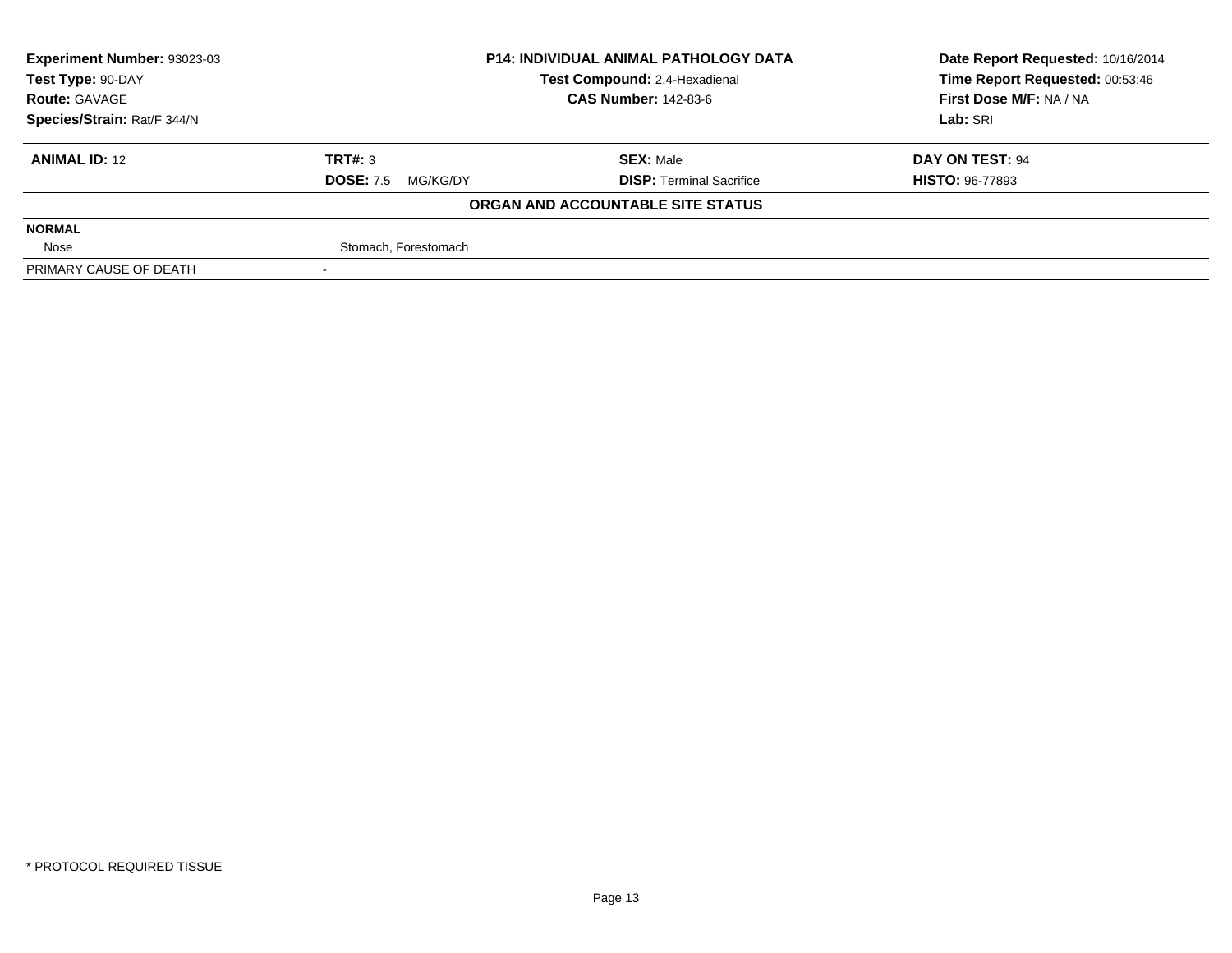| Experiment Number: 93023-03 | <b>P14: INDIVIDUAL ANIMAL PATHOLOGY DATA</b> |                                   | Date Report Requested: 10/16/2014 |  |
|-----------------------------|----------------------------------------------|-----------------------------------|-----------------------------------|--|
| Test Type: 90-DAY           |                                              | Test Compound: 2,4-Hexadienal     | Time Report Requested: 00:53:46   |  |
| <b>Route: GAVAGE</b>        |                                              | <b>CAS Number: 142-83-6</b>       | First Dose M/F: NA / NA           |  |
| Species/Strain: Rat/F 344/N |                                              |                                   | Lab: SRI                          |  |
| <b>ANIMAL ID: 13</b>        | TRT#: 3                                      | <b>SEX: Male</b>                  | DAY ON TEST: 94                   |  |
|                             | <b>DOSE: 7.5</b><br>MG/KG/DY                 | <b>DISP:</b> Terminal Sacrifice   | <b>HISTO: 96-77894</b>            |  |
|                             |                                              | ORGAN AND ACCOUNTABLE SITE STATUS |                                   |  |
| <b>NORMAL</b>               |                                              |                                   |                                   |  |
| Nose                        | Stomach, Forestomach                         |                                   |                                   |  |
| PRIMARY CAUSE OF DEATH      |                                              |                                   |                                   |  |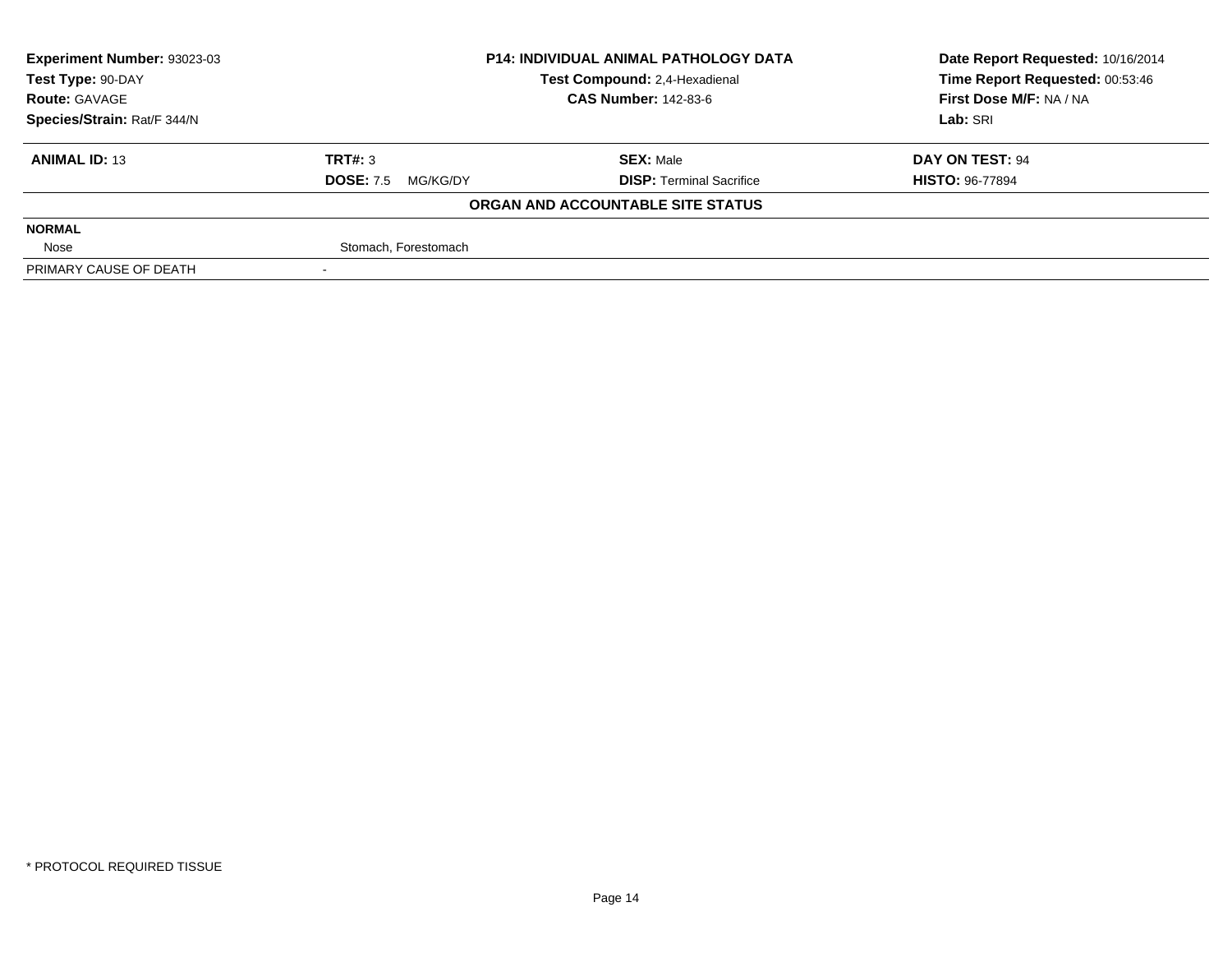| Experiment Number: 93023-03 | <b>P14: INDIVIDUAL ANIMAL PATHOLOGY DATA</b><br>Test Compound: 2,4-Hexadienal |                                   | Date Report Requested: 10/16/2014 |  |
|-----------------------------|-------------------------------------------------------------------------------|-----------------------------------|-----------------------------------|--|
| Test Type: 90-DAY           |                                                                               |                                   | Time Report Requested: 00:53:46   |  |
| <b>Route: GAVAGE</b>        |                                                                               | <b>CAS Number: 142-83-6</b>       | First Dose M/F: NA / NA           |  |
| Species/Strain: Rat/F 344/N |                                                                               |                                   | Lab: SRI                          |  |
| <b>ANIMAL ID: 14</b>        | TRT#: 3                                                                       | <b>SEX: Male</b>                  | DAY ON TEST: 94                   |  |
|                             | <b>DOSE: 7.5</b><br>MG/KG/DY                                                  | <b>DISP:</b> Terminal Sacrifice   | <b>HISTO: 96-77895</b>            |  |
|                             |                                                                               | ORGAN AND ACCOUNTABLE SITE STATUS |                                   |  |
| <b>NORMAL</b>               |                                                                               |                                   |                                   |  |
| Nose                        | Stomach, Forestomach                                                          |                                   |                                   |  |
| PRIMARY CAUSE OF DEATH      |                                                                               |                                   |                                   |  |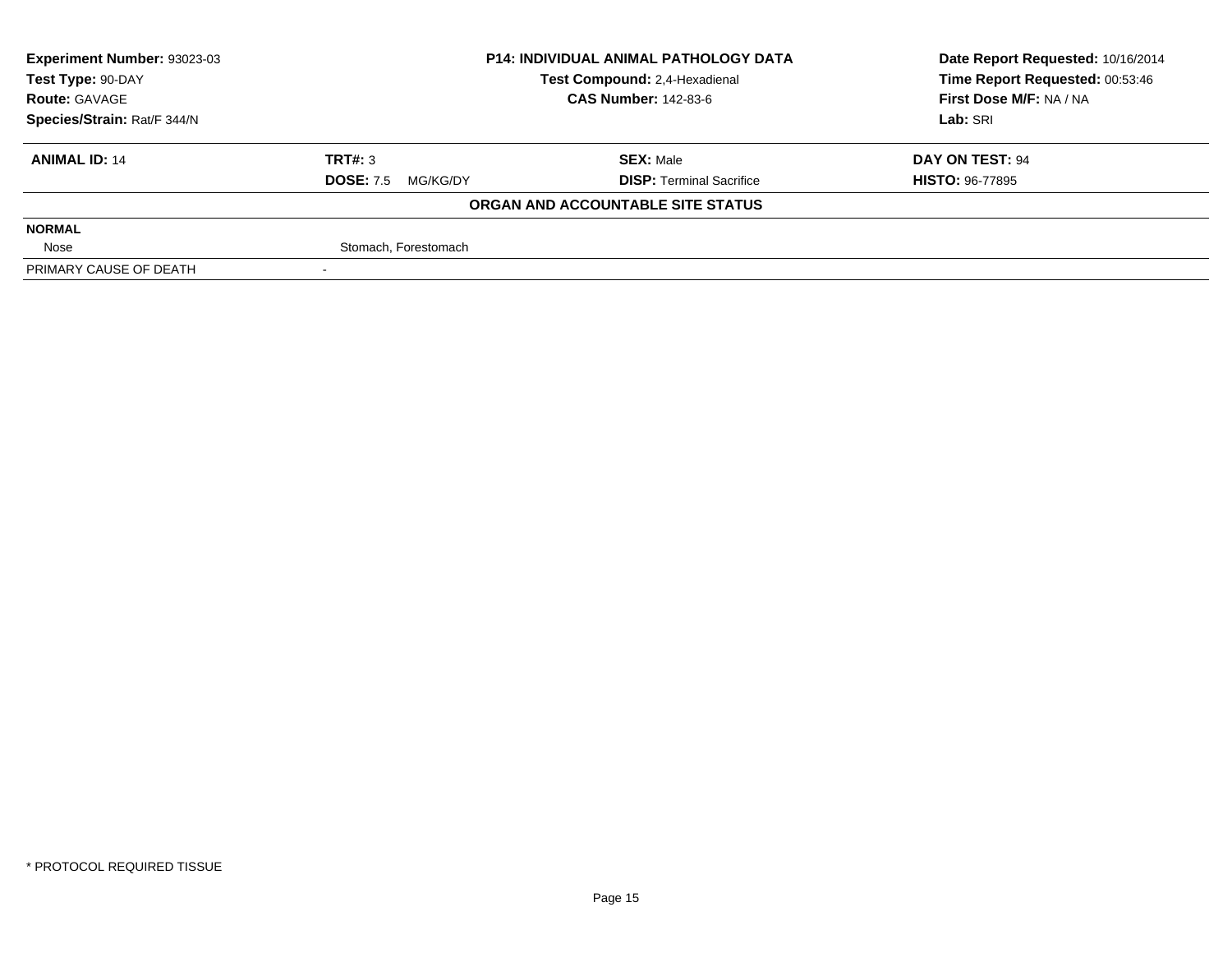| Experiment Number: 93023-03 | <b>P14: INDIVIDUAL ANIMAL PATHOLOGY DATA</b> |                                   | Date Report Requested: 10/16/2014 |  |
|-----------------------------|----------------------------------------------|-----------------------------------|-----------------------------------|--|
| Test Type: 90-DAY           |                                              | Test Compound: 2,4-Hexadienal     | Time Report Requested: 00:53:46   |  |
| <b>Route: GAVAGE</b>        |                                              | <b>CAS Number: 142-83-6</b>       | First Dose M/F: NA / NA           |  |
| Species/Strain: Rat/F 344/N |                                              |                                   | Lab: SRI                          |  |
| <b>ANIMAL ID: 15</b>        | TRT#: 3                                      | <b>SEX: Male</b>                  | DAY ON TEST: 94                   |  |
|                             | <b>DOSE: 7.5</b><br>MG/KG/DY                 | <b>DISP: Terminal Sacrifice</b>   | <b>HISTO: 96-77896</b>            |  |
|                             |                                              | ORGAN AND ACCOUNTABLE SITE STATUS |                                   |  |
| <b>NORMAL</b>               |                                              |                                   |                                   |  |
| Nose                        | Stomach, Forestomach                         |                                   |                                   |  |
| PRIMARY CAUSE OF DEATH      |                                              |                                   |                                   |  |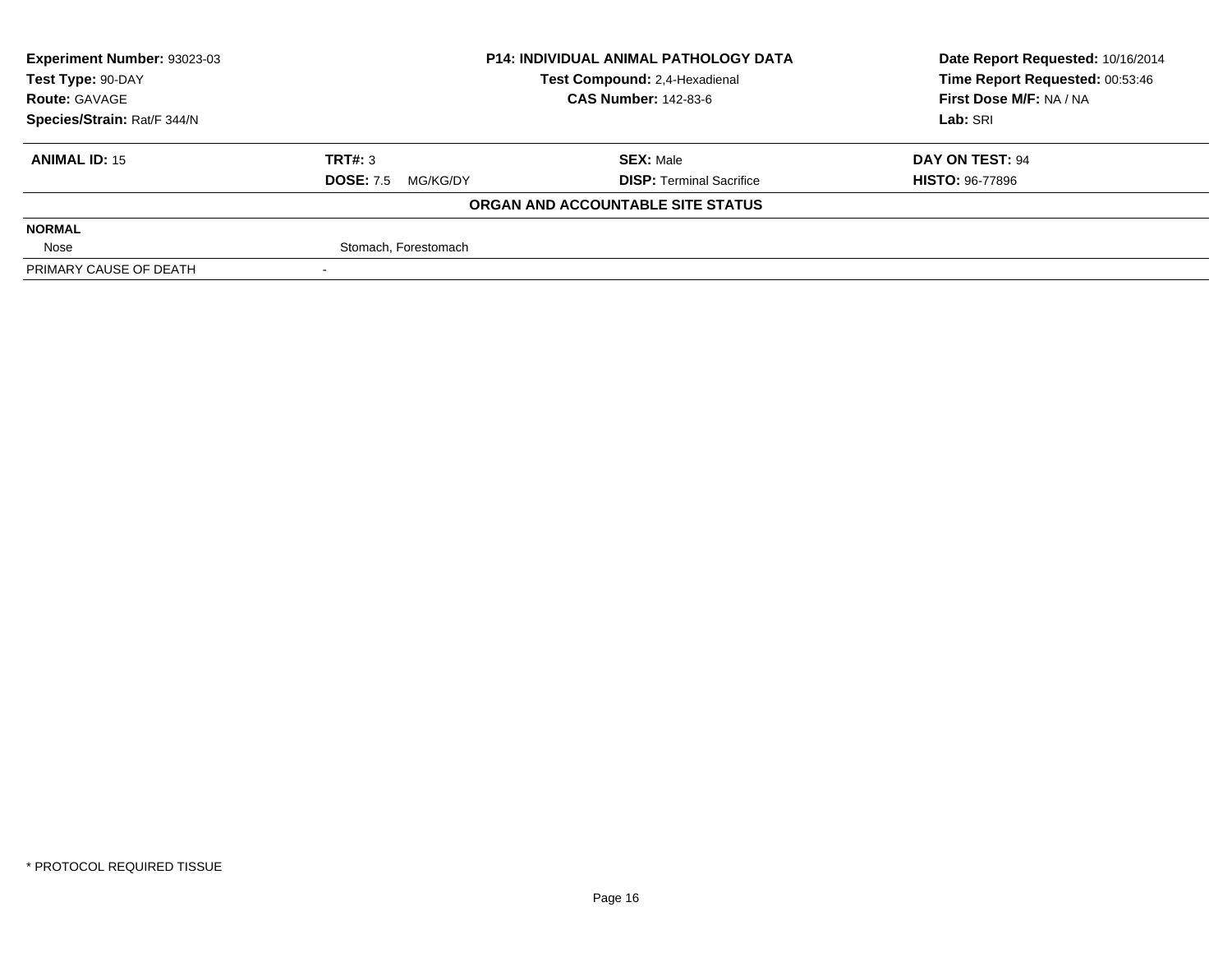| Experiment Number: 93023-03 | <b>P14: INDIVIDUAL ANIMAL PATHOLOGY DATA</b> |                                   | Date Report Requested: 10/16/2014 |  |
|-----------------------------|----------------------------------------------|-----------------------------------|-----------------------------------|--|
| Test Type: 90-DAY           |                                              | Test Compound: 2,4-Hexadienal     | Time Report Requested: 00:53:46   |  |
| <b>Route: GAVAGE</b>        |                                              | <b>CAS Number: 142-83-6</b>       | First Dose M/F: NA / NA           |  |
| Species/Strain: Rat/F 344/N |                                              |                                   | Lab: SRI                          |  |
| <b>ANIMAL ID: 16</b>        | TRT#: 3                                      | <b>SEX: Male</b>                  | DAY ON TEST: 94                   |  |
|                             | <b>DOSE: 7.5</b><br>MG/KG/DY                 | <b>DISP:</b> Terminal Sacrifice   | <b>HISTO: 96-77897</b>            |  |
|                             |                                              | ORGAN AND ACCOUNTABLE SITE STATUS |                                   |  |
| <b>NORMAL</b>               |                                              |                                   |                                   |  |
| Nose                        | Stomach, Forestomach                         |                                   |                                   |  |
| PRIMARY CAUSE OF DEATH      |                                              |                                   |                                   |  |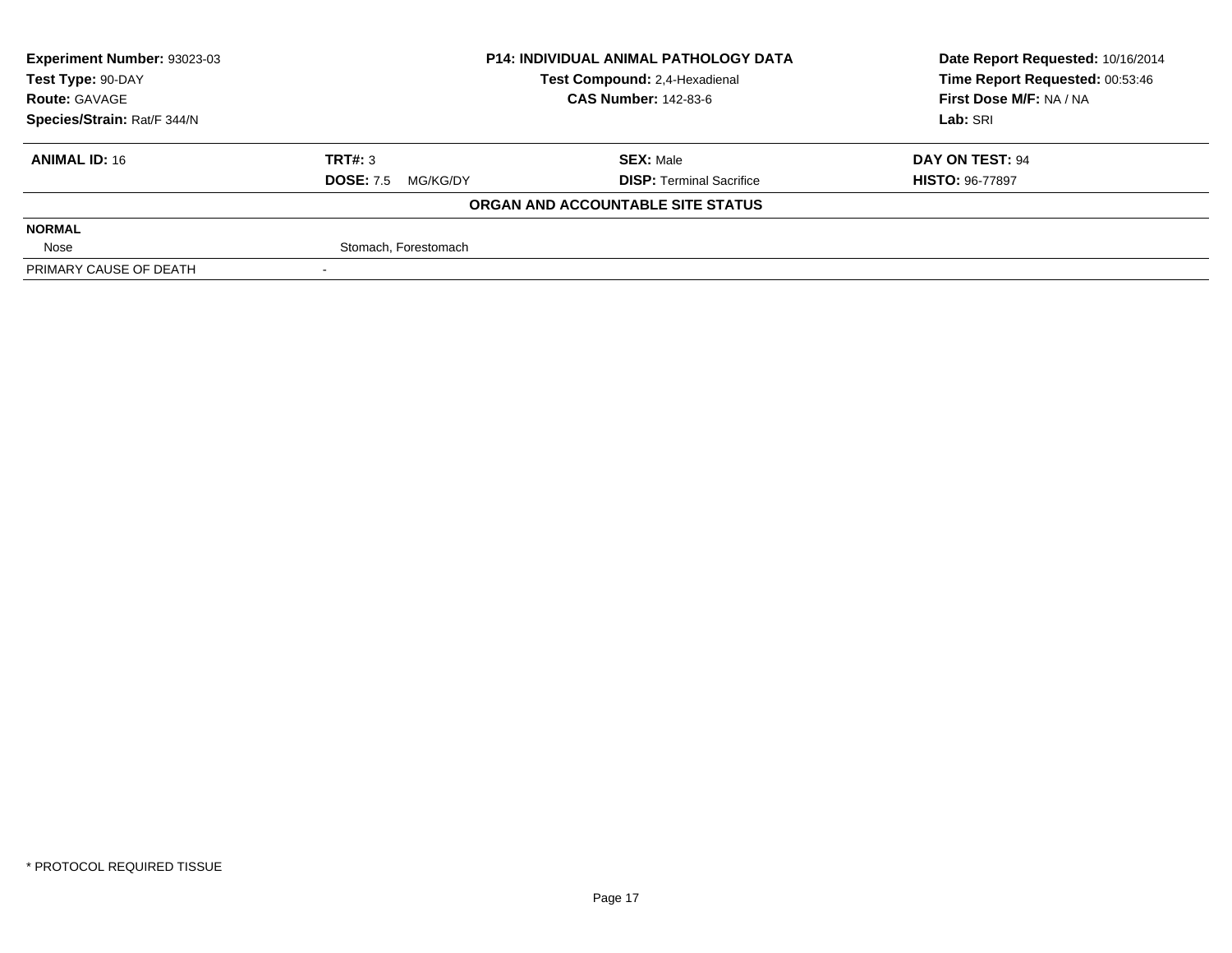| Experiment Number: 93023-03 |                              | <b>P14: INDIVIDUAL ANIMAL PATHOLOGY DATA</b> | Date Report Requested: 10/16/2014 |  |
|-----------------------------|------------------------------|----------------------------------------------|-----------------------------------|--|
| Test Type: 90-DAY           |                              | Test Compound: 2,4-Hexadienal                | Time Report Requested: 00:53:46   |  |
| <b>Route: GAVAGE</b>        |                              | <b>CAS Number: 142-83-6</b>                  | First Dose M/F: NA / NA           |  |
| Species/Strain: Rat/F 344/N |                              |                                              | Lab: SRI                          |  |
| <b>ANIMAL ID: 17</b>        | TRT#: 3                      | <b>SEX: Male</b>                             | DAY ON TEST: 94                   |  |
|                             | <b>DOSE: 7.5</b><br>MG/KG/DY | <b>DISP: Terminal Sacrifice</b>              | <b>HISTO: 96-77898</b>            |  |
|                             |                              | ORGAN AND ACCOUNTABLE SITE STATUS            |                                   |  |
| <b>NORMAL</b>               |                              |                                              |                                   |  |
| Nose                        | Stomach, Forestomach         |                                              |                                   |  |
| PRIMARY CAUSE OF DEATH      |                              |                                              |                                   |  |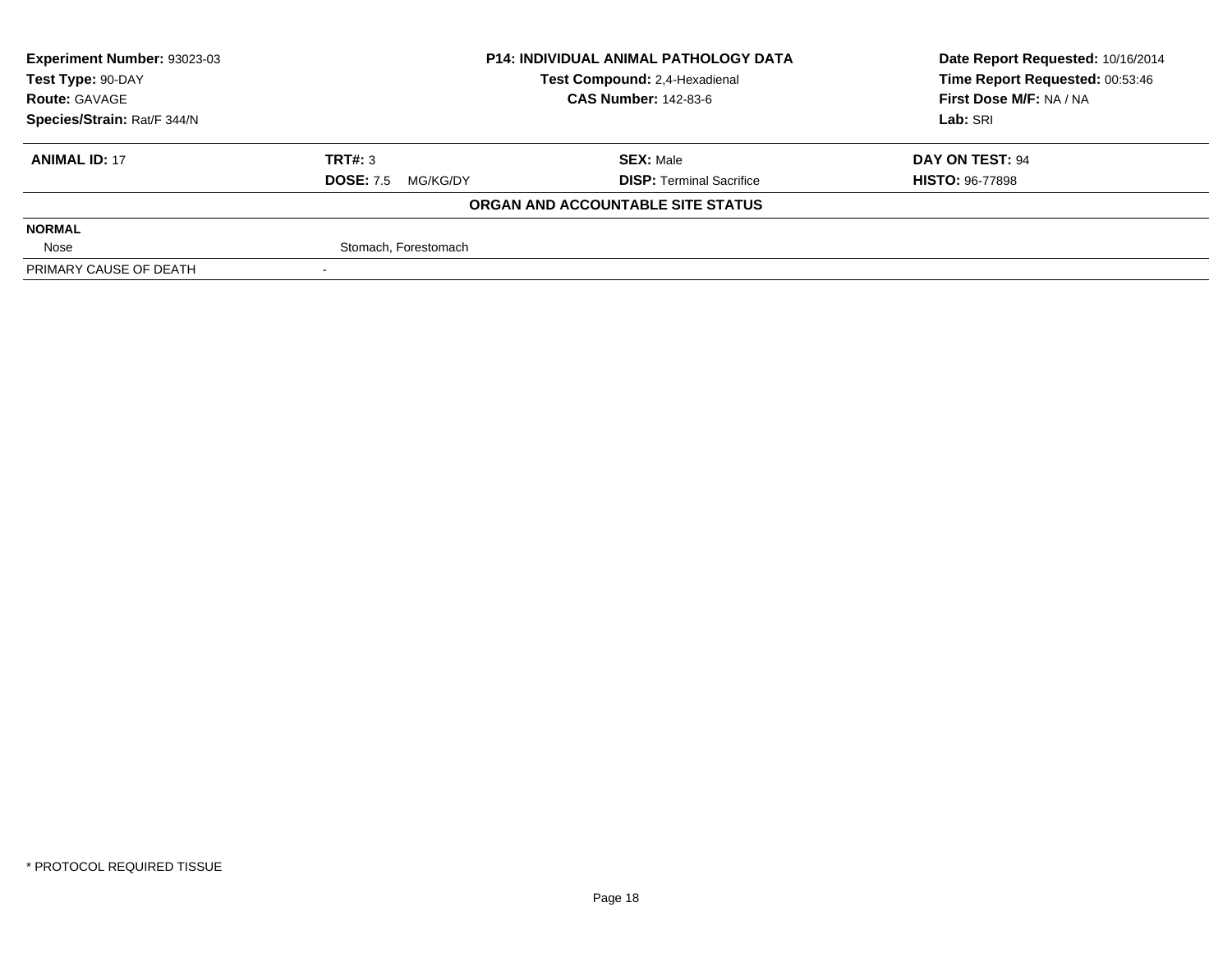| Experiment Number: 93023-03 | <b>P14: INDIVIDUAL ANIMAL PATHOLOGY DATA</b> |                                   | Date Report Requested: 10/16/2014 |  |
|-----------------------------|----------------------------------------------|-----------------------------------|-----------------------------------|--|
| Test Type: 90-DAY           |                                              | Test Compound: 2,4-Hexadienal     | Time Report Requested: 00:53:46   |  |
| <b>Route: GAVAGE</b>        |                                              | <b>CAS Number: 142-83-6</b>       | First Dose M/F: NA / NA           |  |
| Species/Strain: Rat/F 344/N |                                              |                                   | Lab: SRI                          |  |
| <b>ANIMAL ID: 18</b>        | TRT#: 3                                      | <b>SEX: Male</b>                  | DAY ON TEST: 94                   |  |
|                             | <b>DOSE: 7.5</b><br>MG/KG/DY                 | <b>DISP: Terminal Sacrifice</b>   | <b>HISTO: 96-77899</b>            |  |
|                             |                                              | ORGAN AND ACCOUNTABLE SITE STATUS |                                   |  |
| <b>NORMAL</b>               |                                              |                                   |                                   |  |
| Nose                        | Stomach, Forestomach                         |                                   |                                   |  |
| PRIMARY CAUSE OF DEATH      |                                              |                                   |                                   |  |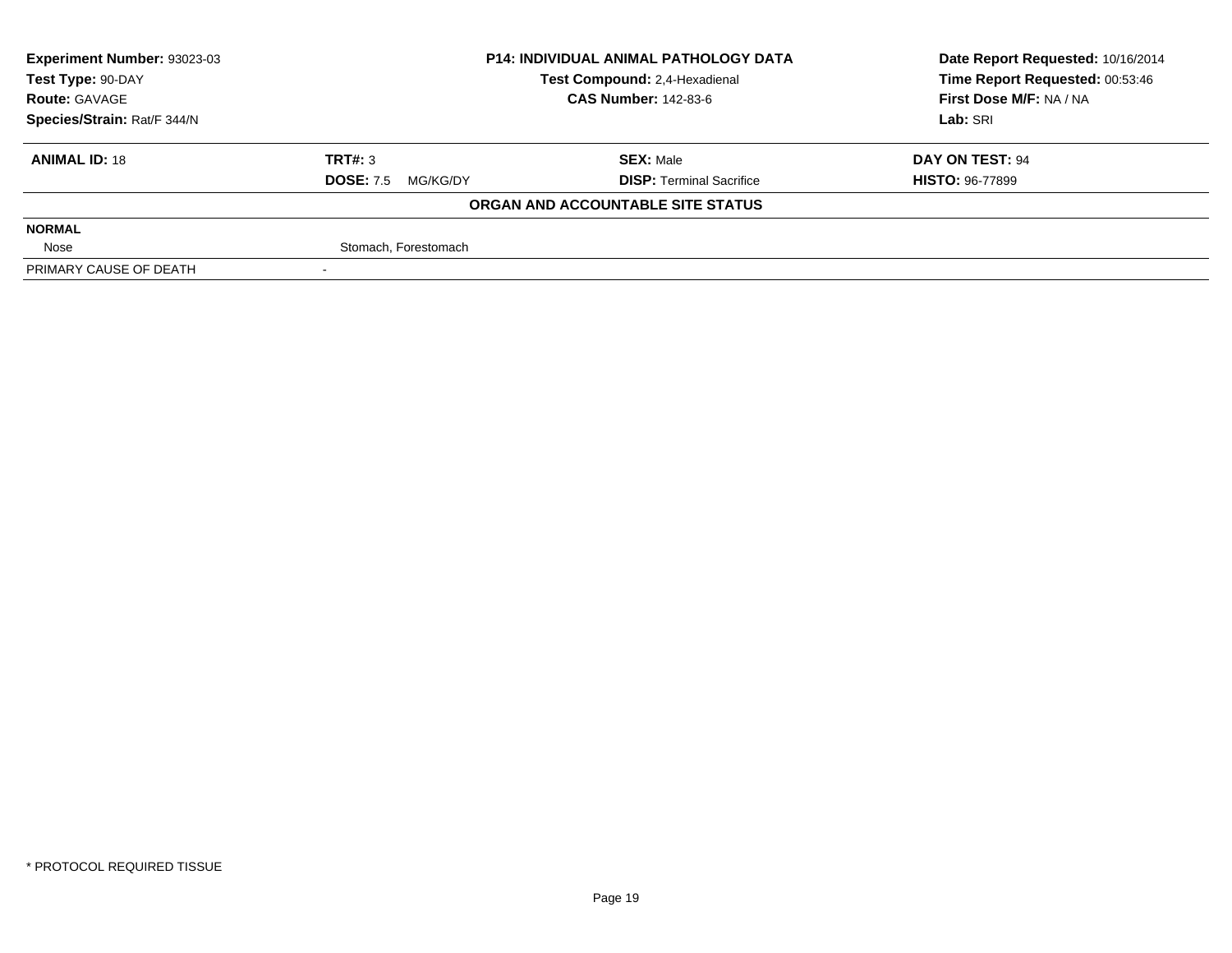| Experiment Number: 93023-03 | <b>P14: INDIVIDUAL ANIMAL PATHOLOGY DATA</b> |                                   | Date Report Requested: 10/16/2014 |  |
|-----------------------------|----------------------------------------------|-----------------------------------|-----------------------------------|--|
| Test Type: 90-DAY           |                                              | Test Compound: 2,4-Hexadienal     | Time Report Requested: 00:53:46   |  |
| <b>Route: GAVAGE</b>        |                                              | <b>CAS Number: 142-83-6</b>       | First Dose M/F: NA / NA           |  |
| Species/Strain: Rat/F 344/N |                                              |                                   | Lab: SRI                          |  |
| <b>ANIMAL ID: 19</b>        | TRT#: 3                                      | <b>SEX: Male</b>                  | DAY ON TEST: 94                   |  |
|                             | <b>DOSE: 7.5</b><br>MG/KG/DY                 | <b>DISP: Terminal Sacrifice</b>   | <b>HISTO: 96-77900</b>            |  |
|                             |                                              | ORGAN AND ACCOUNTABLE SITE STATUS |                                   |  |
| <b>NORMAL</b>               |                                              |                                   |                                   |  |
| Nose                        | Stomach, Forestomach                         |                                   |                                   |  |
| PRIMARY CAUSE OF DEATH      |                                              |                                   |                                   |  |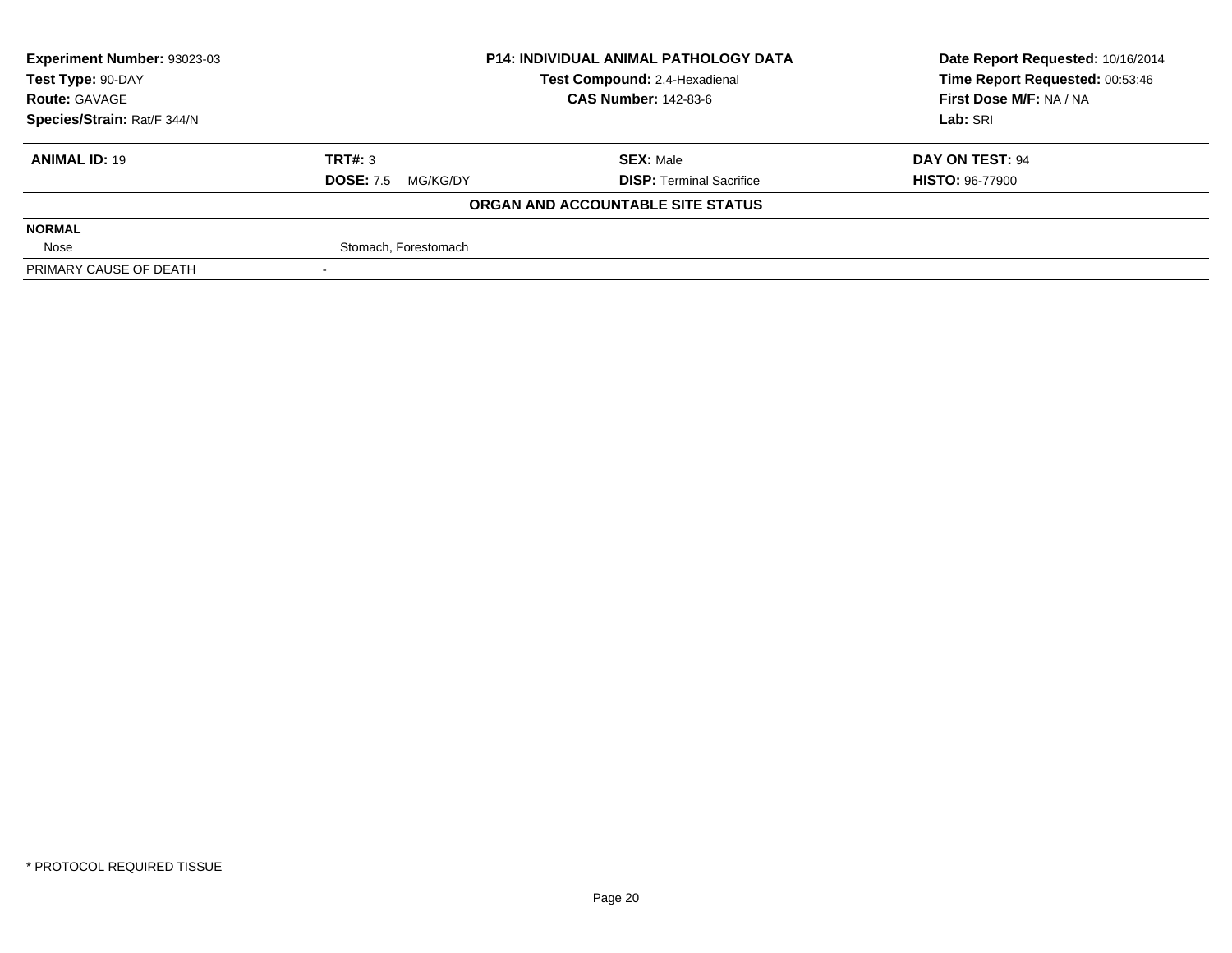| Experiment Number: 93023-03 | <b>P14: INDIVIDUAL ANIMAL PATHOLOGY DATA</b> |                                   | Date Report Requested: 10/16/2014 |  |
|-----------------------------|----------------------------------------------|-----------------------------------|-----------------------------------|--|
| Test Type: 90-DAY           |                                              | Test Compound: 2,4-Hexadienal     | Time Report Requested: 00:53:46   |  |
| <b>Route: GAVAGE</b>        |                                              | <b>CAS Number: 142-83-6</b>       | First Dose M/F: NA / NA           |  |
| Species/Strain: Rat/F 344/N |                                              |                                   | Lab: SRI                          |  |
| <b>ANIMAL ID: 20</b>        | TRT#: 3                                      | <b>SEX: Male</b>                  | DAY ON TEST: 94                   |  |
|                             | <b>DOSE: 7.5</b><br>MG/KG/DY                 | <b>DISP:</b> Terminal Sacrifice   | <b>HISTO: 96-77901</b>            |  |
|                             |                                              | ORGAN AND ACCOUNTABLE SITE STATUS |                                   |  |
| <b>NORMAL</b>               |                                              |                                   |                                   |  |
| Nose                        | Stomach, Forestomach                         |                                   |                                   |  |
| PRIMARY CAUSE OF DEATH      |                                              |                                   |                                   |  |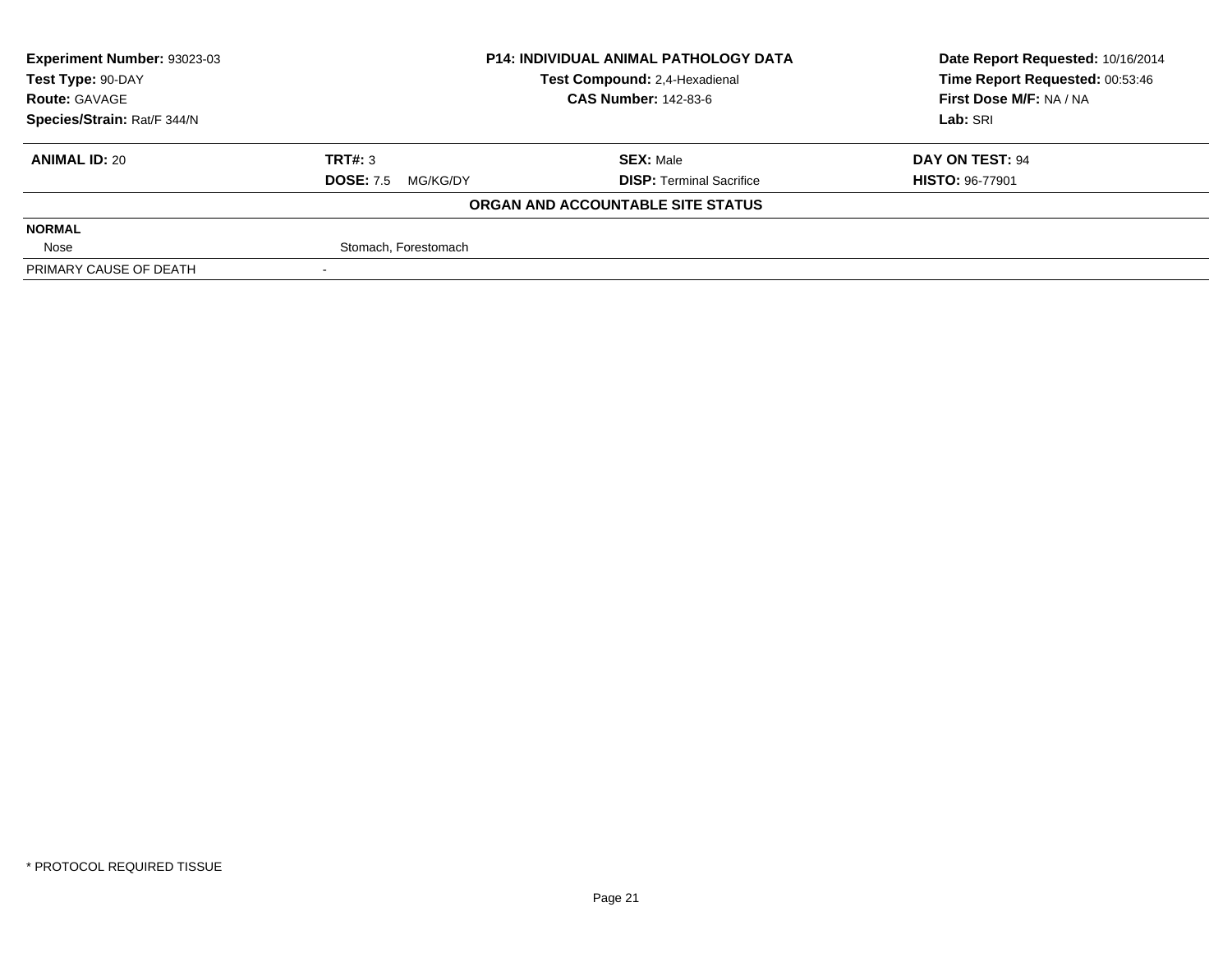| Experiment Number: 93023-03 |                             | <b>P14: INDIVIDUAL ANIMAL PATHOLOGY DATA</b> |                                 |  |
|-----------------------------|-----------------------------|----------------------------------------------|---------------------------------|--|
| Test Type: 90-DAY           |                             | Test Compound: 2,4-Hexadienal                | Time Report Requested: 00:53:46 |  |
| <b>Route: GAVAGE</b>        |                             | <b>CAS Number: 142-83-6</b>                  | First Dose M/F: NA / NA         |  |
| Species/Strain: Rat/F 344/N |                             |                                              | Lab: SRI                        |  |
| <b>ANIMAL ID: 21</b>        | TRT#: 5                     | <b>SEX: Male</b>                             | DAY ON TEST: 94                 |  |
|                             | <b>DOSE: 15</b><br>MG/KG/DY | <b>DISP: Terminal Sacrifice</b>              | <b>HISTO: 96-77902</b>          |  |
|                             |                             | ORGAN AND ACCOUNTABLE SITE STATUS            |                                 |  |
| <b>NORMAL</b>               |                             |                                              |                                 |  |
| Nose                        | Stomach, Forestomach        |                                              |                                 |  |
| PRIMARY CAUSE OF DEATH      |                             |                                              |                                 |  |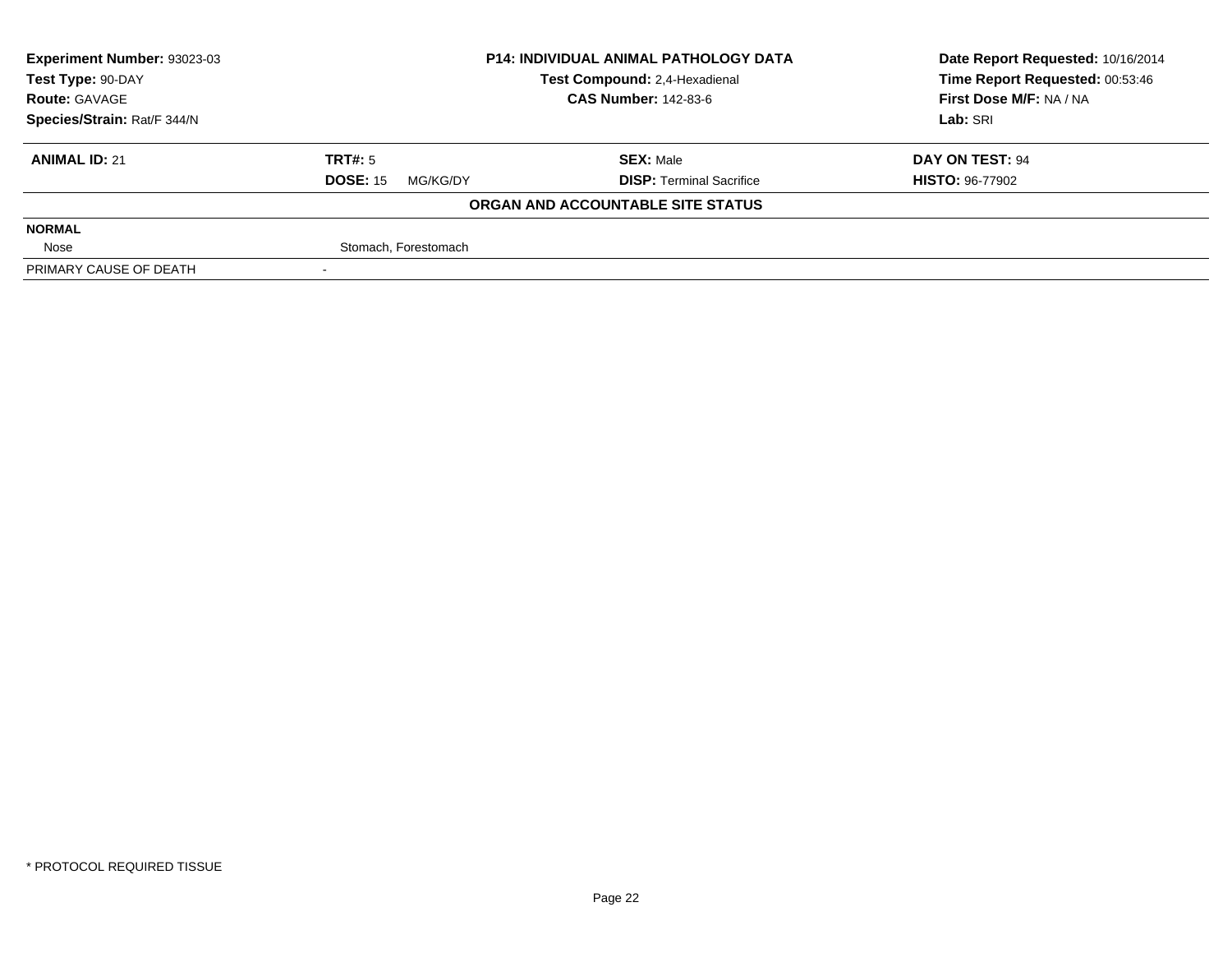| Experiment Number: 93023-03 |                             | <b>P14: INDIVIDUAL ANIMAL PATHOLOGY DATA</b> |                                 |  |
|-----------------------------|-----------------------------|----------------------------------------------|---------------------------------|--|
| Test Type: 90-DAY           |                             | Test Compound: 2,4-Hexadienal                | Time Report Requested: 00:53:46 |  |
| <b>Route: GAVAGE</b>        |                             | <b>CAS Number: 142-83-6</b>                  | First Dose M/F: NA / NA         |  |
| Species/Strain: Rat/F 344/N |                             |                                              | Lab: SRI                        |  |
| <b>ANIMAL ID: 22</b>        | TRT#: 5                     | <b>SEX: Male</b>                             | DAY ON TEST: 94                 |  |
|                             | <b>DOSE: 15</b><br>MG/KG/DY | <b>DISP: Terminal Sacrifice</b>              | <b>HISTO: 96-77903</b>          |  |
|                             |                             | ORGAN AND ACCOUNTABLE SITE STATUS            |                                 |  |
| <b>NORMAL</b>               |                             |                                              |                                 |  |
| Nose                        | Stomach, Forestomach        |                                              |                                 |  |
| PRIMARY CAUSE OF DEATH      |                             |                                              |                                 |  |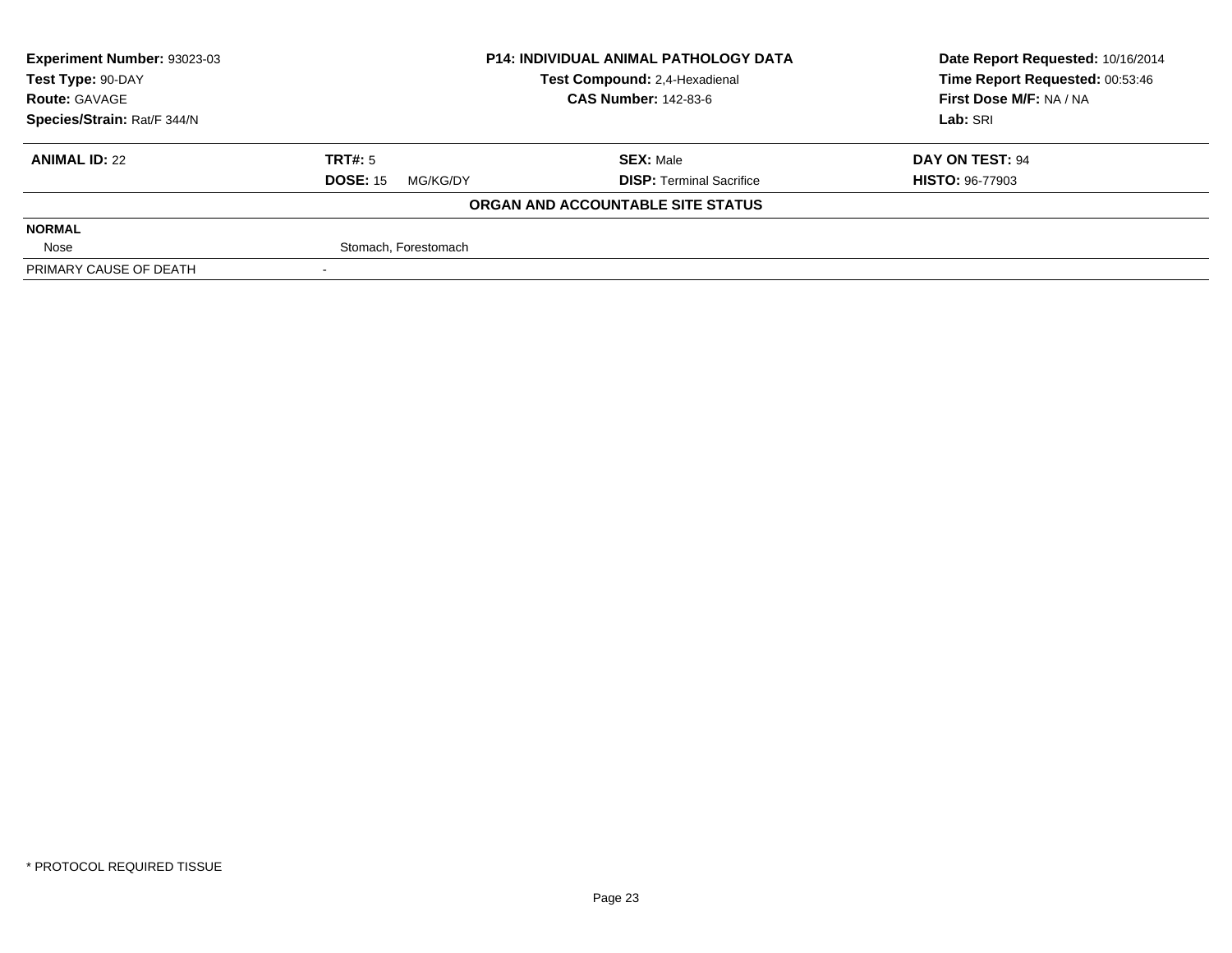| Experiment Number: 93023-03 |                             | <b>P14: INDIVIDUAL ANIMAL PATHOLOGY DATA</b> |                                 |  |
|-----------------------------|-----------------------------|----------------------------------------------|---------------------------------|--|
| Test Type: 90-DAY           |                             | Test Compound: 2,4-Hexadienal                | Time Report Requested: 00:53:46 |  |
| <b>Route: GAVAGE</b>        |                             | <b>CAS Number: 142-83-6</b>                  | First Dose M/F: NA / NA         |  |
| Species/Strain: Rat/F 344/N |                             |                                              | Lab: SRI                        |  |
| <b>ANIMAL ID: 23</b>        | TRT#: 5                     | <b>SEX: Male</b>                             | DAY ON TEST: 94                 |  |
|                             | <b>DOSE: 15</b><br>MG/KG/DY | <b>DISP: Terminal Sacrifice</b>              | <b>HISTO: 96-77904</b>          |  |
|                             |                             | ORGAN AND ACCOUNTABLE SITE STATUS            |                                 |  |
| <b>NORMAL</b>               |                             |                                              |                                 |  |
| Nose                        | Stomach, Forestomach        |                                              |                                 |  |
| PRIMARY CAUSE OF DEATH      |                             |                                              |                                 |  |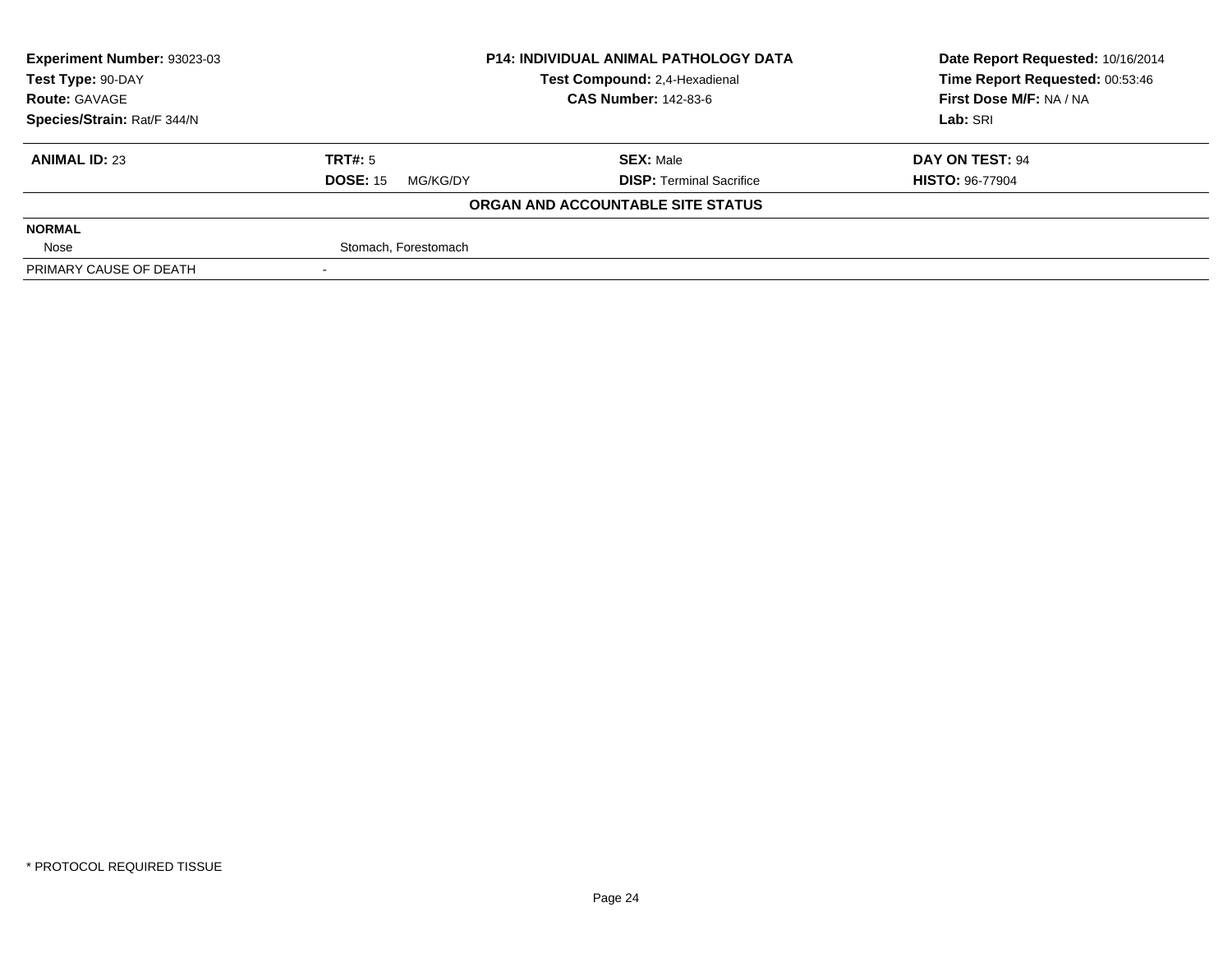| Experiment Number: 93023-03 | <b>P14: INDIVIDUAL ANIMAL PATHOLOGY DATA</b> |                                   | Date Report Requested: 10/16/2014 |  |
|-----------------------------|----------------------------------------------|-----------------------------------|-----------------------------------|--|
| Test Type: 90-DAY           |                                              | Test Compound: 2,4-Hexadienal     | Time Report Requested: 00:53:46   |  |
| <b>Route: GAVAGE</b>        |                                              | <b>CAS Number: 142-83-6</b>       | First Dose M/F: NA / NA           |  |
| Species/Strain: Rat/F 344/N |                                              |                                   | Lab: SRI                          |  |
| <b>ANIMAL ID: 24</b>        | TRT#: 5                                      | <b>SEX: Male</b>                  | DAY ON TEST: 94                   |  |
|                             | <b>DOSE: 15</b><br>MG/KG/DY                  | <b>DISP: Terminal Sacrifice</b>   | <b>HISTO: 96-77905</b>            |  |
|                             |                                              | ORGAN AND ACCOUNTABLE SITE STATUS |                                   |  |
| <b>NORMAL</b>               |                                              |                                   |                                   |  |
| Nose                        | Stomach, Forestomach                         |                                   |                                   |  |
| PRIMARY CAUSE OF DEATH      |                                              |                                   |                                   |  |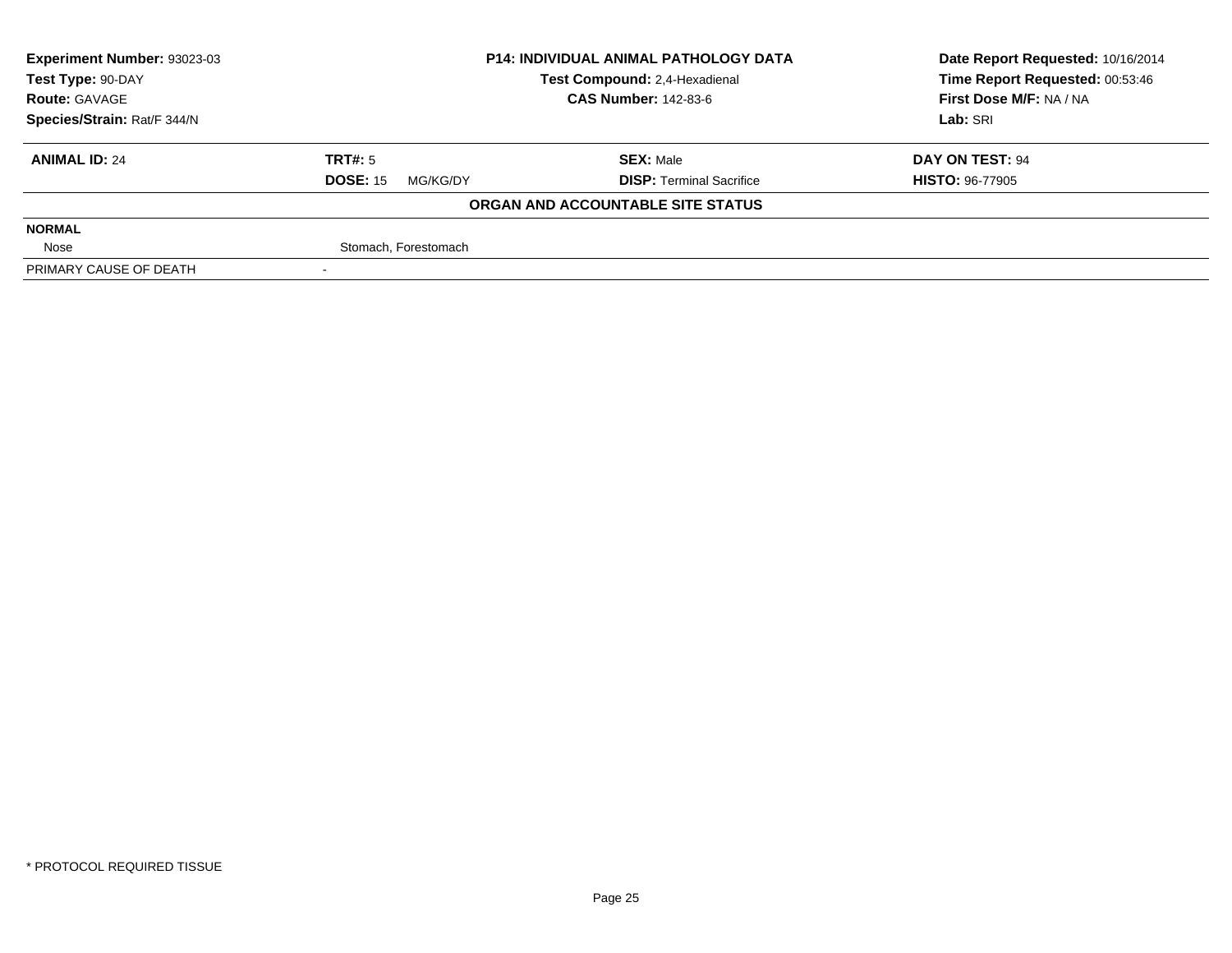| Experiment Number: 93023-03 |                             | <b>P14: INDIVIDUAL ANIMAL PATHOLOGY DATA</b> |                                 |  |
|-----------------------------|-----------------------------|----------------------------------------------|---------------------------------|--|
| Test Type: 90-DAY           |                             | Test Compound: 2,4-Hexadienal                | Time Report Requested: 00:53:46 |  |
| <b>Route: GAVAGE</b>        |                             | <b>CAS Number: 142-83-6</b>                  | First Dose M/F: NA / NA         |  |
| Species/Strain: Rat/F 344/N |                             |                                              | Lab: SRI                        |  |
| <b>ANIMAL ID: 25</b>        | TRT#: 5                     | <b>SEX: Male</b>                             | DAY ON TEST: 94                 |  |
|                             | <b>DOSE: 15</b><br>MG/KG/DY | <b>DISP: Terminal Sacrifice</b>              | <b>HISTO: 96-77906</b>          |  |
|                             |                             | ORGAN AND ACCOUNTABLE SITE STATUS            |                                 |  |
| <b>NORMAL</b>               |                             |                                              |                                 |  |
| Nose                        | Stomach, Forestomach        |                                              |                                 |  |
| PRIMARY CAUSE OF DEATH      |                             |                                              |                                 |  |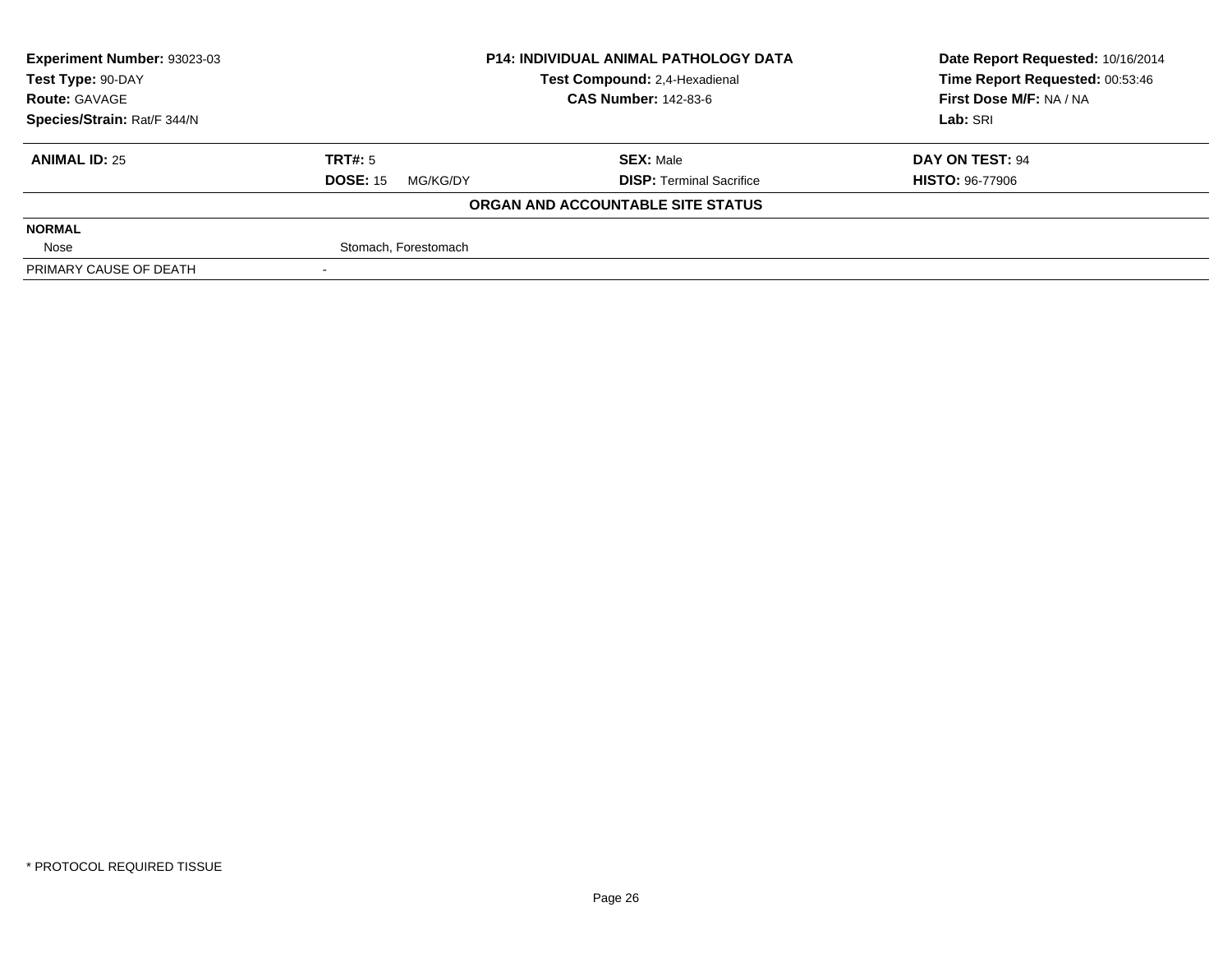| Experiment Number: 93023-03 | <b>P14: INDIVIDUAL ANIMAL PATHOLOGY DATA</b> |                                   | Date Report Requested: 10/16/2014 |  |
|-----------------------------|----------------------------------------------|-----------------------------------|-----------------------------------|--|
| Test Type: 90-DAY           |                                              | Test Compound: 2,4-Hexadienal     | Time Report Requested: 00:53:46   |  |
| <b>Route: GAVAGE</b>        |                                              | <b>CAS Number: 142-83-6</b>       | First Dose M/F: NA / NA           |  |
| Species/Strain: Rat/F 344/N |                                              |                                   | Lab: SRI                          |  |
| <b>ANIMAL ID: 26</b>        | TRT#: 5                                      | <b>SEX: Male</b>                  | DAY ON TEST: 94                   |  |
|                             | <b>DOSE: 15</b><br>MG/KG/DY                  | <b>DISP: Terminal Sacrifice</b>   | <b>HISTO: 96-77907</b>            |  |
|                             |                                              | ORGAN AND ACCOUNTABLE SITE STATUS |                                   |  |
| <b>NORMAL</b>               |                                              |                                   |                                   |  |
| Nose                        | Stomach, Forestomach                         |                                   |                                   |  |
| PRIMARY CAUSE OF DEATH      |                                              |                                   |                                   |  |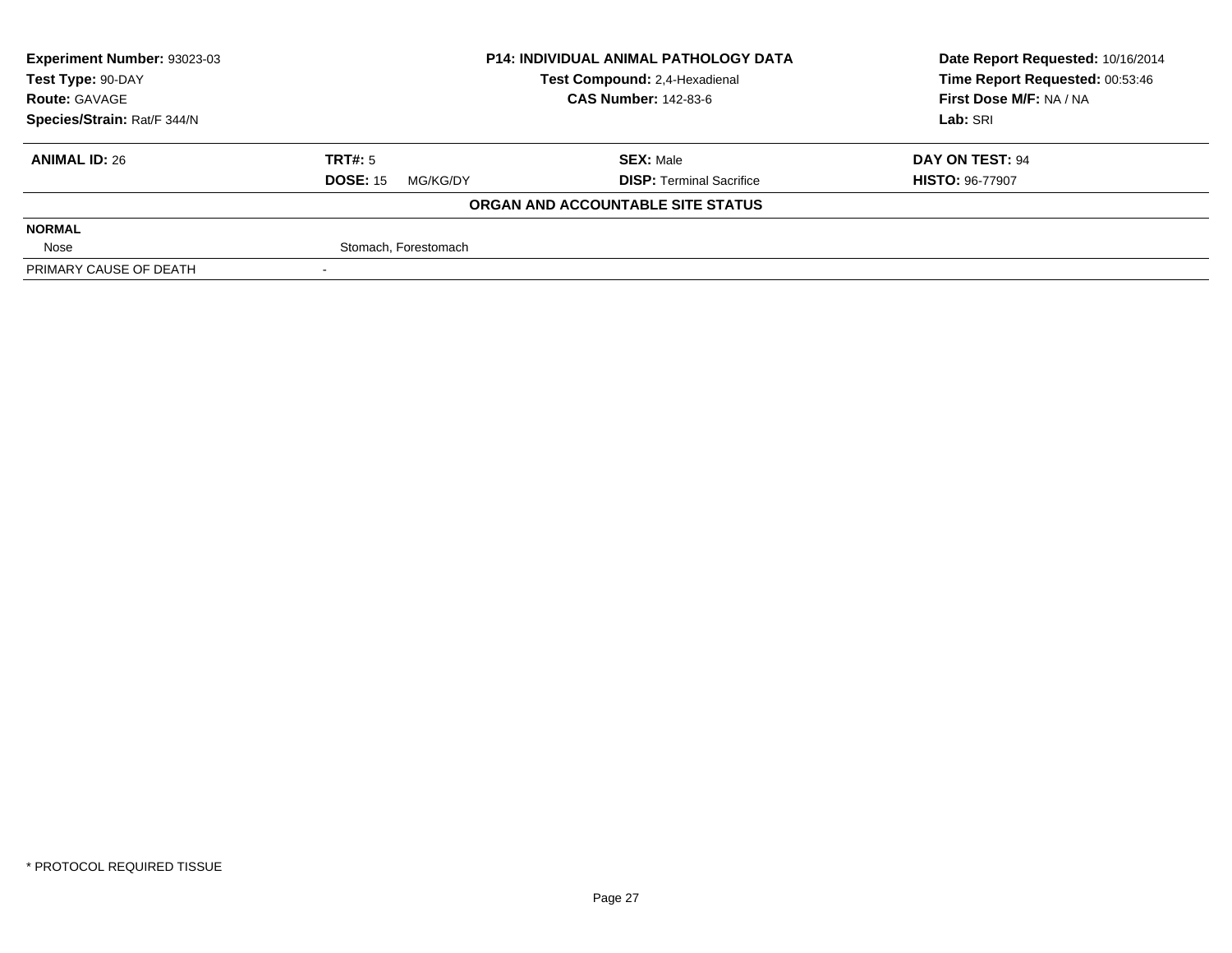| Experiment Number: 93023-03 | <b>P14: INDIVIDUAL ANIMAL PATHOLOGY DATA</b> |                                   | Date Report Requested: 10/16/2014 |  |
|-----------------------------|----------------------------------------------|-----------------------------------|-----------------------------------|--|
| Test Type: 90-DAY           |                                              | Test Compound: 2,4-Hexadienal     | Time Report Requested: 00:53:46   |  |
| <b>Route: GAVAGE</b>        |                                              | <b>CAS Number: 142-83-6</b>       | First Dose M/F: NA / NA           |  |
| Species/Strain: Rat/F 344/N |                                              |                                   | Lab: SRI                          |  |
| <b>ANIMAL ID: 27</b>        | TRT#: 5                                      | <b>SEX: Male</b>                  | DAY ON TEST: 94                   |  |
|                             | <b>DOSE: 15</b><br>MG/KG/DY                  | <b>DISP: Terminal Sacrifice</b>   | <b>HISTO: 96-77908</b>            |  |
|                             |                                              | ORGAN AND ACCOUNTABLE SITE STATUS |                                   |  |
| <b>NORMAL</b>               |                                              |                                   |                                   |  |
| Nose                        | Stomach, Forestomach                         |                                   |                                   |  |
| PRIMARY CAUSE OF DEATH      |                                              |                                   |                                   |  |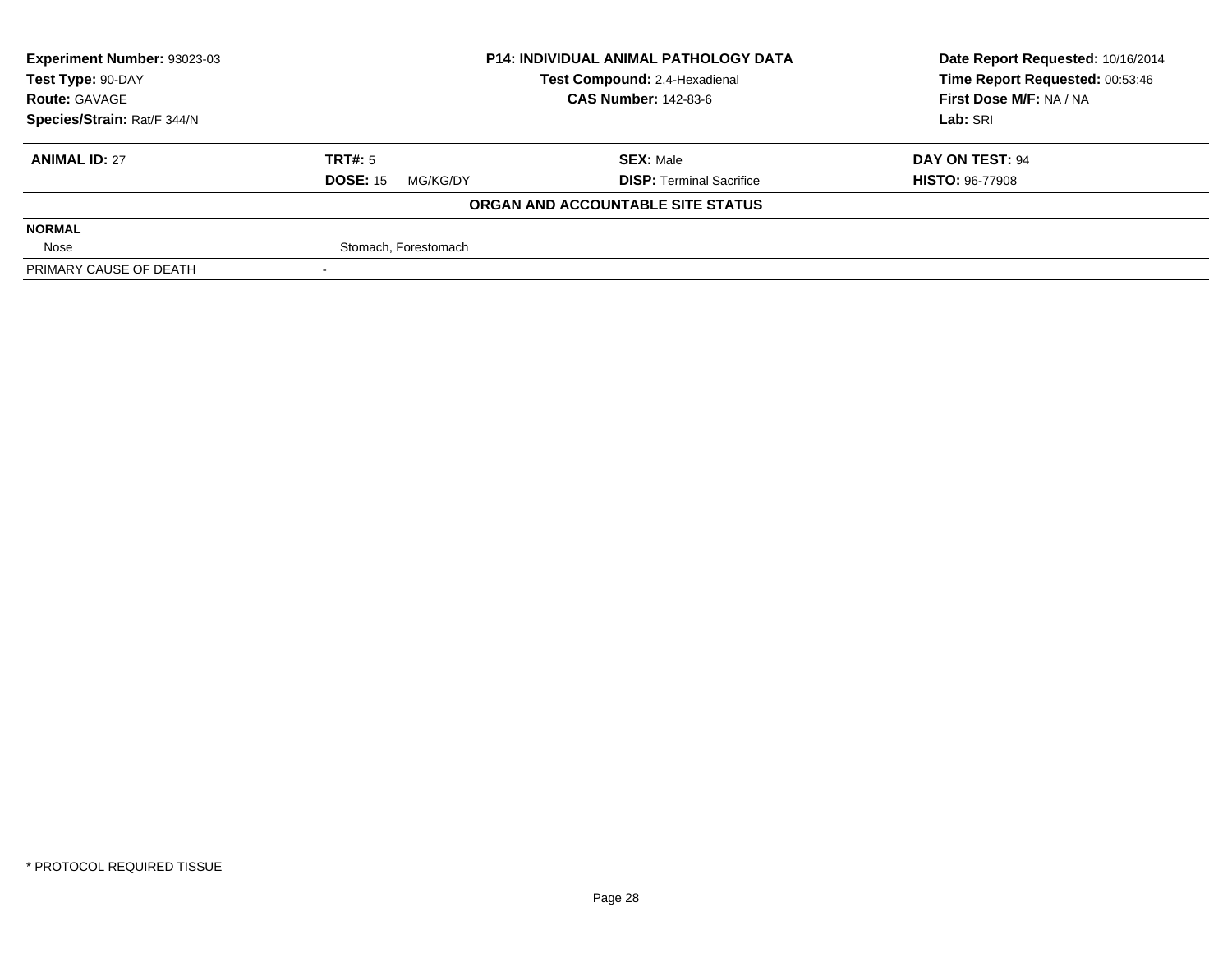| Experiment Number: 93023-03 |                             | <b>P14: INDIVIDUAL ANIMAL PATHOLOGY DATA</b> |                                 |  |
|-----------------------------|-----------------------------|----------------------------------------------|---------------------------------|--|
| Test Type: 90-DAY           |                             | Test Compound: 2,4-Hexadienal                | Time Report Requested: 00:53:46 |  |
| <b>Route: GAVAGE</b>        |                             | <b>CAS Number: 142-83-6</b>                  | First Dose M/F: NA / NA         |  |
| Species/Strain: Rat/F 344/N |                             |                                              | Lab: SRI                        |  |
| <b>ANIMAL ID: 28</b>        | TRT#: 5                     | <b>SEX: Male</b>                             | DAY ON TEST: 94                 |  |
|                             | <b>DOSE: 15</b><br>MG/KG/DY | <b>DISP: Terminal Sacrifice</b>              | <b>HISTO: 96-77909</b>          |  |
|                             |                             | ORGAN AND ACCOUNTABLE SITE STATUS            |                                 |  |
| <b>NORMAL</b>               |                             |                                              |                                 |  |
| Nose                        | Stomach, Forestomach        |                                              |                                 |  |
| PRIMARY CAUSE OF DEATH      |                             |                                              |                                 |  |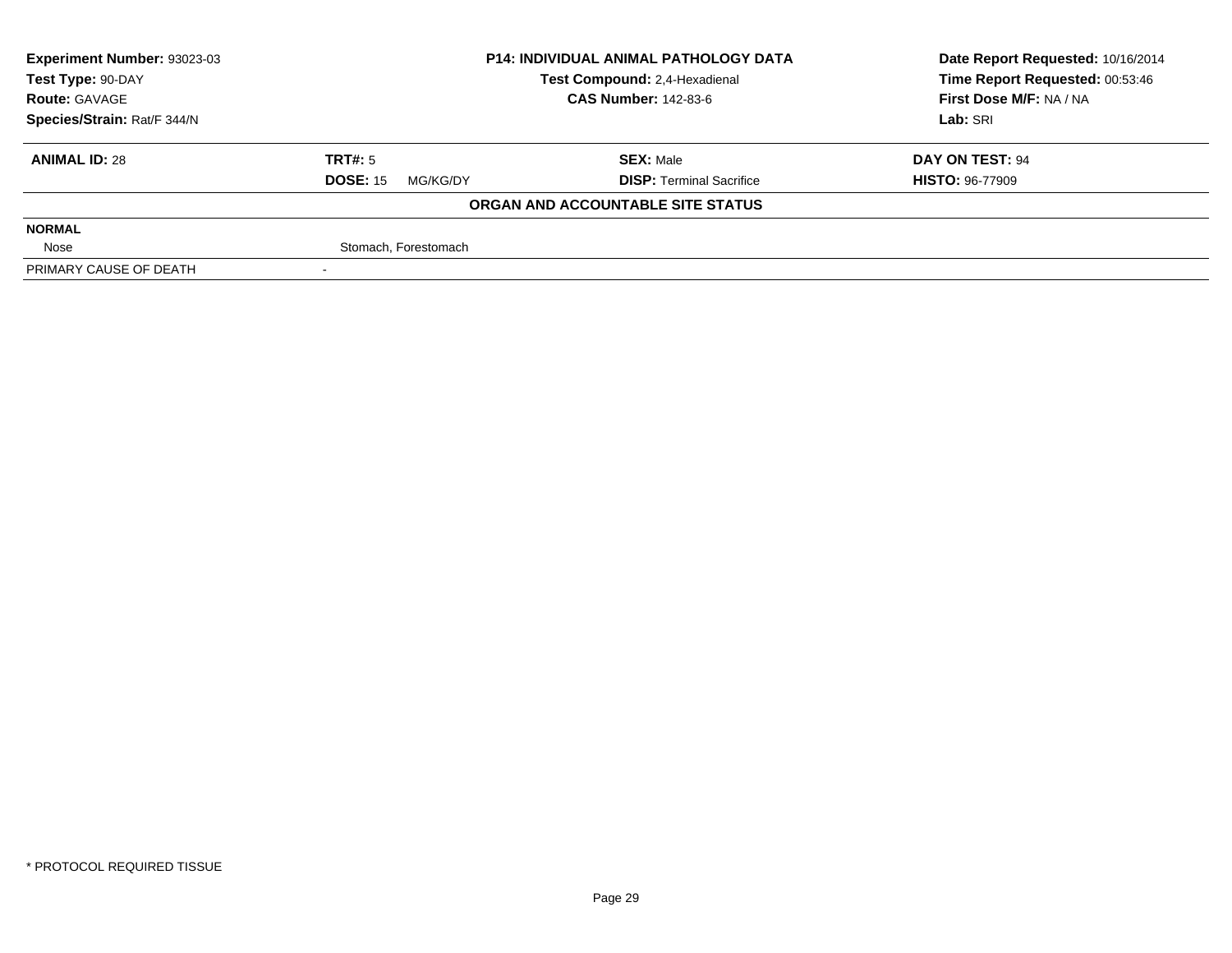| Experiment Number: 93023-03 |                             | <b>P14: INDIVIDUAL ANIMAL PATHOLOGY DATA</b> |                                 |  |
|-----------------------------|-----------------------------|----------------------------------------------|---------------------------------|--|
| Test Type: 90-DAY           |                             | Test Compound: 2,4-Hexadienal                | Time Report Requested: 00:53:46 |  |
| <b>Route: GAVAGE</b>        |                             | <b>CAS Number: 142-83-6</b>                  | First Dose M/F: NA / NA         |  |
| Species/Strain: Rat/F 344/N |                             |                                              | Lab: SRI                        |  |
| <b>ANIMAL ID: 29</b>        | TRT#: 5                     | <b>SEX: Male</b>                             | DAY ON TEST: 94                 |  |
|                             | <b>DOSE: 15</b><br>MG/KG/DY | <b>DISP: Terminal Sacrifice</b>              | <b>HISTO: 96-77910</b>          |  |
|                             |                             | ORGAN AND ACCOUNTABLE SITE STATUS            |                                 |  |
| <b>NORMAL</b>               |                             |                                              |                                 |  |
| Nose                        | Stomach, Forestomach        |                                              |                                 |  |
| PRIMARY CAUSE OF DEATH      |                             |                                              |                                 |  |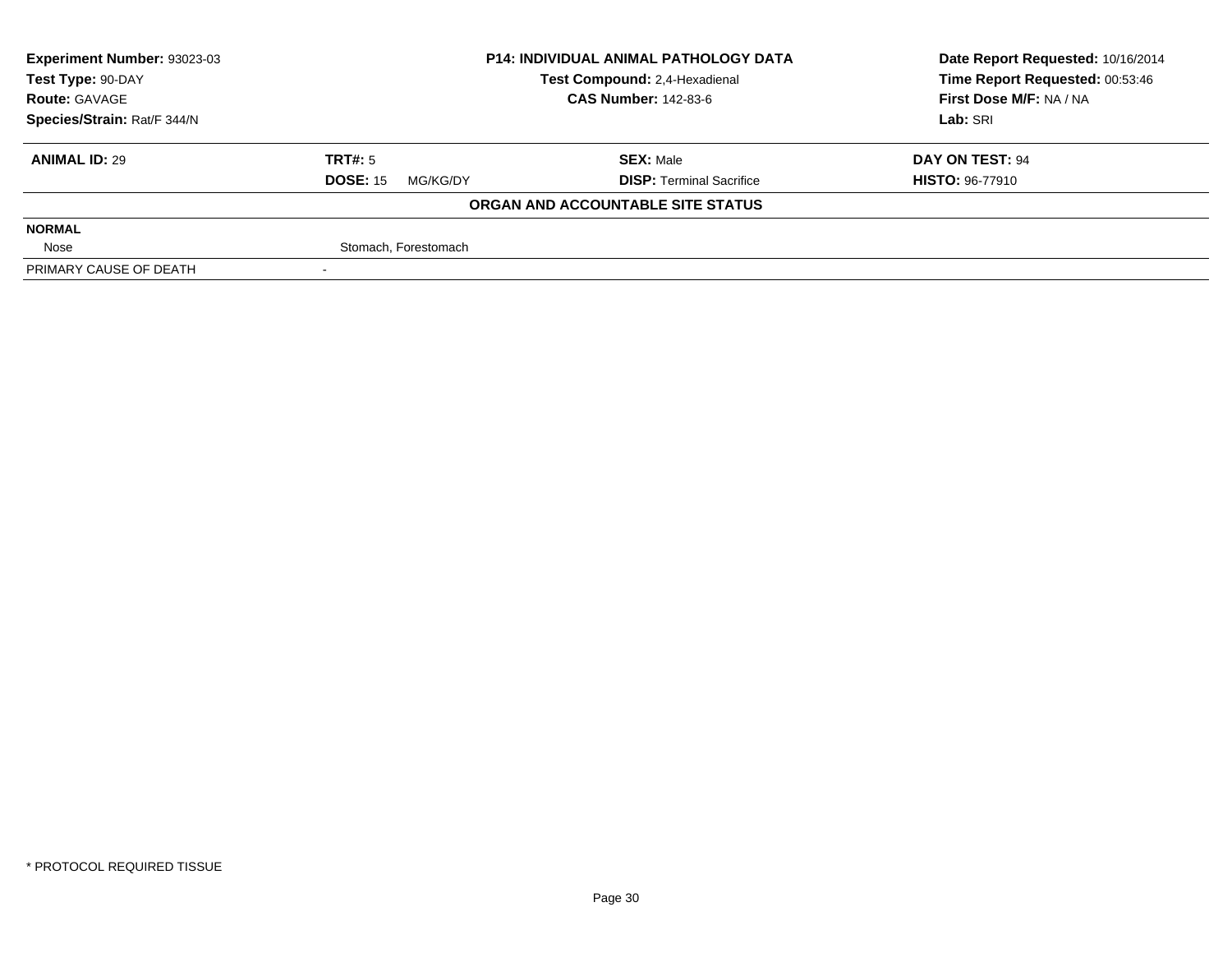| Experiment Number: 93023-03 | <b>P14: INDIVIDUAL ANIMAL PATHOLOGY DATA</b> |                                   | Date Report Requested: 10/16/2014 |  |
|-----------------------------|----------------------------------------------|-----------------------------------|-----------------------------------|--|
| Test Type: 90-DAY           |                                              | Test Compound: 2,4-Hexadienal     | Time Report Requested: 00:53:46   |  |
| <b>Route: GAVAGE</b>        |                                              | <b>CAS Number: 142-83-6</b>       | First Dose M/F: NA / NA           |  |
| Species/Strain: Rat/F 344/N |                                              |                                   | Lab: SRI                          |  |
| <b>ANIMAL ID: 30</b>        | TRT#: 5                                      | <b>SEX: Male</b>                  | DAY ON TEST: 94                   |  |
|                             | <b>DOSE: 15</b><br>MG/KG/DY                  | <b>DISP:</b> Terminal Sacrifice   | <b>HISTO: 96-77911</b>            |  |
|                             |                                              | ORGAN AND ACCOUNTABLE SITE STATUS |                                   |  |
| <b>NORMAL</b>               |                                              |                                   |                                   |  |
| Nose                        | Stomach, Forestomach                         |                                   |                                   |  |
| PRIMARY CAUSE OF DEATH      |                                              |                                   |                                   |  |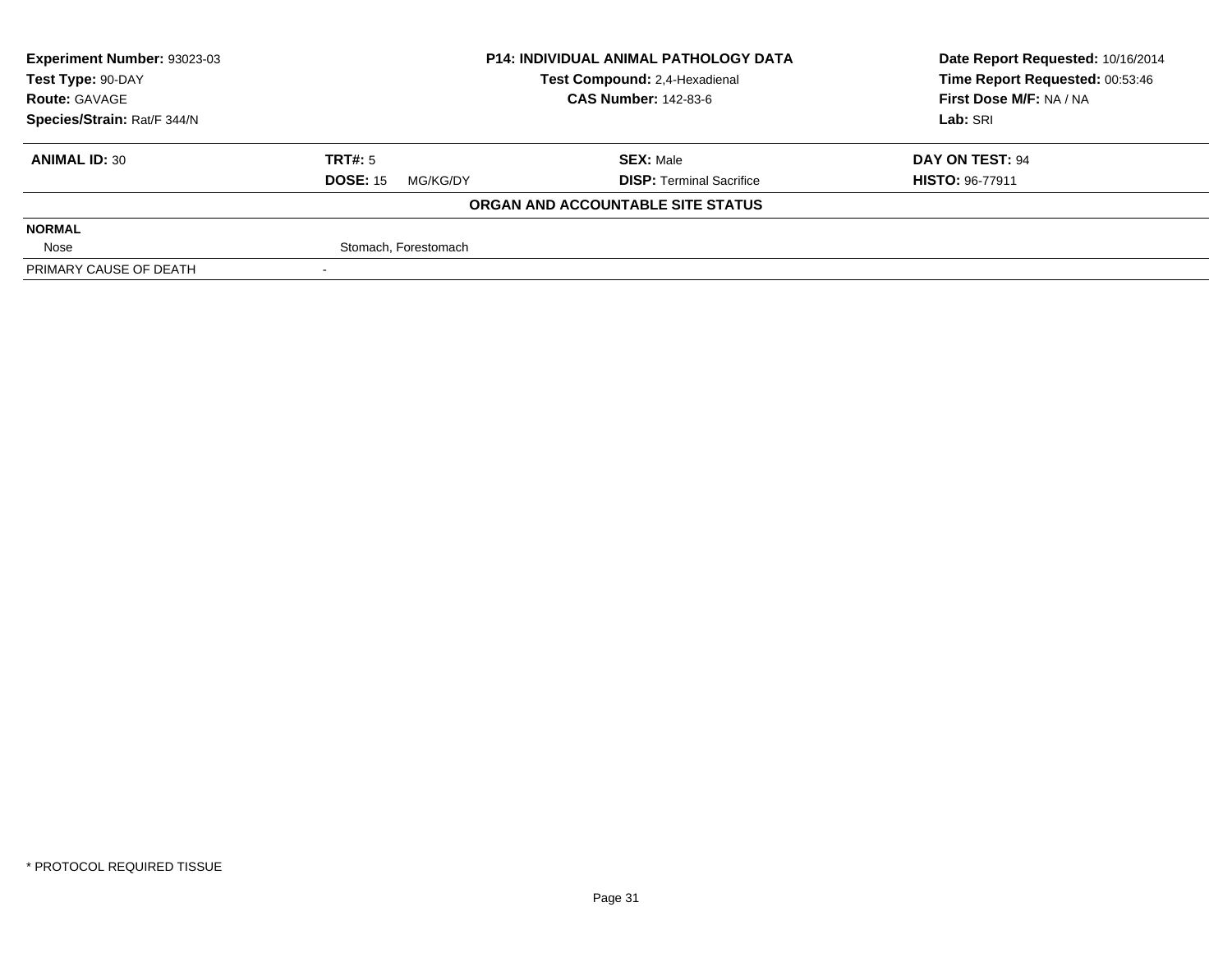| Experiment Number: 93023-03 | <b>P14: INDIVIDUAL ANIMAL PATHOLOGY DATA</b> |                                   | Date Report Requested: 10/16/2014 |  |
|-----------------------------|----------------------------------------------|-----------------------------------|-----------------------------------|--|
| Test Type: 90-DAY           |                                              | Test Compound: 2,4-Hexadienal     | Time Report Requested: 00:53:46   |  |
| <b>Route: GAVAGE</b>        |                                              | <b>CAS Number: 142-83-6</b>       | First Dose M/F: NA / NA           |  |
| Species/Strain: Rat/F 344/N |                                              |                                   | Lab: SRI                          |  |
| <b>ANIMAL ID: 31</b>        | <b>TRT#: 7</b>                               | <b>SEX: Male</b>                  | DAY ON TEST: 94                   |  |
|                             | <b>DOSE: 30</b><br>MG/KG/DY                  | <b>DISP: Terminal Sacrifice</b>   | <b>HISTO: 96-77912</b>            |  |
|                             |                                              | ORGAN AND ACCOUNTABLE SITE STATUS |                                   |  |
| <b>NORMAL</b>               |                                              |                                   |                                   |  |
| Nose                        | Stomach, Forestomach                         |                                   |                                   |  |
| PRIMARY CAUSE OF DEATH      |                                              |                                   |                                   |  |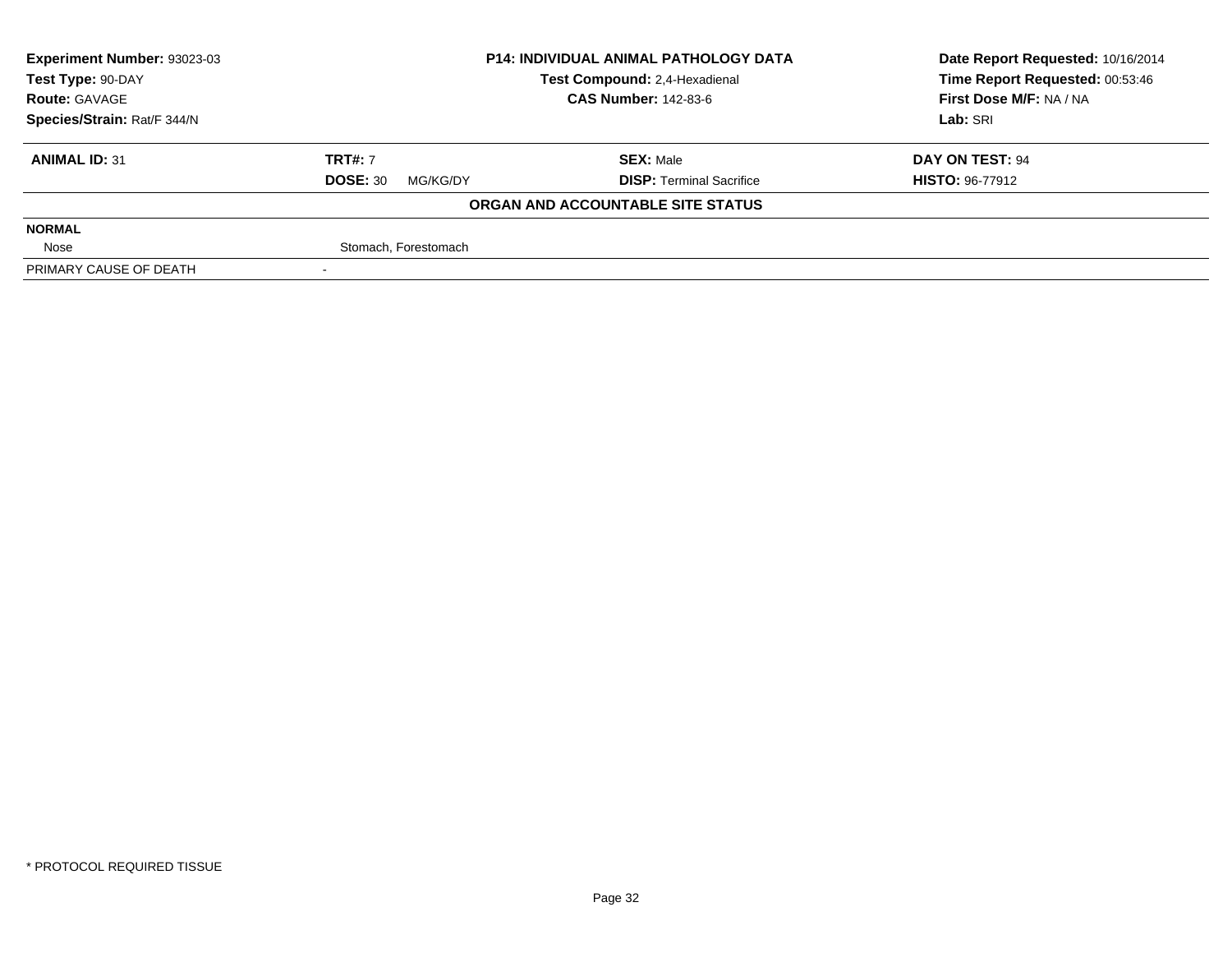| Experiment Number: 93023-03 | <b>P14: INDIVIDUAL ANIMAL PATHOLOGY DATA</b> |                                   | Date Report Requested: 10/16/2014 |  |
|-----------------------------|----------------------------------------------|-----------------------------------|-----------------------------------|--|
| Test Type: 90-DAY           |                                              | Test Compound: 2,4-Hexadienal     | Time Report Requested: 00:53:46   |  |
| <b>Route: GAVAGE</b>        |                                              | <b>CAS Number: 142-83-6</b>       | First Dose M/F: NA / NA           |  |
| Species/Strain: Rat/F 344/N |                                              |                                   | Lab: SRI                          |  |
| <b>ANIMAL ID: 32</b>        | <b>TRT#: 7</b>                               | <b>SEX: Male</b>                  | DAY ON TEST: 94                   |  |
|                             | <b>DOSE: 30</b><br>MG/KG/DY                  | <b>DISP: Terminal Sacrifice</b>   | <b>HISTO: 96-77913</b>            |  |
|                             |                                              | ORGAN AND ACCOUNTABLE SITE STATUS |                                   |  |
| <b>NORMAL</b>               |                                              |                                   |                                   |  |
| Nose                        | Stomach, Forestomach                         |                                   |                                   |  |
| PRIMARY CAUSE OF DEATH      |                                              |                                   |                                   |  |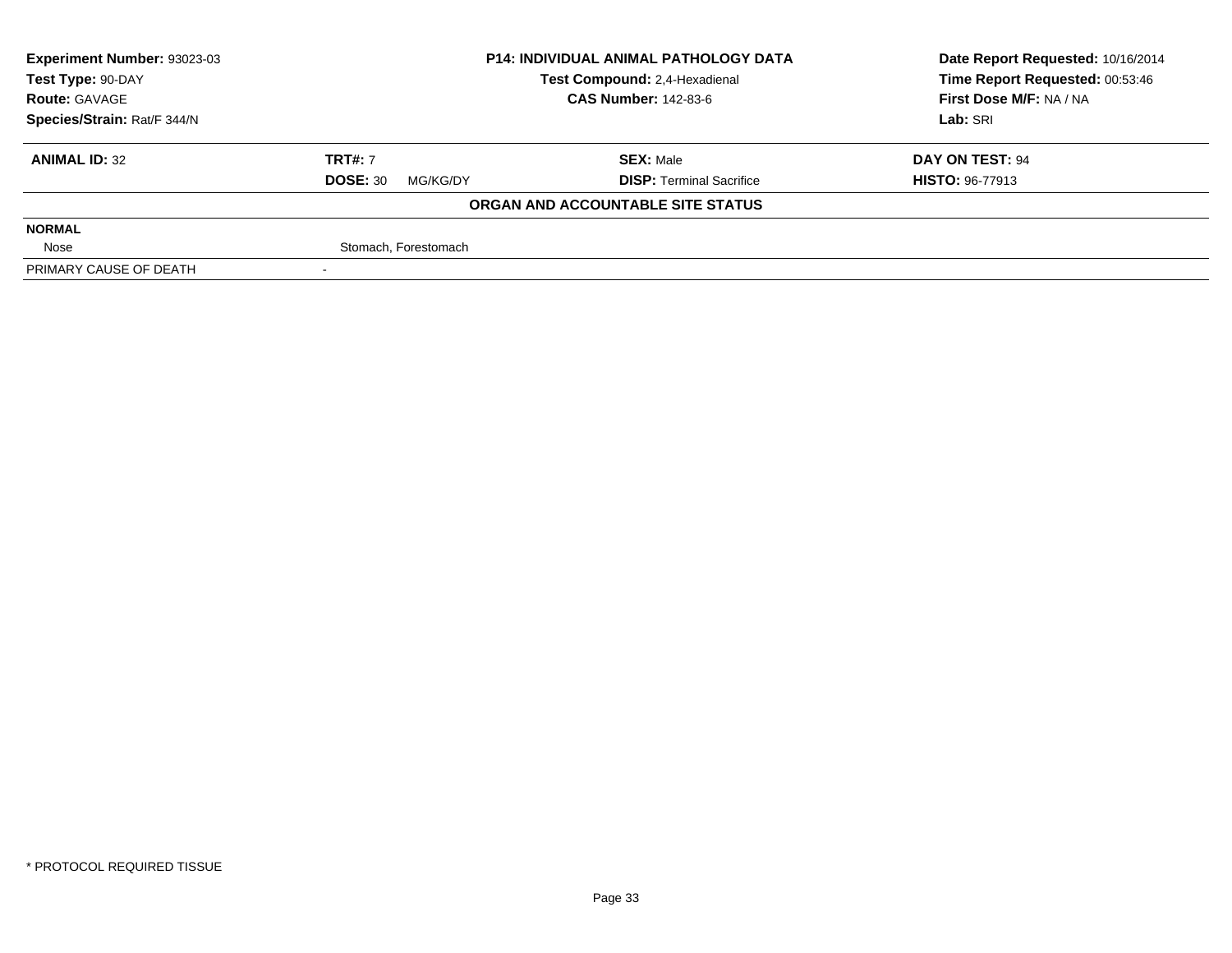| Experiment Number: 93023-03 |                             | <b>P14: INDIVIDUAL ANIMAL PATHOLOGY DATA</b> |                                 |  |
|-----------------------------|-----------------------------|----------------------------------------------|---------------------------------|--|
| Test Type: 90-DAY           |                             | Test Compound: 2,4-Hexadienal                | Time Report Requested: 00:53:46 |  |
| <b>Route: GAVAGE</b>        |                             | <b>CAS Number: 142-83-6</b>                  | First Dose M/F: NA / NA         |  |
| Species/Strain: Rat/F 344/N |                             |                                              | Lab: SRI                        |  |
| <b>ANIMAL ID: 33</b>        | <b>TRT#: 7</b>              | <b>SEX: Male</b>                             | DAY ON TEST: 94                 |  |
|                             | <b>DOSE: 30</b><br>MG/KG/DY | <b>DISP: Terminal Sacrifice</b>              | <b>HISTO: 96-77914</b>          |  |
|                             |                             | ORGAN AND ACCOUNTABLE SITE STATUS            |                                 |  |
| <b>NORMAL</b>               |                             |                                              |                                 |  |
| Nose                        | Stomach, Forestomach        |                                              |                                 |  |
| PRIMARY CAUSE OF DEATH      |                             |                                              |                                 |  |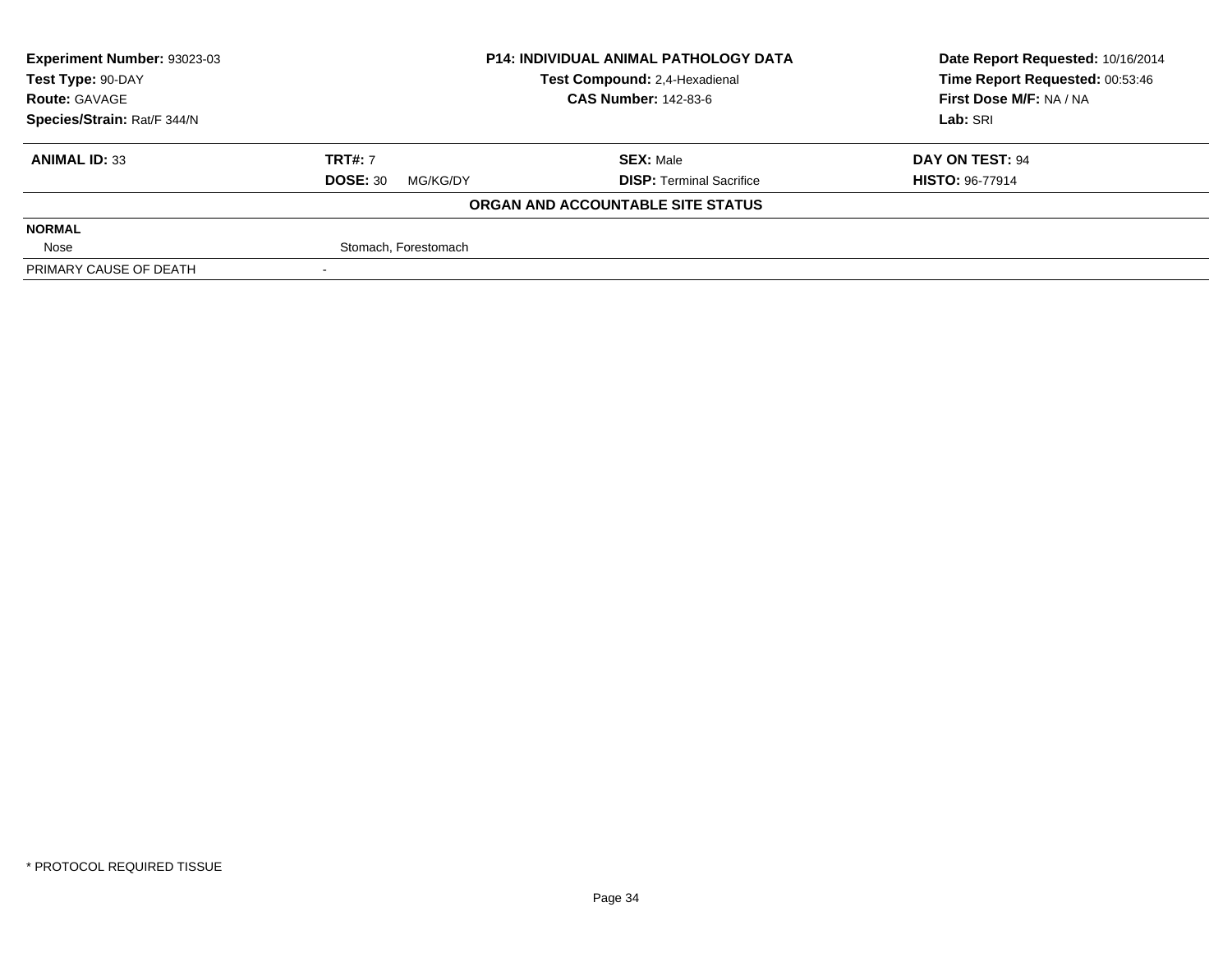| Experiment Number: 93023-03 | <b>P14: INDIVIDUAL ANIMAL PATHOLOGY DATA</b> |                                   | Date Report Requested: 10/16/2014 |  |
|-----------------------------|----------------------------------------------|-----------------------------------|-----------------------------------|--|
| Test Type: 90-DAY           |                                              | Test Compound: 2,4-Hexadienal     | Time Report Requested: 00:53:46   |  |
| <b>Route: GAVAGE</b>        |                                              | <b>CAS Number: 142-83-6</b>       | First Dose M/F: NA / NA           |  |
| Species/Strain: Rat/F 344/N |                                              |                                   | Lab: SRI                          |  |
| <b>ANIMAL ID: 34</b>        | <b>TRT#: 7</b>                               | <b>SEX: Male</b>                  | DAY ON TEST: 94                   |  |
|                             | <b>DOSE: 30</b><br>MG/KG/DY                  | <b>DISP: Terminal Sacrifice</b>   | <b>HISTO: 96-77915</b>            |  |
|                             |                                              | ORGAN AND ACCOUNTABLE SITE STATUS |                                   |  |
| <b>NORMAL</b>               |                                              |                                   |                                   |  |
| Nose                        | Stomach, Forestomach                         |                                   |                                   |  |
| PRIMARY CAUSE OF DEATH      |                                              |                                   |                                   |  |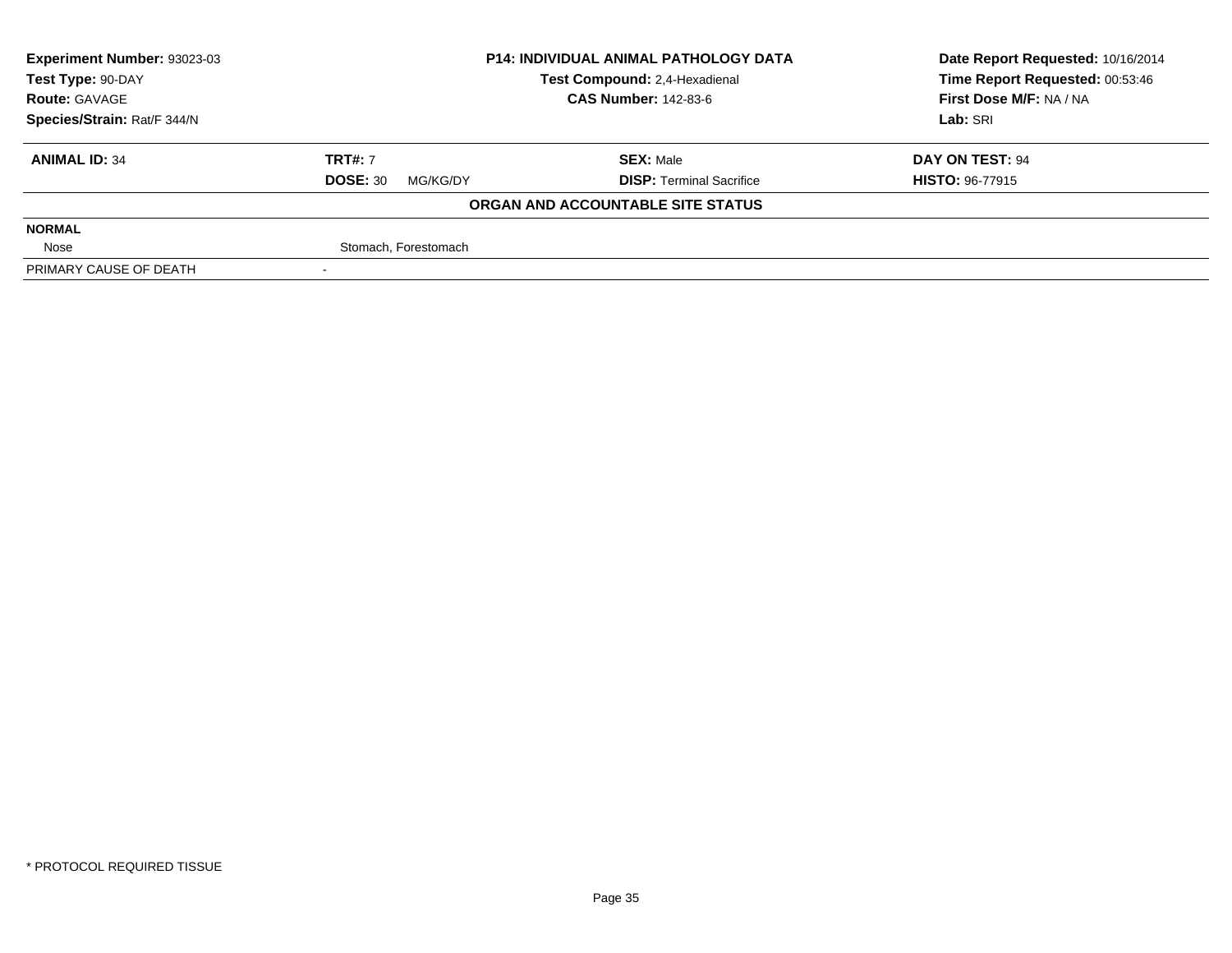| Experiment Number: 93023-03 | <b>P14: INDIVIDUAL ANIMAL PATHOLOGY DATA</b> |                                   | Date Report Requested: 10/16/2014 |  |
|-----------------------------|----------------------------------------------|-----------------------------------|-----------------------------------|--|
| Test Type: 90-DAY           |                                              | Test Compound: 2,4-Hexadienal     | Time Report Requested: 00:53:46   |  |
| <b>Route: GAVAGE</b>        |                                              | <b>CAS Number: 142-83-6</b>       | First Dose M/F: NA / NA           |  |
| Species/Strain: Rat/F 344/N |                                              |                                   | Lab: SRI                          |  |
| <b>ANIMAL ID: 35</b>        | <b>TRT#: 7</b>                               | <b>SEX: Male</b>                  | DAY ON TEST: 94                   |  |
|                             | <b>DOSE: 30</b><br>MG/KG/DY                  | <b>DISP: Terminal Sacrifice</b>   | <b>HISTO: 96-77916</b>            |  |
|                             |                                              | ORGAN AND ACCOUNTABLE SITE STATUS |                                   |  |
| <b>NORMAL</b>               |                                              |                                   |                                   |  |
| Nose                        | Stomach, Forestomach                         |                                   |                                   |  |
| PRIMARY CAUSE OF DEATH      |                                              |                                   |                                   |  |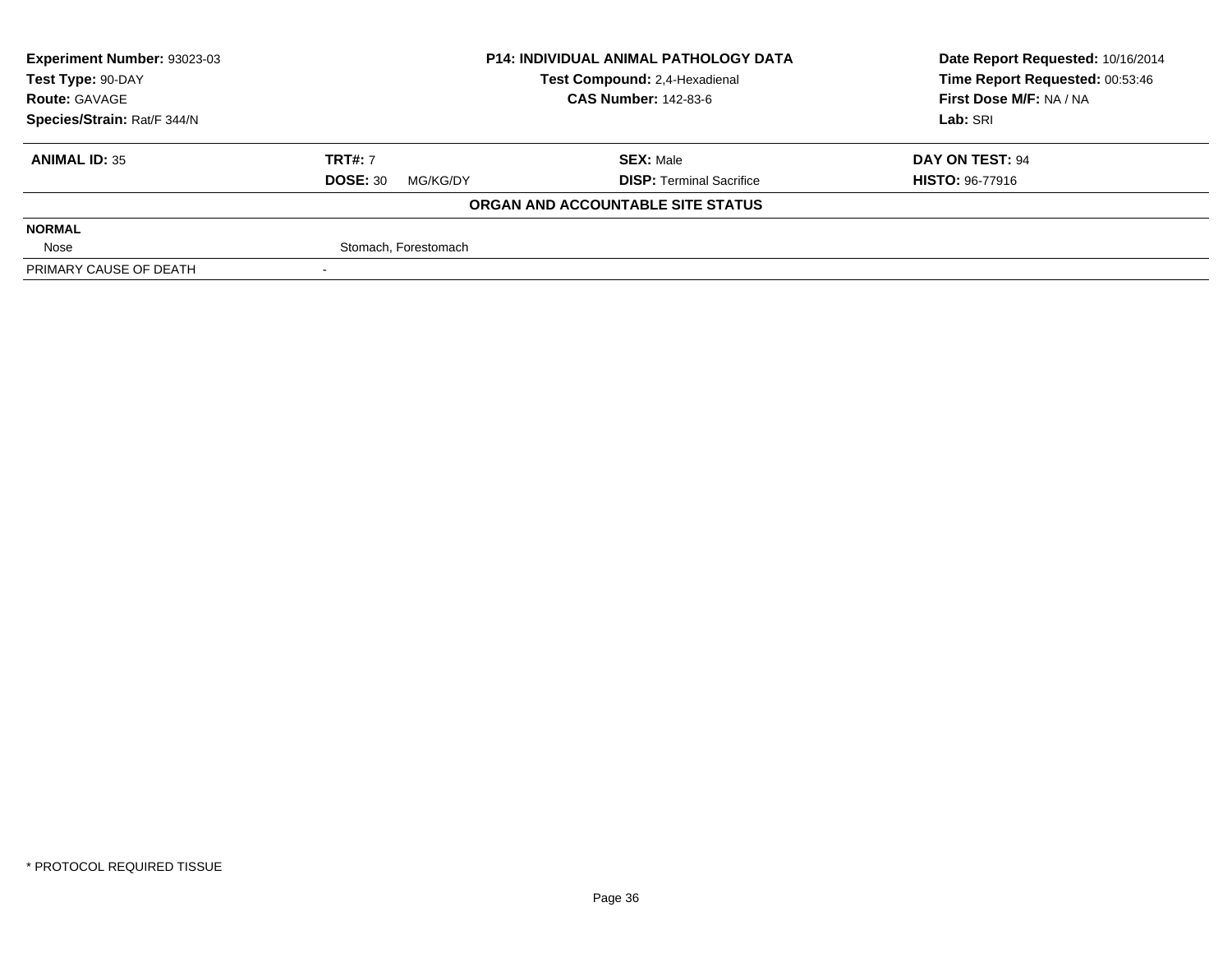| Experiment Number: 93023-03 |                             | <b>P14: INDIVIDUAL ANIMAL PATHOLOGY DATA</b> |                                 |  |
|-----------------------------|-----------------------------|----------------------------------------------|---------------------------------|--|
| Test Type: 90-DAY           |                             | Test Compound: 2,4-Hexadienal                | Time Report Requested: 00:53:46 |  |
| <b>Route: GAVAGE</b>        |                             | <b>CAS Number: 142-83-6</b>                  |                                 |  |
| Species/Strain: Rat/F 344/N |                             |                                              | Lab: SRI                        |  |
| <b>ANIMAL ID: 36</b>        | <b>TRT#: 7</b>              | <b>SEX: Male</b>                             | DAY ON TEST: 94                 |  |
|                             | <b>DOSE: 30</b><br>MG/KG/DY | <b>DISP: Terminal Sacrifice</b>              | <b>HISTO: 96-77917</b>          |  |
|                             |                             | ORGAN AND ACCOUNTABLE SITE STATUS            |                                 |  |
| <b>NORMAL</b>               |                             |                                              |                                 |  |
| Nose                        | Stomach, Forestomach        |                                              |                                 |  |
| PRIMARY CAUSE OF DEATH      |                             |                                              |                                 |  |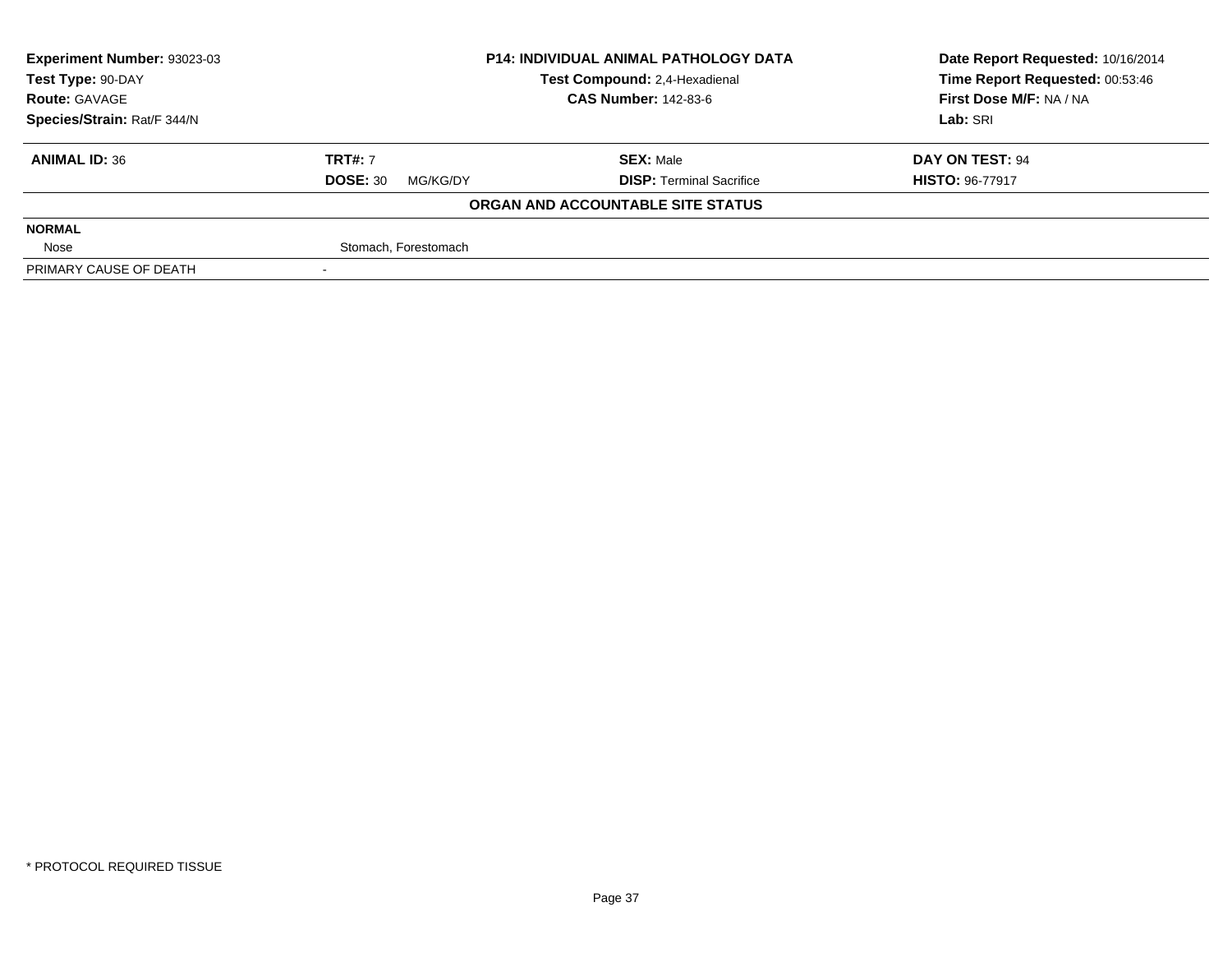| Experiment Number: 93023-03 | <b>P14: INDIVIDUAL ANIMAL PATHOLOGY DATA</b> |                                   | Date Report Requested: 10/16/2014 |  |
|-----------------------------|----------------------------------------------|-----------------------------------|-----------------------------------|--|
| Test Type: 90-DAY           |                                              | Test Compound: 2,4-Hexadienal     | Time Report Requested: 00:53:46   |  |
| <b>Route: GAVAGE</b>        |                                              | <b>CAS Number: 142-83-6</b>       |                                   |  |
| Species/Strain: Rat/F 344/N |                                              |                                   | Lab: SRI                          |  |
| <b>ANIMAL ID: 37</b>        | <b>TRT#: 7</b>                               | <b>SEX: Male</b>                  | DAY ON TEST: 94                   |  |
|                             | <b>DOSE: 30</b><br>MG/KG/DY                  | <b>DISP: Terminal Sacrifice</b>   | <b>HISTO: 96-77918</b>            |  |
|                             |                                              | ORGAN AND ACCOUNTABLE SITE STATUS |                                   |  |
| <b>NORMAL</b>               |                                              |                                   |                                   |  |
| Nose                        | Stomach, Forestomach                         |                                   |                                   |  |
| PRIMARY CAUSE OF DEATH      |                                              |                                   |                                   |  |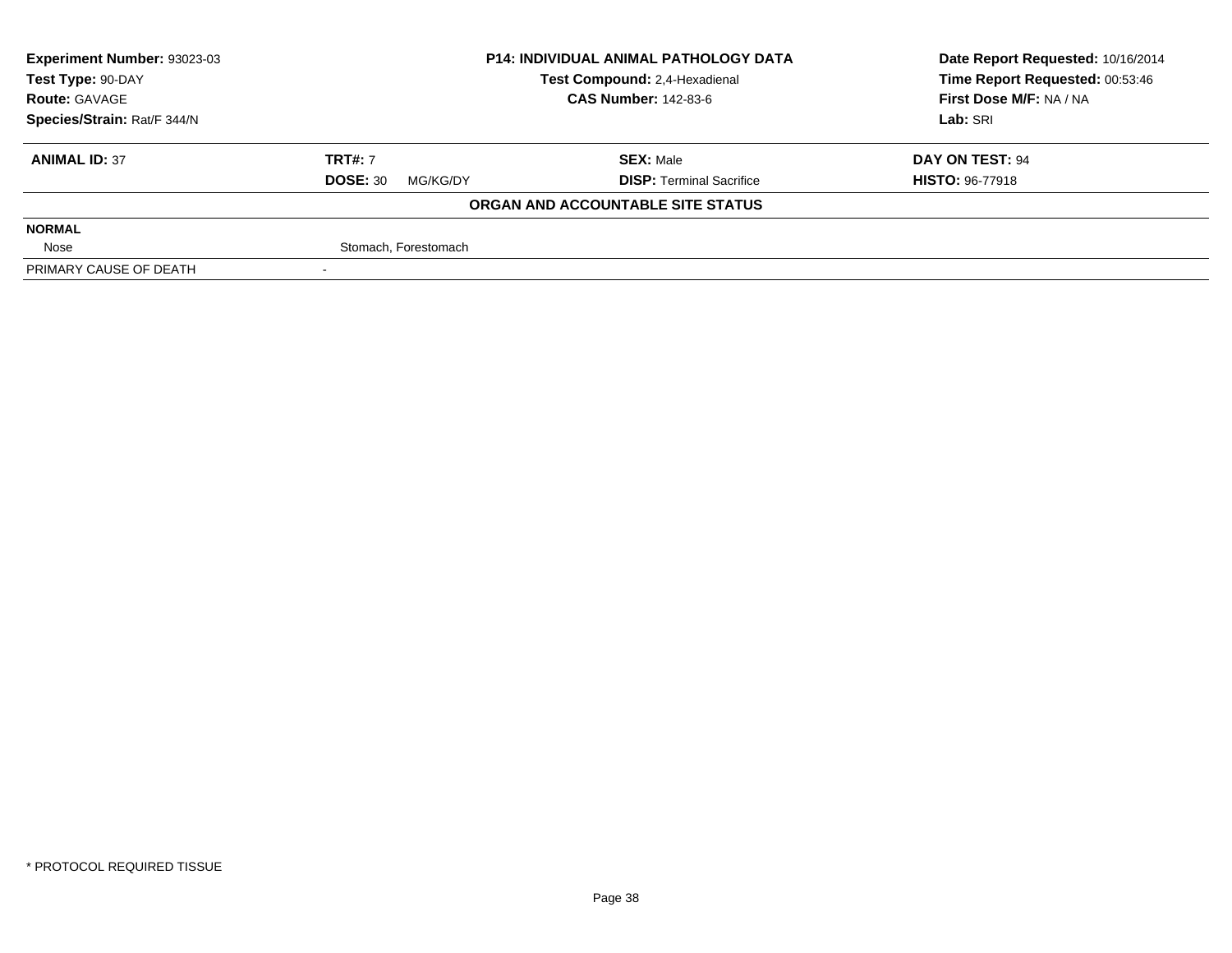| Experiment Number: 93023-03 | <b>P14: INDIVIDUAL ANIMAL PATHOLOGY DATA</b> |                                   | Date Report Requested: 10/16/2014 |  |
|-----------------------------|----------------------------------------------|-----------------------------------|-----------------------------------|--|
| Test Type: 90-DAY           |                                              | Test Compound: 2,4-Hexadienal     | Time Report Requested: 00:53:46   |  |
| <b>Route: GAVAGE</b>        |                                              | <b>CAS Number: 142-83-6</b>       |                                   |  |
| Species/Strain: Rat/F 344/N |                                              |                                   | Lab: SRI                          |  |
| <b>ANIMAL ID: 38</b>        | <b>TRT#: 7</b>                               | <b>SEX: Male</b>                  | DAY ON TEST: 94                   |  |
|                             | <b>DOSE: 30</b><br>MG/KG/DY                  | <b>DISP: Terminal Sacrifice</b>   | <b>HISTO: 96-77919</b>            |  |
|                             |                                              | ORGAN AND ACCOUNTABLE SITE STATUS |                                   |  |
| <b>NORMAL</b>               |                                              |                                   |                                   |  |
| Nose                        | Stomach, Forestomach                         |                                   |                                   |  |
| PRIMARY CAUSE OF DEATH      |                                              |                                   |                                   |  |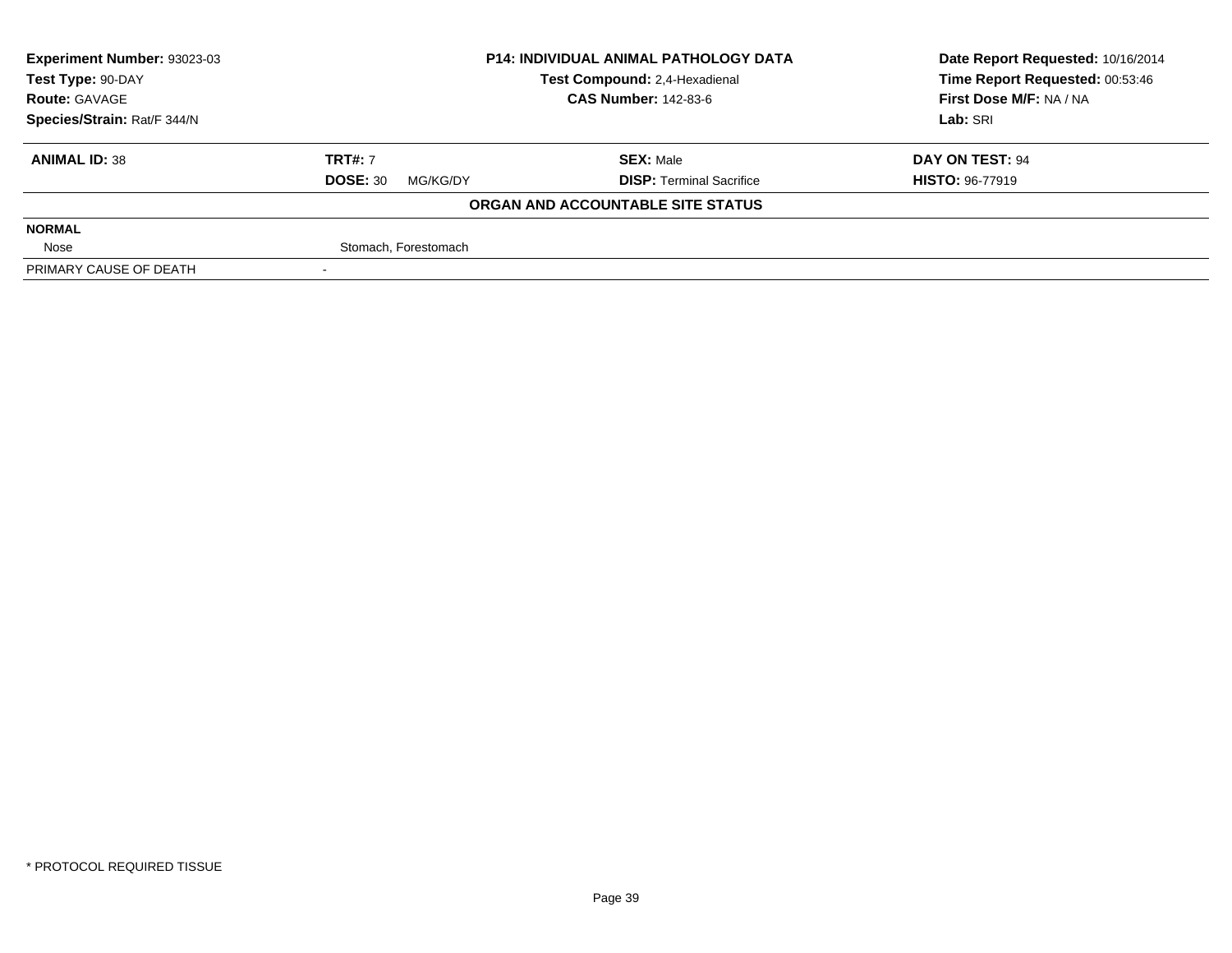| Experiment Number: 93023-03 |                             | <b>P14: INDIVIDUAL ANIMAL PATHOLOGY DATA</b> |                                 |  |
|-----------------------------|-----------------------------|----------------------------------------------|---------------------------------|--|
| Test Type: 90-DAY           |                             | Test Compound: 2,4-Hexadienal                | Time Report Requested: 00:53:46 |  |
| <b>Route: GAVAGE</b>        |                             | <b>CAS Number: 142-83-6</b>                  |                                 |  |
| Species/Strain: Rat/F 344/N |                             |                                              | Lab: SRI                        |  |
| <b>ANIMAL ID: 39</b>        | <b>TRT#: 7</b>              | <b>SEX: Male</b>                             | DAY ON TEST: 94                 |  |
|                             | <b>DOSE: 30</b><br>MG/KG/DY | <b>DISP: Terminal Sacrifice</b>              | <b>HISTO: 96-77920</b>          |  |
|                             |                             | ORGAN AND ACCOUNTABLE SITE STATUS            |                                 |  |
| <b>NORMAL</b>               |                             |                                              |                                 |  |
| Nose                        | Stomach, Forestomach        |                                              |                                 |  |
| PRIMARY CAUSE OF DEATH      |                             |                                              |                                 |  |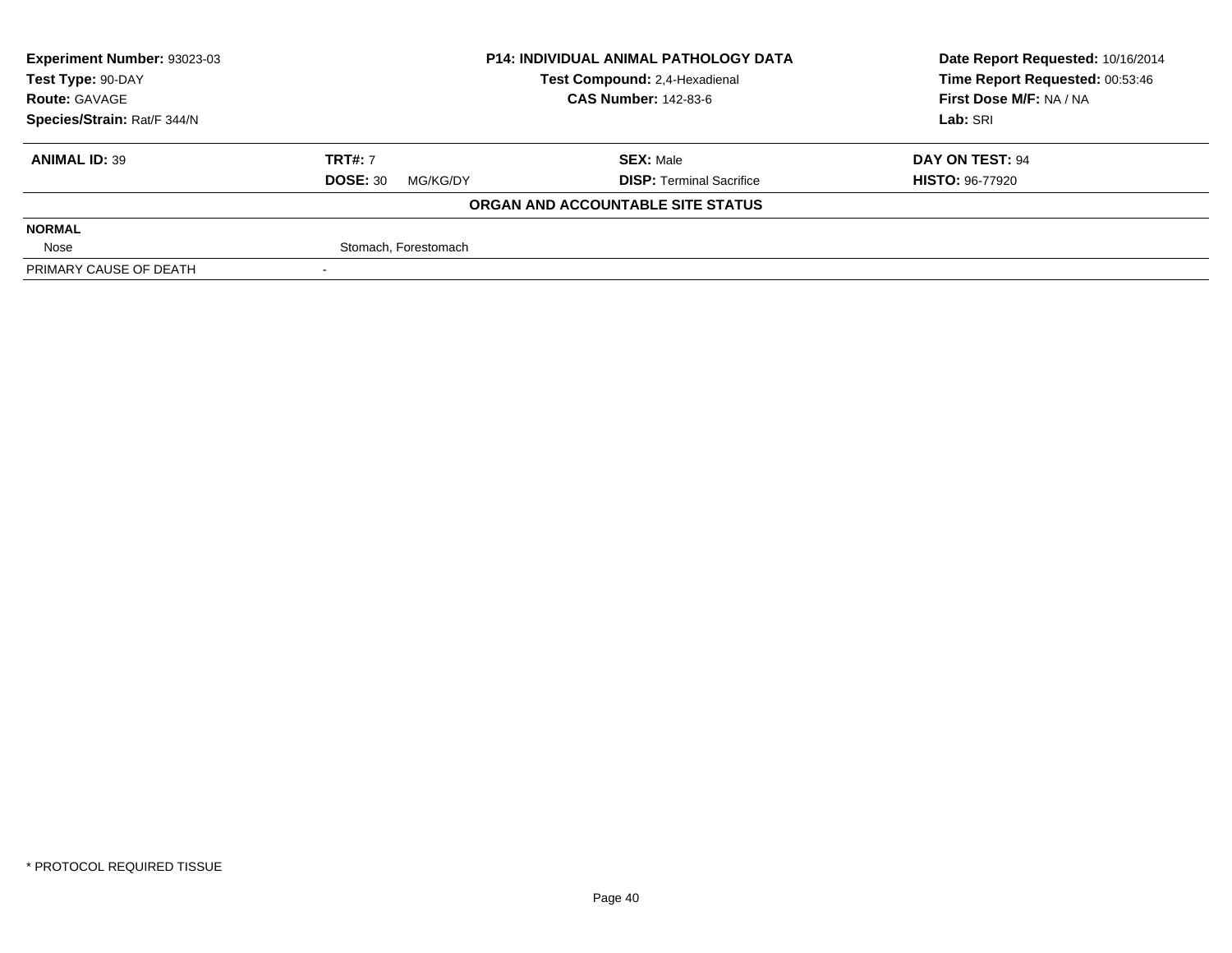| Experiment Number: 93023-03 | <b>P14: INDIVIDUAL ANIMAL PATHOLOGY DATA</b> |                                   | Date Report Requested: 10/16/2014 |  |
|-----------------------------|----------------------------------------------|-----------------------------------|-----------------------------------|--|
| Test Type: 90-DAY           |                                              | Test Compound: 2,4-Hexadienal     | Time Report Requested: 00:53:46   |  |
| <b>Route: GAVAGE</b>        |                                              | <b>CAS Number: 142-83-6</b>       | First Dose M/F: NA / NA           |  |
| Species/Strain: Rat/F 344/N |                                              |                                   | Lab: SRI                          |  |
| <b>ANIMAL ID: 40</b>        | <b>TRT#: 7</b>                               | <b>SEX: Male</b>                  | DAY ON TEST: 94                   |  |
|                             | <b>DOSE: 30</b><br>MG/KG/DY                  | <b>DISP: Terminal Sacrifice</b>   | <b>HISTO: 96-77921</b>            |  |
|                             |                                              | ORGAN AND ACCOUNTABLE SITE STATUS |                                   |  |
| <b>NORMAL</b>               |                                              |                                   |                                   |  |
| Nose                        | Stomach, Forestomach                         |                                   |                                   |  |
| PRIMARY CAUSE OF DEATH      |                                              |                                   |                                   |  |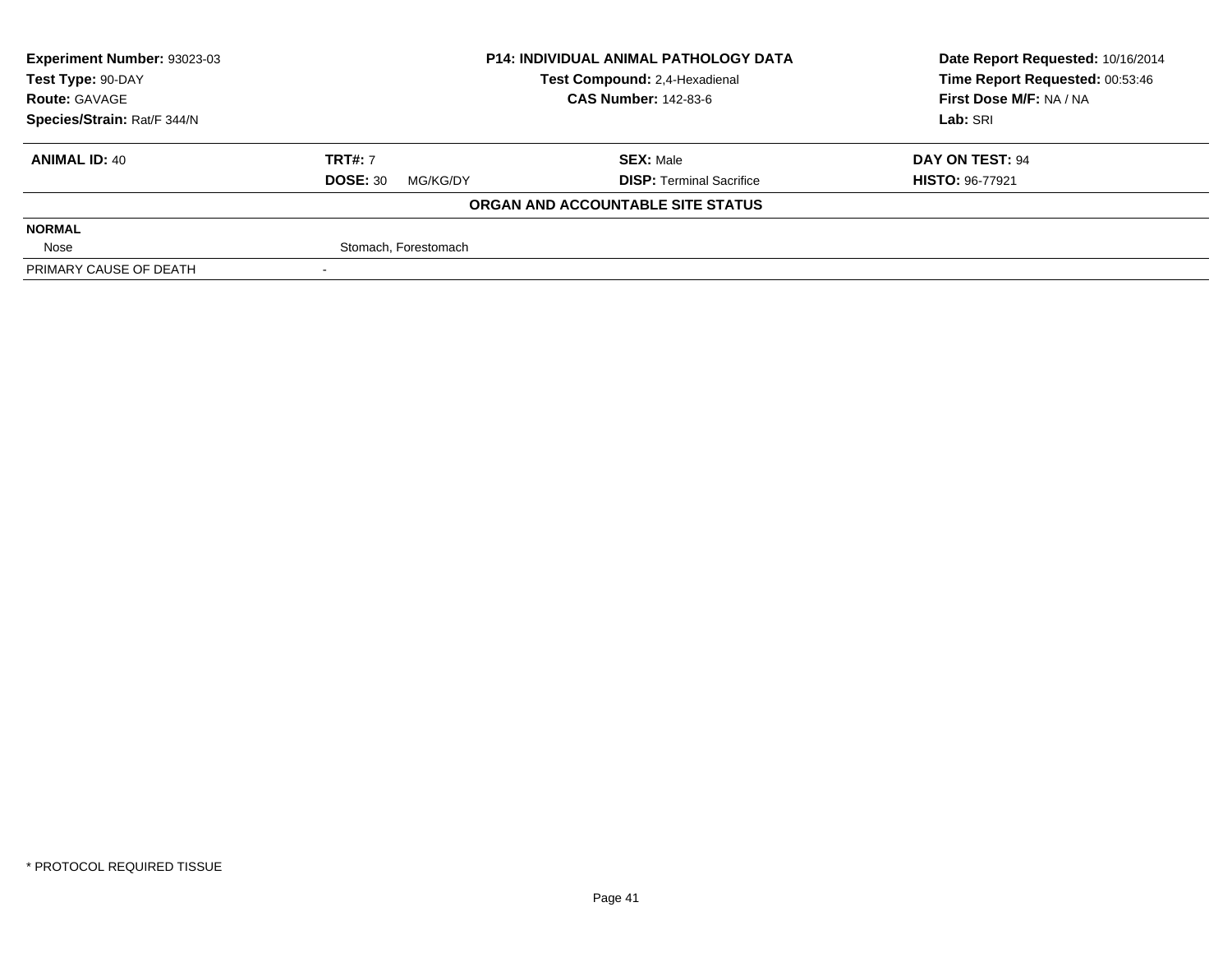| Experiment Number: 93023-03 |                             | <b>P14: INDIVIDUAL ANIMAL PATHOLOGY DATA</b> |                                 |  |
|-----------------------------|-----------------------------|----------------------------------------------|---------------------------------|--|
| Test Type: 90-DAY           |                             | Test Compound: 2,4-Hexadienal                | Time Report Requested: 00:53:46 |  |
| <b>Route: GAVAGE</b>        |                             | <b>CAS Number: 142-83-6</b>                  | First Dose M/F: NA / NA         |  |
| Species/Strain: Rat/F 344/N |                             |                                              | Lab: SRI                        |  |
| <b>ANIMAL ID: 41</b>        | <b>TRT#: 9</b>              | <b>SEX: Male</b>                             | DAY ON TEST: 94                 |  |
|                             | <b>DOSE: 60</b><br>MG/KG/DY | <b>DISP: Terminal Sacrifice</b>              | <b>HISTO: 96-77922</b>          |  |
|                             |                             | ORGAN AND ACCOUNTABLE SITE STATUS            |                                 |  |
| <b>NORMAL</b>               |                             |                                              |                                 |  |
| * Nose                      | * Stomach, Forestomach      |                                              |                                 |  |
| PRIMARY CAUSE OF DEATH      |                             |                                              |                                 |  |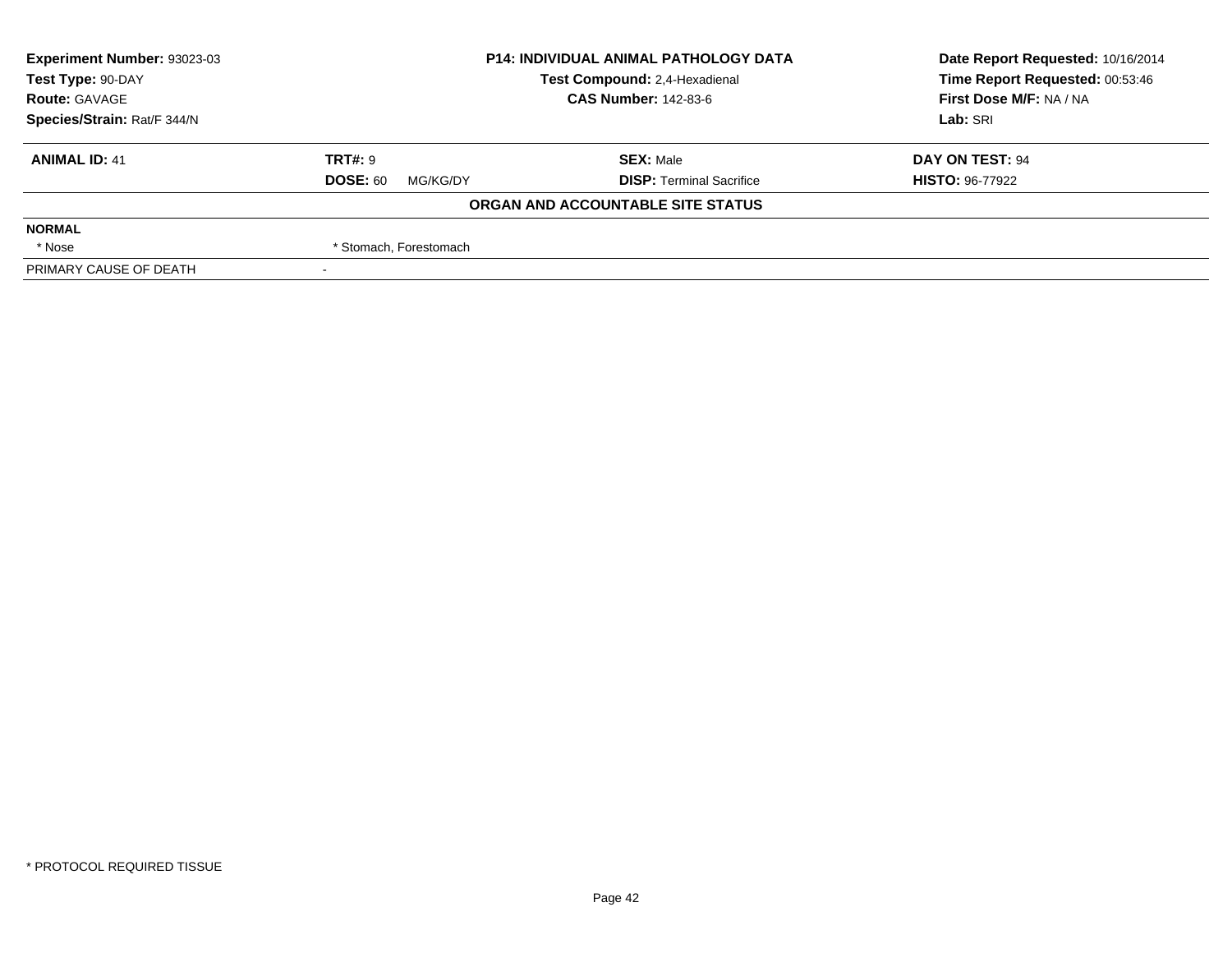| Experiment Number: 93023-03<br>Test Type: 90-DAY | <b>P14: INDIVIDUAL ANIMAL PATHOLOGY DATA</b><br>Test Compound: 2,4-Hexadienal |                                   | Date Report Requested: 10/16/2014<br>Time Report Requested: 00:53:46 |
|--------------------------------------------------|-------------------------------------------------------------------------------|-----------------------------------|----------------------------------------------------------------------|
| <b>Route: GAVAGE</b>                             |                                                                               | <b>CAS Number: 142-83-6</b>       | First Dose M/F: NA / NA                                              |
| Species/Strain: Rat/F 344/N                      |                                                                               |                                   | Lab: SRI                                                             |
| <b>ANIMAL ID: 42</b>                             | <b>TRT#: 9</b>                                                                | <b>SEX: Male</b>                  | DAY ON TEST: 94                                                      |
|                                                  | <b>DOSE: 60</b><br>MG/KG/DY                                                   | <b>DISP:</b> Terminal Sacrifice   | <b>HISTO: 96-77923</b>                                               |
|                                                  |                                                                               | ORGAN AND ACCOUNTABLE SITE STATUS |                                                                      |
| <b>NORMAL</b>                                    |                                                                               |                                   |                                                                      |
| * Nose                                           |                                                                               |                                   |                                                                      |
| <b>MISSING</b>                                   |                                                                               |                                   |                                                                      |
| * Stomach, Forestomach                           |                                                                               |                                   |                                                                      |
| PRIMARY CAUSE OF DEATH                           |                                                                               |                                   |                                                                      |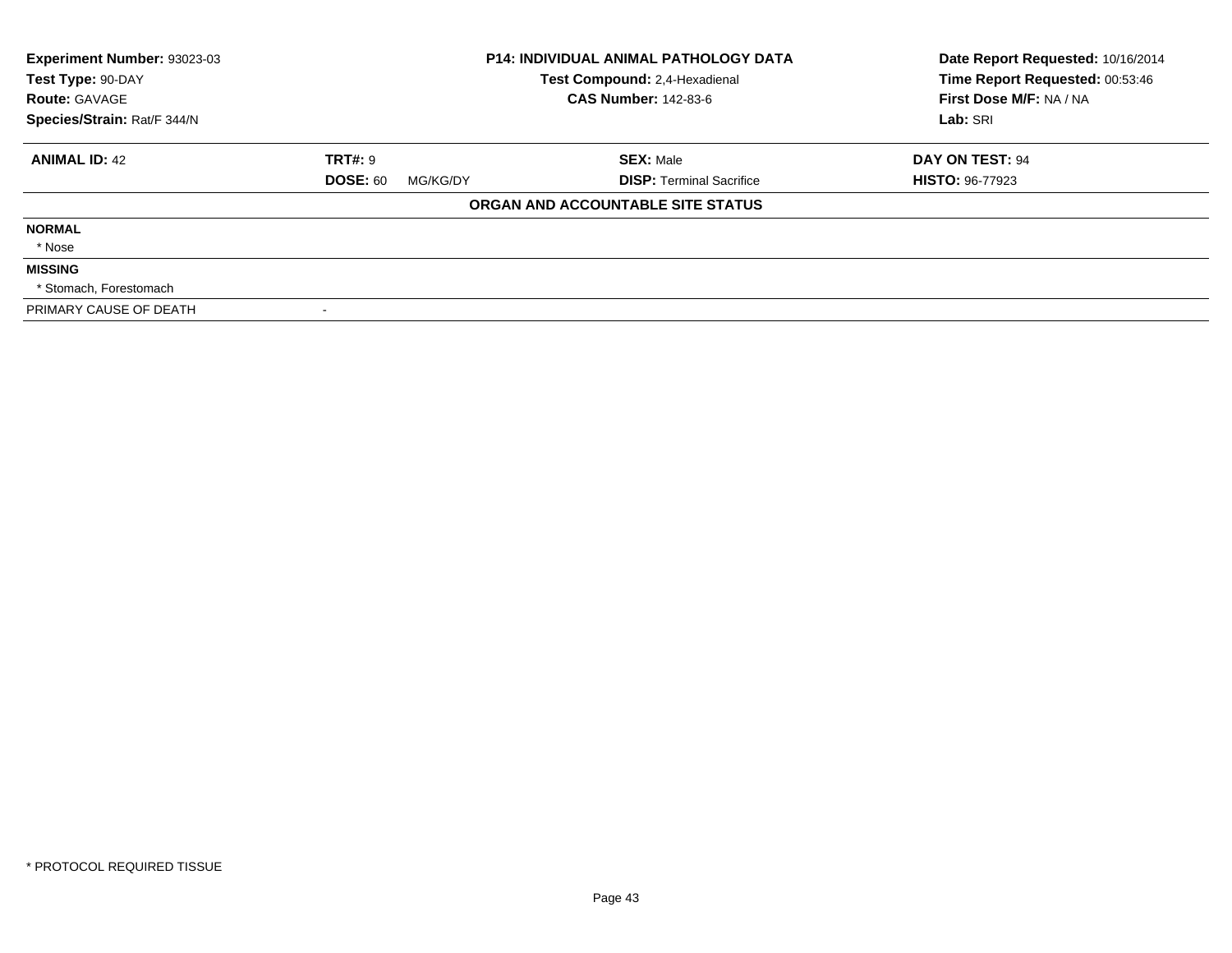| Experiment Number: 93023-03<br>Test Type: 90-DAY | <b>P14: INDIVIDUAL ANIMAL PATHOLOGY DATA</b><br>Test Compound: 2,4-Hexadienal |                                   | Date Report Requested: 10/16/2014<br>Time Report Requested: 00:53:46 |  |
|--------------------------------------------------|-------------------------------------------------------------------------------|-----------------------------------|----------------------------------------------------------------------|--|
| <b>Route: GAVAGE</b>                             |                                                                               | <b>CAS Number: 142-83-6</b>       | First Dose M/F: NA / NA                                              |  |
| Species/Strain: Rat/F 344/N                      |                                                                               |                                   | Lab: SRI                                                             |  |
| <b>ANIMAL ID: 43</b>                             | <b>TRT#: 9</b>                                                                | <b>SEX: Male</b>                  | DAY ON TEST: 94                                                      |  |
|                                                  | <b>DOSE: 60</b><br>MG/KG/DY                                                   | <b>DISP:</b> Terminal Sacrifice   | <b>HISTO: 96-77924</b>                                               |  |
|                                                  |                                                                               | ORGAN AND ACCOUNTABLE SITE STATUS |                                                                      |  |
| <b>NORMAL</b>                                    |                                                                               |                                   |                                                                      |  |
| * Nose                                           | * Stomach, Forestomach                                                        |                                   |                                                                      |  |
| <b>OBSERVATIONS</b>                              |                                                                               |                                   |                                                                      |  |
| Kidney                                           |                                                                               | Hydronephrosis                    | Mild                                                                 |  |
| [Hydronephrosis $TGLS = 2-5$ ]                   |                                                                               |                                   |                                                                      |  |
| PRIMARY CAUSE OF DEATH                           |                                                                               |                                   |                                                                      |  |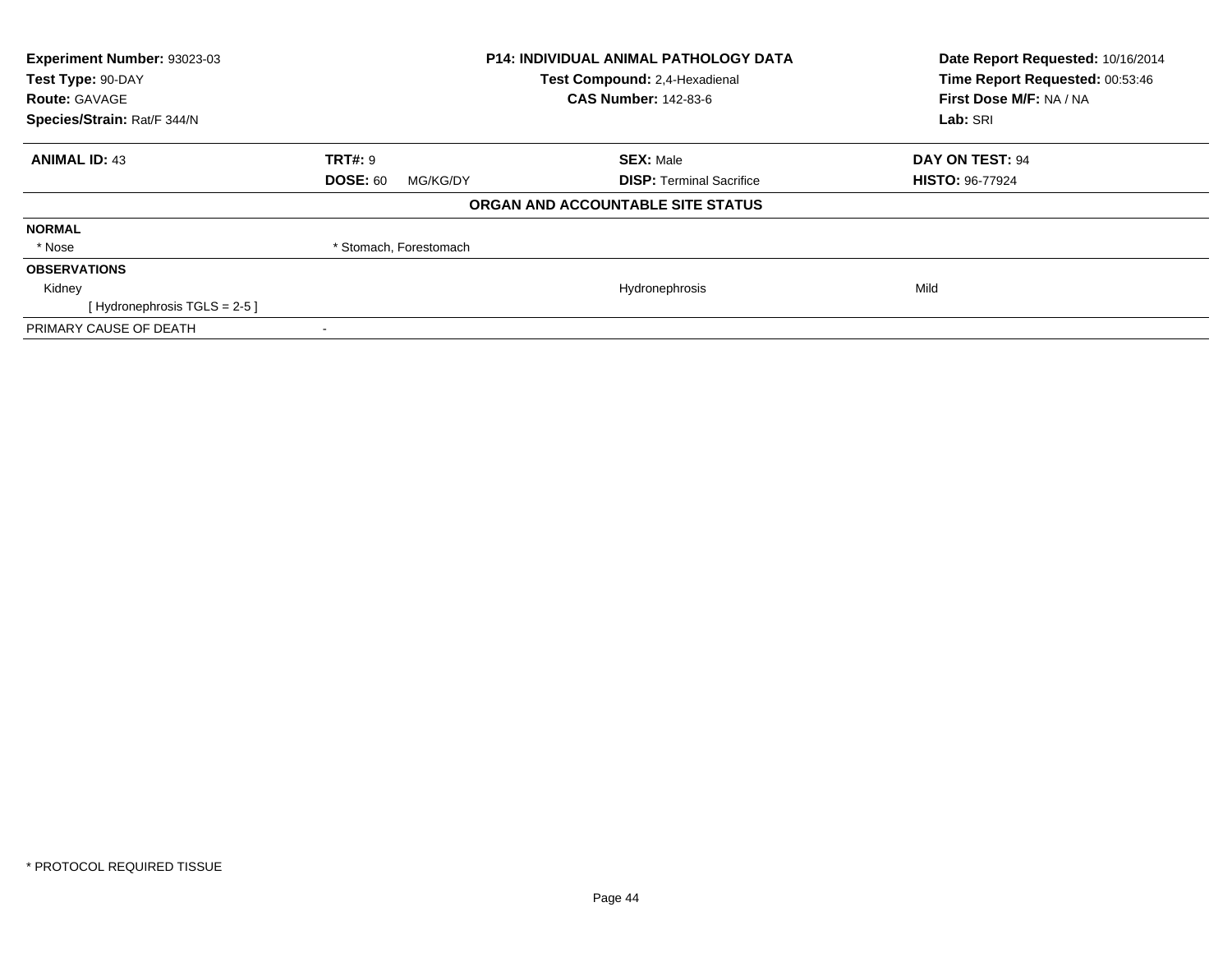| Experiment Number: 93023-03 | <b>P14: INDIVIDUAL ANIMAL PATHOLOGY DATA</b> |                                   | Date Report Requested: 10/16/2014 |  |
|-----------------------------|----------------------------------------------|-----------------------------------|-----------------------------------|--|
| Test Type: 90-DAY           |                                              | Test Compound: 2,4-Hexadienal     | Time Report Requested: 00:53:46   |  |
| <b>Route: GAVAGE</b>        |                                              | <b>CAS Number: 142-83-6</b>       |                                   |  |
| Species/Strain: Rat/F 344/N |                                              |                                   | Lab: SRI                          |  |
| <b>ANIMAL ID: 44</b>        | <b>TRT#: 9</b>                               | <b>SEX: Male</b>                  | DAY ON TEST: 94                   |  |
|                             | <b>DOSE: 60</b><br>MG/KG/DY                  | <b>DISP: Terminal Sacrifice</b>   | <b>HISTO: 96-77925</b>            |  |
|                             |                                              | ORGAN AND ACCOUNTABLE SITE STATUS |                                   |  |
| <b>NORMAL</b>               |                                              |                                   |                                   |  |
| * Nose                      | * Stomach, Forestomach                       |                                   |                                   |  |
| PRIMARY CAUSE OF DEATH      |                                              |                                   |                                   |  |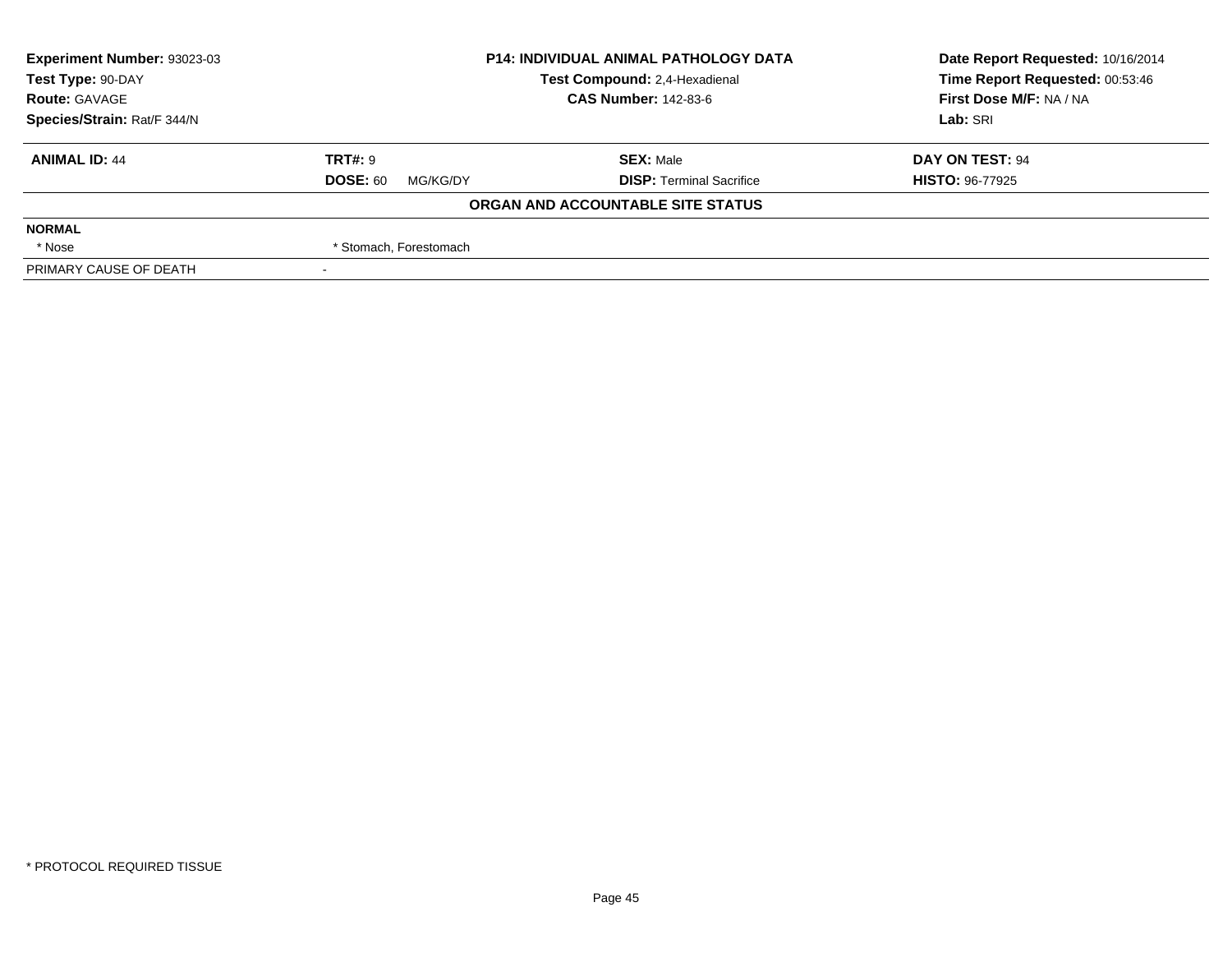| Experiment Number: 93023-03   |                             | <b>P14: INDIVIDUAL ANIMAL PATHOLOGY DATA</b> | Date Report Requested: 10/16/2014 |
|-------------------------------|-----------------------------|----------------------------------------------|-----------------------------------|
| Test Type: 90-DAY             |                             | Test Compound: 2,4-Hexadienal                | Time Report Requested: 00:53:46   |
| <b>Route: GAVAGE</b>          |                             | <b>CAS Number: 142-83-6</b>                  | First Dose M/F: NA / NA           |
| Species/Strain: Rat/F 344/N   |                             |                                              | Lab: SRI                          |
| <b>ANIMAL ID: 45</b>          | <b>TRT#: 9</b>              | <b>SEX: Male</b>                             | DAY ON TEST: 94                   |
|                               | <b>DOSE: 60</b><br>MG/KG/DY | <b>DISP:</b> Terminal Sacrifice              | <b>HISTO: 96-77951</b>            |
|                               |                             | ORGAN AND ACCOUNTABLE SITE STATUS            |                                   |
| <b>NORMAL</b>                 |                             |                                              |                                   |
| * Nose                        | * Stomach, Forestomach      |                                              |                                   |
| <b>OBSERVATIONS</b>           |                             |                                              |                                   |
| Lung                          | Alveolar Epith              | Hyperplasia                                  | Mild                              |
|                               |                             | Inflammation                                 | Chronic, Minimal                  |
| [Hyperplasia TGLS = 2-21]     |                             |                                              |                                   |
| [Inflammation TGLS = $2-21$ ] |                             |                                              |                                   |
| PRIMARY CAUSE OF DEATH        |                             |                                              |                                   |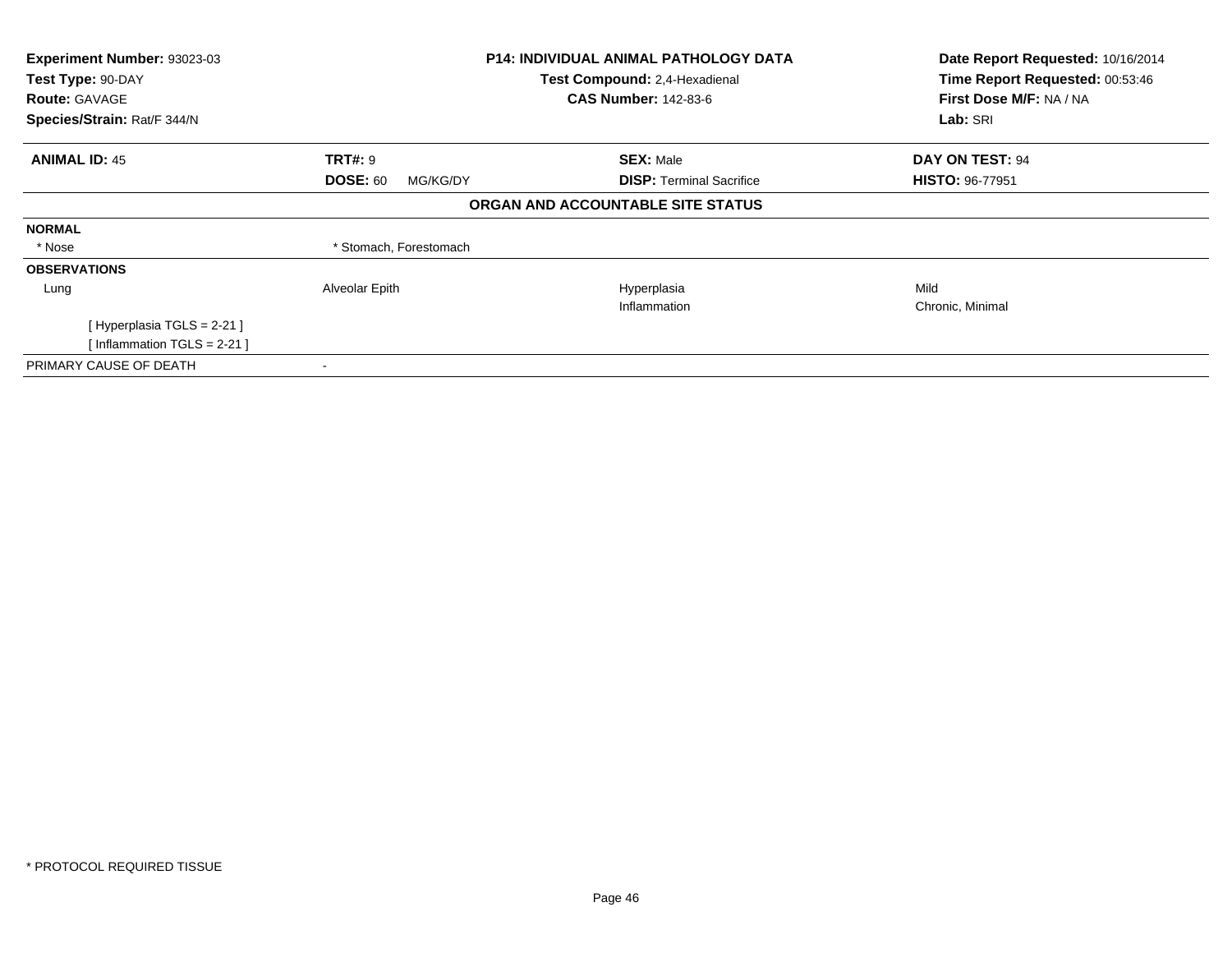| Experiment Number: 93023-03 |                             | <b>P14: INDIVIDUAL ANIMAL PATHOLOGY DATA</b> |                                 |  |
|-----------------------------|-----------------------------|----------------------------------------------|---------------------------------|--|
| Test Type: 90-DAY           |                             | Test Compound: 2,4-Hexadienal                | Time Report Requested: 00:53:46 |  |
| <b>Route: GAVAGE</b>        |                             | <b>CAS Number: 142-83-6</b>                  |                                 |  |
| Species/Strain: Rat/F 344/N |                             |                                              | Lab: SRI                        |  |
| <b>ANIMAL ID: 46</b>        | <b>TRT#: 9</b>              | <b>SEX: Male</b>                             | DAY ON TEST: 94                 |  |
|                             | <b>DOSE: 60</b><br>MG/KG/DY | <b>DISP: Terminal Sacrifice</b>              | <b>HISTO: 96-77952</b>          |  |
|                             |                             | ORGAN AND ACCOUNTABLE SITE STATUS            |                                 |  |
| <b>NORMAL</b>               |                             |                                              |                                 |  |
| * Nose                      | * Stomach, Forestomach      |                                              |                                 |  |
| PRIMARY CAUSE OF DEATH      |                             |                                              |                                 |  |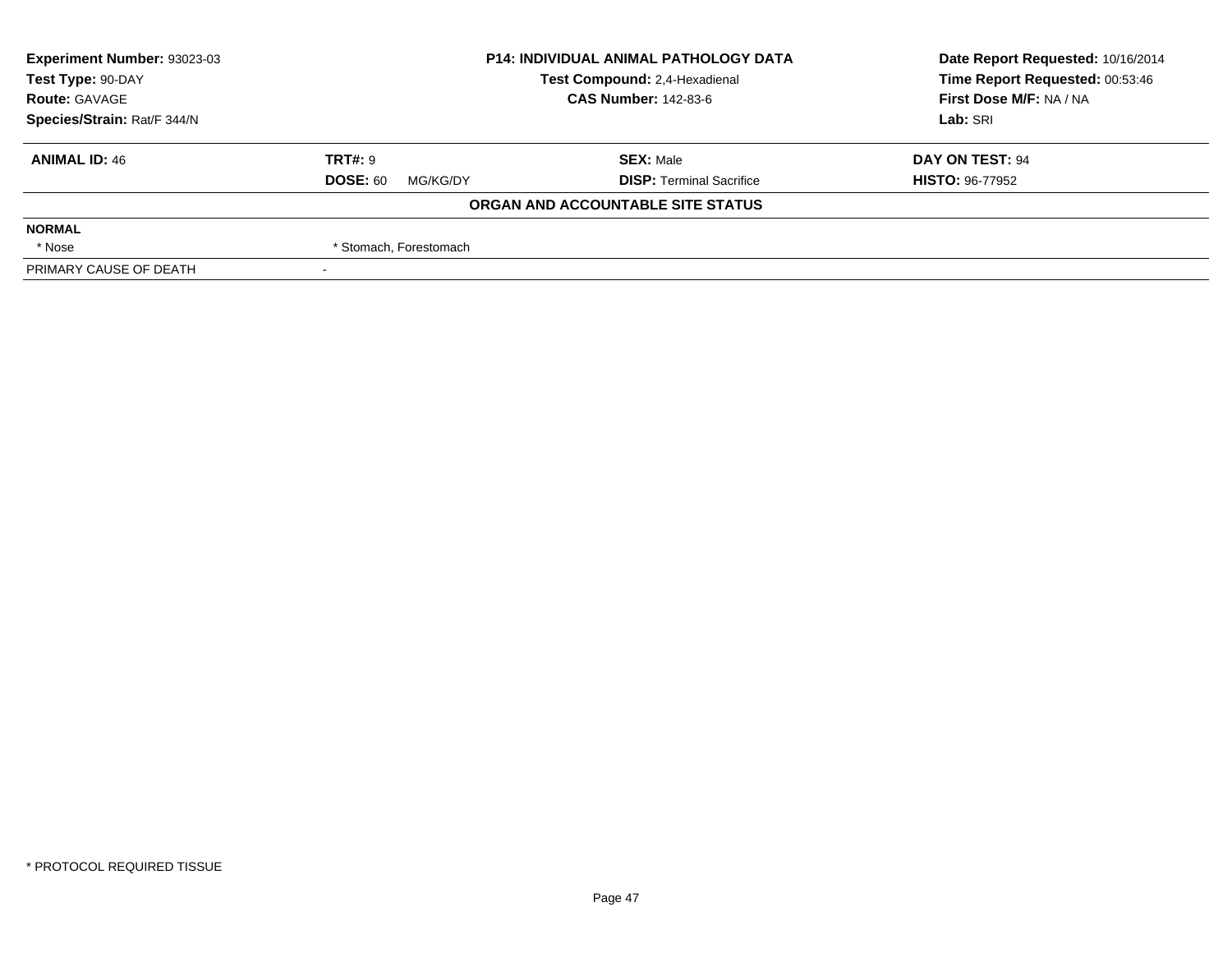| Experiment Number: 93023-03 | <b>P14: INDIVIDUAL ANIMAL PATHOLOGY DATA</b> |                                   | Date Report Requested: 10/16/2014 |  |
|-----------------------------|----------------------------------------------|-----------------------------------|-----------------------------------|--|
| Test Type: 90-DAY           |                                              | Test Compound: 2,4-Hexadienal     | Time Report Requested: 00:53:46   |  |
| <b>Route: GAVAGE</b>        |                                              | <b>CAS Number: 142-83-6</b>       | First Dose M/F: NA / NA           |  |
| Species/Strain: Rat/F 344/N |                                              |                                   | Lab: SRI                          |  |
| <b>ANIMAL ID: 47</b>        | <b>TRT#: 9</b>                               | <b>SEX: Male</b>                  | DAY ON TEST: 94                   |  |
|                             | <b>DOSE: 60</b><br>MG/KG/DY                  | <b>DISP: Terminal Sacrifice</b>   | <b>HISTO: 96-77953</b>            |  |
|                             |                                              | ORGAN AND ACCOUNTABLE SITE STATUS |                                   |  |
| <b>NORMAL</b>               |                                              |                                   |                                   |  |
| * Nose                      | * Stomach, Forestomach                       |                                   |                                   |  |
| PRIMARY CAUSE OF DEATH      |                                              |                                   |                                   |  |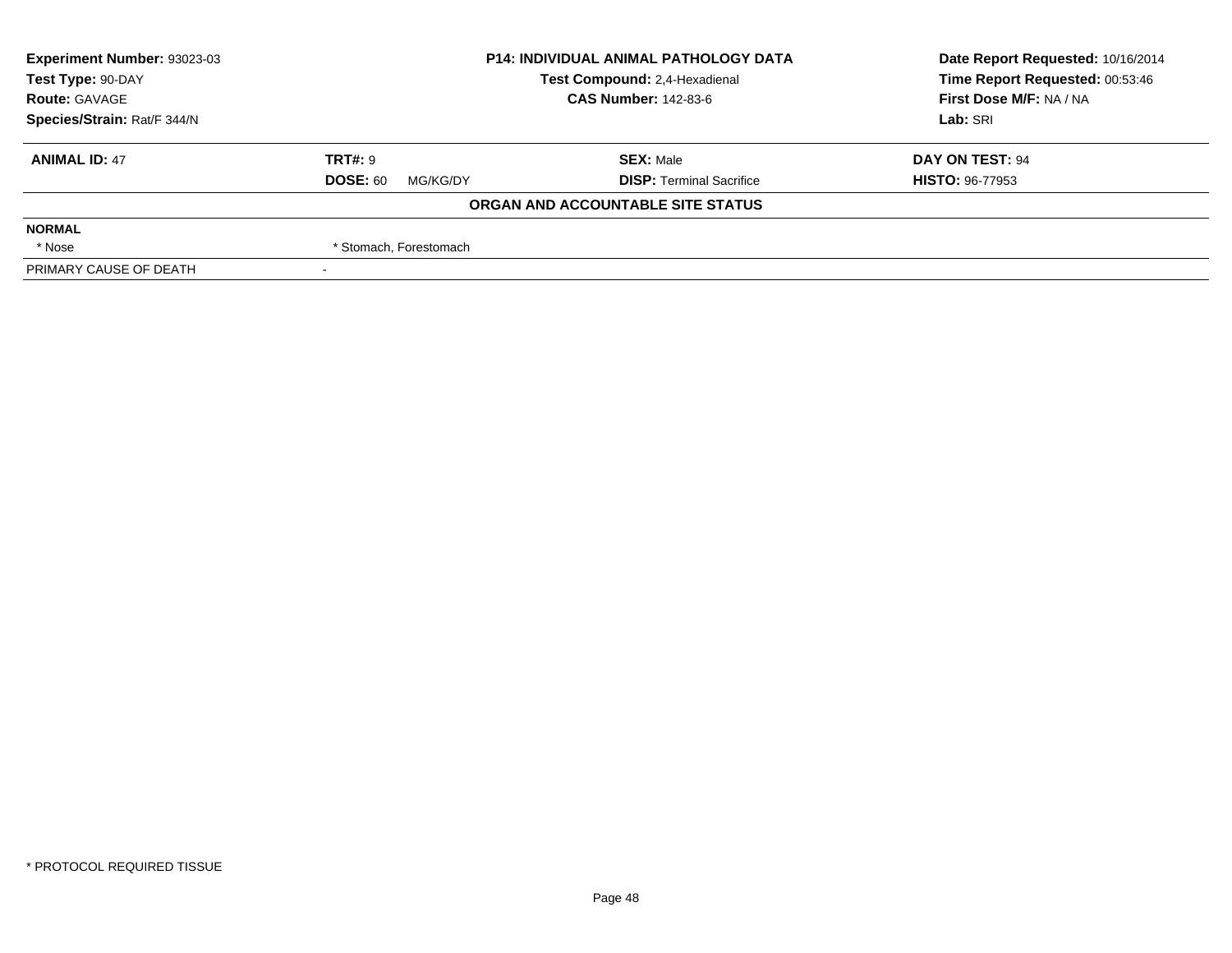| Experiment Number: 93023-03 | <b>P14: INDIVIDUAL ANIMAL PATHOLOGY DATA</b> |                                   | Date Report Requested: 10/16/2014 |
|-----------------------------|----------------------------------------------|-----------------------------------|-----------------------------------|
| Test Type: 90-DAY           |                                              | Test Compound: 2,4-Hexadienal     | Time Report Requested: 00:53:46   |
| <b>Route: GAVAGE</b>        | <b>CAS Number: 142-83-6</b>                  |                                   | First Dose M/F: NA / NA           |
| Species/Strain: Rat/F 344/N |                                              |                                   | Lab: SRI                          |
| <b>ANIMAL ID: 48</b>        | <b>TRT#: 9</b>                               | <b>SEX: Male</b>                  | DAY ON TEST: 94                   |
|                             | <b>DOSE: 60</b><br>MG/KG/DY                  | <b>DISP: Terminal Sacrifice</b>   | <b>HISTO: 96-77954</b>            |
|                             |                                              | ORGAN AND ACCOUNTABLE SITE STATUS |                                   |
| <b>NORMAL</b>               |                                              |                                   |                                   |
| * Nose                      | * Stomach, Forestomach                       |                                   |                                   |
| PRIMARY CAUSE OF DEATH      |                                              |                                   |                                   |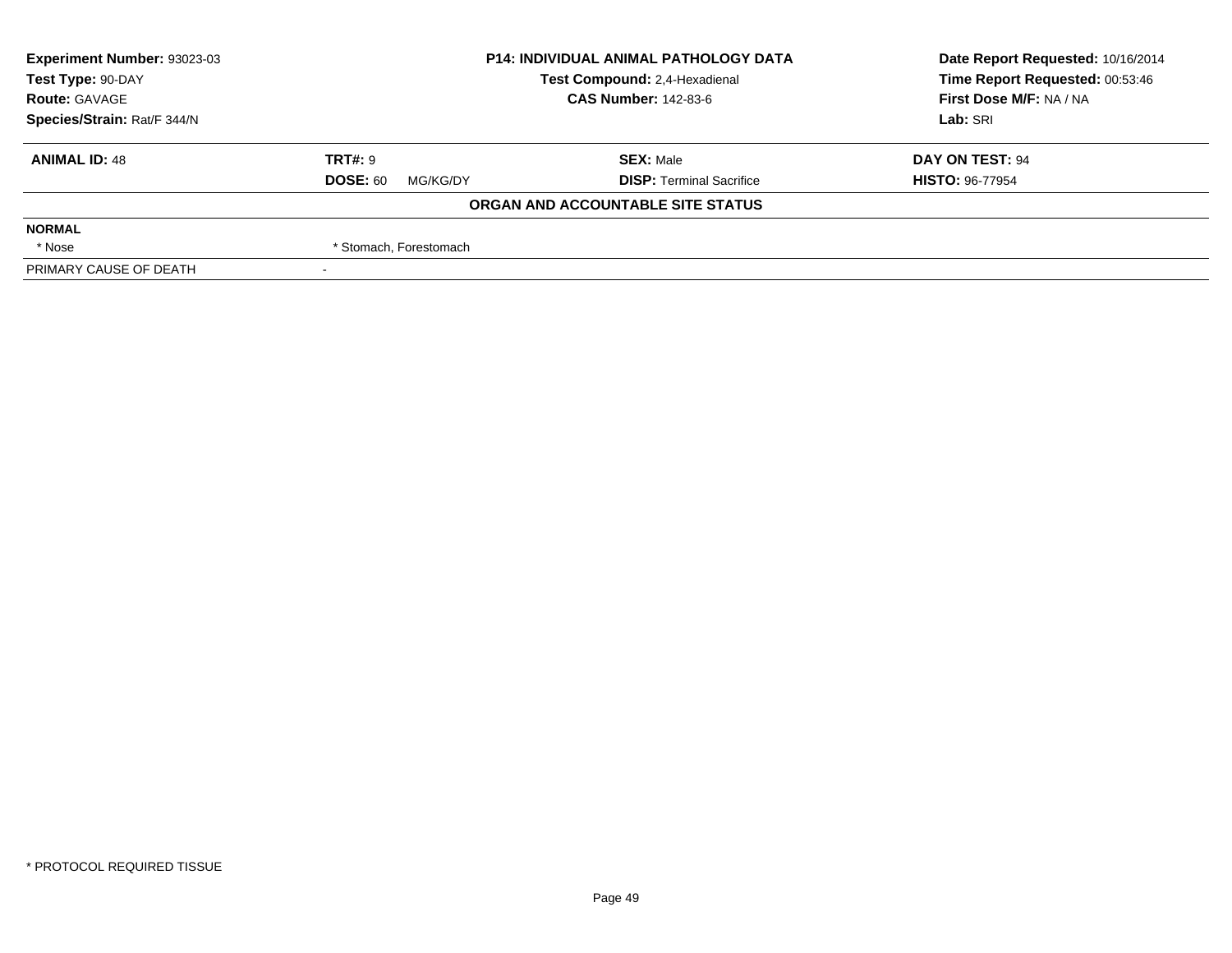| Experiment Number: 93023-03 | <b>P14: INDIVIDUAL ANIMAL PATHOLOGY DATA</b> |                                   | Date Report Requested: 10/16/2014 |
|-----------------------------|----------------------------------------------|-----------------------------------|-----------------------------------|
| Test Type: 90-DAY           |                                              | Test Compound: 2,4-Hexadienal     | Time Report Requested: 00:53:46   |
| <b>Route: GAVAGE</b>        | <b>CAS Number: 142-83-6</b>                  |                                   | First Dose M/F: NA / NA           |
| Species/Strain: Rat/F 344/N |                                              |                                   | Lab: SRI                          |
| <b>ANIMAL ID: 49</b>        | <b>TRT#: 9</b>                               | <b>SEX: Male</b>                  | DAY ON TEST: 94                   |
|                             | <b>DOSE: 60</b><br>MG/KG/DY                  | <b>DISP: Terminal Sacrifice</b>   | <b>HISTO: 96-77955</b>            |
|                             |                                              | ORGAN AND ACCOUNTABLE SITE STATUS |                                   |
| <b>NORMAL</b>               |                                              |                                   |                                   |
| * Nose                      | * Stomach, Forestomach                       |                                   |                                   |
| PRIMARY CAUSE OF DEATH      |                                              |                                   |                                   |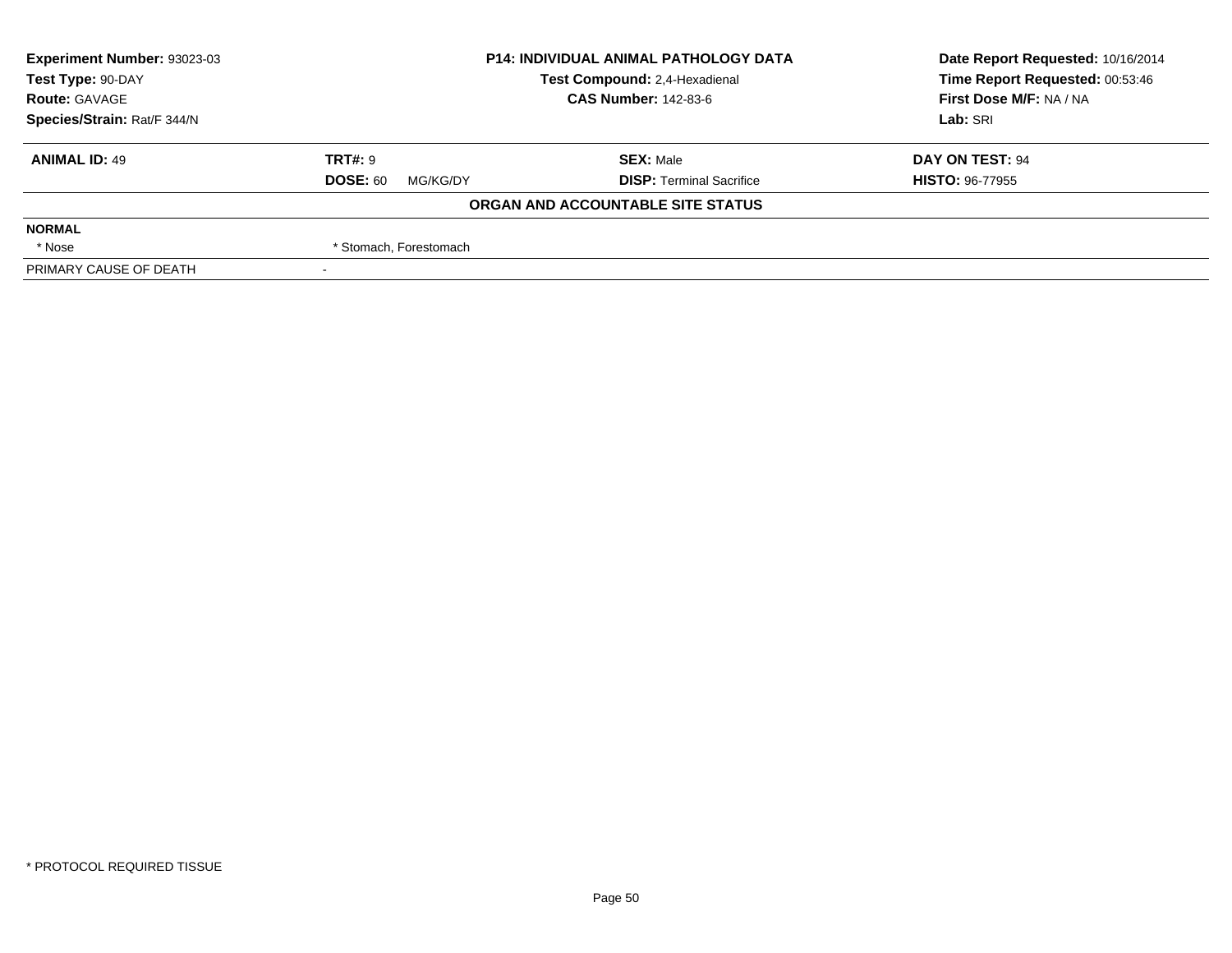| Experiment Number: 93023-03 | <b>P14: INDIVIDUAL ANIMAL PATHOLOGY DATA</b> |                                   | Date Report Requested: 10/16/2014 |
|-----------------------------|----------------------------------------------|-----------------------------------|-----------------------------------|
| Test Type: 90-DAY           |                                              | Test Compound: 2,4-Hexadienal     | Time Report Requested: 00:53:46   |
| <b>Route: GAVAGE</b>        |                                              | <b>CAS Number: 142-83-6</b>       | First Dose M/F: NA / NA           |
| Species/Strain: Rat/F 344/N |                                              |                                   | Lab: SRI                          |
| <b>ANIMAL ID: 50</b>        | <b>TRT#: 9</b>                               | <b>SEX: Male</b>                  | DAY ON TEST: 94                   |
|                             | <b>DOSE: 60</b><br>MG/KG/DY                  | <b>DISP: Terminal Sacrifice</b>   | <b>HISTO: 96-77956</b>            |
|                             |                                              | ORGAN AND ACCOUNTABLE SITE STATUS |                                   |
| <b>NORMAL</b>               |                                              |                                   |                                   |
| * Nose                      | * Stomach, Forestomach                       |                                   |                                   |
| PRIMARY CAUSE OF DEATH      |                                              |                                   |                                   |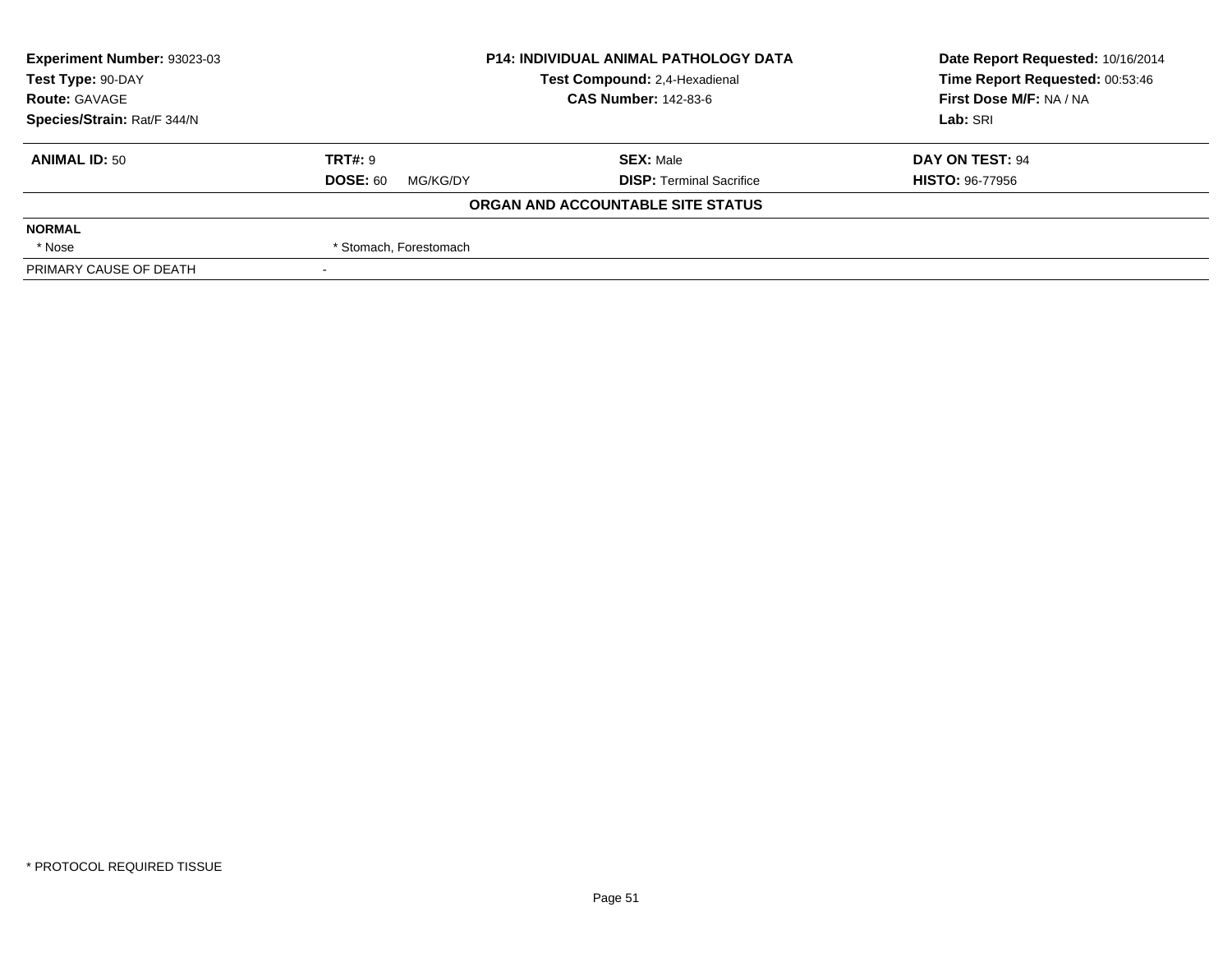| Experiment Number: 93023-03 |                              | <b>P14: INDIVIDUAL ANIMAL PATHOLOGY DATA</b> | Date Report Requested: 10/16/2014<br>Time Report Requested: 00:53:46 |
|-----------------------------|------------------------------|----------------------------------------------|----------------------------------------------------------------------|
| Test Type: 90-DAY           |                              | Test Compound: 2,4-Hexadienal                |                                                                      |
| Route: GAVAGE               |                              | <b>CAS Number: 142-83-6</b>                  | First Dose M/F: NA / NA                                              |
| Species/Strain: Rat/F 344/N |                              |                                              | Lab: SRI                                                             |
| <b>ANIMAL ID: 51</b>        | <b>TRT#: 11</b>              | <b>SEX: Male</b>                             | DAY ON TEST: 94                                                      |
|                             | <b>DOSE: 120</b><br>MG/KG/DY | <b>DISP: Terminal Sacrifice</b>              | <b>HISTO: 96-77957</b>                                               |
|                             |                              | ORGAN AND ACCOUNTABLE SITE STATUS            |                                                                      |
| <b>NORMAL</b>               |                              |                                              |                                                                      |
| * Adrenal Cortex            | * Adrenal Medulla            | * Bone                                       | * Bone Marrow                                                        |
| * Brain                     | * Epididymis                 | * Esophagus                                  | * Heart                                                              |
| * Intestine Large, Cecum    | * Intestine Large, Colon     | * Intestine Large, Rectum                    | * Intestine Small, Duodenum                                          |
| * Intestine Small. Ileum    | * Intestine Small, Jejunum   | * Islets, Pancreatic                         | * Kidney                                                             |
| * Liver                     | * Lung                       | * Lymph Node, Mesenteric                     | * Mammary Gland                                                      |
| * Pancreas                  | * Parathyroid Gland          | * Pituitary Gland                            | * Preputial Gland                                                    |
| * Prostate                  | * Salivary Glands            | * Seminal Vesicle                            | * Skin                                                               |
| * Spleen                    | * Stomach, Glandular         | * Testes                                     | * Thymus                                                             |
| * Thyroid Gland             | * Trachea                    | * Urinary Bladder                            |                                                                      |
| <b>OBSERVATIONS</b>         |                              |                                              |                                                                      |
| * Lymph Node, Mandibular    |                              | Hemorrhage                                   | Mild                                                                 |
| * Nose                      | Olfactory Epi                | Atrophy                                      | Mild                                                                 |
|                             | Turbinate                    | Osteofibrosis                                | Moderate                                                             |
| * Stomach, Forestomach      | Epithelium                   | Degeneration                                 | Mild                                                                 |
|                             |                              | Edema                                        | Mild                                                                 |
|                             | Epithelium                   | Hyperplasia                                  | Mild                                                                 |
|                             |                              | Inflammation                                 | Chronic Active, Mild                                                 |
| PRIMARY CAUSE OF DEATH      |                              |                                              |                                                                      |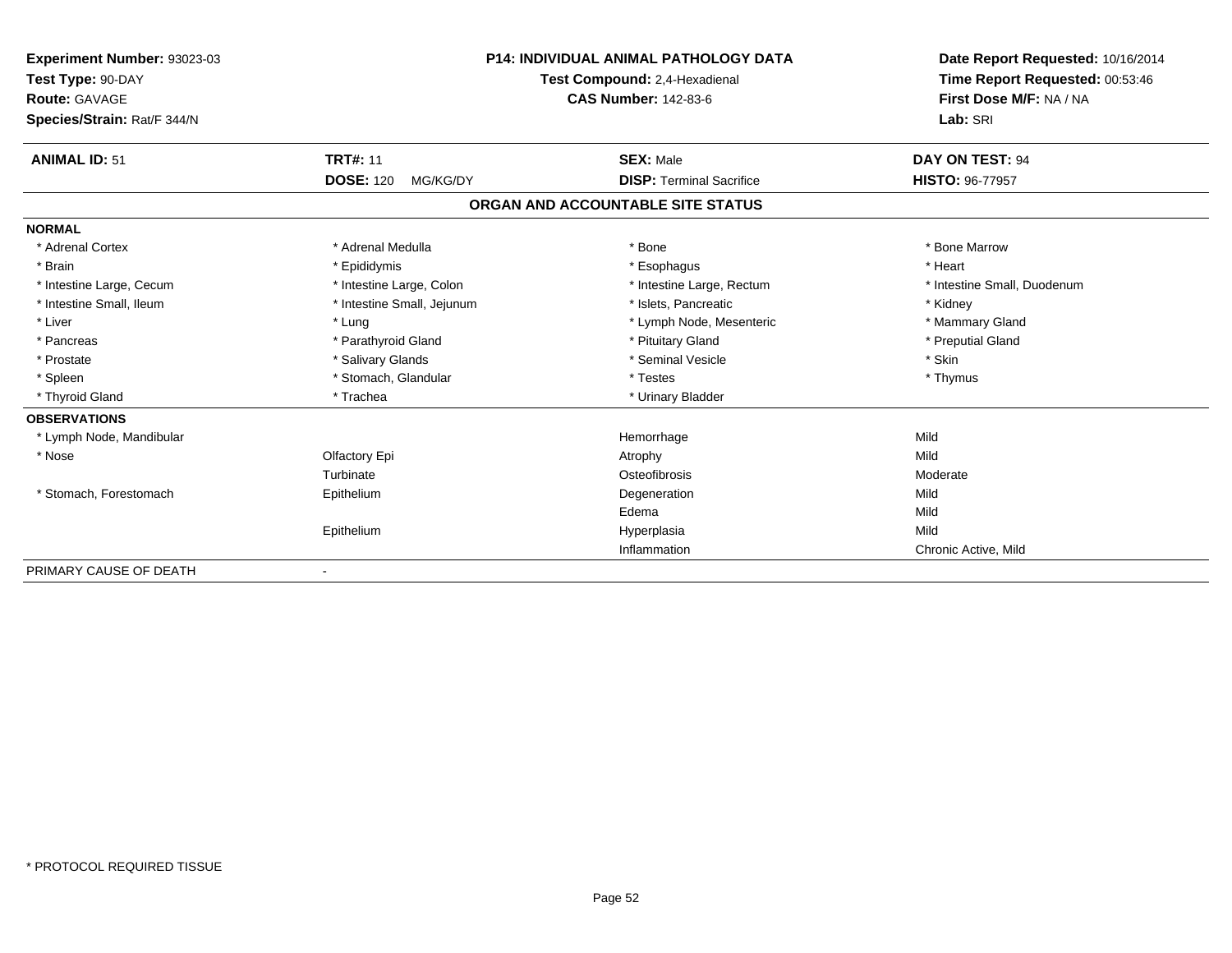| Experiment Number: 93023-03<br>Test Type: 90-DAY<br><b>Route: GAVAGE</b><br>Species/Strain: Rat/F 344/N |                              | <b>P14: INDIVIDUAL ANIMAL PATHOLOGY DATA</b><br>Test Compound: 2,4-Hexadienal<br><b>CAS Number: 142-83-6</b> | Date Report Requested: 10/16/2014<br>Time Report Requested: 00:53:46<br>First Dose M/F: NA / NA<br>Lab: SRI |
|---------------------------------------------------------------------------------------------------------|------------------------------|--------------------------------------------------------------------------------------------------------------|-------------------------------------------------------------------------------------------------------------|
| <b>ANIMAL ID: 52</b>                                                                                    | <b>TRT#: 11</b>              | <b>SEX: Male</b>                                                                                             | DAY ON TEST: 94                                                                                             |
|                                                                                                         | <b>DOSE: 120</b><br>MG/KG/DY | <b>DISP: Terminal Sacrifice</b>                                                                              | HISTO: 96-77958                                                                                             |
|                                                                                                         |                              | ORGAN AND ACCOUNTABLE SITE STATUS                                                                            |                                                                                                             |
| <b>NORMAL</b>                                                                                           |                              |                                                                                                              |                                                                                                             |
| * Adrenal Cortex                                                                                        | * Adrenal Medulla            | * Bone                                                                                                       | * Bone Marrow                                                                                               |
| * Brain                                                                                                 | * Epididymis                 | * Esophagus                                                                                                  | * Heart                                                                                                     |
| * Intestine Large, Cecum                                                                                | * Intestine Large, Colon     | * Intestine Large, Rectum                                                                                    | * Intestine Small, Duodenum                                                                                 |
| * Intestine Small, Ileum                                                                                | * Intestine Small, Jejunum   | * Islets, Pancreatic                                                                                         | * Kidney                                                                                                    |
| * Liver                                                                                                 | * Lung                       | * Lymph Node, Mandibular                                                                                     | * Lymph Node, Mesenteric                                                                                    |
| * Mammary Gland                                                                                         | * Pancreas                   | * Parathyroid Gland                                                                                          | * Pituitary Gland                                                                                           |
| * Preputial Gland                                                                                       | * Prostate                   | * Salivary Glands                                                                                            | * Seminal Vesicle                                                                                           |
| * Skin                                                                                                  | * Spleen                     | * Stomach, Glandular                                                                                         | * Testes                                                                                                    |
| * Thymus                                                                                                | * Thyroid Gland              | * Trachea                                                                                                    | * Urinary Bladder                                                                                           |
| <b>OBSERVATIONS</b>                                                                                     |                              |                                                                                                              |                                                                                                             |
| * Nose                                                                                                  | Turbinate                    | Osteofibrosis                                                                                                | Minimal                                                                                                     |
| * Stomach, Forestomach                                                                                  | Epithelium                   | Degeneration                                                                                                 | Mild                                                                                                        |
|                                                                                                         | Epithelium                   | Hyperplasia                                                                                                  | Mild                                                                                                        |
|                                                                                                         |                              | Inflammation                                                                                                 | Chronic Active, Moderate                                                                                    |
| [Hyperplasia TGLS = 2-4]<br>[Inflammation TGLS = $2-4$ ]                                                |                              |                                                                                                              |                                                                                                             |
| PRIMARY CAUSE OF DEATH                                                                                  |                              |                                                                                                              |                                                                                                             |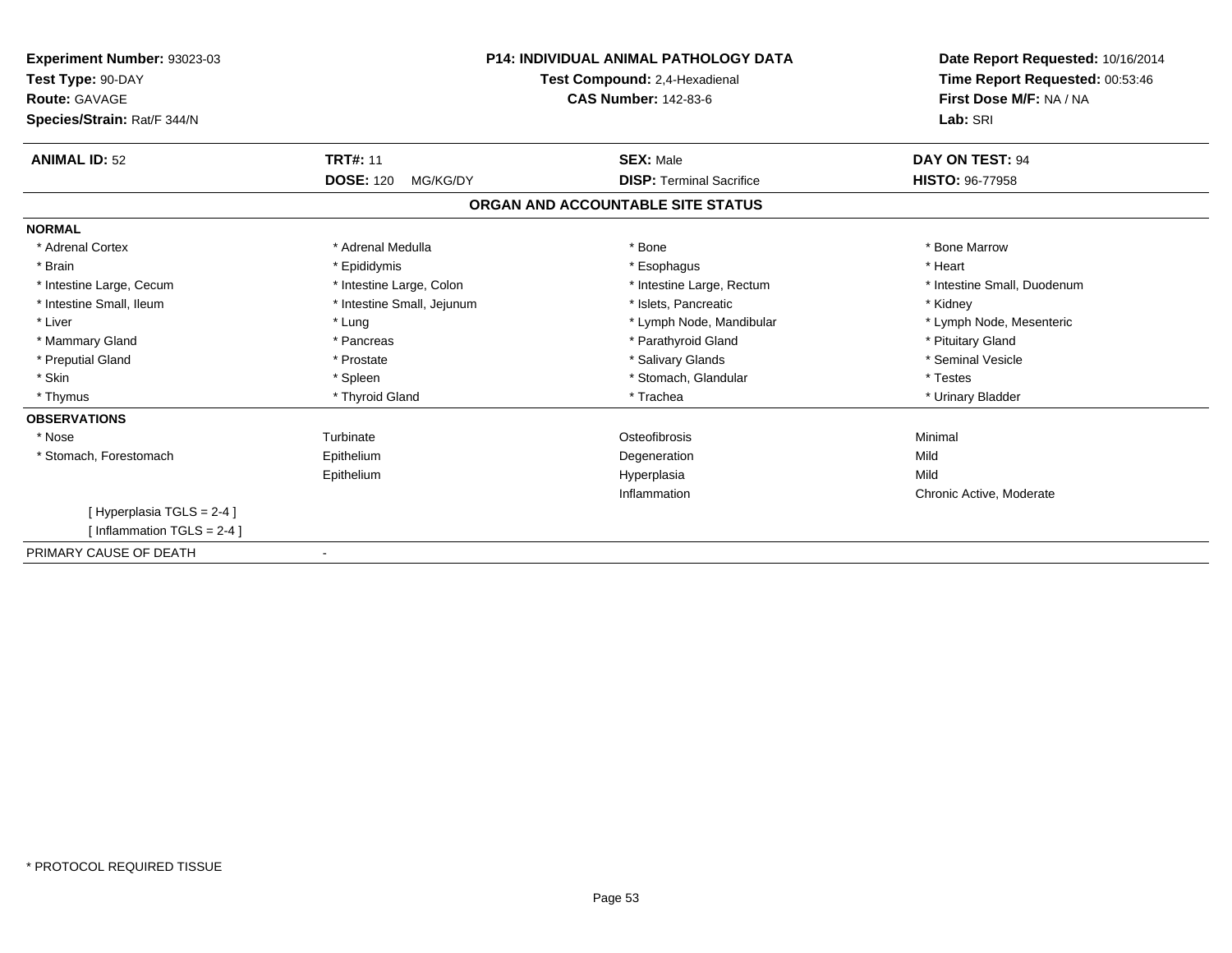| Experiment Number: 93023-03                  |                               | <b>P14: INDIVIDUAL ANIMAL PATHOLOGY DATA</b> | Date Report Requested: 10/16/2014 |
|----------------------------------------------|-------------------------------|----------------------------------------------|-----------------------------------|
| Test Type: 90-DAY                            | Test Compound: 2,4-Hexadienal |                                              | Time Report Requested: 00:53:46   |
| <b>Route: GAVAGE</b>                         |                               | <b>CAS Number: 142-83-6</b>                  | First Dose M/F: NA / NA           |
| Species/Strain: Rat/F 344/N                  |                               |                                              | Lab: SRI                          |
| <b>ANIMAL ID: 53</b>                         | <b>TRT#: 11</b>               | <b>SEX: Male</b>                             | <b>DAY ON TEST: 94</b>            |
|                                              | <b>DOSE: 120</b><br>MG/KG/DY  | <b>DISP: Terminal Sacrifice</b>              | HISTO: 96-77959                   |
|                                              |                               | ORGAN AND ACCOUNTABLE SITE STATUS            |                                   |
| <b>NORMAL</b>                                |                               |                                              |                                   |
| * Adrenal Cortex                             | * Adrenal Medulla             | * Bone                                       | * Bone Marrow                     |
| * Brain                                      | * Epididymis                  | * Esophagus                                  | * Heart                           |
| * Intestine Large, Cecum                     | * Intestine Large, Colon      | * Intestine Large, Rectum                    | * Intestine Small, Duodenum       |
| * Intestine Small, Ileum                     | * Intestine Small, Jejunum    | * Islets. Pancreatic                         | * Kidney                          |
| * Liver                                      | * Lung                        | * Lymph Node, Mandibular                     | * Lymph Node, Mesenteric          |
| * Mammary Gland                              | * Pancreas                    | * Parathyroid Gland                          | * Pituitary Gland                 |
| * Preputial Gland                            | * Prostate                    | * Salivary Glands                            | * Seminal Vesicle                 |
| * Skin                                       | * Spleen                      | * Stomach, Glandular                         | * Testes                          |
| * Thymus                                     | * Thyroid Gland               | * Trachea                                    | * Urinary Bladder                 |
| <b>OBSERVATIONS</b>                          |                               |                                              |                                   |
| * Nose                                       | Olfactory Epi                 | Atrophy                                      | Mild                              |
|                                              | Turbinate                     | Osteofibrosis                                | Mild                              |
| * Stomach, Forestomach                       | Epithelium                    | Degeneration                                 | Minimal                           |
|                                              |                               | Foreign Body                                 | Mild                              |
|                                              | Epithelium                    | Hyperplasia                                  | Moderate                          |
|                                              |                               | Inflammation                                 | Chronic Active, Moderate          |
| Note: FOREIGN BODY IS IN THE LAMINA PROPRIA. |                               |                                              |                                   |
| [Hyperplasia TGLS = 3-4]                     |                               |                                              |                                   |
| [Inflammation TGLS = $3-4$ ]                 |                               |                                              |                                   |
| PRIMARY CAUSE OF DEATH                       | $\blacksquare$                |                                              |                                   |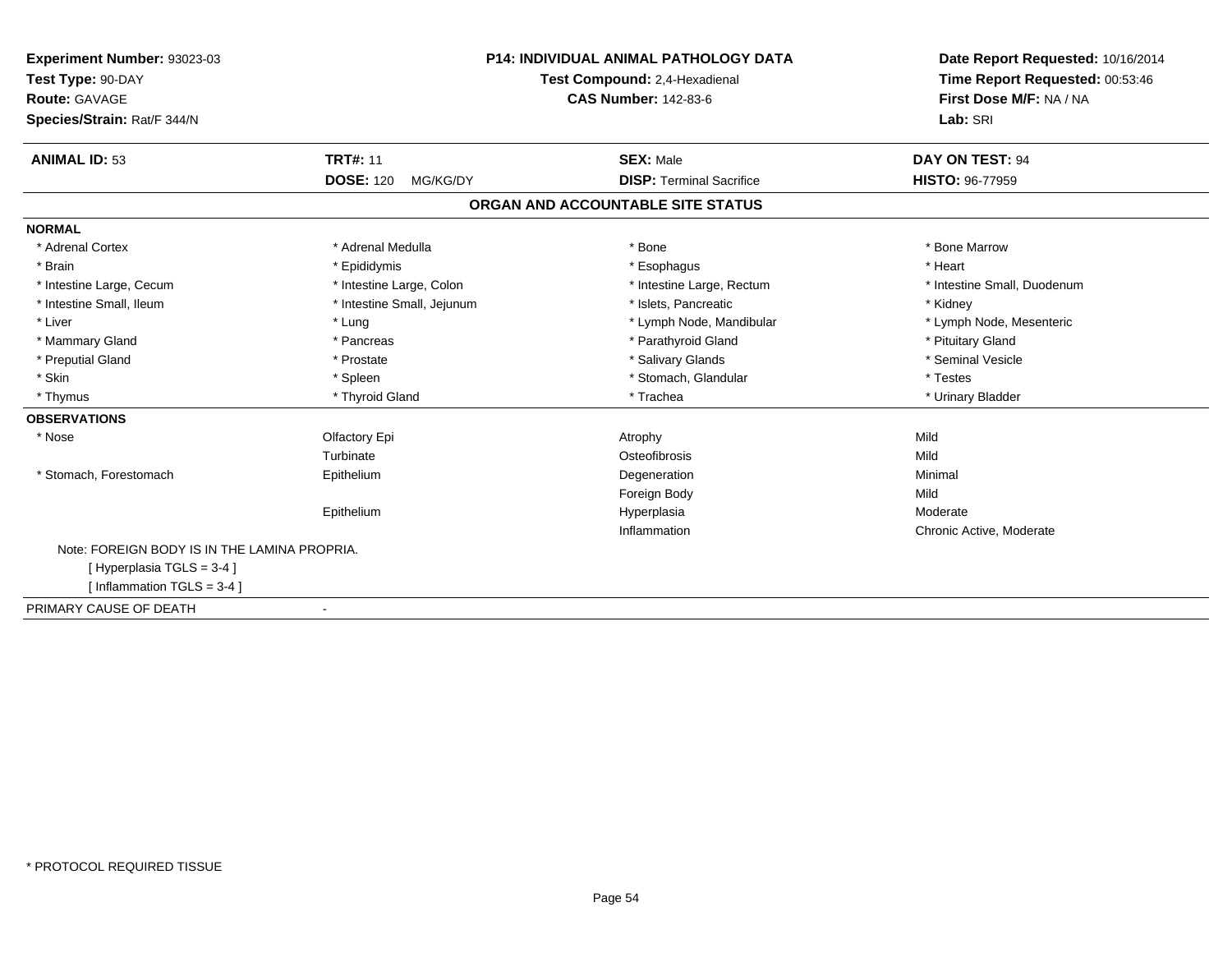| Experiment Number: 93023-03<br>Test Type: 90-DAY<br>Route: GAVAGE<br>Species/Strain: Rat/F 344/N |                                                 | P14: INDIVIDUAL ANIMAL PATHOLOGY DATA<br>Test Compound: 2,4-Hexadienal<br><b>CAS Number: 142-83-6</b> | Date Report Requested: 10/16/2014<br>Time Report Requested: 00:53:46<br>First Dose M/F: NA / NA<br>Lab: SRI |
|--------------------------------------------------------------------------------------------------|-------------------------------------------------|-------------------------------------------------------------------------------------------------------|-------------------------------------------------------------------------------------------------------------|
| <b>ANIMAL ID: 54</b>                                                                             | <b>TRT#: 11</b><br><b>DOSE: 120</b><br>MG/KG/DY | <b>SEX: Male</b><br><b>DISP: Terminal Sacrifice</b>                                                   | DAY ON TEST: 94<br><b>HISTO: 96-77960</b>                                                                   |
|                                                                                                  |                                                 |                                                                                                       |                                                                                                             |
|                                                                                                  |                                                 | ORGAN AND ACCOUNTABLE SITE STATUS                                                                     |                                                                                                             |
| <b>NORMAL</b>                                                                                    |                                                 |                                                                                                       |                                                                                                             |
| * Adrenal Medulla                                                                                | * Bone                                          | * Bone Marrow                                                                                         | * Brain                                                                                                     |
| * Epididymis                                                                                     | * Esophagus                                     | * Heart                                                                                               | * Intestine Large, Cecum                                                                                    |
| * Intestine Large, Colon                                                                         | * Intestine Large, Rectum                       | * Intestine Small, Duodenum                                                                           | * Intestine Small, Ileum                                                                                    |
| * Intestine Small, Jejunum                                                                       | * Islets, Pancreatic                            | * Kidney                                                                                              | * Liver                                                                                                     |
| * Lung                                                                                           | * Lymph Node, Mandibular                        | * Lymph Node, Mesenteric                                                                              | * Pancreas                                                                                                  |
| * Parathyroid Gland                                                                              | * Pituitary Gland                               | * Preputial Gland                                                                                     | * Prostate                                                                                                  |
| * Salivary Glands                                                                                | * Seminal Vesicle                               | * Skin                                                                                                | * Spleen                                                                                                    |
| * Stomach, Glandular                                                                             | * Testes                                        | * Thymus                                                                                              | * Thyroid Gland                                                                                             |
| * Trachea                                                                                        | * Urinary Bladder                               |                                                                                                       |                                                                                                             |
| <b>MISSING</b>                                                                                   |                                                 |                                                                                                       |                                                                                                             |
| * Mammary Gland                                                                                  |                                                 |                                                                                                       |                                                                                                             |
| <b>OBSERVATIONS</b>                                                                              |                                                 |                                                                                                       |                                                                                                             |
| * Adrenal Cortex                                                                                 |                                                 | <b>Accessory Adrenal Cortical Nodule</b>                                                              | Moderate                                                                                                    |
| * Nose                                                                                           | Olfactory Epi                                   | Atrophy                                                                                               | Moderate                                                                                                    |
|                                                                                                  |                                                 | Exudate                                                                                               | Minimal                                                                                                     |
|                                                                                                  | Turbinate                                       | Osteofibrosis                                                                                         | Moderate                                                                                                    |
| Note: EXUDATE IS IN THE LUMEN.                                                                   |                                                 |                                                                                                       |                                                                                                             |
| * Stomach, Forestomach                                                                           | Epithelium                                      | Degeneration                                                                                          | Minimal                                                                                                     |
|                                                                                                  |                                                 | Foreign Body                                                                                          | Mild                                                                                                        |
|                                                                                                  | Epithelium                                      | Hyperplasia                                                                                           | Moderate                                                                                                    |
|                                                                                                  |                                                 | Inflammation                                                                                          | Chronic Active, Moderate                                                                                    |
| Note: FOREIGN BODY IS IN THE LAMINA PROPRIA.                                                     |                                                 |                                                                                                       |                                                                                                             |
| [Hyperplasia TGLS = 2-4]                                                                         |                                                 |                                                                                                       |                                                                                                             |
| [Inflammation TGLS = $2-4$ ]                                                                     |                                                 |                                                                                                       |                                                                                                             |
| PRIMARY CAUSE OF DEATH                                                                           | $\blacksquare$                                  |                                                                                                       |                                                                                                             |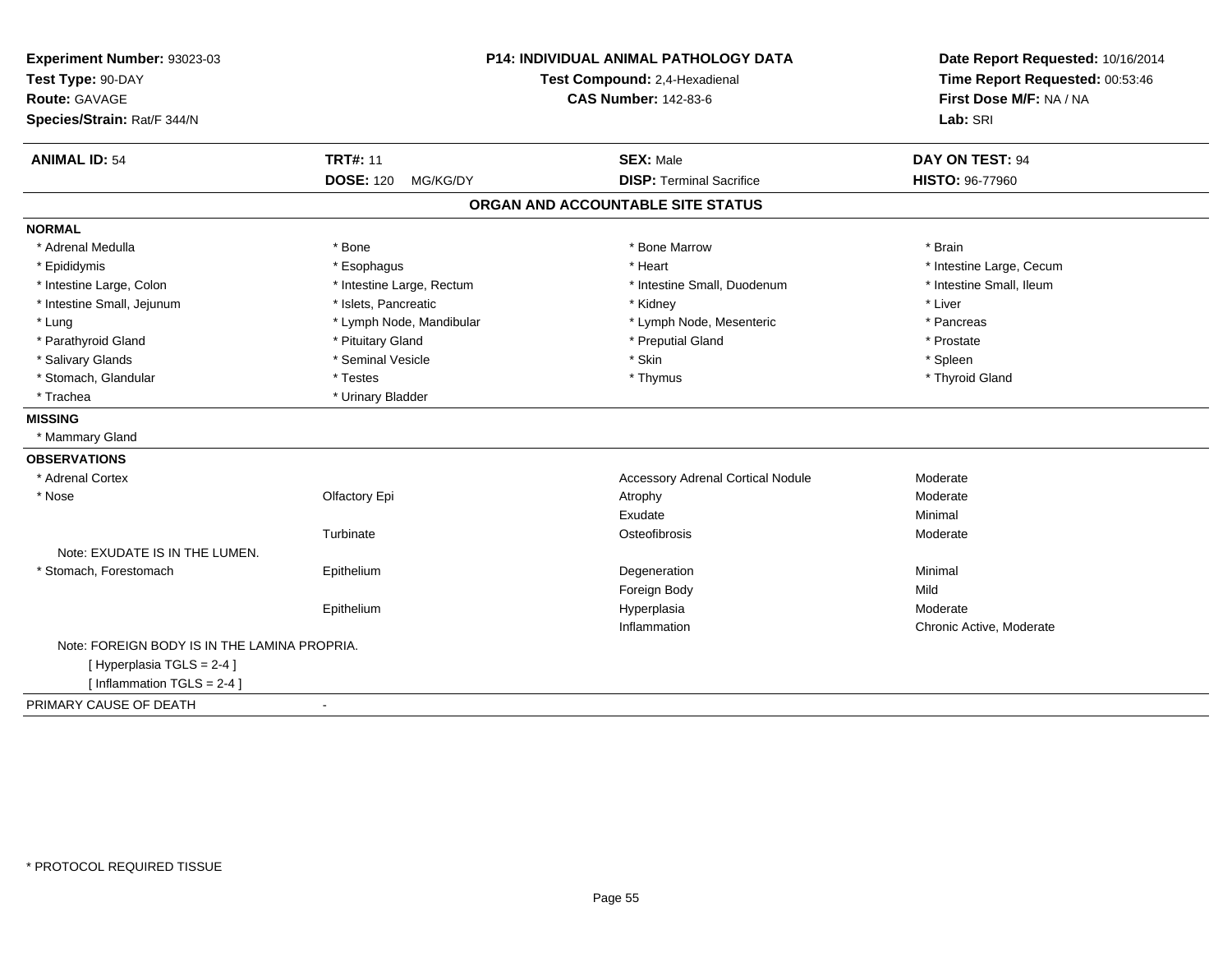| <b>Experiment Number: 93023-03</b><br>Test Type: 90-DAY<br>Route: GAVAGE                  |                              | <b>P14: INDIVIDUAL ANIMAL PATHOLOGY DATA</b><br>Test Compound: 2,4-Hexadienal<br><b>CAS Number: 142-83-6</b> | Date Report Requested: 10/16/2014<br>Time Report Requested: 00:53:46<br>First Dose M/F: NA / NA |
|-------------------------------------------------------------------------------------------|------------------------------|--------------------------------------------------------------------------------------------------------------|-------------------------------------------------------------------------------------------------|
| Species/Strain: Rat/F 344/N                                                               |                              |                                                                                                              | Lab: SRI                                                                                        |
| <b>ANIMAL ID: 55</b>                                                                      | <b>TRT#: 11</b>              | <b>SEX: Male</b>                                                                                             | <b>DAY ON TEST: 94</b>                                                                          |
|                                                                                           | <b>DOSE: 120</b><br>MG/KG/DY | <b>DISP: Terminal Sacrifice</b>                                                                              | <b>HISTO: 96-77961</b>                                                                          |
|                                                                                           |                              | ORGAN AND ACCOUNTABLE SITE STATUS                                                                            |                                                                                                 |
| <b>NORMAL</b>                                                                             |                              |                                                                                                              |                                                                                                 |
| * Adrenal Cortex                                                                          | * Adrenal Medulla            | * Bone                                                                                                       | * Bone Marrow                                                                                   |
| * Brain                                                                                   | * Epididymis                 | * Esophagus                                                                                                  | * Heart                                                                                         |
| * Intestine Large, Cecum                                                                  | * Intestine Large, Colon     | * Intestine Large, Rectum                                                                                    | * Intestine Small, Duodenum                                                                     |
| * Intestine Small. Ileum                                                                  | * Intestine Small, Jejunum   | * Islets. Pancreatic                                                                                         | * Kidney                                                                                        |
| * Liver                                                                                   | * Lung                       | * Lymph Node, Mandibular                                                                                     | * Lymph Node, Mesenteric                                                                        |
| * Mammary Gland                                                                           | * Nose                       | * Pancreas                                                                                                   | * Parathyroid Gland                                                                             |
| * Pituitary Gland                                                                         | * Preputial Gland            | * Prostate                                                                                                   | * Salivary Glands                                                                               |
| * Seminal Vesicle                                                                         | * Skin                       | * Spleen                                                                                                     | * Stomach, Glandular                                                                            |
| * Testes                                                                                  | * Thymus                     | * Thyroid Gland                                                                                              | * Trachea                                                                                       |
| * Urinary Bladder                                                                         |                              |                                                                                                              |                                                                                                 |
| <b>OBSERVATIONS</b>                                                                       |                              |                                                                                                              |                                                                                                 |
| * Stomach, Forestomach                                                                    | Epithelium                   | Degeneration                                                                                                 | Minimal                                                                                         |
|                                                                                           |                              | Foreign Body                                                                                                 | Mild                                                                                            |
|                                                                                           | Epithelium                   | Hyperplasia                                                                                                  | Moderate                                                                                        |
|                                                                                           |                              | Inflammation                                                                                                 | Chronic Active, Moderate                                                                        |
| Note: FOREIGN BODY IS IN THE LAMINA PROPRIA.                                              |                              |                                                                                                              |                                                                                                 |
| Note: EMBEDDED HAIR SHAFT WITH MINIMAL GIANT CELL INFILTRATE IN SUBMUCOSA; NOT TABULATED. |                              |                                                                                                              |                                                                                                 |
| [Hyperplasia TGLS = 2-4]                                                                  |                              |                                                                                                              |                                                                                                 |
| [Inflammation TGLS = $2-4$ ]                                                              |                              |                                                                                                              |                                                                                                 |
| PRIMARY CAUSE OF DEATH                                                                    | $\blacksquare$               |                                                                                                              |                                                                                                 |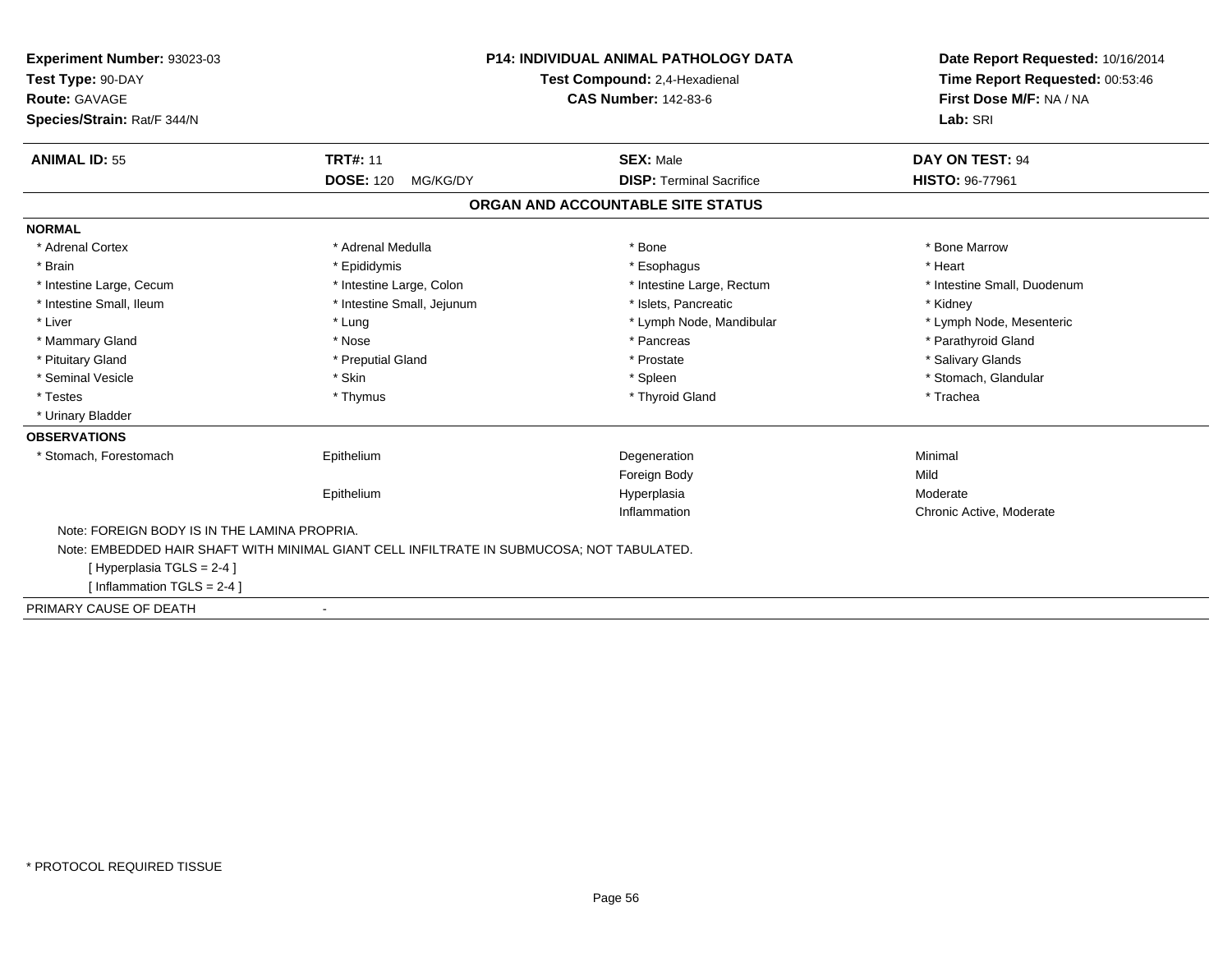| Experiment Number: 93023-03                                     |                              | <b>P14: INDIVIDUAL ANIMAL PATHOLOGY DATA</b> | Date Report Requested: 10/16/2014 |
|-----------------------------------------------------------------|------------------------------|----------------------------------------------|-----------------------------------|
| Test Type: 90-DAY                                               |                              | Test Compound: 2,4-Hexadienal                | Time Report Requested: 00:53:46   |
| <b>Route: GAVAGE</b>                                            |                              | <b>CAS Number: 142-83-6</b>                  | First Dose M/F: NA / NA           |
| Species/Strain: Rat/F 344/N                                     |                              |                                              | Lab: SRI                          |
| <b>ANIMAL ID: 56</b>                                            | <b>TRT#: 11</b>              | <b>SEX: Male</b>                             | DAY ON TEST: 94                   |
|                                                                 | <b>DOSE: 120</b><br>MG/KG/DY | <b>DISP: Terminal Sacrifice</b>              | <b>HISTO: 96-77962</b>            |
|                                                                 |                              | ORGAN AND ACCOUNTABLE SITE STATUS            |                                   |
| <b>NORMAL</b>                                                   |                              |                                              |                                   |
| * Adrenal Cortex                                                | * Adrenal Medulla            | * Bone                                       | * Bone Marrow                     |
| * Brain                                                         | * Epididymis                 | * Esophagus                                  | * Heart                           |
| * Intestine Large, Cecum                                        | * Intestine Large, Colon     | * Intestine Large, Rectum                    | * Intestine Small, Duodenum       |
| * Intestine Small, Ileum                                        | * Intestine Small, Jejunum   | * Islets, Pancreatic                         | * Kidney                          |
| * Liver                                                         | * Lymph Node, Mesenteric     | * Mammary Gland                              | * Pancreas                        |
| * Parathyroid Gland                                             | * Pituitary Gland            | * Preputial Gland                            | * Prostate                        |
| * Salivary Glands                                               | * Seminal Vesicle            | * Skin                                       | * Spleen                          |
| * Stomach, Glandular                                            | * Testes                     | * Thymus                                     | * Thyroid Gland                   |
| * Trachea                                                       | * Urinary Bladder            |                                              |                                   |
| <b>OBSERVATIONS</b>                                             |                              |                                              |                                   |
| * Lung                                                          |                              | Foreign Body                                 |                                   |
| Note: FOREIGN BODY IS OIL-LIKE MATERIAL WITHIN ALVEOLAR SPACES. |                              |                                              |                                   |
| * Lymph Node, Mandibular                                        |                              | Hemorrhage                                   | Minimal                           |
| * Nose                                                          | Olfactory Epi                | Atrophy                                      | Minimal                           |
|                                                                 |                              | Exudate                                      | Minimal                           |
| Note: EXUDATE IS IN THE LUMEN.                                  |                              |                                              |                                   |
| * Stomach, Forestomach                                          | Epithelium                   | Hyperplasia                                  | Moderate                          |
|                                                                 |                              | Inflammation                                 | Chronic Active, Moderate          |
| [Hyperplasia TGLS = 2-4]                                        |                              |                                              |                                   |
| [Inflammation $TGLS = 2-4$ ]                                    |                              |                                              |                                   |
| PRIMARY CAUSE OF DEATH                                          | $\blacksquare$               |                                              |                                   |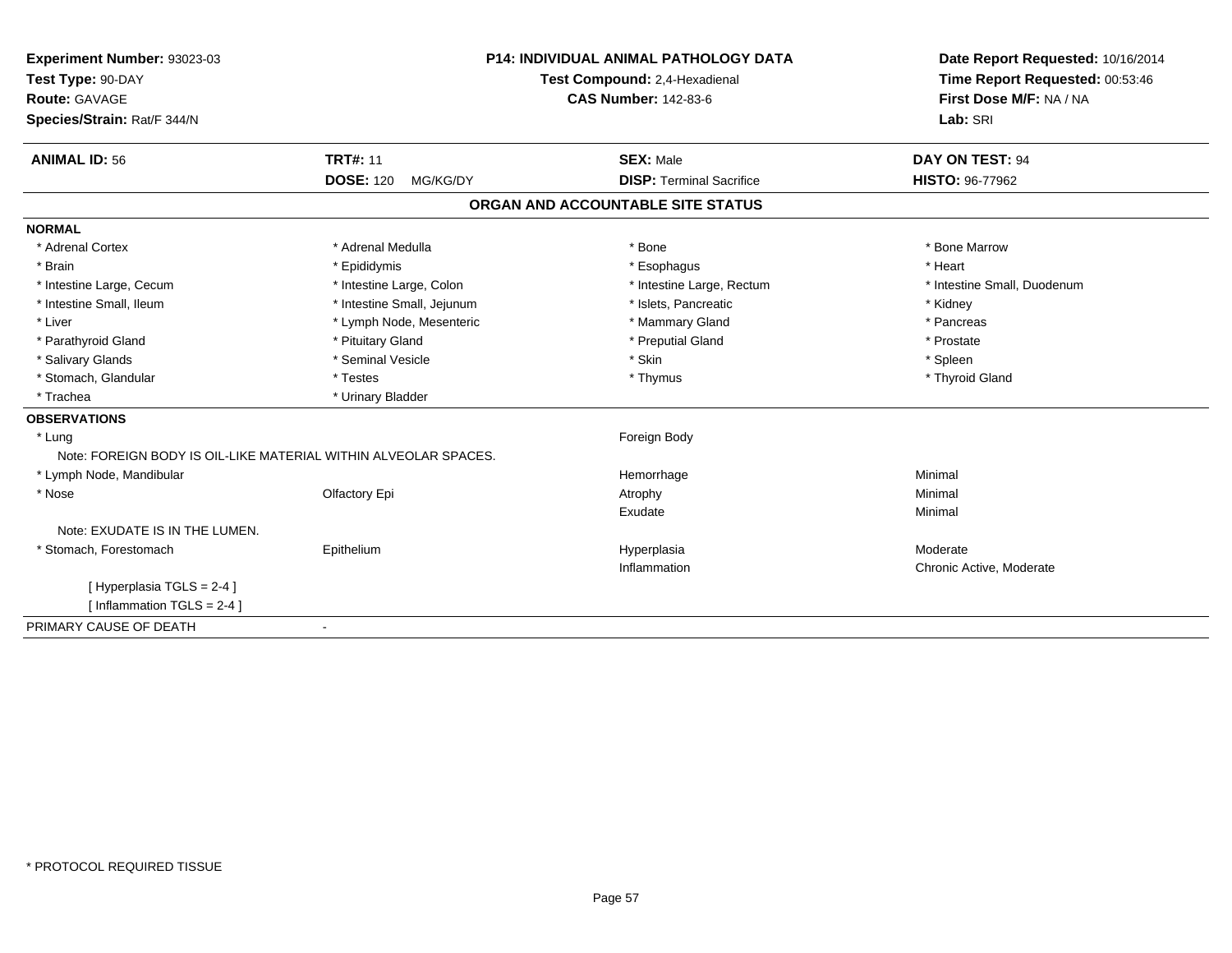| Experiment Number: 93023-03<br>Test Type: 90-DAY<br>Route: GAVAGE<br>Species/Strain: Rat/F 344/N |                              | <b>P14: INDIVIDUAL ANIMAL PATHOLOGY DATA</b><br>Test Compound: 2,4-Hexadienal<br><b>CAS Number: 142-83-6</b> | Date Report Requested: 10/16/2014<br>Time Report Requested: 00:53:46<br>First Dose M/F: NA / NA<br>Lab: SRI |
|--------------------------------------------------------------------------------------------------|------------------------------|--------------------------------------------------------------------------------------------------------------|-------------------------------------------------------------------------------------------------------------|
| <b>ANIMAL ID: 57</b>                                                                             | <b>TRT#: 11</b>              | <b>SEX: Male</b>                                                                                             | DAY ON TEST: 94                                                                                             |
|                                                                                                  | <b>DOSE: 120</b><br>MG/KG/DY | <b>DISP: Terminal Sacrifice</b>                                                                              | <b>HISTO: 96-77963</b>                                                                                      |
|                                                                                                  |                              | ORGAN AND ACCOUNTABLE SITE STATUS                                                                            |                                                                                                             |
| <b>NORMAL</b>                                                                                    |                              |                                                                                                              |                                                                                                             |
| * Adrenal Cortex                                                                                 | * Adrenal Medulla            | * Bone                                                                                                       | * Bone Marrow                                                                                               |
| * Brain                                                                                          | * Epididymis                 | * Esophagus                                                                                                  | * Heart                                                                                                     |
| * Intestine Large, Cecum                                                                         | * Intestine Large, Colon     | * Intestine Large, Rectum                                                                                    | * Intestine Small, Duodenum                                                                                 |
| * Intestine Small, Ileum                                                                         | * Intestine Small, Jejunum   | * Islets, Pancreatic                                                                                         | * Kidney                                                                                                    |
| * Liver                                                                                          | * Lung                       | * Lymph Node, Mesenteric                                                                                     | * Mammary Gland                                                                                             |
| * Pancreas                                                                                       | * Parathyroid Gland          | * Pituitary Gland                                                                                            | * Preputial Gland                                                                                           |
| * Prostate                                                                                       | * Salivary Glands            | * Seminal Vesicle                                                                                            | * Skin                                                                                                      |
| * Spleen                                                                                         | * Stomach, Glandular         | * Testes                                                                                                     | * Thymus                                                                                                    |
| * Thyroid Gland                                                                                  | * Trachea                    | * Urinary Bladder                                                                                            |                                                                                                             |
| <b>OBSERVATIONS</b>                                                                              |                              |                                                                                                              |                                                                                                             |
| * Lymph Node, Mandibular                                                                         |                              | Hemorrhage                                                                                                   | Mild                                                                                                        |
| * Nose                                                                                           | Olfactory Epi                | Atrophy                                                                                                      | Moderate                                                                                                    |
|                                                                                                  | Turbinate                    | Osteofibrosis                                                                                                | Moderate                                                                                                    |
| * Stomach, Forestomach                                                                           | Epithelium                   | Hyperplasia                                                                                                  | Moderate                                                                                                    |
|                                                                                                  |                              | Inflammation                                                                                                 | Chronic Active, Moderate                                                                                    |
| [Hyperplasia TGLS = 2-4]                                                                         |                              |                                                                                                              |                                                                                                             |
| [ Inflammation TGLS = $2-4$ ]                                                                    |                              |                                                                                                              |                                                                                                             |
| PRIMARY CAUSE OF DEATH                                                                           |                              |                                                                                                              |                                                                                                             |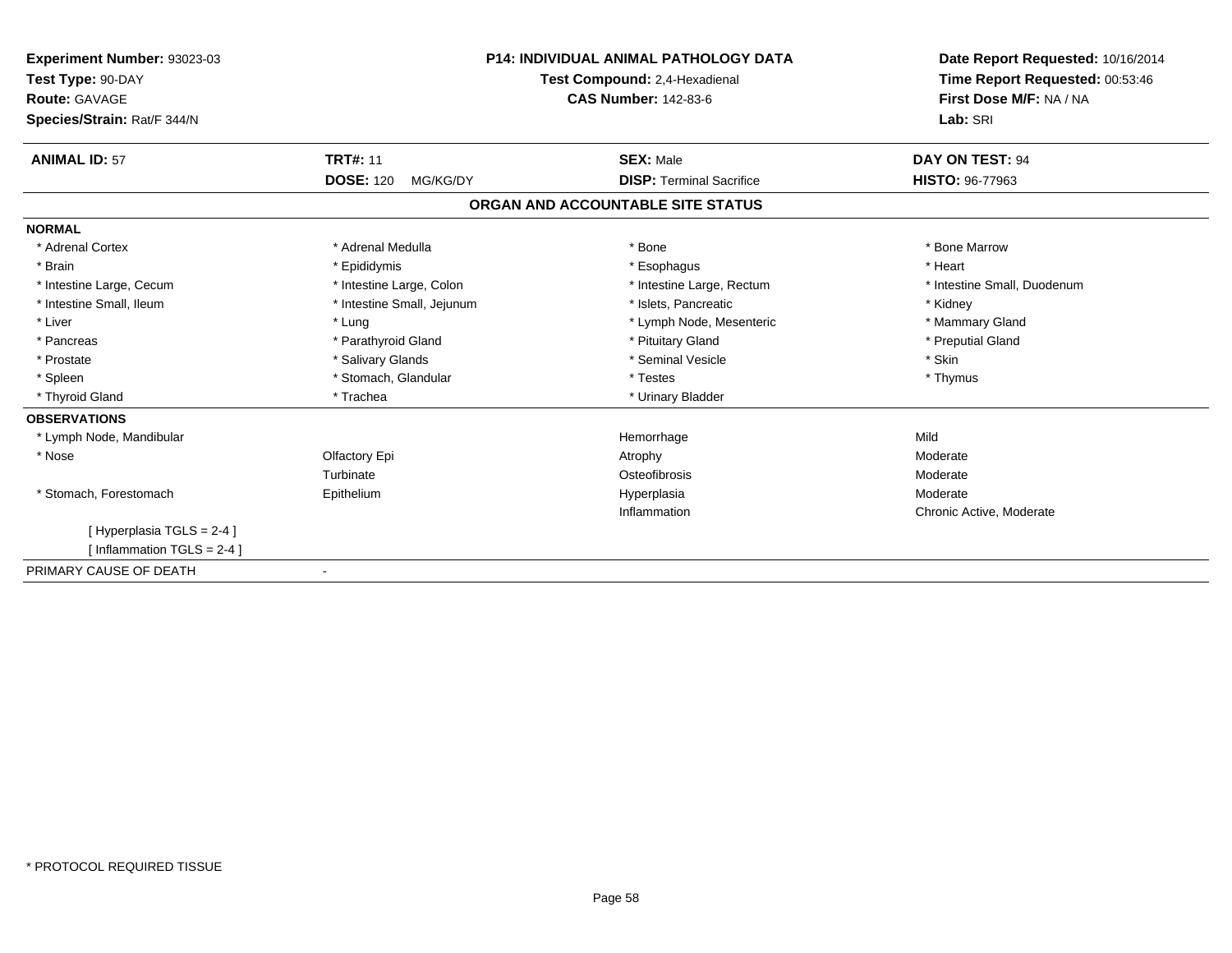| Experiment Number: 93023-03                            | P14: INDIVIDUAL ANIMAL PATHOLOGY DATA | Date Report Requested: 10/16/2014 |
|--------------------------------------------------------|---------------------------------------|-----------------------------------|
| Test Type: 90-DAY                                      | Test Compound: 2,4-Hexadienal         | Time Report Requested: 00:53:46   |
| <b>Route: GAVAGE</b>                                   | <b>CAS Number: 142-83-6</b>           | First Dose M/F: NA / NA           |
| Species/Strain: Rat/F 344/N                            |                                       | Lab: SRI                          |
| <b>TRT#: 11</b><br><b>ANIMAL ID: 58</b>                | <b>SEX: Male</b>                      | DAY ON TEST: 94                   |
| <b>DOSE: 120</b><br>MG/KG/DY                           | <b>DISP: Terminal Sacrifice</b>       | <b>HISTO: 96-77964</b>            |
|                                                        | ORGAN AND ACCOUNTABLE SITE STATUS     |                                   |
| <b>NORMAL</b>                                          |                                       |                                   |
| * Adrenal Cortex<br>* Adrenal Medulla                  | * Bone                                | * Bone Marrow                     |
| * Brain<br>* Epididymis                                | * Esophagus                           | * Heart                           |
| * Intestine Large, Cecum<br>* Intestine Large, Colon   | * Intestine Large, Rectum             | * Intestine Small, Duodenum       |
| * Intestine Small, Ileum<br>* Intestine Small, Jejunum | * Islets, Pancreatic                  | * Kidney                          |
| * Liver<br>* Lung                                      | * Lymph Node, Mandibular              | * Lymph Node, Mesenteric          |
| * Mammary Gland<br>* Pancreas                          | * Parathyroid Gland                   | * Pituitary Gland                 |
| * Preputial Gland<br>* Prostate                        | * Salivary Glands                     | * Seminal Vesicle                 |
| * Skin<br>* Spleen                                     | * Stomach, Glandular                  | * Testes                          |
| * Thyroid Gland<br>* Thymus                            | * Trachea                             | * Urinary Bladder                 |
| <b>OBSERVATIONS</b>                                    |                                       |                                   |
| Olfactory Epi<br>* Nose                                | Atrophy                               | Moderate                          |
|                                                        | Exudate                               | Mild                              |
| Olfactory Epi                                          | Inflammation                          | Chronic, Mild                     |
| Turbinate                                              | Osteofibrosis                         | Moderate                          |
| Note: EXUDATE IS IN THE LUMEN.                         |                                       |                                   |
| * Stomach, Forestomach<br>Epithelium                   | Degeneration                          | Minimal                           |
|                                                        | Foreign Body                          | Minimal                           |
| Epithelium                                             | Hyperplasia                           | Moderate                          |
|                                                        | Inflammation                          | Chronic Active, Moderate          |
| Note: FOREIGN BODY IS IN THE LAMINA PROPRIA.           |                                       |                                   |
| [Hyperplasia TGLS = 2-4]                               |                                       |                                   |
| [Inflammation TGLS = $2-4$ ]                           |                                       |                                   |
| PRIMARY CAUSE OF DEATH<br>$\blacksquare$               |                                       |                                   |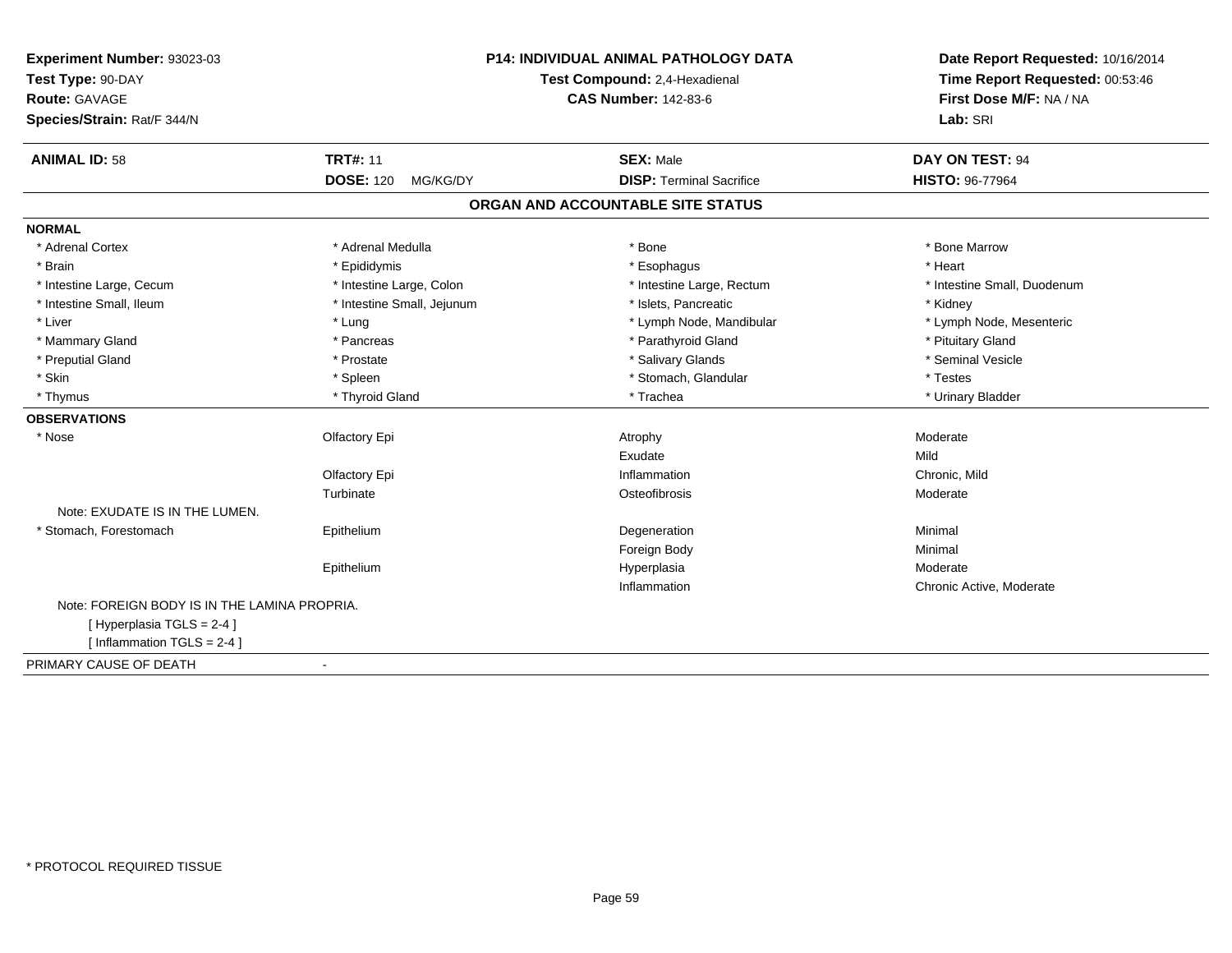| Experiment Number: 93023-03    |                               | P14: INDIVIDUAL ANIMAL PATHOLOGY DATA | Date Report Requested: 10/16/2014 |
|--------------------------------|-------------------------------|---------------------------------------|-----------------------------------|
| Test Type: 90-DAY              | Test Compound: 2,4-Hexadienal |                                       | Time Report Requested: 00:53:46   |
| <b>Route: GAVAGE</b>           |                               | <b>CAS Number: 142-83-6</b>           | First Dose M/F: NA / NA           |
| Species/Strain: Rat/F 344/N    |                               |                                       | Lab: SRI                          |
| <b>ANIMAL ID: 59</b>           | <b>TRT#: 11</b>               | <b>SEX: Male</b>                      | DAY ON TEST: 94                   |
|                                | <b>DOSE: 120</b><br>MG/KG/DY  | <b>DISP: Terminal Sacrifice</b>       | <b>HISTO: 96-77965</b>            |
|                                |                               | ORGAN AND ACCOUNTABLE SITE STATUS     |                                   |
| <b>NORMAL</b>                  |                               |                                       |                                   |
| * Adrenal Cortex               | * Adrenal Medulla             | $*$ Bone                              | * Bone Marrow                     |
| * Brain                        | * Epididymis                  | * Esophagus                           | * Heart                           |
| * Intestine Large, Cecum       | * Intestine Large, Colon      | * Intestine Large, Rectum             | * Intestine Small, Duodenum       |
| * Intestine Small, Ileum       | * Intestine Small, Jejunum    | * Islets, Pancreatic                  | * Kidney                          |
| * Lymph Node, Mandibular       | * Lymph Node, Mesenteric      | * Mammary Gland                       | * Pancreas                        |
| * Parathyroid Gland            | * Pituitary Gland             | * Preputial Gland                     | * Prostate                        |
| * Salivary Glands              | * Seminal Vesicle             | * Skin                                | * Spleen                          |
| * Stomach, Glandular           | * Testes                      | * Thymus                              | * Thyroid Gland                   |
| * Trachea                      | * Urinary Bladder             |                                       |                                   |
| <b>OBSERVATIONS</b>            |                               |                                       |                                   |
| * Liver                        |                               | <b>Infiltration Cellular</b>          | Mixed Cell, Mild                  |
| * Lung                         |                               | Hemorrhage                            | Minimal                           |
| * Nose                         | Olfactory Epi                 | Atrophy                               | Minimal                           |
|                                |                               | Exudate                               | Minimal                           |
|                                | Turbinate                     | Osteofibrosis                         | Minimal                           |
| Note: EXUDATE IS IN THE LUMEN. |                               |                                       |                                   |
| * Stomach, Forestomach         | Epithelium                    | Degeneration                          | Minimal                           |
|                                | Epithelium                    | Hyperplasia                           | Moderate                          |
|                                |                               | Inflammation                          | Chronic Active, Moderate          |
| [ Hyperplasia TGLS = 2-4 ]     |                               |                                       |                                   |
| [ Inflammation $TGLS = 2-4$ ]  |                               |                                       |                                   |
| PRIMARY CAUSE OF DEATH         |                               |                                       |                                   |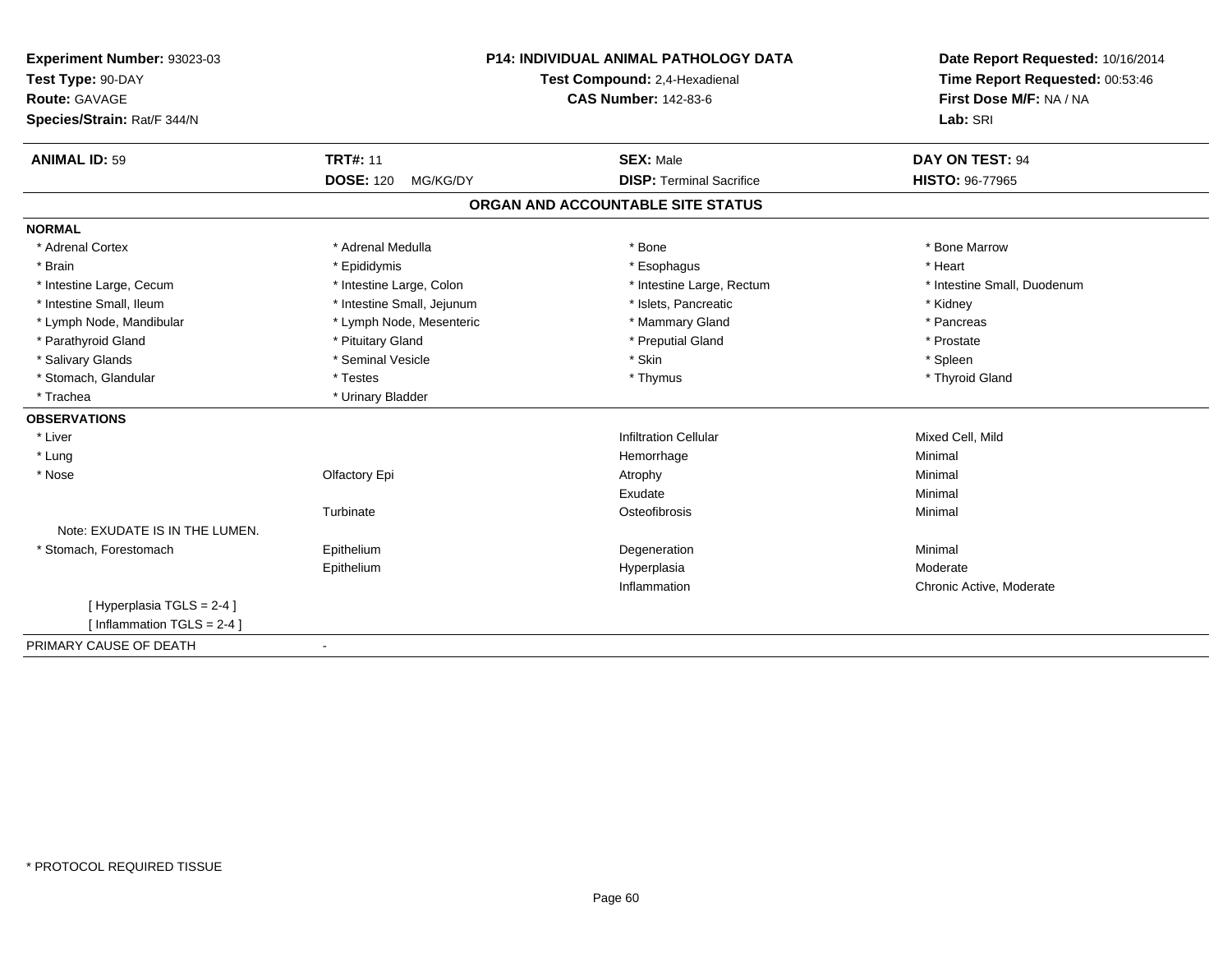|                                                                                    | <b>TRT#: 11</b>              |                                                     |                                           |
|------------------------------------------------------------------------------------|------------------------------|-----------------------------------------------------|-------------------------------------------|
| <b>ANIMAL ID: 60</b>                                                               | <b>DOSE: 120</b><br>MG/KG/DY | <b>SEX: Male</b><br><b>DISP: Terminal Sacrifice</b> | DAY ON TEST: 94<br><b>HISTO: 96-77966</b> |
|                                                                                    |                              | ORGAN AND ACCOUNTABLE SITE STATUS                   |                                           |
| <b>NORMAL</b>                                                                      |                              |                                                     |                                           |
| * Adrenal Medulla                                                                  | * Bone                       | * Bone Marrow                                       | * Brain                                   |
| * Epididymis                                                                       | * Esophagus                  | * Heart                                             | * Intestine Large, Cecum                  |
| * Intestine Large, Colon                                                           | * Intestine Large, Rectum    | * Intestine Small. Duodenum                         | * Intestine Small, Ileum                  |
| * Intestine Small, Jejunum                                                         | * Islets, Pancreatic         | * Kidney                                            | * Liver                                   |
| * Lung                                                                             | * Lymph Node, Mandibular     | * Lymph Node, Mesenteric                            | * Pancreas                                |
| * Pituitary Gland                                                                  | * Preputial Gland            | * Prostate                                          | * Salivary Glands                         |
| * Seminal Vesicle                                                                  | * Skin                       | * Spleen                                            | * Stomach, Glandular                      |
| * Testes                                                                           | * Thymus                     | * Thyroid Gland                                     | * Trachea                                 |
| * Urinary Bladder                                                                  |                              |                                                     |                                           |
| <b>MISSING</b>                                                                     |                              |                                                     |                                           |
| * Mammary Gland                                                                    | * Parathyroid Gland          |                                                     |                                           |
| <b>OBSERVATIONS</b>                                                                |                              |                                                     |                                           |
| * Adrenal Cortex                                                                   |                              | <b>Accessory Adrenal Cortical Nodule</b>            | Moderate                                  |
| * Nose                                                                             | Olfactory Epi                | Atrophy                                             | Moderate                                  |
|                                                                                    |                              | Exudate                                             | Minimal                                   |
|                                                                                    | Turbinate                    | Osteofibrosis                                       | Mild                                      |
| Note: EXUDATE IS IN THE LUMEN.                                                     |                              |                                                     |                                           |
| * Stomach, Forestomach                                                             | Epithelium                   | Degeneration                                        | Moderate                                  |
|                                                                                    | Epithelium                   | Hyperplasia                                         | Marked                                    |
|                                                                                    |                              | Inflammation                                        | Chronic Active, Moderate                  |
|                                                                                    |                              | Ulcer                                               | Moderate                                  |
| [Hyperplasia TGLS = 2-4]<br>[Inflammation TGLS = $2-4$ ]<br>[ Ulcer TGLS = $2-4$ ] |                              |                                                     |                                           |
| PRIMARY CAUSE OF DEATH                                                             | $\sim$                       |                                                     |                                           |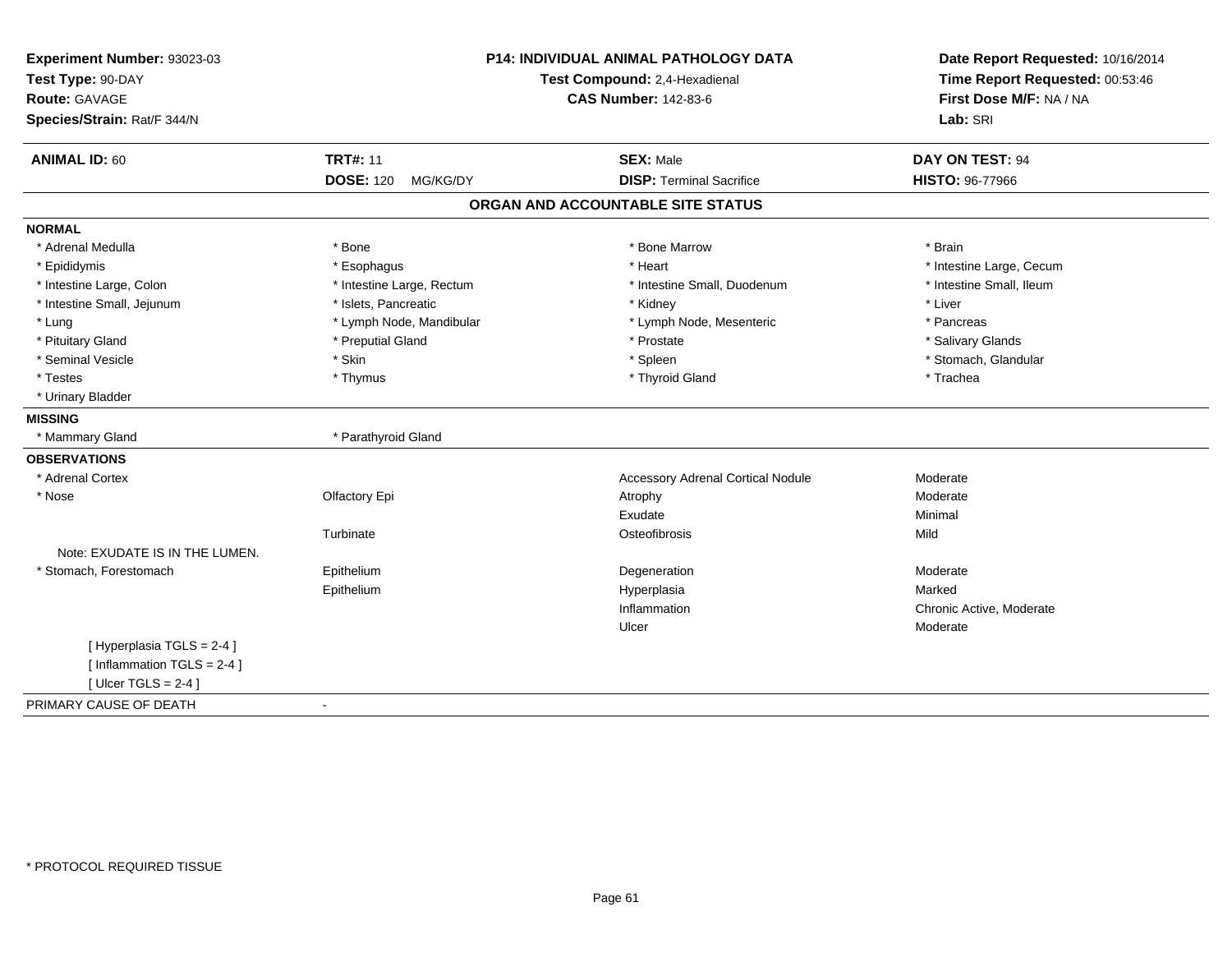| Experiment Number: 93023-03<br>Test Type: 90-DAY<br><b>Route: GAVAGE</b><br>Species/Strain: Rat/F 344/N | <b>P14: INDIVIDUAL ANIMAL PATHOLOGY DATA</b><br>Test Compound: 2,4-Hexadienal<br><b>CAS Number: 142-83-6</b> |                                   | Date Report Requested: 10/16/2014<br>Time Report Requested: 00:53:46<br>First Dose M/F: NA / NA<br>Lab: SRI |
|---------------------------------------------------------------------------------------------------------|--------------------------------------------------------------------------------------------------------------|-----------------------------------|-------------------------------------------------------------------------------------------------------------|
| <b>ANIMAL ID: 61</b>                                                                                    | TRT#: 2                                                                                                      | <b>SEX: Female</b>                | DAY ON TEST: 94                                                                                             |
|                                                                                                         | <b>DOSE: 0</b><br>MG/KG/DY                                                                                   | <b>DISP: Terminal Sacrifice</b>   | <b>HISTO: 96-77967</b>                                                                                      |
|                                                                                                         |                                                                                                              | ORGAN AND ACCOUNTABLE SITE STATUS |                                                                                                             |
| <b>NORMAL</b>                                                                                           |                                                                                                              |                                   |                                                                                                             |
| * Adrenal Cortex                                                                                        | * Adrenal Medulla                                                                                            | * Bone                            | * Bone Marrow                                                                                               |
| * Brain                                                                                                 | * Clitoral Gland                                                                                             | * Esophagus                       | * Heart                                                                                                     |
| * Intestine Large, Cecum                                                                                | * Intestine Large, Colon                                                                                     | * Intestine Large, Rectum         | * Intestine Small, Duodenum                                                                                 |
| * Intestine Small, Ileum                                                                                | * Intestine Small, Jejunum                                                                                   | * Islets, Pancreatic              | * Kidney                                                                                                    |
| * Lung                                                                                                  | * Lymph Node, Mandibular                                                                                     | * Lymph Node, Mesenteric          | * Mammary Gland                                                                                             |
| * Nose                                                                                                  | * Ovary                                                                                                      | * Pancreas                        | * Parathyroid Gland                                                                                         |
| * Salivary Glands                                                                                       | * Skin                                                                                                       | * Spleen                          | * Stomach, Forestomach                                                                                      |
| * Stomach, Glandular                                                                                    | * Thymus                                                                                                     | * Thyroid Gland                   | * Trachea                                                                                                   |
| * Urinary Bladder                                                                                       | * Uterus                                                                                                     |                                   |                                                                                                             |
| <b>OBSERVATIONS</b>                                                                                     |                                                                                                              |                                   |                                                                                                             |
| * Liver                                                                                                 |                                                                                                              | <b>Infiltration Cellular</b>      | Mixed Cell, Minimal                                                                                         |
| * Pituitary Gland                                                                                       | Pars Distalis                                                                                                | Cyst                              | Moderate                                                                                                    |
| PRIMARY CAUSE OF DEATH                                                                                  |                                                                                                              |                                   |                                                                                                             |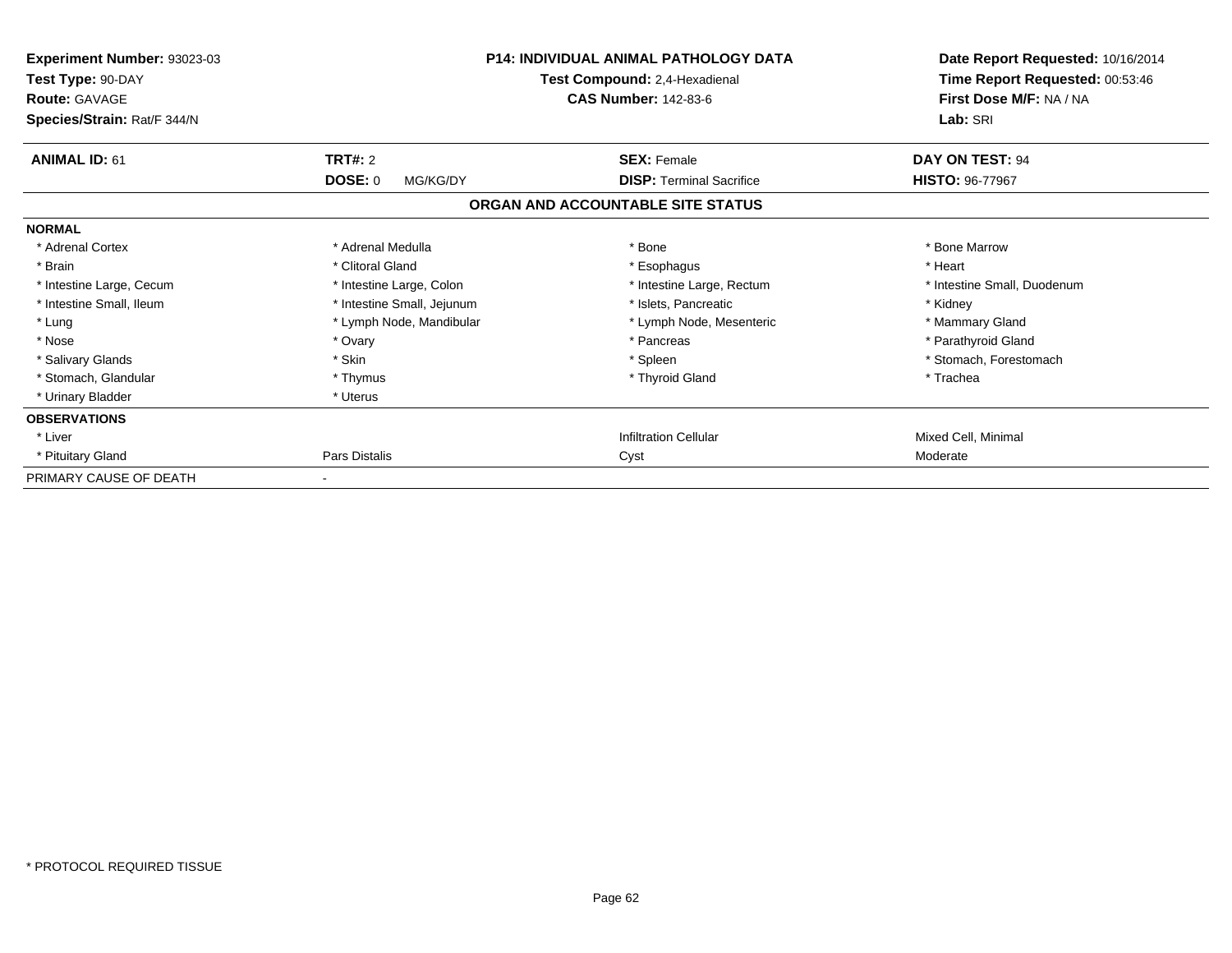| <b>Experiment Number: 93023-03</b><br>Test Type: 90-DAY<br><b>Route: GAVAGE</b><br>Species/Strain: Rat/F 344/N |                            | <b>P14: INDIVIDUAL ANIMAL PATHOLOGY DATA</b><br>Test Compound: 2,4-Hexadienal<br><b>CAS Number: 142-83-6</b> | Date Report Requested: 10/16/2014<br>Time Report Requested: 00:53:46<br>First Dose M/F: NA / NA<br>Lab: SRI |
|----------------------------------------------------------------------------------------------------------------|----------------------------|--------------------------------------------------------------------------------------------------------------|-------------------------------------------------------------------------------------------------------------|
| <b>ANIMAL ID: 62</b>                                                                                           | <b>TRT#: 2</b>             | <b>SEX: Female</b>                                                                                           | <b>DAY ON TEST: 94</b>                                                                                      |
|                                                                                                                | <b>DOSE: 0</b><br>MG/KG/DY | <b>DISP:</b> Terminal Sacrifice                                                                              | <b>HISTO: 96-77968</b>                                                                                      |
|                                                                                                                |                            | ORGAN AND ACCOUNTABLE SITE STATUS                                                                            |                                                                                                             |
| <b>NORMAL</b>                                                                                                  |                            |                                                                                                              |                                                                                                             |
| * Adrenal Cortex                                                                                               | * Adrenal Medulla          | * Bone                                                                                                       | * Bone Marrow                                                                                               |
| * Brain                                                                                                        | * Clitoral Gland           | * Esophagus                                                                                                  | * Heart                                                                                                     |
| * Intestine Large, Cecum                                                                                       | * Intestine Large, Colon   | * Intestine Large, Rectum                                                                                    | * Intestine Small, Duodenum                                                                                 |
| * Intestine Small, Ileum                                                                                       | * Intestine Small, Jejunum | * Islets, Pancreatic                                                                                         | * Kidney                                                                                                    |
| * Lung                                                                                                         | * Lymph Node, Mandibular   | * Lymph Node, Mesenteric                                                                                     | * Mammary Gland                                                                                             |
| * Nose                                                                                                         | * Ovary                    | * Pancreas                                                                                                   | * Parathyroid Gland                                                                                         |
| * Pituitary Gland                                                                                              | * Salivary Glands          | * Skin                                                                                                       | * Spleen                                                                                                    |
| * Stomach, Forestomach                                                                                         | * Stomach, Glandular       | * Thymus                                                                                                     | * Thyroid Gland                                                                                             |
| * Trachea                                                                                                      | * Urinary Bladder          | * Uterus                                                                                                     |                                                                                                             |
| <b>OBSERVATIONS</b>                                                                                            |                            |                                                                                                              |                                                                                                             |
| * Liver                                                                                                        |                            | <b>Infiltration Cellular</b>                                                                                 | Mixed Cell, Moderate                                                                                        |
| PRIMARY CAUSE OF DEATH                                                                                         |                            |                                                                                                              |                                                                                                             |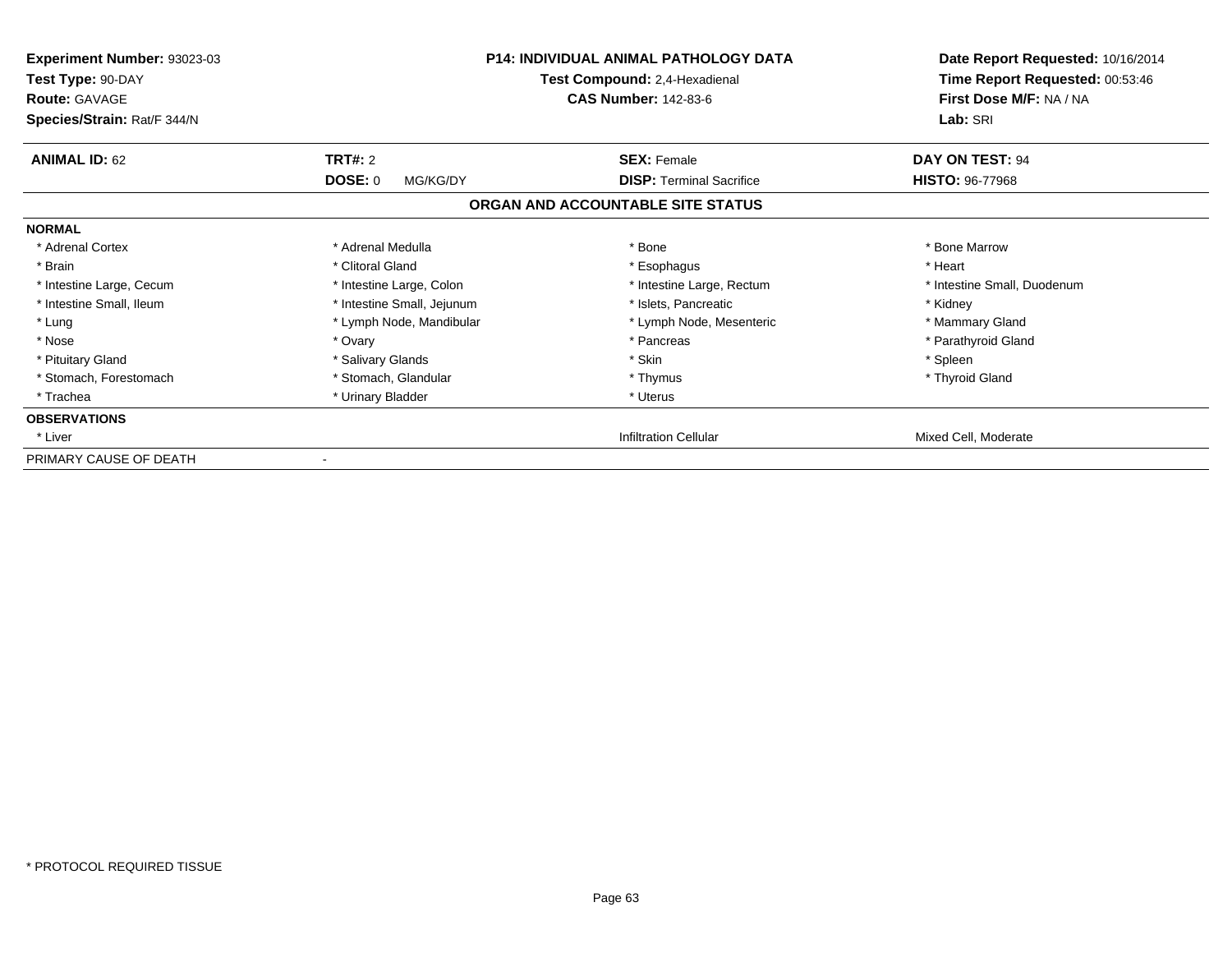| Experiment Number: 93023-03<br>Test Type: 90-DAY<br><b>Route: GAVAGE</b><br>Species/Strain: Rat/F 344/N | <b>P14: INDIVIDUAL ANIMAL PATHOLOGY DATA</b><br>Test Compound: 2,4-Hexadienal<br><b>CAS Number: 142-83-6</b> |                                   | Date Report Requested: 10/16/2014<br>Time Report Requested: 00:53:46<br>First Dose M/F: NA / NA<br>Lab: SRI |
|---------------------------------------------------------------------------------------------------------|--------------------------------------------------------------------------------------------------------------|-----------------------------------|-------------------------------------------------------------------------------------------------------------|
| <b>ANIMAL ID: 63</b>                                                                                    | TRT#: 2                                                                                                      | <b>SEX: Female</b>                | DAY ON TEST: 94                                                                                             |
|                                                                                                         | <b>DOSE: 0</b><br>MG/KG/DY                                                                                   | <b>DISP: Terminal Sacrifice</b>   | HISTO: 96-77969                                                                                             |
|                                                                                                         |                                                                                                              | ORGAN AND ACCOUNTABLE SITE STATUS |                                                                                                             |
| <b>NORMAL</b>                                                                                           |                                                                                                              |                                   |                                                                                                             |
| * Adrenal Cortex                                                                                        | * Adrenal Medulla                                                                                            | * Bone                            | * Bone Marrow                                                                                               |
| * Brain                                                                                                 | * Clitoral Gland                                                                                             | * Esophagus                       | * Heart                                                                                                     |
| * Intestine Large, Cecum                                                                                | * Intestine Large, Colon                                                                                     | * Intestine Large, Rectum         | * Intestine Small, Duodenum                                                                                 |
| * Intestine Small, Ileum                                                                                | * Intestine Small, Jejunum                                                                                   | * Islets, Pancreatic              | * Kidney                                                                                                    |
| * Lung                                                                                                  | * Lymph Node, Mandibular                                                                                     | * Lymph Node, Mesenteric          | * Mammary Gland                                                                                             |
| * Nose                                                                                                  | * Pancreas                                                                                                   | * Parathyroid Gland               | * Pituitary Gland                                                                                           |
| * Salivary Glands                                                                                       | * Skin                                                                                                       | * Spleen                          | * Stomach, Forestomach                                                                                      |
| * Stomach, Glandular                                                                                    | * Thymus                                                                                                     | * Trachea                         | * Urinary Bladder                                                                                           |
| * Uterus                                                                                                |                                                                                                              |                                   |                                                                                                             |
| <b>OBSERVATIONS</b>                                                                                     |                                                                                                              |                                   |                                                                                                             |
| * Liver                                                                                                 |                                                                                                              | Hepatodiaphragmatic Nodule        |                                                                                                             |
| [Hepatodiaphragmatic Nodule TGLS = 2-21]                                                                |                                                                                                              |                                   |                                                                                                             |
| * Ovary                                                                                                 |                                                                                                              | Cyst                              | Moderate                                                                                                    |
| $[Cyst TGLS = 1-7]$                                                                                     |                                                                                                              |                                   |                                                                                                             |
| * Thyroid Gland                                                                                         |                                                                                                              | Ultimobranchial Cyst              | Moderate                                                                                                    |
| PRIMARY CAUSE OF DEATH                                                                                  |                                                                                                              |                                   |                                                                                                             |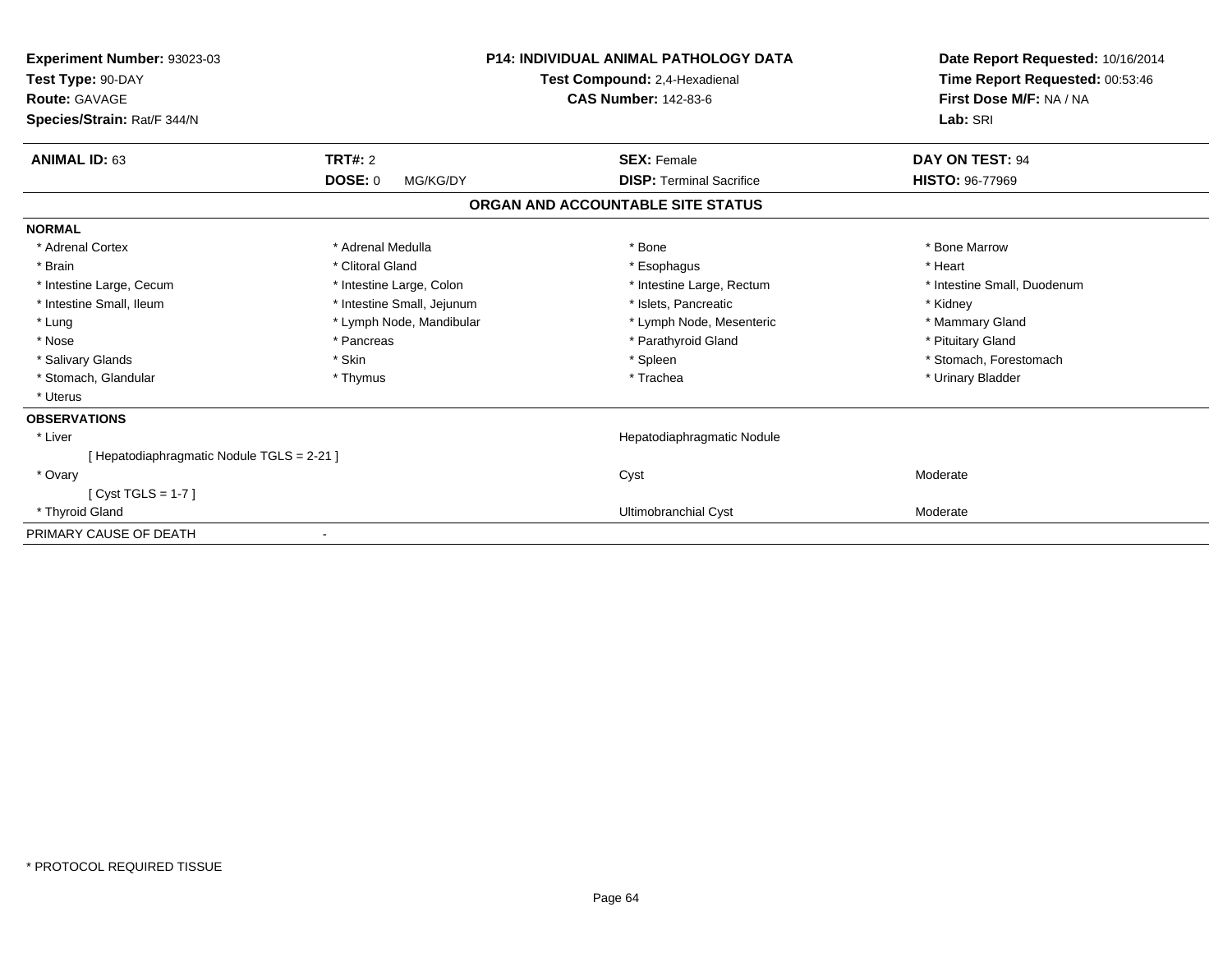| Experiment Number: 93023-03<br>Test Type: 90-DAY<br><b>Route: GAVAGE</b><br>Species/Strain: Rat/F 344/N | <b>P14: INDIVIDUAL ANIMAL PATHOLOGY DATA</b><br>Test Compound: 2,4-Hexadienal<br><b>CAS Number: 142-83-6</b> |                                   |                             |  | Date Report Requested: 10/16/2014<br>Time Report Requested: 00:53:46<br>First Dose M/F: NA / NA<br>Lab: SRI |
|---------------------------------------------------------------------------------------------------------|--------------------------------------------------------------------------------------------------------------|-----------------------------------|-----------------------------|--|-------------------------------------------------------------------------------------------------------------|
| <b>ANIMAL ID: 64</b>                                                                                    | <b>TRT#: 2</b>                                                                                               | <b>SEX: Female</b>                | DAY ON TEST: 94             |  |                                                                                                             |
|                                                                                                         | <b>DOSE: 0</b><br>MG/KG/DY                                                                                   | <b>DISP: Terminal Sacrifice</b>   | <b>HISTO: 96-77970</b>      |  |                                                                                                             |
|                                                                                                         |                                                                                                              | ORGAN AND ACCOUNTABLE SITE STATUS |                             |  |                                                                                                             |
| <b>NORMAL</b>                                                                                           |                                                                                                              |                                   |                             |  |                                                                                                             |
| * Adrenal Cortex                                                                                        | * Adrenal Medulla                                                                                            | * Bone                            | * Bone Marrow               |  |                                                                                                             |
| * Brain                                                                                                 | * Clitoral Gland                                                                                             | * Esophagus                       | * Heart                     |  |                                                                                                             |
| * Intestine Large, Cecum                                                                                | * Intestine Large, Colon                                                                                     | * Intestine Large, Rectum         | * Intestine Small, Duodenum |  |                                                                                                             |
| * Intestine Small, Ileum                                                                                | * Intestine Small, Jejunum                                                                                   | * Islets. Pancreatic              | * Kidney                    |  |                                                                                                             |
| * Lung                                                                                                  | * Lymph Node, Mandibular                                                                                     | * Lymph Node, Mesenteric          | * Mammary Gland             |  |                                                                                                             |
| * Nose                                                                                                  | * Ovary                                                                                                      | * Pancreas                        | * Parathyroid Gland         |  |                                                                                                             |
| * Pituitary Gland                                                                                       | * Salivary Glands                                                                                            | * Skin                            | * Spleen                    |  |                                                                                                             |
| * Stomach, Forestomach                                                                                  | * Stomach, Glandular                                                                                         | * Thymus                          | * Thyroid Gland             |  |                                                                                                             |
| * Trachea                                                                                               | * Urinary Bladder                                                                                            |                                   |                             |  |                                                                                                             |
| <b>OBSERVATIONS</b>                                                                                     |                                                                                                              |                                   |                             |  |                                                                                                             |
| * Liver                                                                                                 |                                                                                                              | Hepatodiaphragmatic Nodule        |                             |  |                                                                                                             |
| [ Hepatodiaphragmatic Nodule TGLS = 1-21 ]                                                              |                                                                                                              |                                   |                             |  |                                                                                                             |
| * Uterus                                                                                                |                                                                                                              | Hydrometra                        | Marked                      |  |                                                                                                             |
| [Hydrometra TGLS = 2-7]                                                                                 |                                                                                                              |                                   |                             |  |                                                                                                             |
| PRIMARY CAUSE OF DEATH                                                                                  |                                                                                                              |                                   |                             |  |                                                                                                             |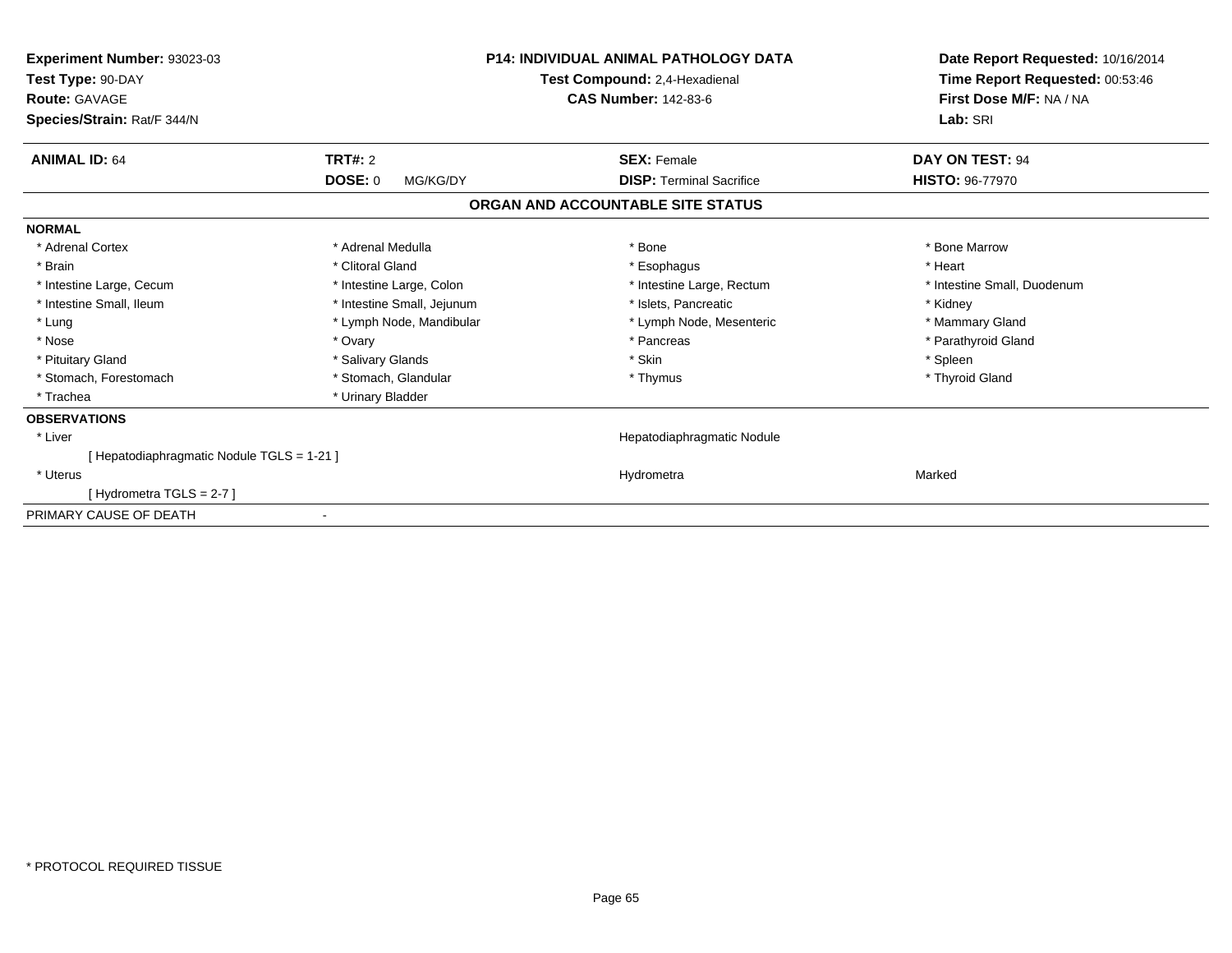| Experiment Number: 93023-03<br>Test Type: 90-DAY<br><b>Route: GAVAGE</b><br>Species/Strain: Rat/F 344/N | <b>P14: INDIVIDUAL ANIMAL PATHOLOGY DATA</b><br>Test Compound: 2,4-Hexadienal<br><b>CAS Number: 142-83-6</b> |                                   | Date Report Requested: 10/16/2014<br>Time Report Requested: 00:53:46<br>First Dose M/F: NA / NA<br>Lab: SRI |
|---------------------------------------------------------------------------------------------------------|--------------------------------------------------------------------------------------------------------------|-----------------------------------|-------------------------------------------------------------------------------------------------------------|
| <b>ANIMAL ID: 65</b>                                                                                    | TRT#: 2                                                                                                      | <b>SEX: Female</b>                | <b>DAY ON TEST: 94</b>                                                                                      |
|                                                                                                         | <b>DOSE: 0</b><br>MG/KG/DY                                                                                   | <b>DISP: Terminal Sacrifice</b>   | <b>HISTO: 96-77971</b>                                                                                      |
|                                                                                                         |                                                                                                              | ORGAN AND ACCOUNTABLE SITE STATUS |                                                                                                             |
| <b>NORMAL</b>                                                                                           |                                                                                                              |                                   |                                                                                                             |
| * Adrenal Cortex                                                                                        | * Adrenal Medulla                                                                                            | * Bone                            | * Bone Marrow                                                                                               |
| * Brain                                                                                                 | * Clitoral Gland                                                                                             | * Esophagus                       | * Heart                                                                                                     |
| * Intestine Large, Cecum                                                                                | * Intestine Large, Colon                                                                                     | * Intestine Large, Rectum         | * Intestine Small, Duodenum                                                                                 |
| * Intestine Small, Ileum                                                                                | * Intestine Small, Jejunum                                                                                   | * Islets, Pancreatic              | * Kidney                                                                                                    |
| * Lung                                                                                                  | * Lymph Node, Mesenteric                                                                                     | * Mammary Gland                   | * Nose                                                                                                      |
| * Ovary                                                                                                 | * Pancreas                                                                                                   | * Parathyroid Gland               | * Pituitary Gland                                                                                           |
| * Salivary Glands                                                                                       | * Skin                                                                                                       | * Spleen                          | * Stomach, Forestomach                                                                                      |
| * Stomach, Glandular                                                                                    | * Thymus                                                                                                     | * Thyroid Gland                   | * Trachea                                                                                                   |
| * Urinary Bladder                                                                                       | * Uterus                                                                                                     |                                   |                                                                                                             |
| <b>OBSERVATIONS</b>                                                                                     |                                                                                                              |                                   |                                                                                                             |
| * Liver                                                                                                 |                                                                                                              | <b>Infiltration Cellular</b>      | Mixed Cell, Mild                                                                                            |
| * Lymph Node, Mandibular                                                                                |                                                                                                              | Hemorrhage                        | Minimal                                                                                                     |
| PRIMARY CAUSE OF DEATH                                                                                  |                                                                                                              |                                   |                                                                                                             |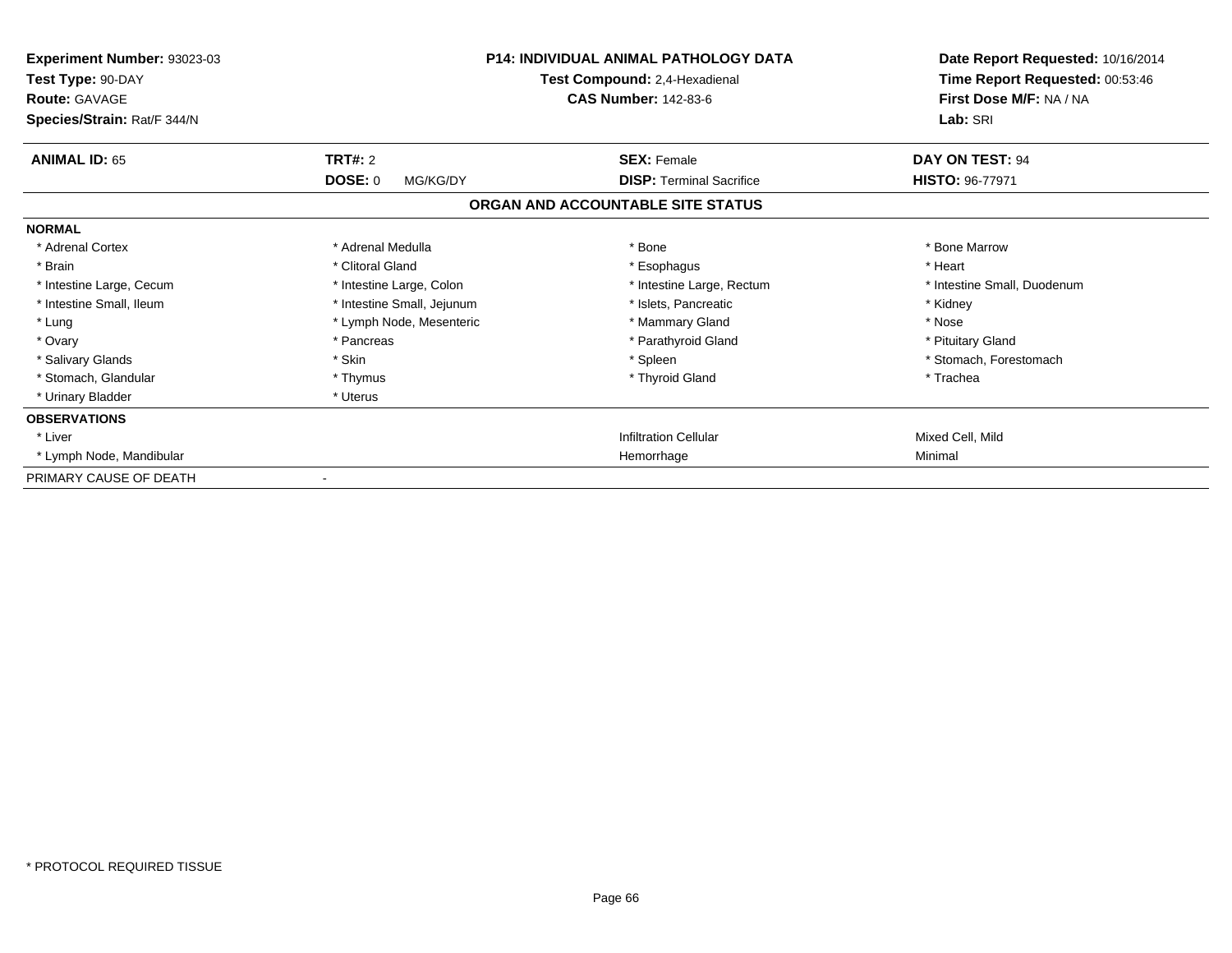| Experiment Number: 93023-03<br>Test Type: 90-DAY<br><b>Route: GAVAGE</b><br>Species/Strain: Rat/F 344/N | <b>P14: INDIVIDUAL ANIMAL PATHOLOGY DATA</b><br>Test Compound: 2,4-Hexadienal<br><b>CAS Number: 142-83-6</b> |                                   |                             |  | Date Report Requested: 10/16/2014<br>Time Report Requested: 00:53:46<br>First Dose M/F: NA / NA<br>Lab: SRI |
|---------------------------------------------------------------------------------------------------------|--------------------------------------------------------------------------------------------------------------|-----------------------------------|-----------------------------|--|-------------------------------------------------------------------------------------------------------------|
| <b>ANIMAL ID: 66</b>                                                                                    | <b>TRT#: 2</b>                                                                                               | <b>SEX: Female</b>                | DAY ON TEST: 94             |  |                                                                                                             |
|                                                                                                         | <b>DOSE: 0</b><br>MG/KG/DY                                                                                   | <b>DISP:</b> Terminal Sacrifice   | <b>HISTO: 96-77972</b>      |  |                                                                                                             |
|                                                                                                         |                                                                                                              | ORGAN AND ACCOUNTABLE SITE STATUS |                             |  |                                                                                                             |
| <b>NORMAL</b>                                                                                           |                                                                                                              |                                   |                             |  |                                                                                                             |
| * Adrenal Cortex                                                                                        | * Adrenal Medulla                                                                                            | * Bone                            | * Bone Marrow               |  |                                                                                                             |
| * Brain                                                                                                 | * Clitoral Gland                                                                                             | * Esophagus                       | * Heart                     |  |                                                                                                             |
| * Intestine Large, Cecum                                                                                | * Intestine Large, Colon                                                                                     | * Intestine Large, Rectum         | * Intestine Small, Duodenum |  |                                                                                                             |
| * Intestine Small, Ileum                                                                                | * Intestine Small, Jejunum                                                                                   | * Islets, Pancreatic              | * Kidney                    |  |                                                                                                             |
| * Liver                                                                                                 | * Lung                                                                                                       | * Lymph Node, Mandibular          | * Lymph Node, Mesenteric    |  |                                                                                                             |
| * Mammary Gland                                                                                         | * Nose                                                                                                       | * Ovary                           | * Pancreas                  |  |                                                                                                             |
| * Parathyroid Gland                                                                                     | * Pituitary Gland                                                                                            | * Salivary Glands                 | * Skin                      |  |                                                                                                             |
| * Spleen                                                                                                | * Stomach, Forestomach                                                                                       | * Stomach, Glandular              | * Thymus                    |  |                                                                                                             |
| * Thyroid Gland                                                                                         | * Trachea                                                                                                    | * Urinary Bladder                 |                             |  |                                                                                                             |
| <b>OBSERVATIONS</b>                                                                                     |                                                                                                              |                                   |                             |  |                                                                                                             |
| * Uterus                                                                                                |                                                                                                              | Hydrometra                        | Mild                        |  |                                                                                                             |
| [Hydrometra TGLS = $1-7$ ]                                                                              |                                                                                                              |                                   |                             |  |                                                                                                             |
| PRIMARY CAUSE OF DEATH                                                                                  |                                                                                                              |                                   |                             |  |                                                                                                             |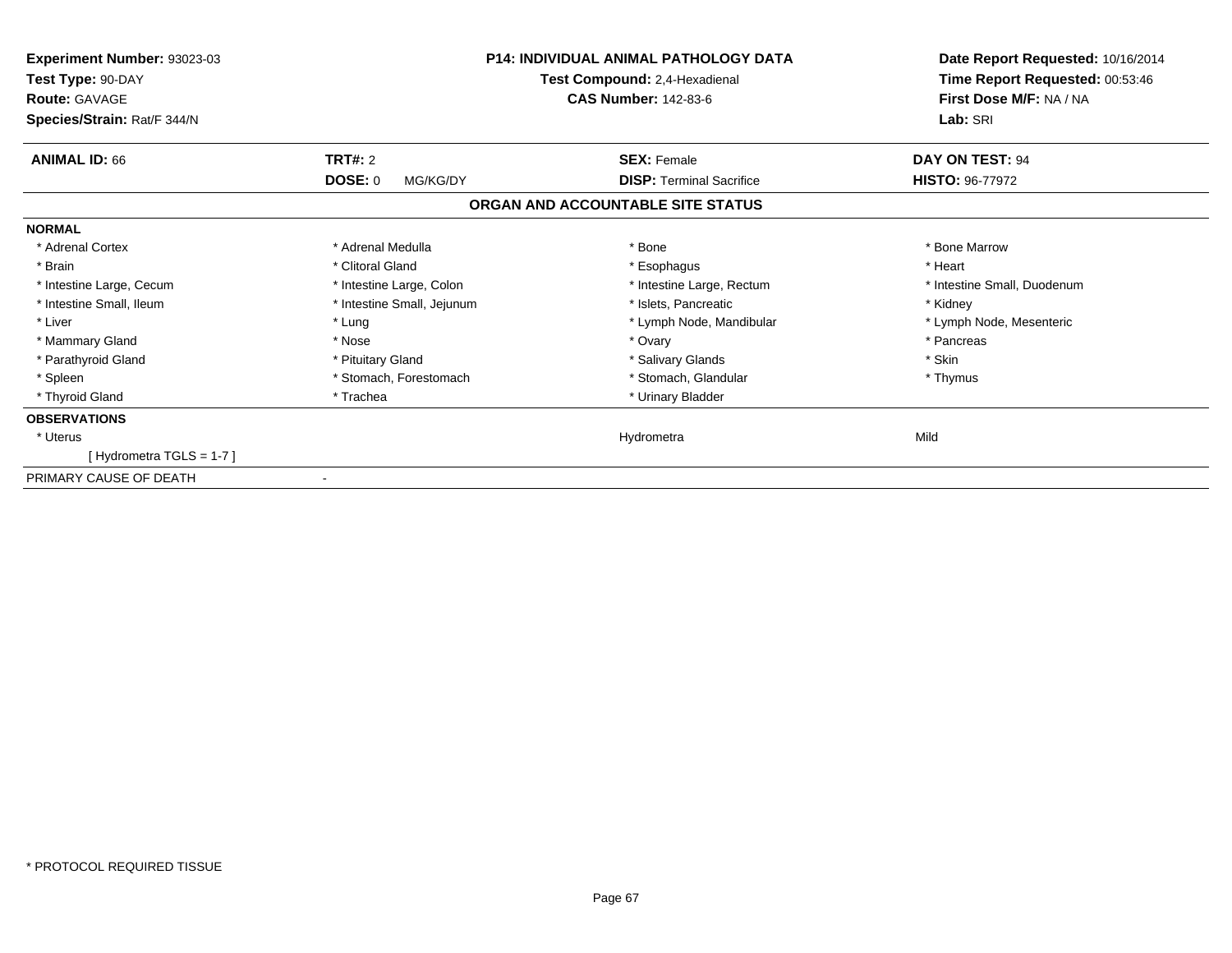| Experiment Number: 93023-03<br>Test Type: 90-DAY<br><b>Route: GAVAGE</b><br>Species/Strain: Rat/F 344/N | <b>P14: INDIVIDUAL ANIMAL PATHOLOGY DATA</b><br>Test Compound: 2,4-Hexadienal<br><b>CAS Number: 142-83-6</b> |                                                       | Date Report Requested: 10/16/2014<br>Time Report Requested: 00:53:46<br>First Dose M/F: NA / NA<br>Lab: SRI |
|---------------------------------------------------------------------------------------------------------|--------------------------------------------------------------------------------------------------------------|-------------------------------------------------------|-------------------------------------------------------------------------------------------------------------|
| <b>ANIMAL ID: 67</b>                                                                                    | <b>TRT#: 2</b><br>DOSE: 0<br>MG/KG/DY                                                                        | <b>SEX: Female</b><br><b>DISP: Terminal Sacrifice</b> | DAY ON TEST: 94<br><b>HISTO: 96-77973</b>                                                                   |
|                                                                                                         |                                                                                                              | ORGAN AND ACCOUNTABLE SITE STATUS                     |                                                                                                             |
| <b>NORMAL</b>                                                                                           |                                                                                                              |                                                       |                                                                                                             |
| * Adrenal Medulla                                                                                       | * Bone                                                                                                       | * Bone Marrow                                         | * Brain                                                                                                     |
| * Clitoral Gland                                                                                        | * Esophagus                                                                                                  | * Heart                                               | * Intestine Large, Cecum                                                                                    |
| * Intestine Large, Colon                                                                                | * Intestine Large, Rectum                                                                                    | * Intestine Small, Duodenum                           | * Intestine Small, Ileum                                                                                    |
| * Intestine Small, Jejunum                                                                              | * Islets, Pancreatic                                                                                         | * Kidney                                              | * Liver                                                                                                     |
| * Lung                                                                                                  | * Lymph Node, Mandibular                                                                                     | * Lymph Node, Mesenteric                              | * Mammary Gland                                                                                             |
| * Nose                                                                                                  | * Pancreas                                                                                                   | * Parathyroid Gland                                   | * Pituitary Gland                                                                                           |
| * Salivary Glands                                                                                       | * Skin                                                                                                       | * Spleen                                              | * Stomach, Forestomach                                                                                      |
| * Stomach, Glandular                                                                                    | * Thymus                                                                                                     | * Thyroid Gland                                       | * Trachea                                                                                                   |
| * Urinary Bladder                                                                                       | * Uterus                                                                                                     |                                                       |                                                                                                             |
| <b>OBSERVATIONS</b>                                                                                     |                                                                                                              |                                                       |                                                                                                             |
| * Adrenal Cortex                                                                                        |                                                                                                              | <b>Accessory Adrenal Cortical Nodule</b>              | Moderate                                                                                                    |
| * Ovary                                                                                                 |                                                                                                              | Cyst                                                  | Moderate                                                                                                    |
| [Cyst TGLS = $1-7$ ]                                                                                    |                                                                                                              |                                                       |                                                                                                             |
| PRIMARY CAUSE OF DEATH                                                                                  |                                                                                                              |                                                       |                                                                                                             |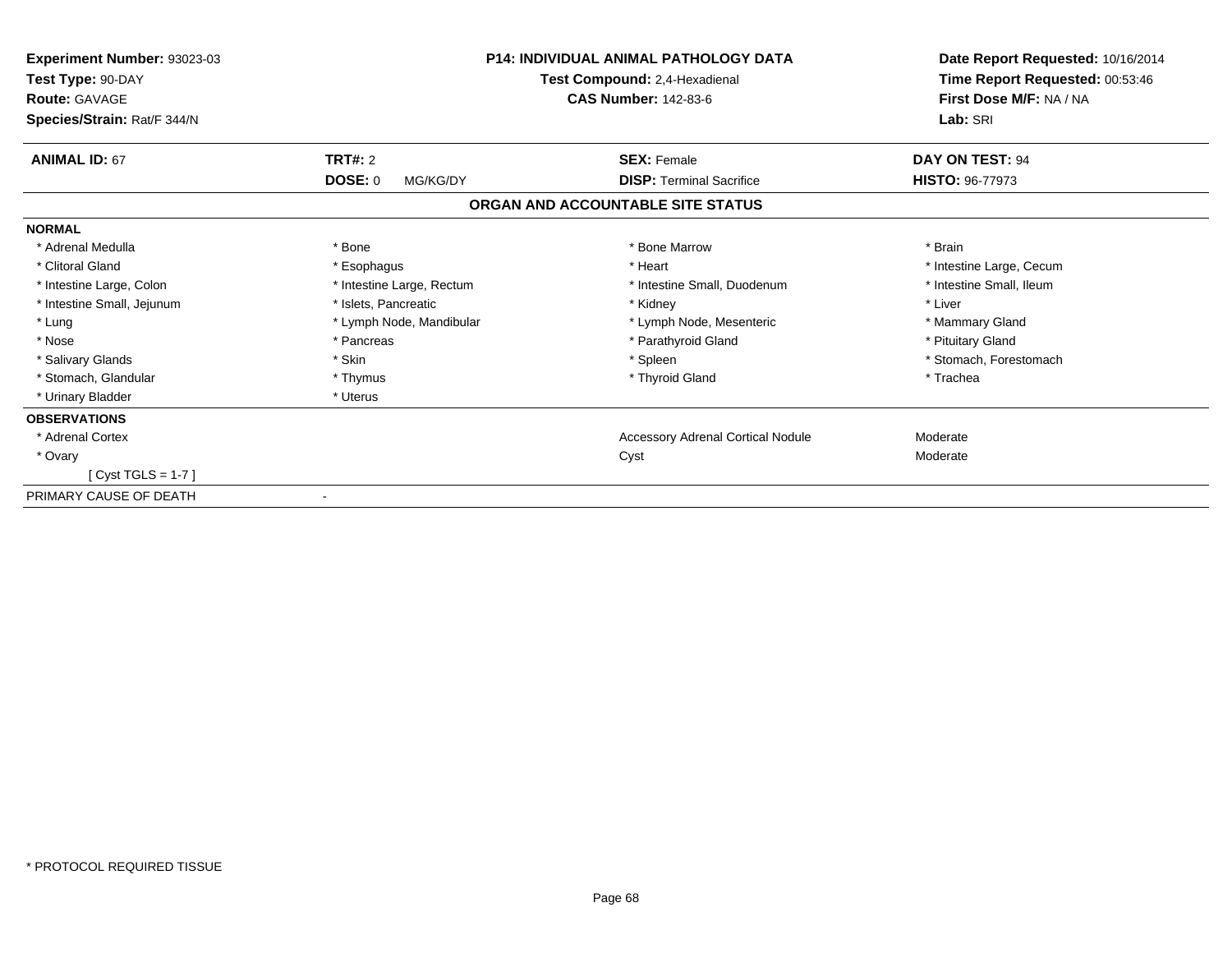| <b>Experiment Number: 93023-03</b><br>Test Type: 90-DAY<br><b>Route: GAVAGE</b><br>Species/Strain: Rat/F 344/N |                            | <b>P14: INDIVIDUAL ANIMAL PATHOLOGY DATA</b><br>Test Compound: 2,4-Hexadienal<br><b>CAS Number: 142-83-6</b> | Date Report Requested: 10/16/2014<br>Time Report Requested: 00:53:46<br>First Dose M/F: NA / NA<br>Lab: SRI |
|----------------------------------------------------------------------------------------------------------------|----------------------------|--------------------------------------------------------------------------------------------------------------|-------------------------------------------------------------------------------------------------------------|
| <b>ANIMAL ID: 68</b>                                                                                           | <b>TRT#: 2</b>             | <b>SEX: Female</b>                                                                                           | <b>DAY ON TEST: 94</b>                                                                                      |
|                                                                                                                | <b>DOSE: 0</b><br>MG/KG/DY | <b>DISP:</b> Terminal Sacrifice                                                                              | <b>HISTO: 96-77974</b>                                                                                      |
|                                                                                                                |                            | ORGAN AND ACCOUNTABLE SITE STATUS                                                                            |                                                                                                             |
| <b>NORMAL</b>                                                                                                  |                            |                                                                                                              |                                                                                                             |
| * Adrenal Cortex                                                                                               | * Adrenal Medulla          | * Bone                                                                                                       | * Bone Marrow                                                                                               |
| * Brain                                                                                                        | * Clitoral Gland           | * Esophagus                                                                                                  | * Heart                                                                                                     |
| * Intestine Large, Cecum                                                                                       | * Intestine Large, Colon   | * Intestine Large, Rectum                                                                                    | * Intestine Small, Duodenum                                                                                 |
| * Intestine Small, Ileum                                                                                       | * Intestine Small, Jejunum | * Islets, Pancreatic                                                                                         | * Liver                                                                                                     |
| * Lung                                                                                                         | * Lymph Node, Mandibular   | * Lymph Node, Mesenteric                                                                                     | * Mammary Gland                                                                                             |
| * Nose                                                                                                         | * Ovary                    | * Pancreas                                                                                                   | * Parathyroid Gland                                                                                         |
| * Pituitary Gland                                                                                              | * Salivary Glands          | * Skin                                                                                                       | * Spleen                                                                                                    |
| * Stomach, Forestomach                                                                                         | * Stomach, Glandular       | * Thymus                                                                                                     | * Thyroid Gland                                                                                             |
| * Trachea                                                                                                      | * Urinary Bladder          | * Uterus                                                                                                     |                                                                                                             |
| <b>OBSERVATIONS</b>                                                                                            |                            |                                                                                                              |                                                                                                             |
| * Kidney                                                                                                       |                            | Inflammation                                                                                                 | Chronic Active, Mild                                                                                        |
| PRIMARY CAUSE OF DEATH                                                                                         |                            |                                                                                                              |                                                                                                             |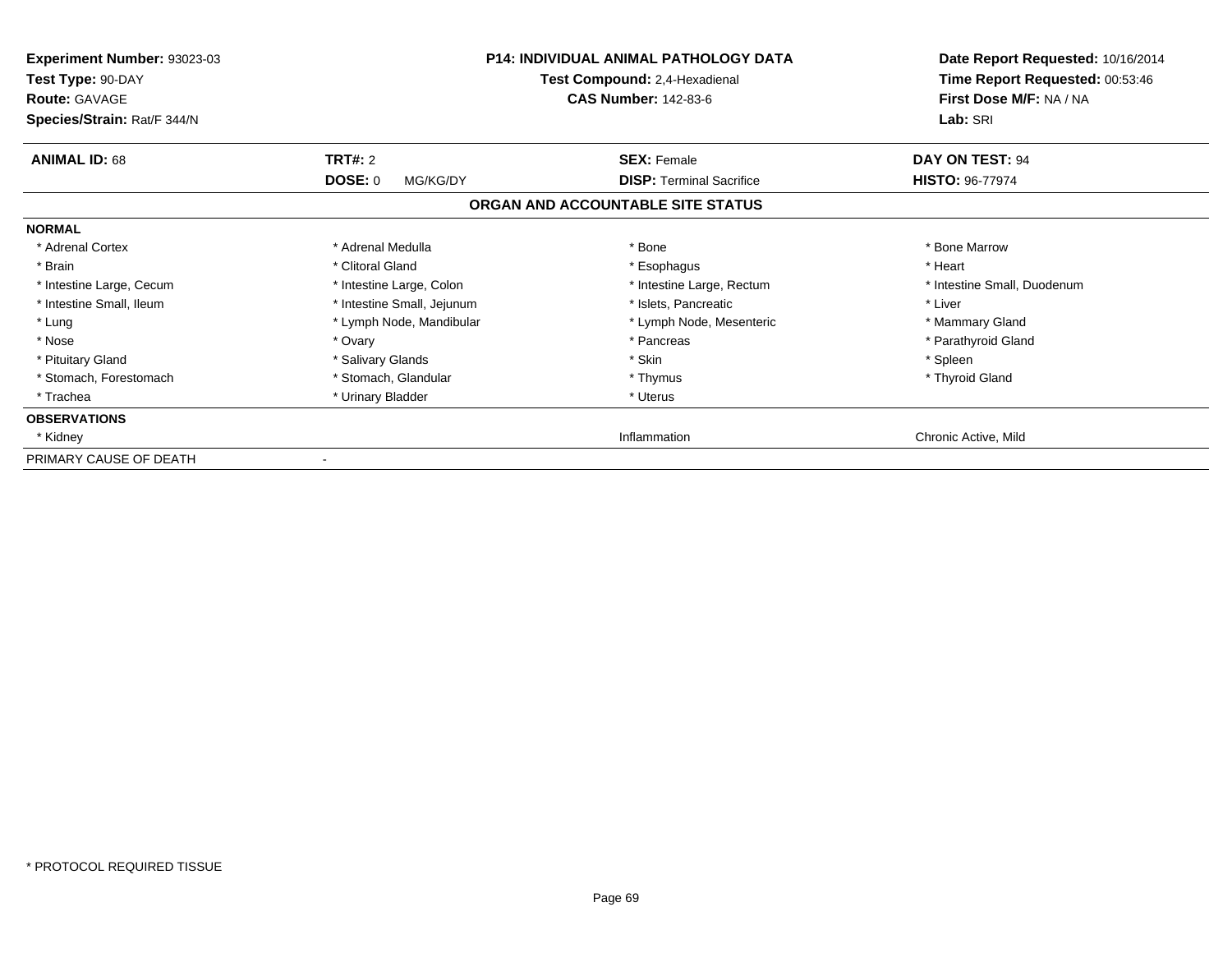| <b>Experiment Number: 93023-03</b><br>Test Type: 90-DAY<br><b>Route: GAVAGE</b><br>Species/Strain: Rat/F 344/N |                            | <b>P14: INDIVIDUAL ANIMAL PATHOLOGY DATA</b><br>Test Compound: 2,4-Hexadienal<br><b>CAS Number: 142-83-6</b> | Date Report Requested: 10/16/2014<br>Time Report Requested: 00:53:46<br>First Dose M/F: NA / NA<br>Lab: SRI |
|----------------------------------------------------------------------------------------------------------------|----------------------------|--------------------------------------------------------------------------------------------------------------|-------------------------------------------------------------------------------------------------------------|
| <b>ANIMAL ID: 69</b>                                                                                           | <b>TRT#: 2</b>             | <b>SEX: Female</b>                                                                                           | DAY ON TEST: 94                                                                                             |
|                                                                                                                | <b>DOSE: 0</b><br>MG/KG/DY | <b>DISP:</b> Terminal Sacrifice                                                                              | <b>HISTO: 96-77975</b>                                                                                      |
|                                                                                                                |                            | ORGAN AND ACCOUNTABLE SITE STATUS                                                                            |                                                                                                             |
| <b>NORMAL</b>                                                                                                  |                            |                                                                                                              |                                                                                                             |
| * Adrenal Cortex                                                                                               | * Adrenal Medulla          | * Bone                                                                                                       | * Bone Marrow                                                                                               |
| * Brain                                                                                                        | * Clitoral Gland           | * Esophagus                                                                                                  | * Heart                                                                                                     |
| * Intestine Large, Cecum                                                                                       | * Intestine Large, Colon   | * Intestine Large, Rectum                                                                                    | * Intestine Small, Duodenum                                                                                 |
| * Intestine Small, Ileum                                                                                       | * Intestine Small, Jejunum | * Islets, Pancreatic                                                                                         | * Kidney                                                                                                    |
| * Liver                                                                                                        | * Lung                     | * Lymph Node, Mandibular                                                                                     | * Lymph Node, Mesenteric                                                                                    |
| * Mammary Gland                                                                                                | * Nose                     | * Ovary                                                                                                      | * Pancreas                                                                                                  |
| * Parathyroid Gland                                                                                            | * Pituitary Gland          | * Salivary Glands                                                                                            | * Skin                                                                                                      |
| * Spleen                                                                                                       | * Stomach, Forestomach     | * Stomach, Glandular                                                                                         | * Thymus                                                                                                    |
| * Thyroid Gland                                                                                                | * Trachea                  | * Urinary Bladder                                                                                            |                                                                                                             |
| <b>OBSERVATIONS</b>                                                                                            |                            |                                                                                                              |                                                                                                             |
| * Uterus                                                                                                       |                            | Hydrometra                                                                                                   | Mild                                                                                                        |
| PRIMARY CAUSE OF DEATH                                                                                         |                            |                                                                                                              |                                                                                                             |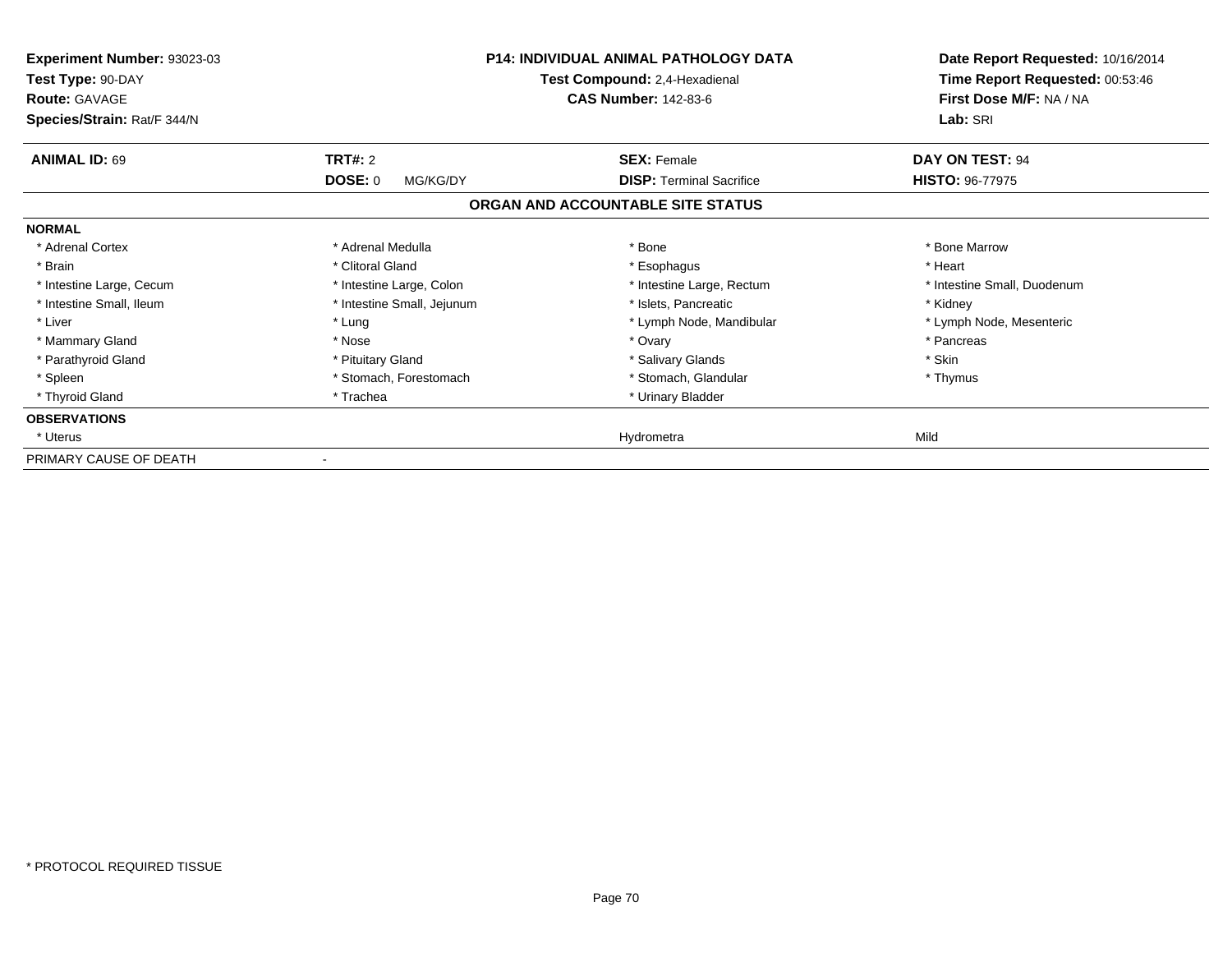| Experiment Number: 93023-03<br>Test Type: 90-DAY<br><b>Route: GAVAGE</b><br>Species/Strain: Rat/F 344/N | <b>P14: INDIVIDUAL ANIMAL PATHOLOGY DATA</b><br>Test Compound: 2,4-Hexadienal<br><b>CAS Number: 142-83-6</b> |                                   | Date Report Requested: 10/16/2014<br>Time Report Requested: 00:53:46<br>First Dose M/F: NA / NA<br>Lab: SRI |
|---------------------------------------------------------------------------------------------------------|--------------------------------------------------------------------------------------------------------------|-----------------------------------|-------------------------------------------------------------------------------------------------------------|
| <b>ANIMAL ID: 70</b>                                                                                    | <b>TRT#: 2</b>                                                                                               | <b>SEX: Female</b>                | DAY ON TEST: 94                                                                                             |
|                                                                                                         | DOSE: 0<br>MG/KG/DY                                                                                          | <b>DISP: Terminal Sacrifice</b>   | <b>HISTO: 96-77976</b>                                                                                      |
|                                                                                                         |                                                                                                              | ORGAN AND ACCOUNTABLE SITE STATUS |                                                                                                             |
| <b>NORMAL</b>                                                                                           |                                                                                                              |                                   |                                                                                                             |
| * Adrenal Cortex                                                                                        | * Adrenal Medulla                                                                                            | * Bone                            | * Bone Marrow                                                                                               |
| * Brain                                                                                                 | * Clitoral Gland                                                                                             | * Intestine Large, Cecum          | * Intestine Large, Colon                                                                                    |
| * Intestine Large, Rectum                                                                               | * Intestine Small, Duodenum                                                                                  | * Intestine Small, Ileum          | * Intestine Small, Jejunum                                                                                  |
| * Islets, Pancreatic                                                                                    | * Kidney                                                                                                     | * Lung                            | * Lymph Node, Mesenteric                                                                                    |
| * Mammary Gland                                                                                         | * Nose                                                                                                       | * Ovary                           | * Pancreas                                                                                                  |
| * Pituitary Gland                                                                                       | * Salivary Glands                                                                                            | * Skin                            | * Spleen                                                                                                    |
| * Stomach, Forestomach                                                                                  | * Stomach, Glandular                                                                                         | * Thymus                          | * Thyroid Gland                                                                                             |
| * Trachea                                                                                               | * Urinary Bladder                                                                                            | * Uterus                          |                                                                                                             |
| <b>MISSING</b>                                                                                          |                                                                                                              |                                   |                                                                                                             |
| * Esophagus                                                                                             | * Parathyroid Gland                                                                                          |                                   |                                                                                                             |
| <b>OBSERVATIONS</b>                                                                                     |                                                                                                              |                                   |                                                                                                             |
| * Heart                                                                                                 |                                                                                                              | Cardiomyopathy                    | Minimal                                                                                                     |
| * Liver                                                                                                 |                                                                                                              | <b>Infiltration Cellular</b>      | Mixed Cell, Minimal                                                                                         |
| * Lymph Node, Mandibular                                                                                |                                                                                                              | Hemorrhage                        | Minimal                                                                                                     |
| PRIMARY CAUSE OF DEATH                                                                                  |                                                                                                              |                                   |                                                                                                             |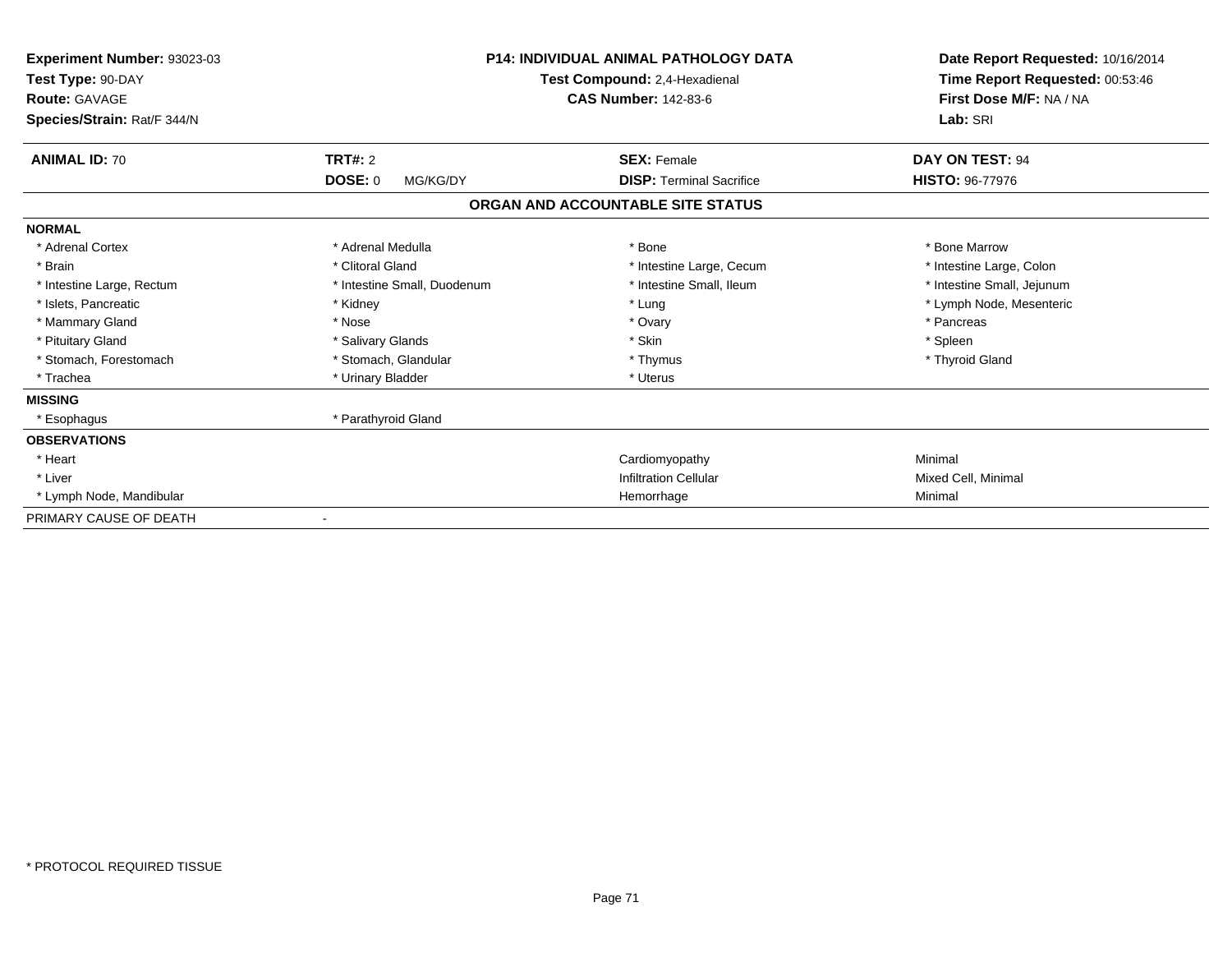| Experiment Number: 93023-03<br><b>P14: INDIVIDUAL ANIMAL PATHOLOGY DATA</b> |                                                              |                                   | Date Report Requested: 10/16/2014 |  |
|-----------------------------------------------------------------------------|--------------------------------------------------------------|-----------------------------------|-----------------------------------|--|
| Test Type: 90-DAY                                                           | Test Compound: 2,4-Hexadienal<br><b>CAS Number: 142-83-6</b> |                                   | Time Report Requested: 00:53:46   |  |
| <b>Route: GAVAGE</b>                                                        |                                                              |                                   | First Dose M/F: NA / NA           |  |
| Species/Strain: Rat/F 344/N                                                 |                                                              |                                   | Lab: SRI                          |  |
| <b>ANIMAL ID: 71</b>                                                        | <b>TRT#: 4</b>                                               | <b>SEX: Female</b>                | DAY ON TEST: 94                   |  |
|                                                                             | <b>DOSE: 7.5</b><br>MG/KG/DY                                 | <b>DISP: Terminal Sacrifice</b>   | <b>HISTO: 96-77977</b>            |  |
|                                                                             |                                                              | ORGAN AND ACCOUNTABLE SITE STATUS |                                   |  |
| <b>NORMAL</b>                                                               |                                                              |                                   |                                   |  |
| Nose                                                                        | Stomach, Forestomach                                         |                                   |                                   |  |
| PRIMARY CAUSE OF DEATH                                                      |                                                              |                                   |                                   |  |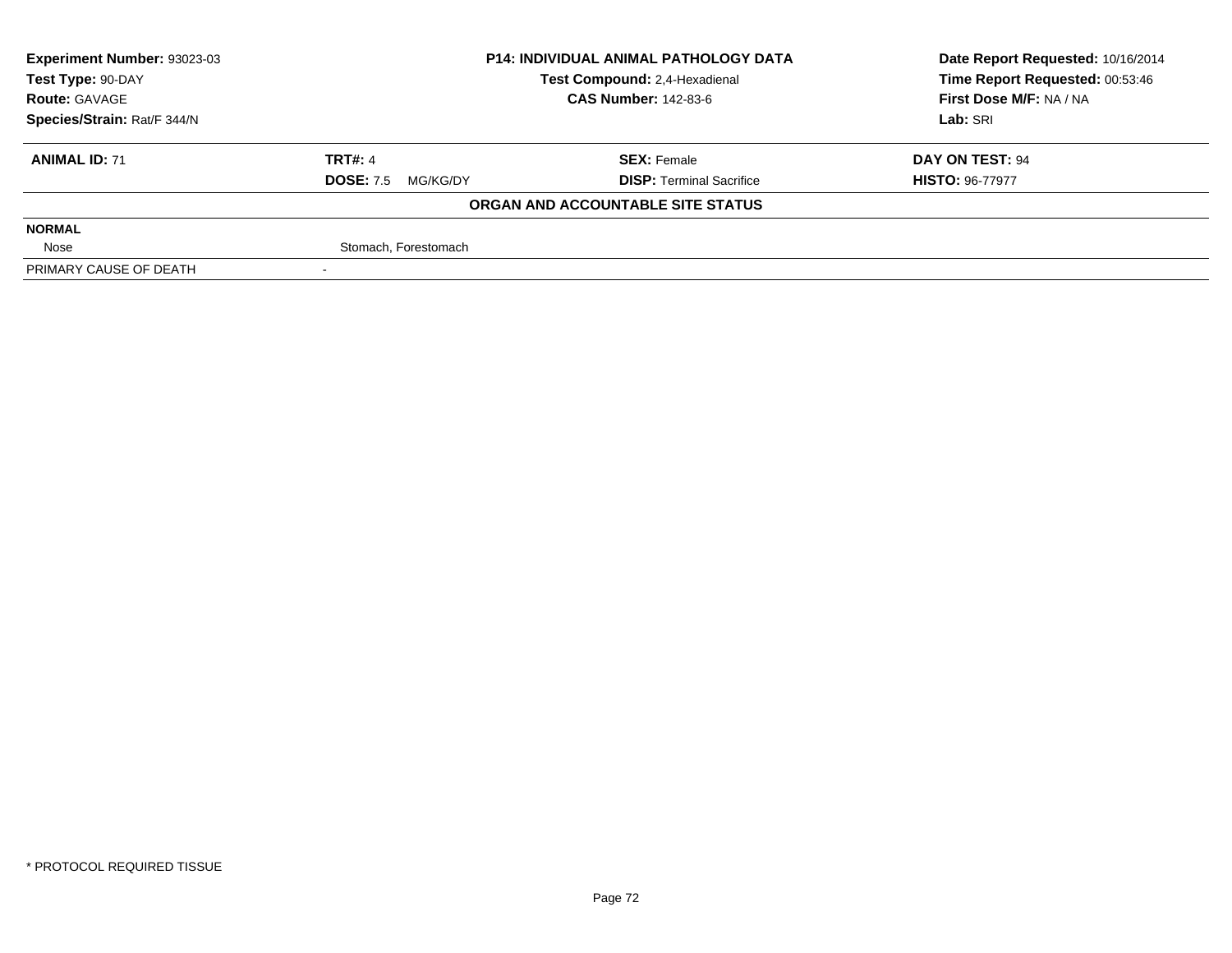| Experiment Number: 93023-03 | <b>P14: INDIVIDUAL ANIMAL PATHOLOGY DATA</b> |                                   | Date Report Requested: 10/16/2014 |  |
|-----------------------------|----------------------------------------------|-----------------------------------|-----------------------------------|--|
| Test Type: 90-DAY           |                                              | Test Compound: 2,4-Hexadienal     | Time Report Requested: 00:53:46   |  |
| <b>Route: GAVAGE</b>        |                                              | <b>CAS Number: 142-83-6</b>       | First Dose M/F: NA / NA           |  |
| Species/Strain: Rat/F 344/N |                                              |                                   | Lab: SRI                          |  |
| <b>ANIMAL ID: 72</b>        | <b>TRT#: 4</b>                               | <b>SEX: Female</b>                | DAY ON TEST: 94                   |  |
|                             | <b>DOSE: 7.5</b><br>MG/KG/DY                 | <b>DISP: Terminal Sacrifice</b>   | <b>HISTO: 96-77978</b>            |  |
|                             |                                              | ORGAN AND ACCOUNTABLE SITE STATUS |                                   |  |
| <b>NORMAL</b>               |                                              |                                   |                                   |  |
| Nose                        | Stomach, Forestomach                         |                                   |                                   |  |
| PRIMARY CAUSE OF DEATH      |                                              |                                   |                                   |  |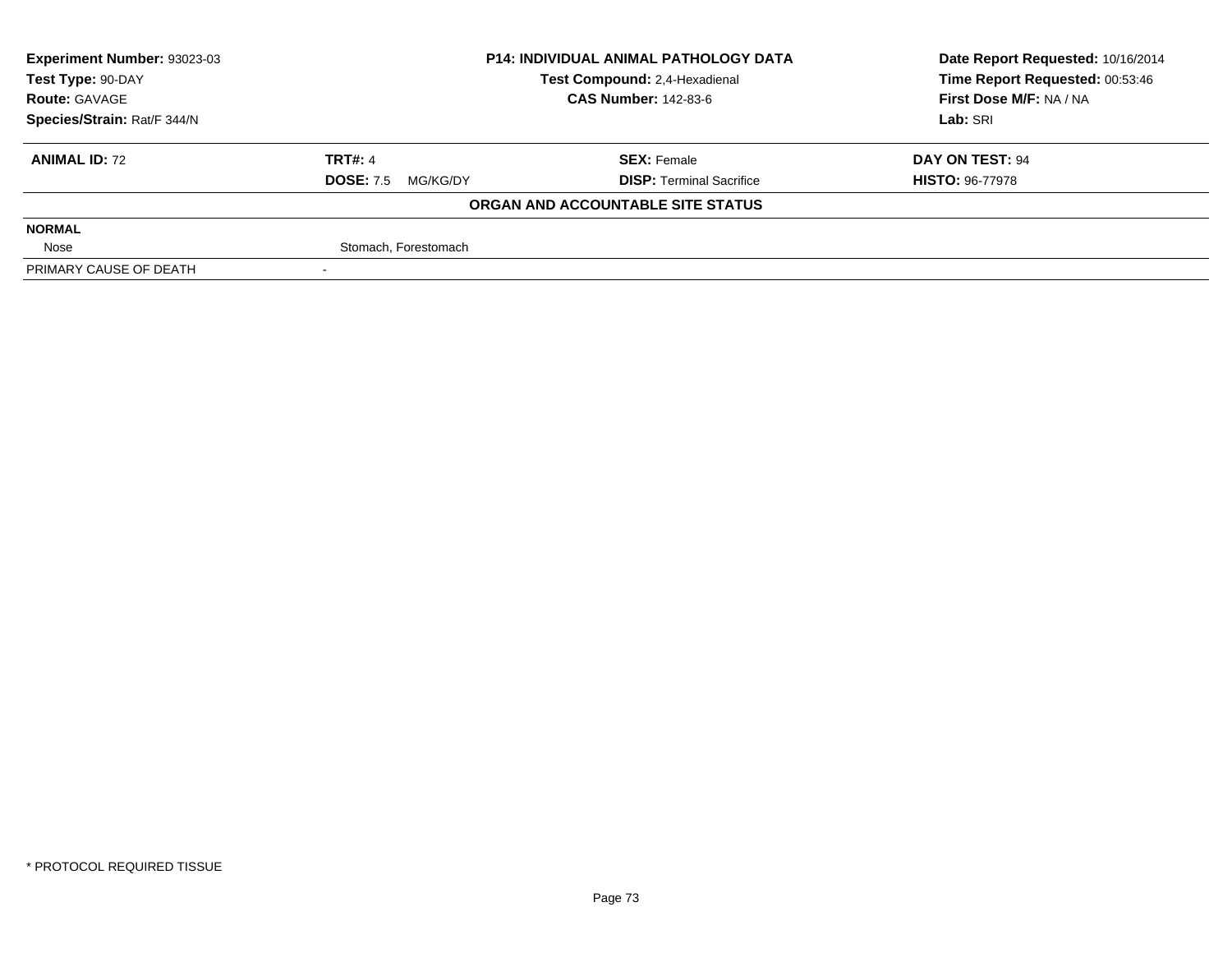| Experiment Number: 93023-03<br>Test Type: 90-DAY | <b>P14: INDIVIDUAL ANIMAL PATHOLOGY DATA</b><br>Test Compound: 2,4-Hexadienal |                                   | Date Report Requested: 10/16/2014<br>Time Report Requested: 00:53:46 |
|--------------------------------------------------|-------------------------------------------------------------------------------|-----------------------------------|----------------------------------------------------------------------|
| <b>Route: GAVAGE</b>                             |                                                                               | <b>CAS Number: 142-83-6</b>       | First Dose M/F: NA / NA                                              |
| Species/Strain: Rat/F 344/N                      |                                                                               |                                   | Lab: SRI                                                             |
| <b>ANIMAL ID: 73</b>                             | <b>TRT#: 4</b>                                                                | <b>SEX: Female</b>                | DAY ON TEST: 94                                                      |
|                                                  | <b>DOSE: 7.5</b><br>MG/KG/DY                                                  | <b>DISP:</b> Terminal Sacrifice   | <b>HISTO: 96-77979</b>                                               |
|                                                  |                                                                               | ORGAN AND ACCOUNTABLE SITE STATUS |                                                                      |
| <b>NORMAL</b>                                    |                                                                               |                                   |                                                                      |
| Stomach, Forestomach                             |                                                                               |                                   |                                                                      |
| <b>OBSERVATIONS</b>                              |                                                                               |                                   |                                                                      |
| Nose                                             |                                                                               | Inflammation                      | Chronic Active, Minimal                                              |
| PRIMARY CAUSE OF DEATH                           |                                                                               |                                   |                                                                      |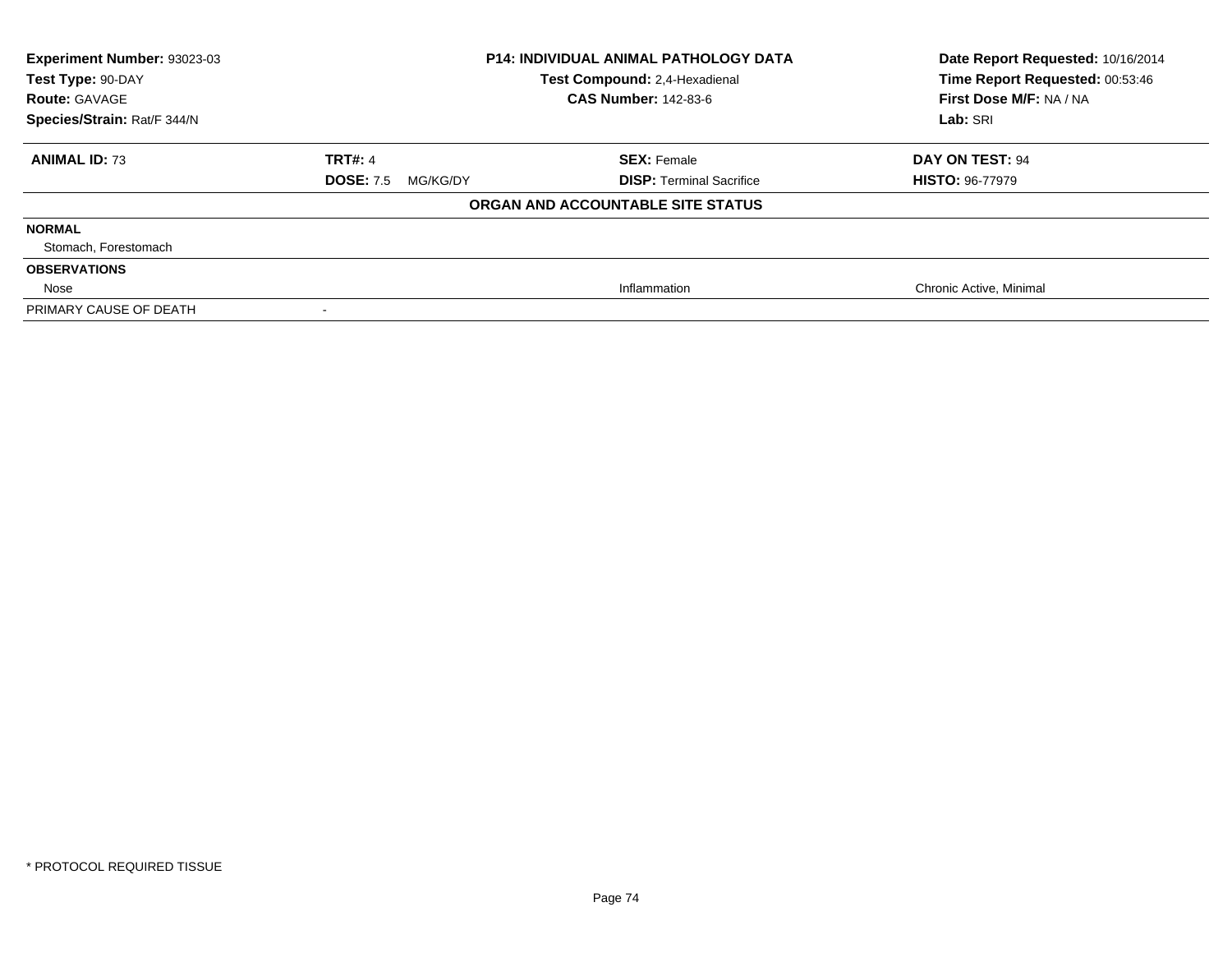| Experiment Number: 93023-03 | <b>P14: INDIVIDUAL ANIMAL PATHOLOGY DATA</b> |                                   | Date Report Requested: 10/16/2014 |  |
|-----------------------------|----------------------------------------------|-----------------------------------|-----------------------------------|--|
| Test Type: 90-DAY           |                                              | Test Compound: 2,4-Hexadienal     | Time Report Requested: 00:53:46   |  |
| <b>Route: GAVAGE</b>        |                                              | <b>CAS Number: 142-83-6</b>       | First Dose M/F: NA / NA           |  |
| Species/Strain: Rat/F 344/N |                                              |                                   | Lab: SRI                          |  |
| <b>ANIMAL ID: 74</b>        | <b>TRT#: 4</b>                               | <b>SEX: Female</b>                | DAY ON TEST: 94                   |  |
|                             | <b>DOSE: 7.5</b><br>MG/KG/DY                 | <b>DISP: Terminal Sacrifice</b>   | <b>HISTO: 96-77980</b>            |  |
|                             |                                              | ORGAN AND ACCOUNTABLE SITE STATUS |                                   |  |
| <b>NORMAL</b>               |                                              |                                   |                                   |  |
| Nose                        | Stomach, Forestomach                         |                                   |                                   |  |
| PRIMARY CAUSE OF DEATH      |                                              |                                   |                                   |  |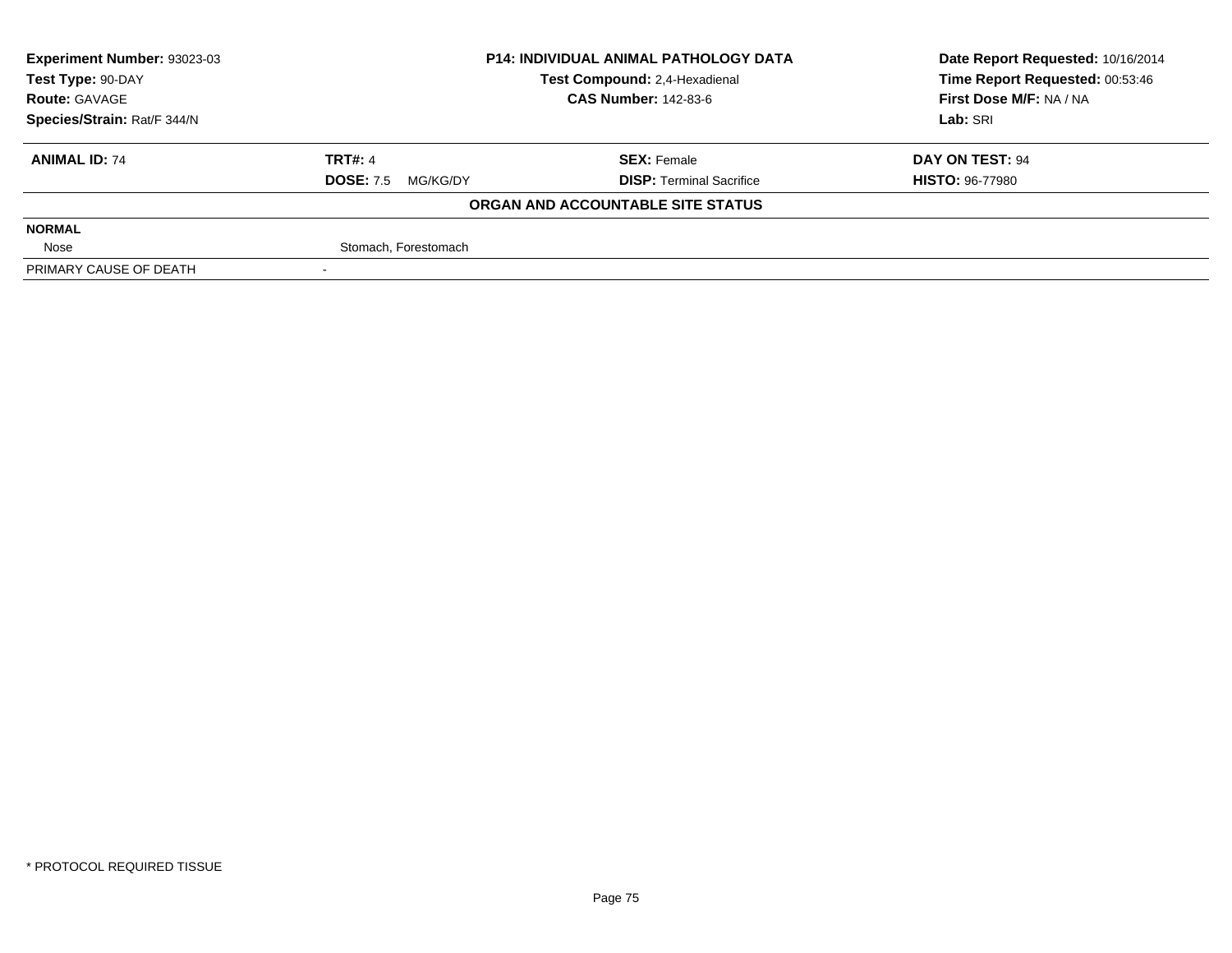| Experiment Number: 93023-03 | <b>P14: INDIVIDUAL ANIMAL PATHOLOGY DATA</b> |                                   | Date Report Requested: 10/16/2014 |  |
|-----------------------------|----------------------------------------------|-----------------------------------|-----------------------------------|--|
| Test Type: 90-DAY           |                                              | Test Compound: 2,4-Hexadienal     | Time Report Requested: 00:53:46   |  |
| <b>Route: GAVAGE</b>        |                                              | <b>CAS Number: 142-83-6</b>       | First Dose M/F: NA / NA           |  |
| Species/Strain: Rat/F 344/N |                                              |                                   | Lab: SRI                          |  |
| <b>ANIMAL ID: 75</b>        | <b>TRT#: 4</b>                               | <b>SEX: Female</b>                | DAY ON TEST: 94                   |  |
|                             | <b>DOSE: 7.5</b><br>MG/KG/DY                 | <b>DISP: Terminal Sacrifice</b>   | <b>HISTO: 96-77981</b>            |  |
|                             |                                              | ORGAN AND ACCOUNTABLE SITE STATUS |                                   |  |
| <b>NORMAL</b>               |                                              |                                   |                                   |  |
| Nose                        | Stomach, Forestomach                         |                                   |                                   |  |
| PRIMARY CAUSE OF DEATH      |                                              |                                   |                                   |  |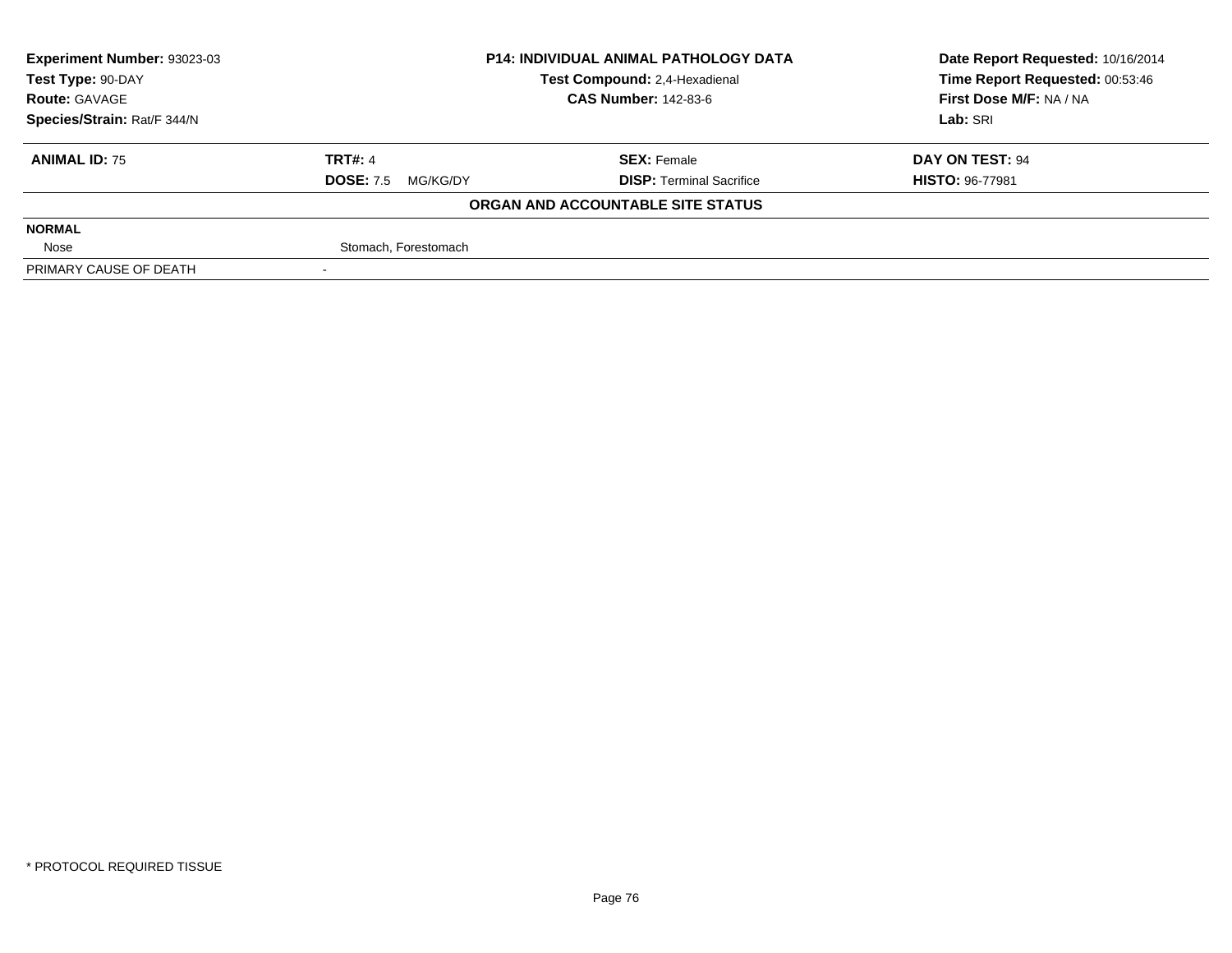| Experiment Number: 93023-03 | <b>P14: INDIVIDUAL ANIMAL PATHOLOGY DATA</b> |                                   | Date Report Requested: 10/16/2014 |  |
|-----------------------------|----------------------------------------------|-----------------------------------|-----------------------------------|--|
| Test Type: 90-DAY           |                                              | Test Compound: 2,4-Hexadienal     | Time Report Requested: 00:53:46   |  |
| <b>Route: GAVAGE</b>        |                                              | <b>CAS Number: 142-83-6</b>       | First Dose M/F: NA / NA           |  |
| Species/Strain: Rat/F 344/N |                                              |                                   | Lab: SRI                          |  |
| <b>ANIMAL ID: 76</b>        | <b>TRT#: 4</b>                               | <b>SEX: Female</b>                | DAY ON TEST: 94                   |  |
|                             | <b>DOSE: 7.5</b><br>MG/KG/DY                 | <b>DISP: Terminal Sacrifice</b>   | <b>HISTO: 96-77982</b>            |  |
|                             |                                              | ORGAN AND ACCOUNTABLE SITE STATUS |                                   |  |
| <b>NORMAL</b>               |                                              |                                   |                                   |  |
| Nose                        | Stomach, Forestomach                         |                                   |                                   |  |
| PRIMARY CAUSE OF DEATH      |                                              |                                   |                                   |  |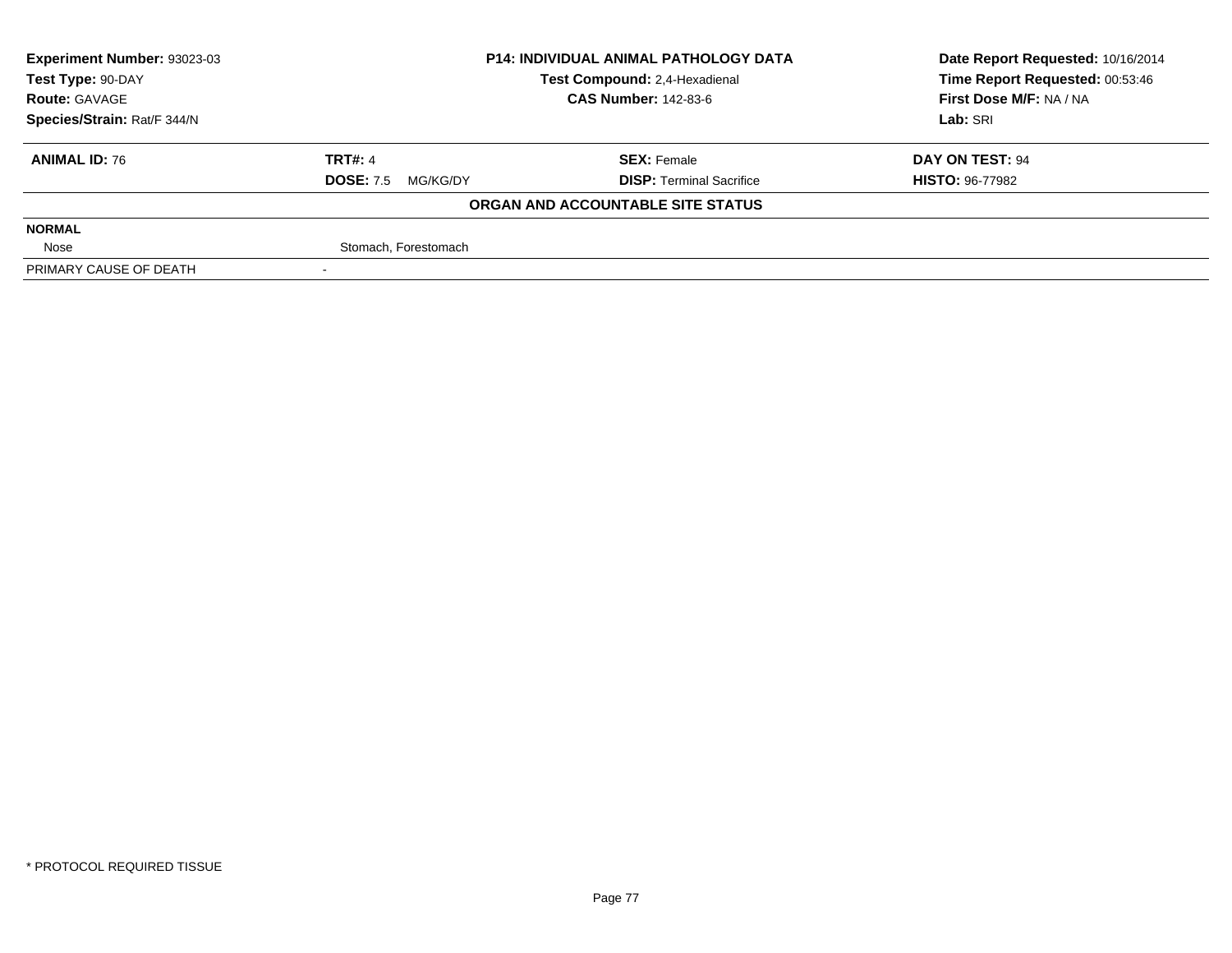| Experiment Number: 93023-03 | <b>P14: INDIVIDUAL ANIMAL PATHOLOGY DATA</b> |                                   | Date Report Requested: 10/16/2014 |  |
|-----------------------------|----------------------------------------------|-----------------------------------|-----------------------------------|--|
| Test Type: 90-DAY           |                                              | Test Compound: 2.4-Hexadienal     | Time Report Requested: 00:53:46   |  |
| <b>Route: GAVAGE</b>        |                                              | <b>CAS Number: 142-83-6</b>       | First Dose M/F: NA / NA           |  |
| Species/Strain: Rat/F 344/N |                                              |                                   | Lab: SRI                          |  |
| <b>ANIMAL ID: 77</b>        | <b>TRT#: 4</b>                               | <b>SEX: Female</b>                | DAY ON TEST: 94                   |  |
|                             | <b>DOSE: 7.5</b><br>MG/KG/DY                 | <b>DISP: Terminal Sacrifice</b>   | <b>HISTO: 96-77983</b>            |  |
|                             |                                              | ORGAN AND ACCOUNTABLE SITE STATUS |                                   |  |
| <b>NORMAL</b>               |                                              |                                   |                                   |  |
| Nose                        | Stomach, Forestomach                         |                                   |                                   |  |
| PRIMARY CAUSE OF DEATH      |                                              |                                   |                                   |  |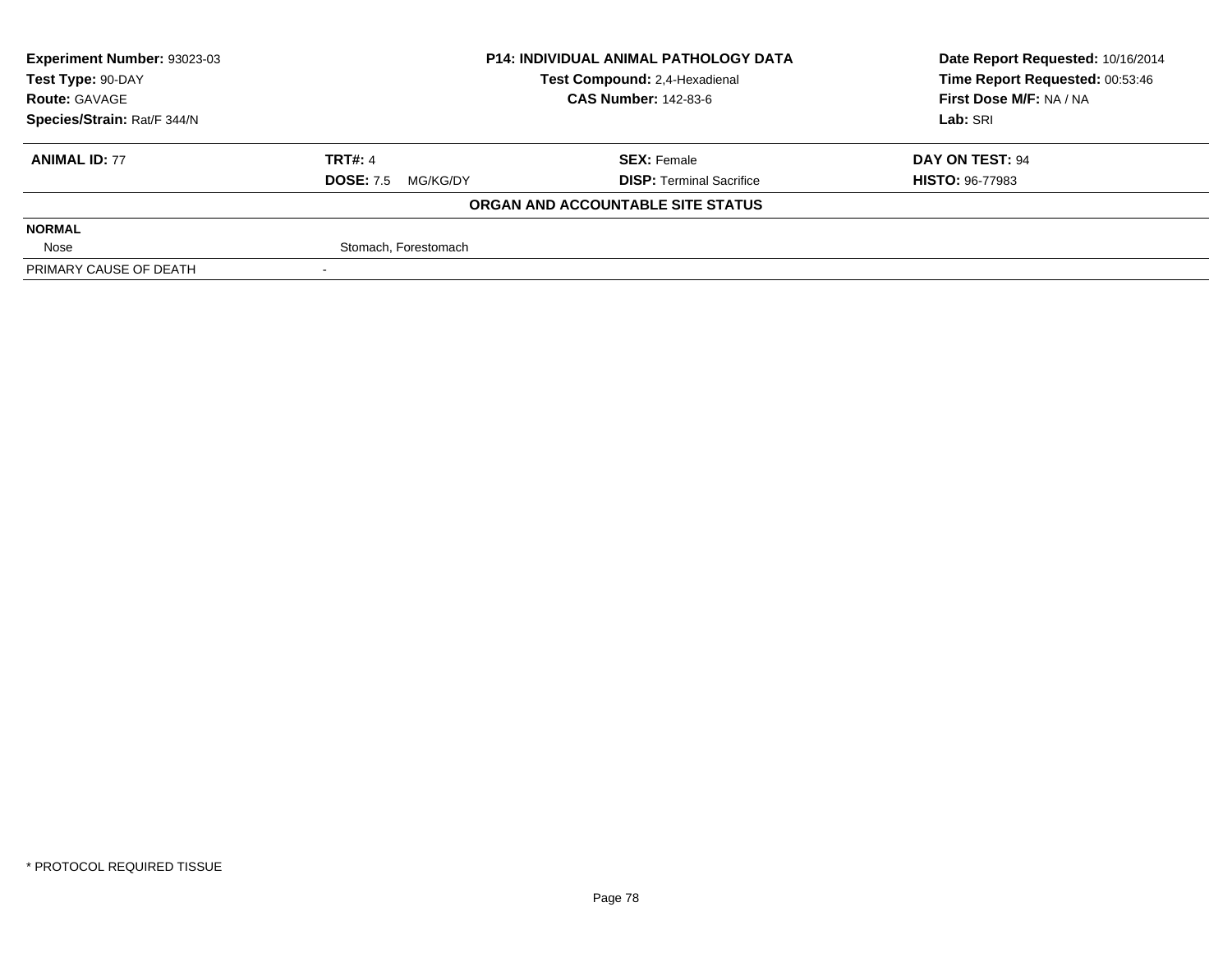| Experiment Number: 93023-03 | <b>P14: INDIVIDUAL ANIMAL PATHOLOGY DATA</b> |                                   | Date Report Requested: 10/16/2014 |  |
|-----------------------------|----------------------------------------------|-----------------------------------|-----------------------------------|--|
| Test Type: 90-DAY           |                                              | Test Compound: 2,4-Hexadienal     | Time Report Requested: 00:53:46   |  |
| <b>Route: GAVAGE</b>        |                                              | <b>CAS Number: 142-83-6</b>       | First Dose M/F: NA / NA           |  |
| Species/Strain: Rat/F 344/N |                                              |                                   | Lab: SRI                          |  |
| <b>ANIMAL ID: 78</b>        | <b>TRT#: 4</b>                               | <b>SEX: Female</b>                | DAY ON TEST: 94                   |  |
|                             | <b>DOSE: 7.5</b><br>MG/KG/DY                 | <b>DISP: Terminal Sacrifice</b>   | <b>HISTO: 96-77984</b>            |  |
|                             |                                              | ORGAN AND ACCOUNTABLE SITE STATUS |                                   |  |
| <b>NORMAL</b>               |                                              |                                   |                                   |  |
| Nose                        | Stomach, Forestomach                         |                                   |                                   |  |
| PRIMARY CAUSE OF DEATH      |                                              |                                   |                                   |  |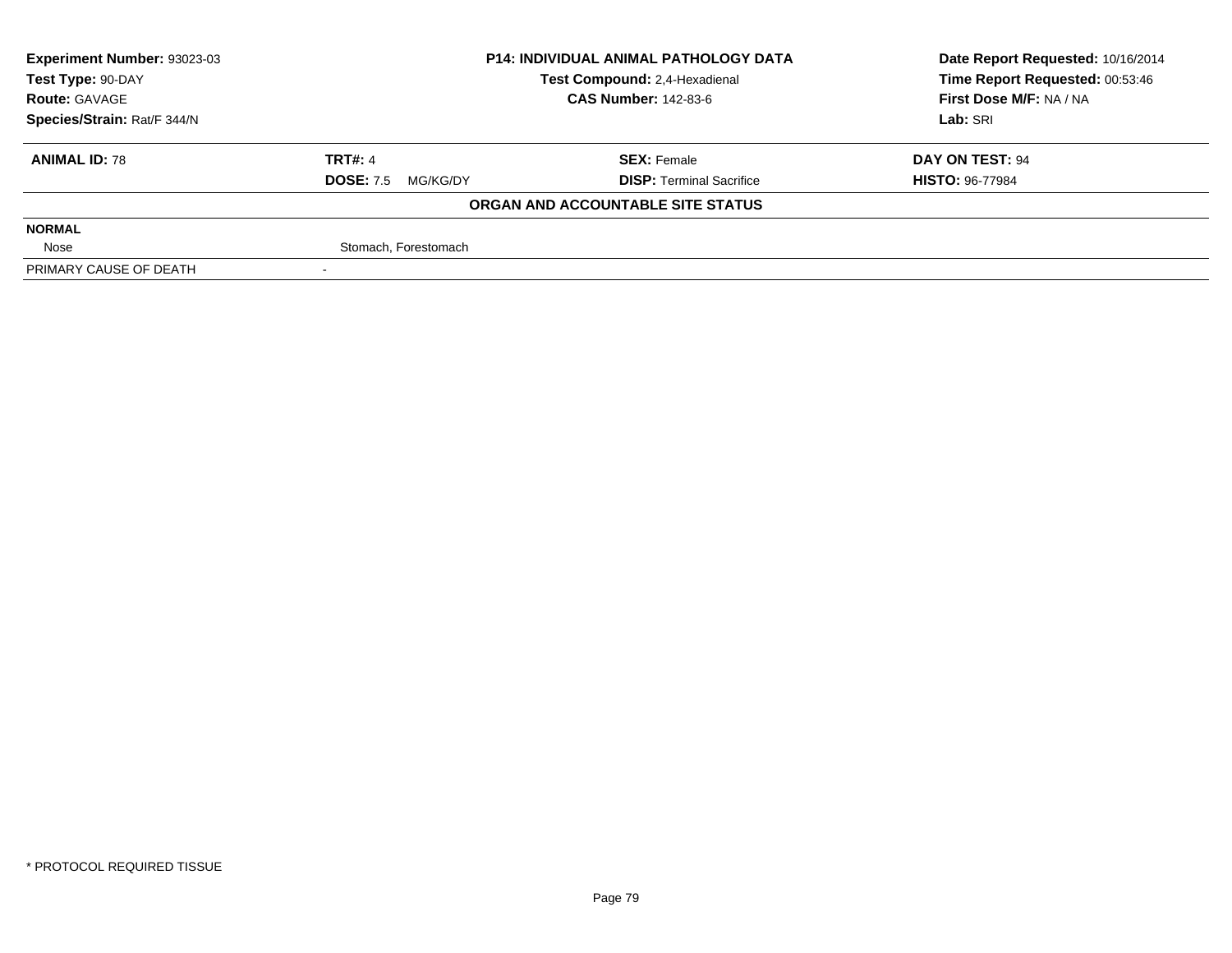| Experiment Number: 93023-03 | <b>P14: INDIVIDUAL ANIMAL PATHOLOGY DATA</b> |                                   | Date Report Requested: 10/16/2014 |  |
|-----------------------------|----------------------------------------------|-----------------------------------|-----------------------------------|--|
| Test Type: 90-DAY           |                                              | Test Compound: 2,4-Hexadienal     | Time Report Requested: 00:53:46   |  |
| <b>Route: GAVAGE</b>        |                                              | <b>CAS Number: 142-83-6</b>       | First Dose M/F: NA / NA           |  |
| Species/Strain: Rat/F 344/N |                                              |                                   | Lab: SRI                          |  |
| <b>ANIMAL ID: 79</b>        | <b>TRT#: 4</b>                               | <b>SEX: Female</b>                | DAY ON TEST: 94                   |  |
|                             | <b>DOSE: 7.5</b><br>MG/KG/DY                 | <b>DISP: Terminal Sacrifice</b>   | <b>HISTO: 96-77985</b>            |  |
|                             |                                              | ORGAN AND ACCOUNTABLE SITE STATUS |                                   |  |
| <b>NORMAL</b>               |                                              |                                   |                                   |  |
| Nose                        | Stomach, Forestomach                         |                                   |                                   |  |
| PRIMARY CAUSE OF DEATH      |                                              |                                   |                                   |  |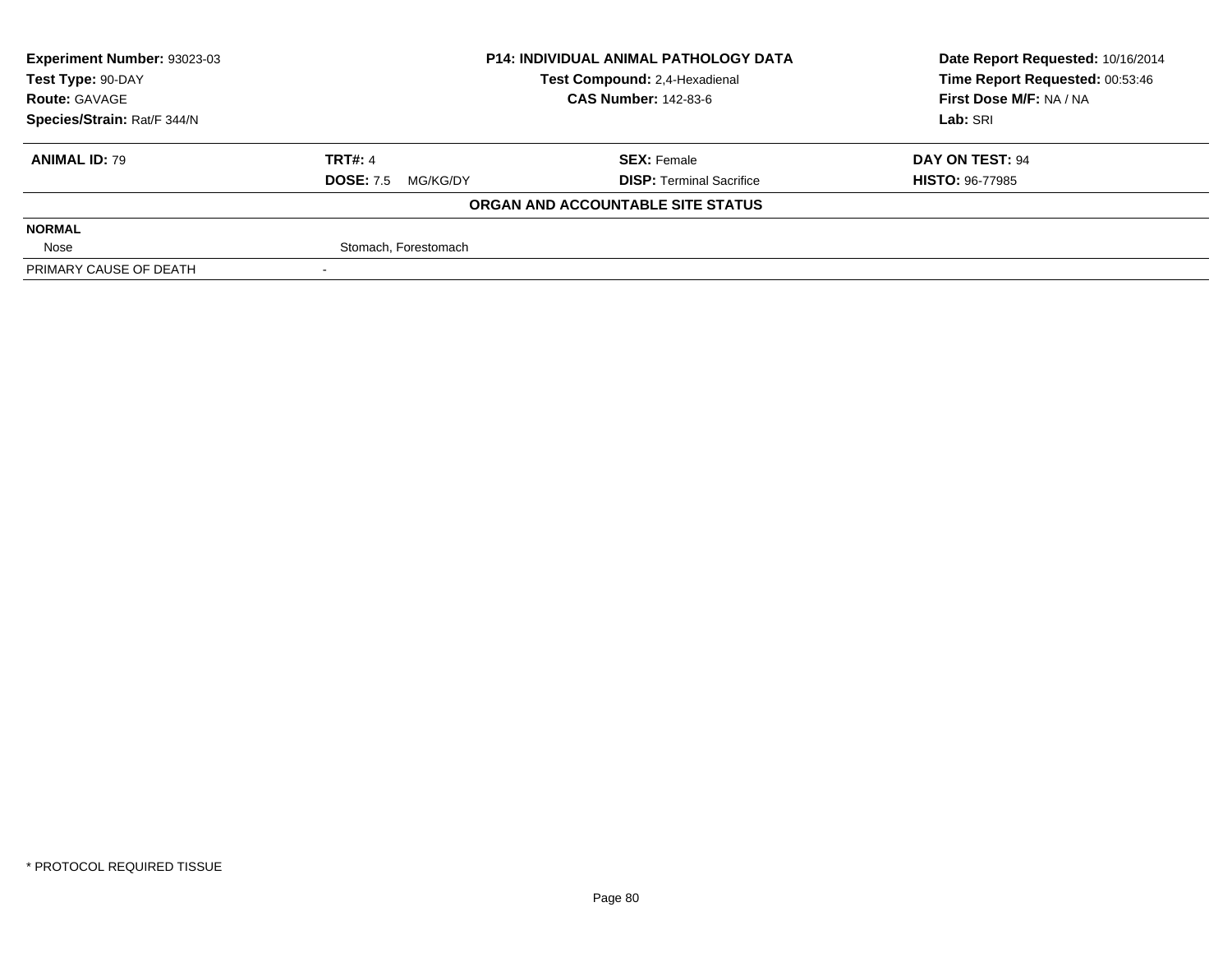| Experiment Number: 93023-03 | <b>P14: INDIVIDUAL ANIMAL PATHOLOGY DATA</b> |                                   | Date Report Requested: 10/16/2014 |  |
|-----------------------------|----------------------------------------------|-----------------------------------|-----------------------------------|--|
| Test Type: 90-DAY           |                                              | Test Compound: 2,4-Hexadienal     | Time Report Requested: 00:53:46   |  |
| <b>Route: GAVAGE</b>        |                                              | <b>CAS Number: 142-83-6</b>       | First Dose M/F: NA / NA           |  |
| Species/Strain: Rat/F 344/N |                                              |                                   | Lab: SRI                          |  |
| <b>ANIMAL ID: 80</b>        | <b>TRT#: 4</b>                               | <b>SEX: Female</b>                | DAY ON TEST: 94                   |  |
|                             | <b>DOSE: 7.5</b><br>MG/KG/DY                 | <b>DISP: Terminal Sacrifice</b>   | <b>HISTO: 96-77986</b>            |  |
|                             |                                              | ORGAN AND ACCOUNTABLE SITE STATUS |                                   |  |
| <b>NORMAL</b>               |                                              |                                   |                                   |  |
| Nose                        | Stomach, Forestomach                         |                                   |                                   |  |
| PRIMARY CAUSE OF DEATH      |                                              |                                   |                                   |  |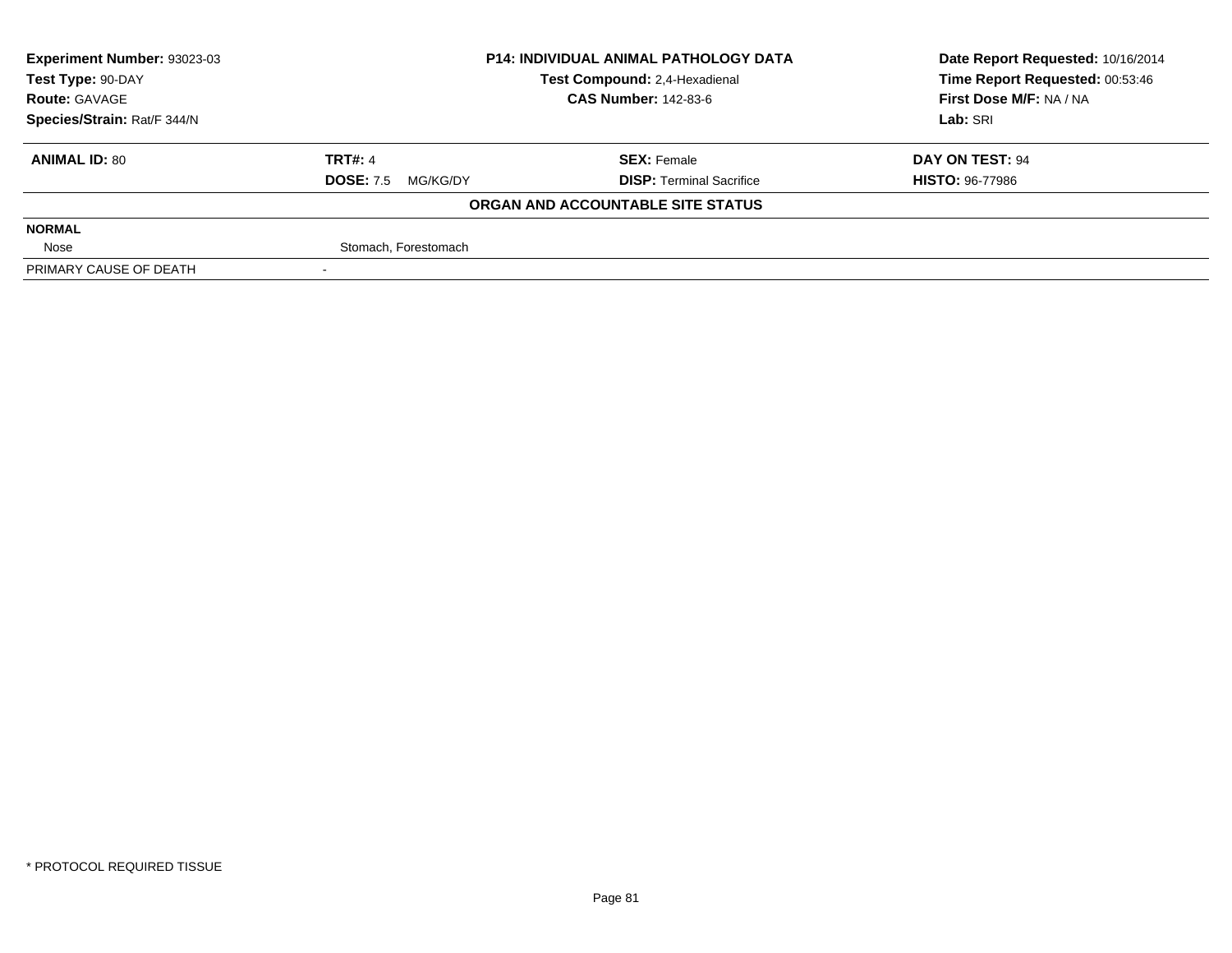| Experiment Number: 93023-03 | <b>P14: INDIVIDUAL ANIMAL PATHOLOGY DATA</b> |                                   | Date Report Requested: 10/16/2014 |  |
|-----------------------------|----------------------------------------------|-----------------------------------|-----------------------------------|--|
| Test Type: 90-DAY           |                                              | Test Compound: 2,4-Hexadienal     | Time Report Requested: 00:53:46   |  |
| <b>Route: GAVAGE</b>        |                                              | <b>CAS Number: 142-83-6</b>       | First Dose M/F: NA / NA           |  |
| Species/Strain: Rat/F 344/N |                                              |                                   | Lab: SRI                          |  |
| <b>ANIMAL ID: 81</b>        | TRT#: 6                                      | <b>SEX: Female</b>                | DAY ON TEST: 94                   |  |
|                             | <b>DOSE: 15</b><br>MG/KG/DY                  | <b>DISP: Terminal Sacrifice</b>   | <b>HISTO: 96-77987</b>            |  |
|                             |                                              | ORGAN AND ACCOUNTABLE SITE STATUS |                                   |  |
| <b>NORMAL</b>               |                                              |                                   |                                   |  |
| Nose                        | Stomach, Forestomach                         |                                   |                                   |  |
| PRIMARY CAUSE OF DEATH      |                                              |                                   |                                   |  |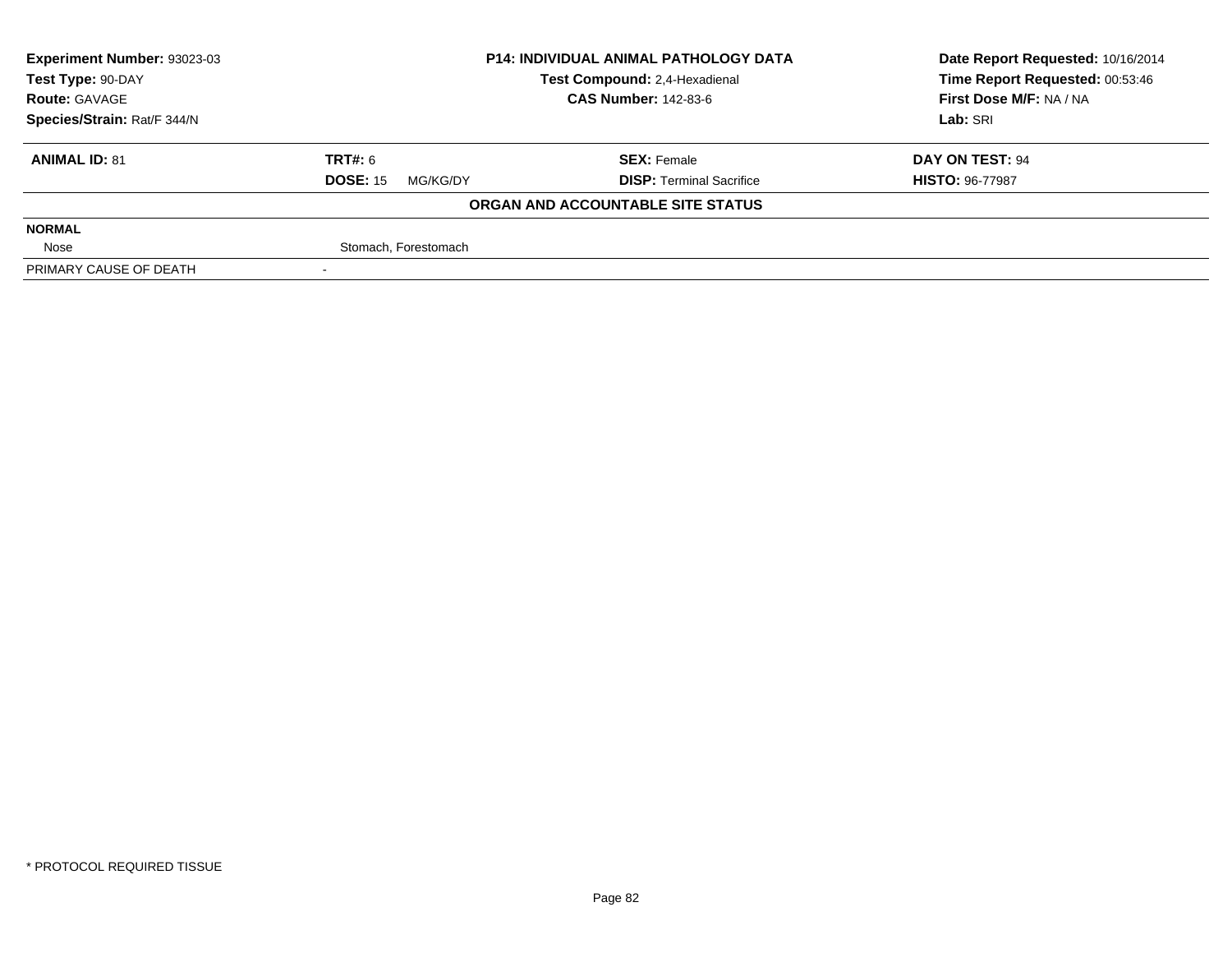| Experiment Number: 93023-03 | <b>P14: INDIVIDUAL ANIMAL PATHOLOGY DATA</b> |                                   | Date Report Requested: 10/16/2014 |  |
|-----------------------------|----------------------------------------------|-----------------------------------|-----------------------------------|--|
| Test Type: 90-DAY           |                                              | Test Compound: 2,4-Hexadienal     | Time Report Requested: 00:53:46   |  |
| <b>Route: GAVAGE</b>        |                                              | <b>CAS Number: 142-83-6</b>       | First Dose M/F: NA / NA           |  |
| Species/Strain: Rat/F 344/N |                                              |                                   | Lab: SRI                          |  |
| <b>ANIMAL ID: 82</b>        | TRT#: 6                                      | <b>SEX: Female</b>                | DAY ON TEST: 94                   |  |
|                             | <b>DOSE: 15</b><br>MG/KG/DY                  | <b>DISP: Terminal Sacrifice</b>   | <b>HISTO: 96-77988</b>            |  |
|                             |                                              | ORGAN AND ACCOUNTABLE SITE STATUS |                                   |  |
| <b>NORMAL</b>               |                                              |                                   |                                   |  |
| Nose                        | Stomach, Forestomach                         |                                   |                                   |  |
| PRIMARY CAUSE OF DEATH      |                                              |                                   |                                   |  |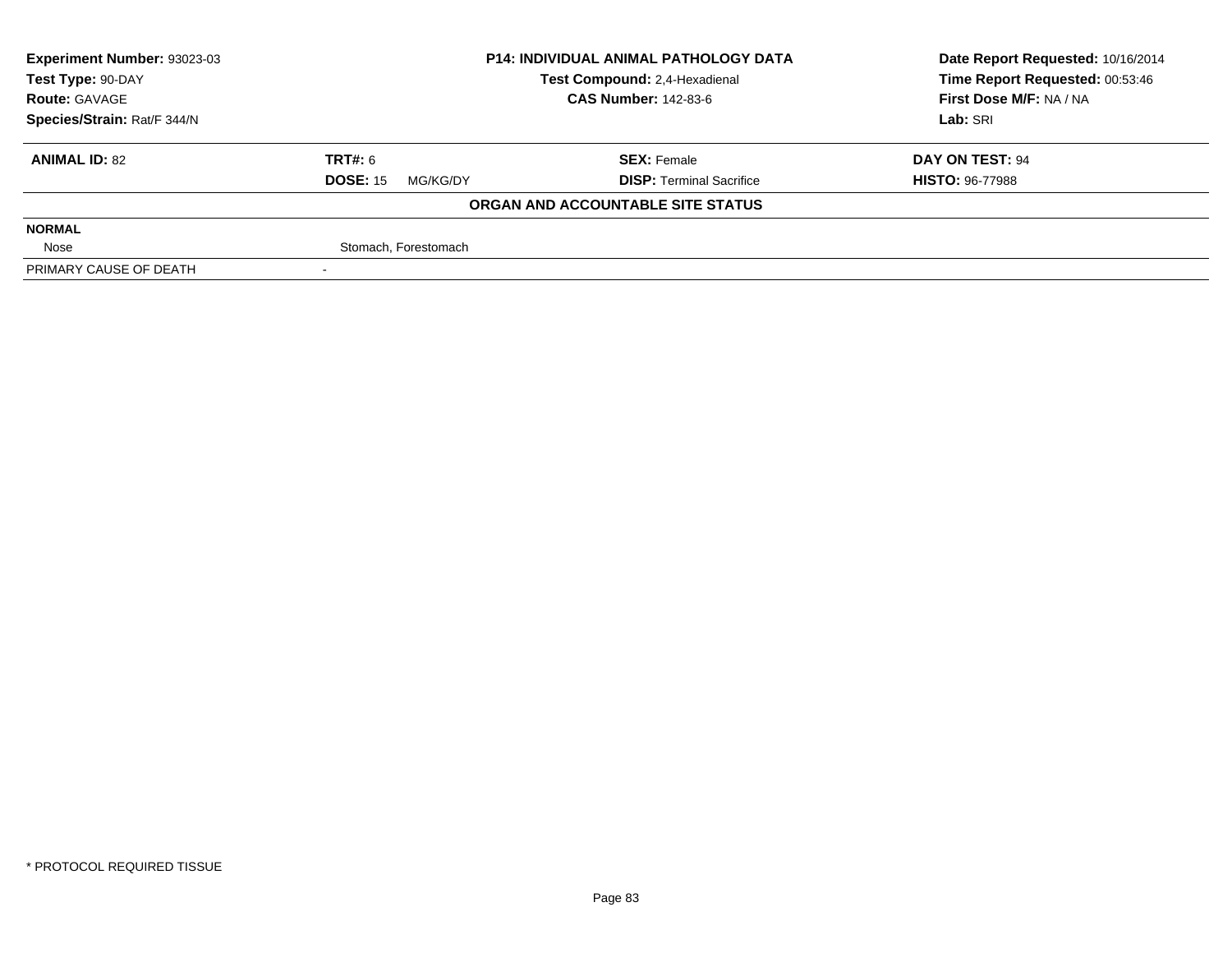| Experiment Number: 93023-03 | <b>P14: INDIVIDUAL ANIMAL PATHOLOGY DATA</b> |                                   | Date Report Requested: 10/16/2014 |  |
|-----------------------------|----------------------------------------------|-----------------------------------|-----------------------------------|--|
| Test Type: 90-DAY           |                                              | Test Compound: 2,4-Hexadienal     | Time Report Requested: 00:53:46   |  |
| <b>Route: GAVAGE</b>        |                                              | <b>CAS Number: 142-83-6</b>       | First Dose M/F: NA / NA           |  |
| Species/Strain: Rat/F 344/N |                                              |                                   | Lab: SRI                          |  |
| <b>ANIMAL ID: 83</b>        | TRT#: 6                                      | <b>SEX: Female</b>                | DAY ON TEST: 94                   |  |
|                             | <b>DOSE: 15</b><br>MG/KG/DY                  | <b>DISP: Terminal Sacrifice</b>   | <b>HISTO: 96-77989</b>            |  |
|                             |                                              | ORGAN AND ACCOUNTABLE SITE STATUS |                                   |  |
| <b>NORMAL</b>               |                                              |                                   |                                   |  |
| Nose                        | Stomach, Forestomach                         |                                   |                                   |  |
| PRIMARY CAUSE OF DEATH      |                                              |                                   |                                   |  |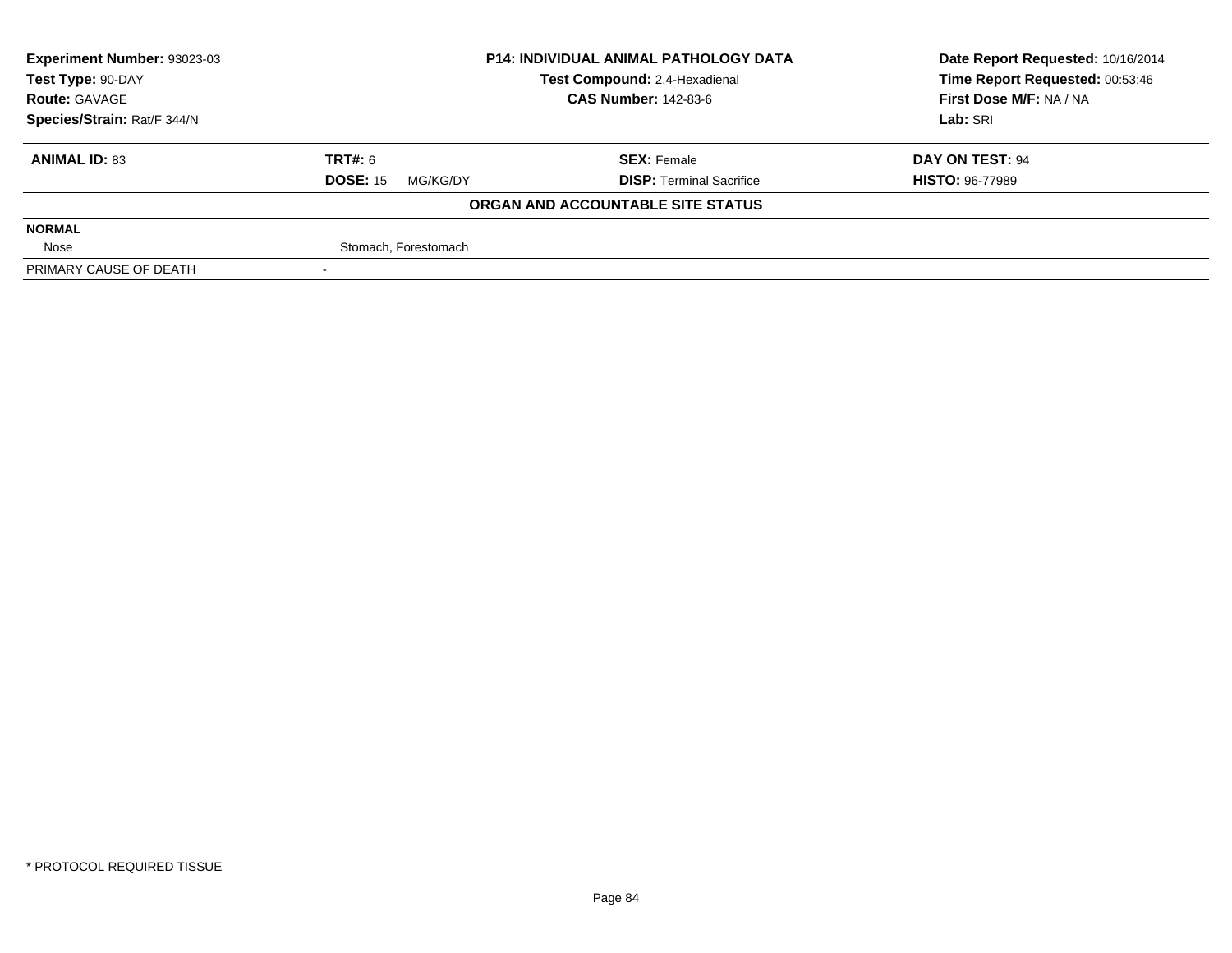| Experiment Number: 93023-03 |                             | <b>P14: INDIVIDUAL ANIMAL PATHOLOGY DATA</b> | Date Report Requested: 10/16/2014 |  |
|-----------------------------|-----------------------------|----------------------------------------------|-----------------------------------|--|
| Test Type: 90-DAY           |                             | Test Compound: 2,4-Hexadienal                | Time Report Requested: 00:53:46   |  |
| <b>Route: GAVAGE</b>        |                             | <b>CAS Number: 142-83-6</b>                  | First Dose M/F: NA / NA           |  |
| Species/Strain: Rat/F 344/N |                             |                                              | Lab: SRI                          |  |
| <b>ANIMAL ID: 84</b>        | TRT#: 6                     | <b>SEX: Female</b>                           | DAY ON TEST: 94                   |  |
|                             | <b>DOSE: 15</b><br>MG/KG/DY | <b>DISP: Terminal Sacrifice</b>              | <b>HISTO: 96-77990</b>            |  |
|                             |                             | ORGAN AND ACCOUNTABLE SITE STATUS            |                                   |  |
| <b>NORMAL</b>               |                             |                                              |                                   |  |
| Nose                        | Stomach, Forestomach        |                                              |                                   |  |
| PRIMARY CAUSE OF DEATH      |                             |                                              |                                   |  |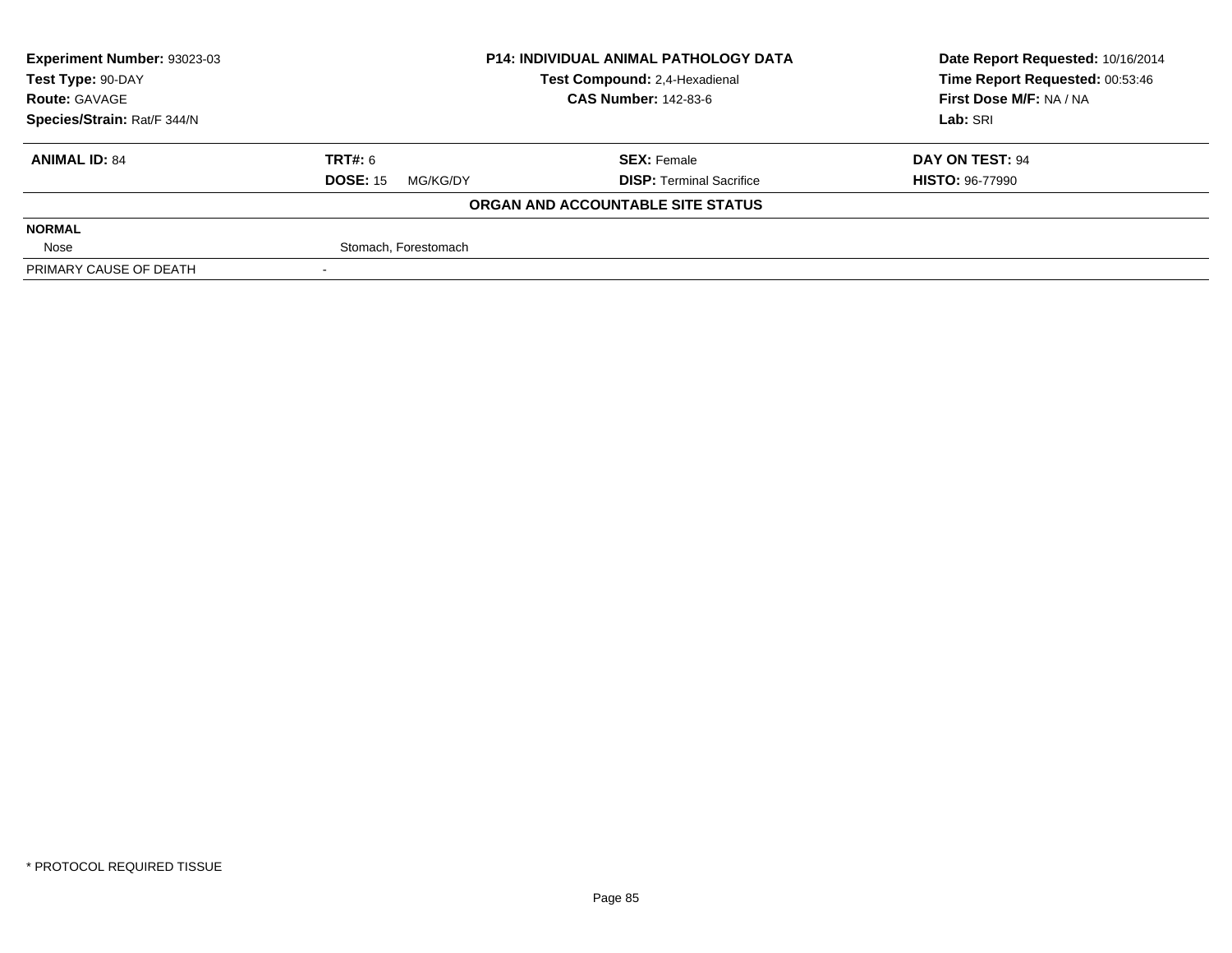| Experiment Number: 93023-03 | <b>P14: INDIVIDUAL ANIMAL PATHOLOGY DATA</b> |                                   | Date Report Requested: 10/16/2014 |  |
|-----------------------------|----------------------------------------------|-----------------------------------|-----------------------------------|--|
| Test Type: 90-DAY           |                                              | Test Compound: 2,4-Hexadienal     | Time Report Requested: 00:53:46   |  |
| <b>Route: GAVAGE</b>        |                                              | <b>CAS Number: 142-83-6</b>       | First Dose M/F: NA / NA           |  |
| Species/Strain: Rat/F 344/N |                                              |                                   | Lab: SRI                          |  |
| <b>ANIMAL ID: 85</b>        | TRT#: 6                                      | <b>SEX: Female</b>                | DAY ON TEST: 94                   |  |
|                             | <b>DOSE: 15</b><br>MG/KG/DY                  | <b>DISP: Terminal Sacrifice</b>   | <b>HISTO: 96-77991</b>            |  |
|                             |                                              | ORGAN AND ACCOUNTABLE SITE STATUS |                                   |  |
| <b>NORMAL</b>               |                                              |                                   |                                   |  |
| Nose                        | Stomach, Forestomach                         |                                   |                                   |  |
| PRIMARY CAUSE OF DEATH      |                                              |                                   |                                   |  |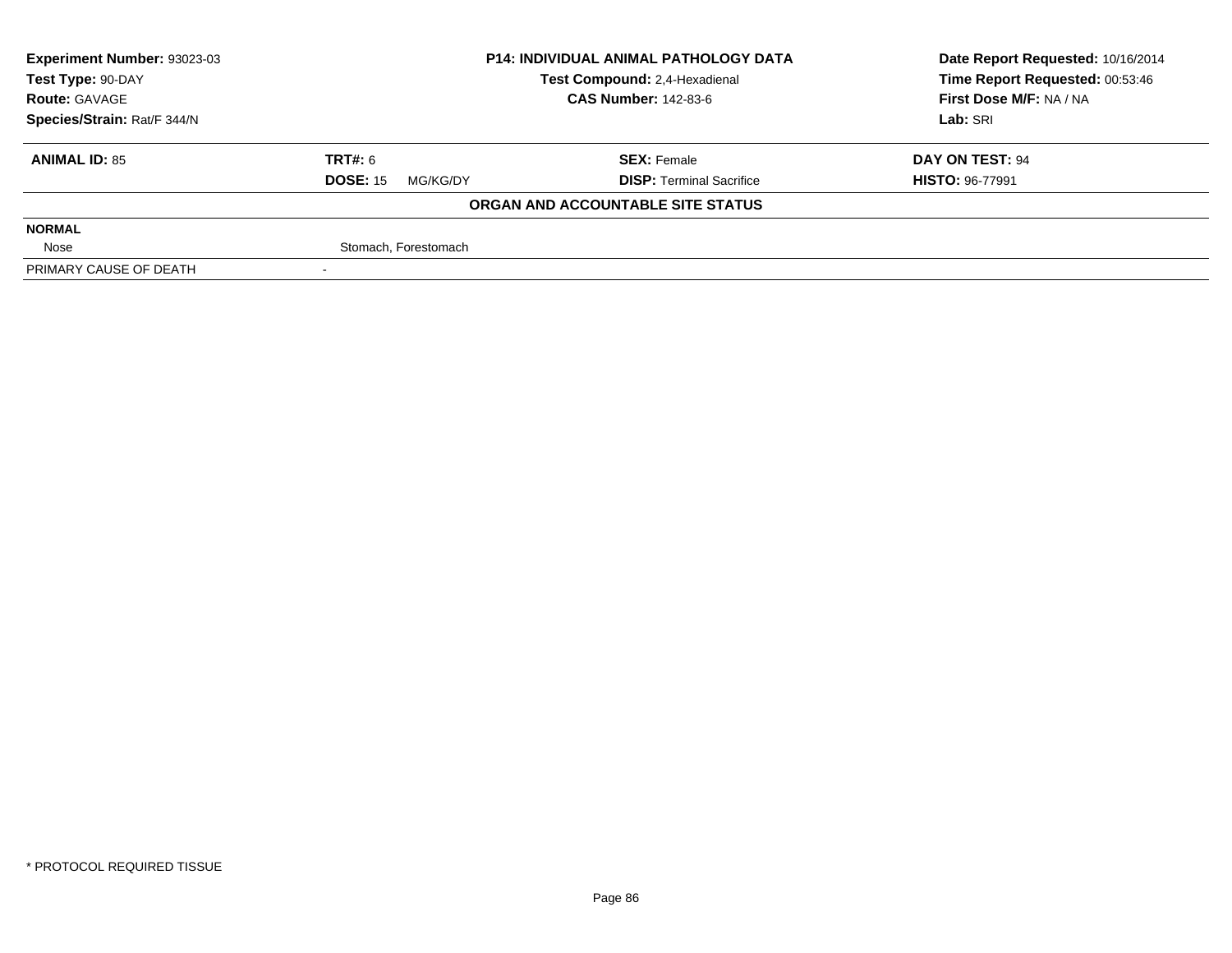| Experiment Number: 93023-03 |                             | <b>P14: INDIVIDUAL ANIMAL PATHOLOGY DATA</b> | Date Report Requested: 10/16/2014 |  |
|-----------------------------|-----------------------------|----------------------------------------------|-----------------------------------|--|
| Test Type: 90-DAY           |                             | Test Compound: 2,4-Hexadienal                | Time Report Requested: 00:53:46   |  |
| <b>Route: GAVAGE</b>        |                             | <b>CAS Number: 142-83-6</b>                  | First Dose M/F: NA / NA           |  |
| Species/Strain: Rat/F 344/N |                             |                                              | Lab: SRI                          |  |
| <b>ANIMAL ID: 86</b>        | TRT#: 6                     | <b>SEX: Female</b>                           | DAY ON TEST: 94                   |  |
|                             | <b>DOSE: 15</b><br>MG/KG/DY | <b>DISP: Terminal Sacrifice</b>              | <b>HISTO: 96-77992</b>            |  |
|                             |                             | ORGAN AND ACCOUNTABLE SITE STATUS            |                                   |  |
| <b>NORMAL</b>               |                             |                                              |                                   |  |
| Nose                        | Stomach, Forestomach        |                                              |                                   |  |
| PRIMARY CAUSE OF DEATH      |                             |                                              |                                   |  |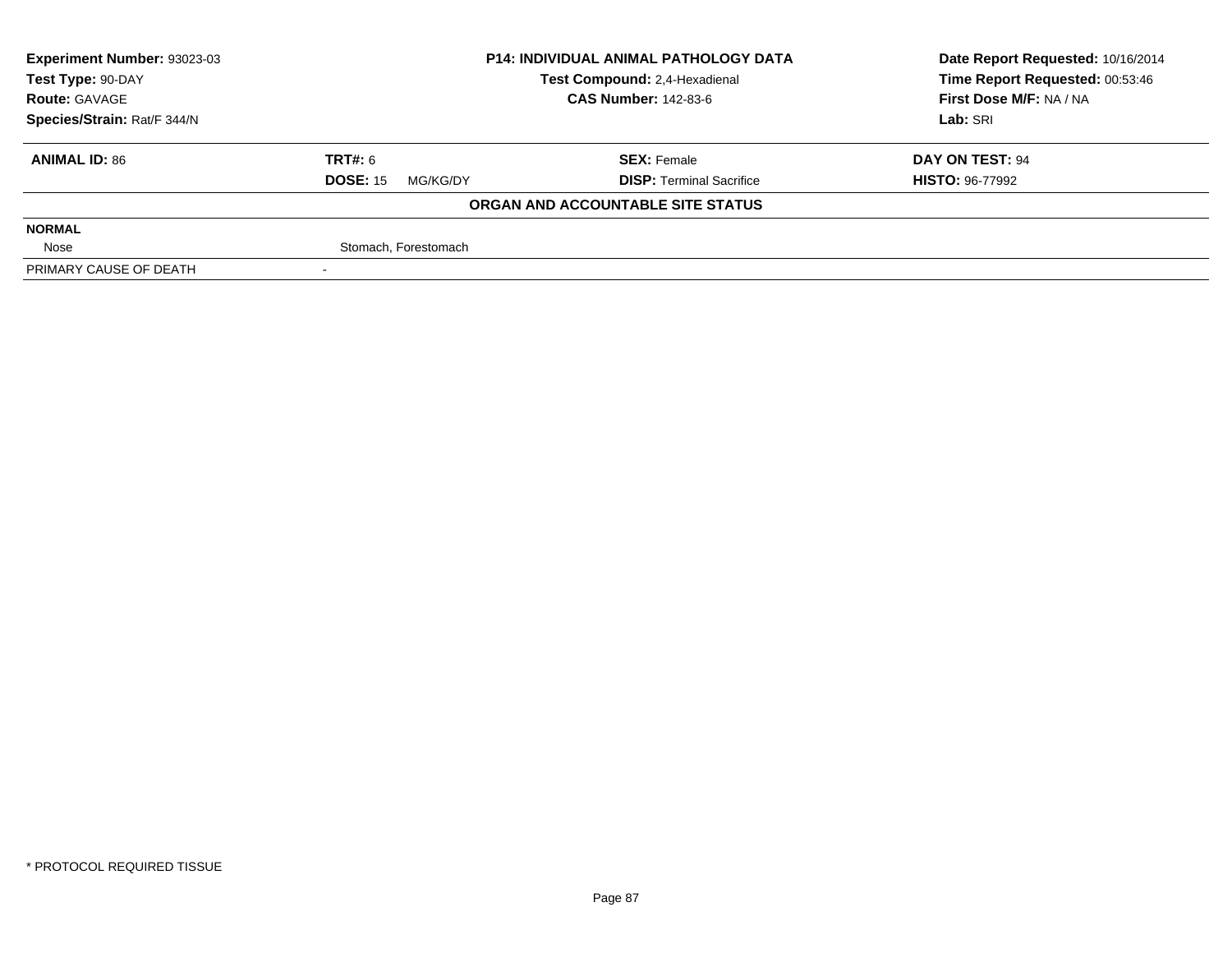| Experiment Number: 93023-03 |                             | <b>P14: INDIVIDUAL ANIMAL PATHOLOGY DATA</b> | Date Report Requested: 10/16/2014 |  |
|-----------------------------|-----------------------------|----------------------------------------------|-----------------------------------|--|
| Test Type: 90-DAY           |                             | Test Compound: 2,4-Hexadienal                | Time Report Requested: 00:53:46   |  |
| <b>Route: GAVAGE</b>        |                             | <b>CAS Number: 142-83-6</b>                  | First Dose M/F: NA / NA           |  |
| Species/Strain: Rat/F 344/N |                             |                                              | Lab: SRI                          |  |
| <b>ANIMAL ID: 87</b>        | TRT#: 6                     | <b>SEX: Female</b>                           | DAY ON TEST: 94                   |  |
|                             | <b>DOSE: 15</b><br>MG/KG/DY | <b>DISP: Terminal Sacrifice</b>              | <b>HISTO: 96-77993</b>            |  |
|                             |                             | ORGAN AND ACCOUNTABLE SITE STATUS            |                                   |  |
| <b>NORMAL</b>               |                             |                                              |                                   |  |
| Nose                        | Stomach, Forestomach        |                                              |                                   |  |
| PRIMARY CAUSE OF DEATH      |                             |                                              |                                   |  |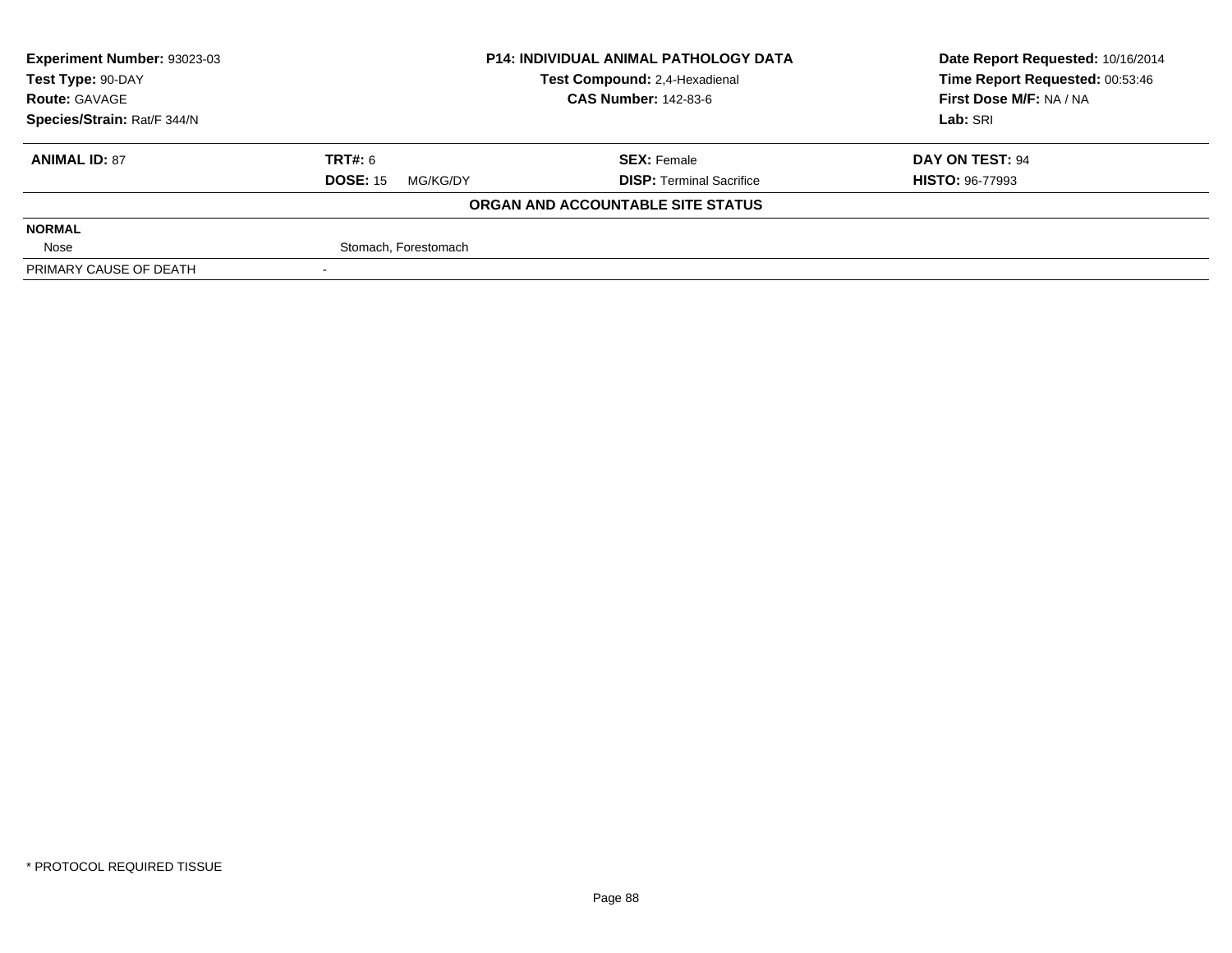| Experiment Number: 93023-03 |                             | <b>P14: INDIVIDUAL ANIMAL PATHOLOGY DATA</b> | Date Report Requested: 10/16/2014 |  |
|-----------------------------|-----------------------------|----------------------------------------------|-----------------------------------|--|
| Test Type: 90-DAY           |                             | Test Compound: 2,4-Hexadienal                | Time Report Requested: 00:53:46   |  |
| <b>Route: GAVAGE</b>        |                             | <b>CAS Number: 142-83-6</b>                  | First Dose M/F: NA / NA           |  |
| Species/Strain: Rat/F 344/N |                             |                                              | Lab: SRI                          |  |
| <b>ANIMAL ID: 88</b>        | TRT#: 6                     | <b>SEX: Female</b>                           | DAY ON TEST: 94                   |  |
|                             | <b>DOSE: 15</b><br>MG/KG/DY | <b>DISP: Terminal Sacrifice</b>              | <b>HISTO: 96-77994</b>            |  |
|                             |                             | ORGAN AND ACCOUNTABLE SITE STATUS            |                                   |  |
| <b>NORMAL</b>               |                             |                                              |                                   |  |
| Nose                        | Stomach, Forestomach        |                                              |                                   |  |
| PRIMARY CAUSE OF DEATH      |                             |                                              |                                   |  |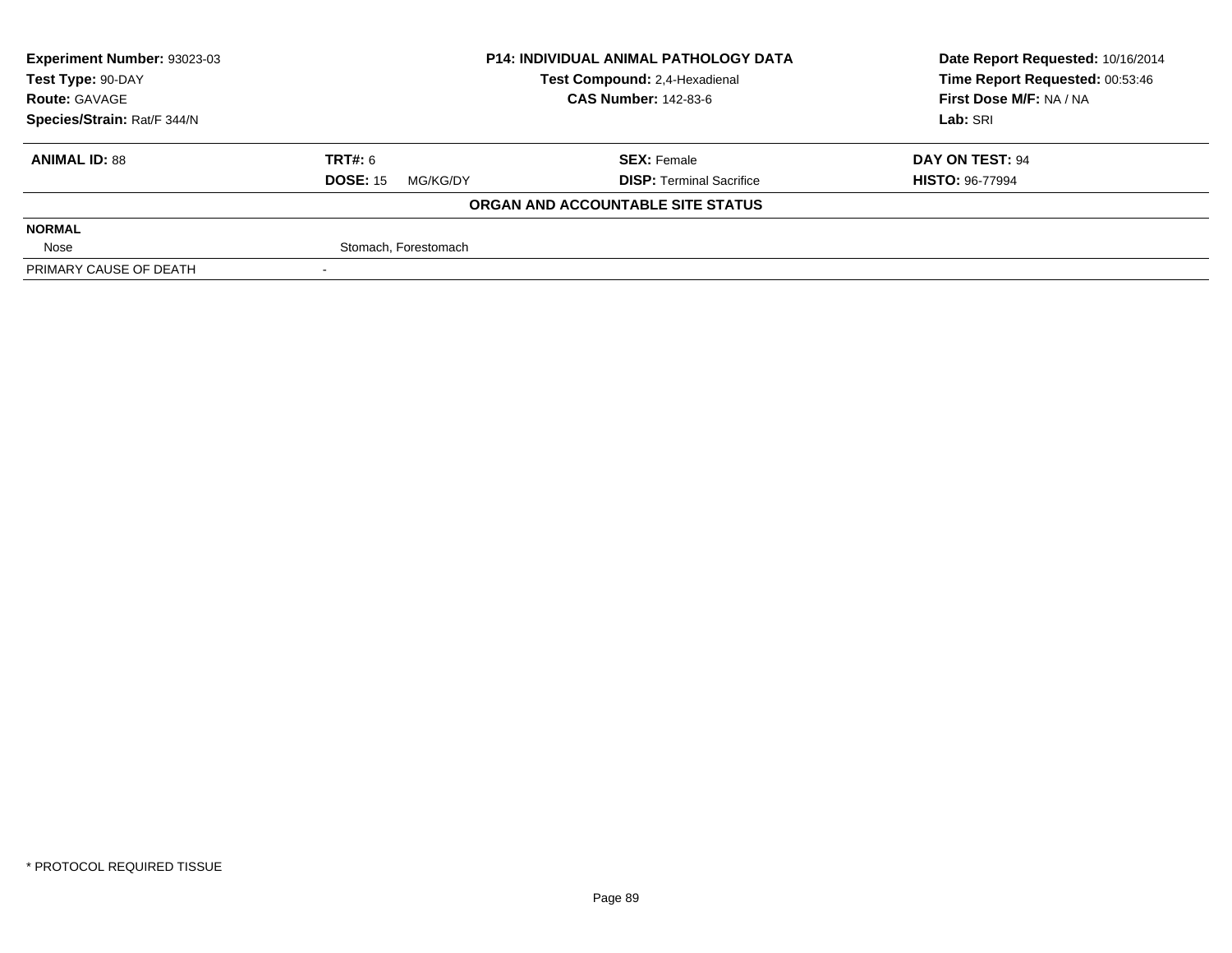| Experiment Number: 93023-03 |                             | <b>P14: INDIVIDUAL ANIMAL PATHOLOGY DATA</b> | Date Report Requested: 10/16/2014 |  |
|-----------------------------|-----------------------------|----------------------------------------------|-----------------------------------|--|
| Test Type: 90-DAY           |                             | Test Compound: 2,4-Hexadienal                | Time Report Requested: 00:53:46   |  |
| <b>Route: GAVAGE</b>        |                             | <b>CAS Number: 142-83-6</b>                  | First Dose M/F: NA / NA           |  |
| Species/Strain: Rat/F 344/N |                             |                                              | Lab: SRI                          |  |
| <b>ANIMAL ID: 89</b>        | TRT#: 6                     | <b>SEX: Female</b>                           | DAY ON TEST: 94                   |  |
|                             | <b>DOSE: 15</b><br>MG/KG/DY | <b>DISP: Terminal Sacrifice</b>              | <b>HISTO: 96-77995</b>            |  |
|                             |                             | ORGAN AND ACCOUNTABLE SITE STATUS            |                                   |  |
| <b>NORMAL</b>               |                             |                                              |                                   |  |
| Nose                        | Stomach, Forestomach        |                                              |                                   |  |
| PRIMARY CAUSE OF DEATH      |                             |                                              |                                   |  |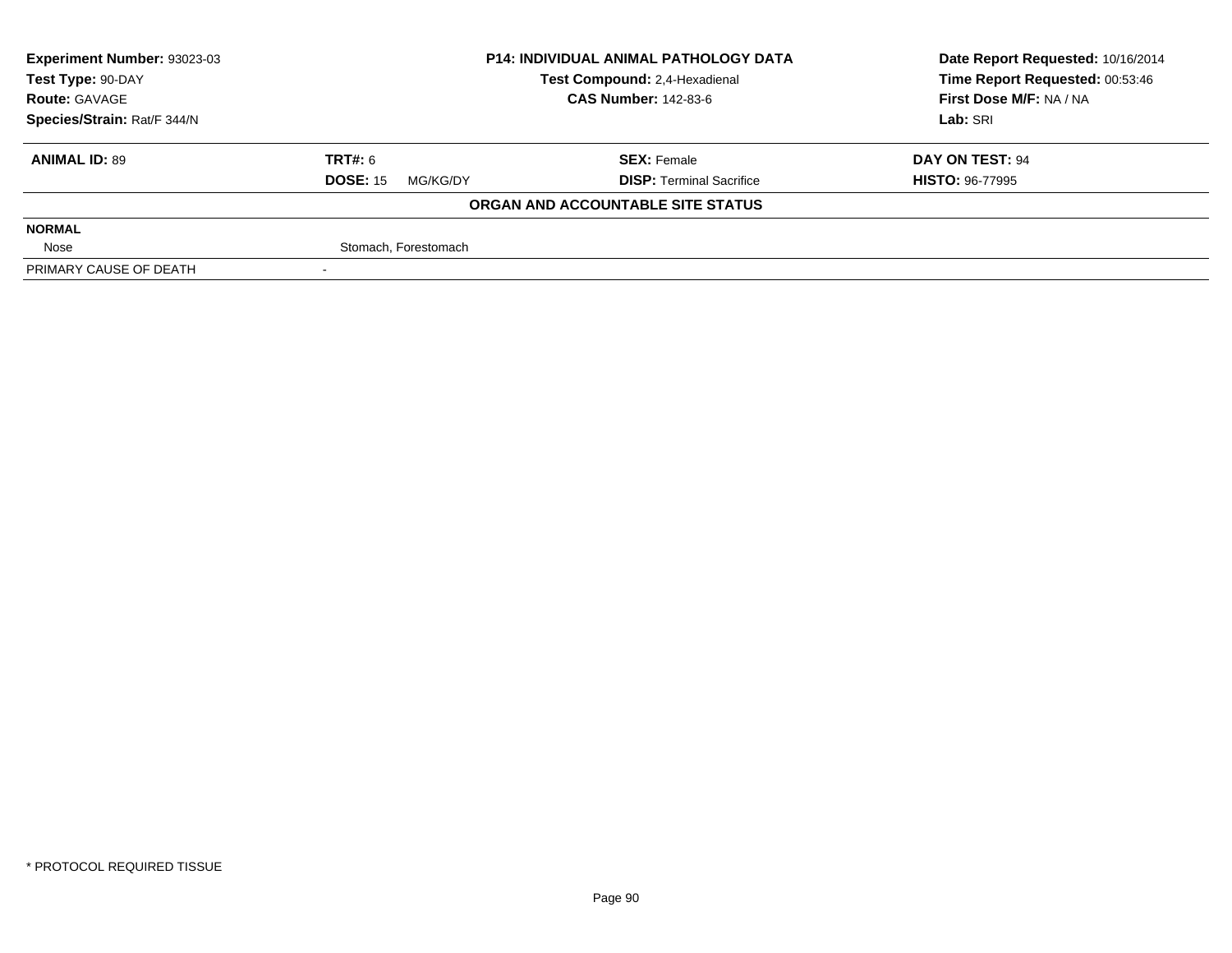| Experiment Number: 93023-03 |                             | <b>P14: INDIVIDUAL ANIMAL PATHOLOGY DATA</b> | Date Report Requested: 10/16/2014 |  |
|-----------------------------|-----------------------------|----------------------------------------------|-----------------------------------|--|
| Test Type: 90-DAY           |                             | Test Compound: 2,4-Hexadienal                | Time Report Requested: 00:53:46   |  |
| <b>Route: GAVAGE</b>        |                             | <b>CAS Number: 142-83-6</b>                  | First Dose M/F: NA / NA           |  |
| Species/Strain: Rat/F 344/N |                             |                                              | Lab: SRI                          |  |
| <b>ANIMAL ID: 90</b>        | TRT#: 6                     | <b>SEX: Female</b>                           | DAY ON TEST: 94                   |  |
|                             | <b>DOSE: 15</b><br>MG/KG/DY | <b>DISP: Terminal Sacrifice</b>              | <b>HISTO: 96-77996</b>            |  |
|                             |                             | ORGAN AND ACCOUNTABLE SITE STATUS            |                                   |  |
| <b>NORMAL</b>               |                             |                                              |                                   |  |
| Nose                        | Stomach, Forestomach        |                                              |                                   |  |
| PRIMARY CAUSE OF DEATH      |                             |                                              |                                   |  |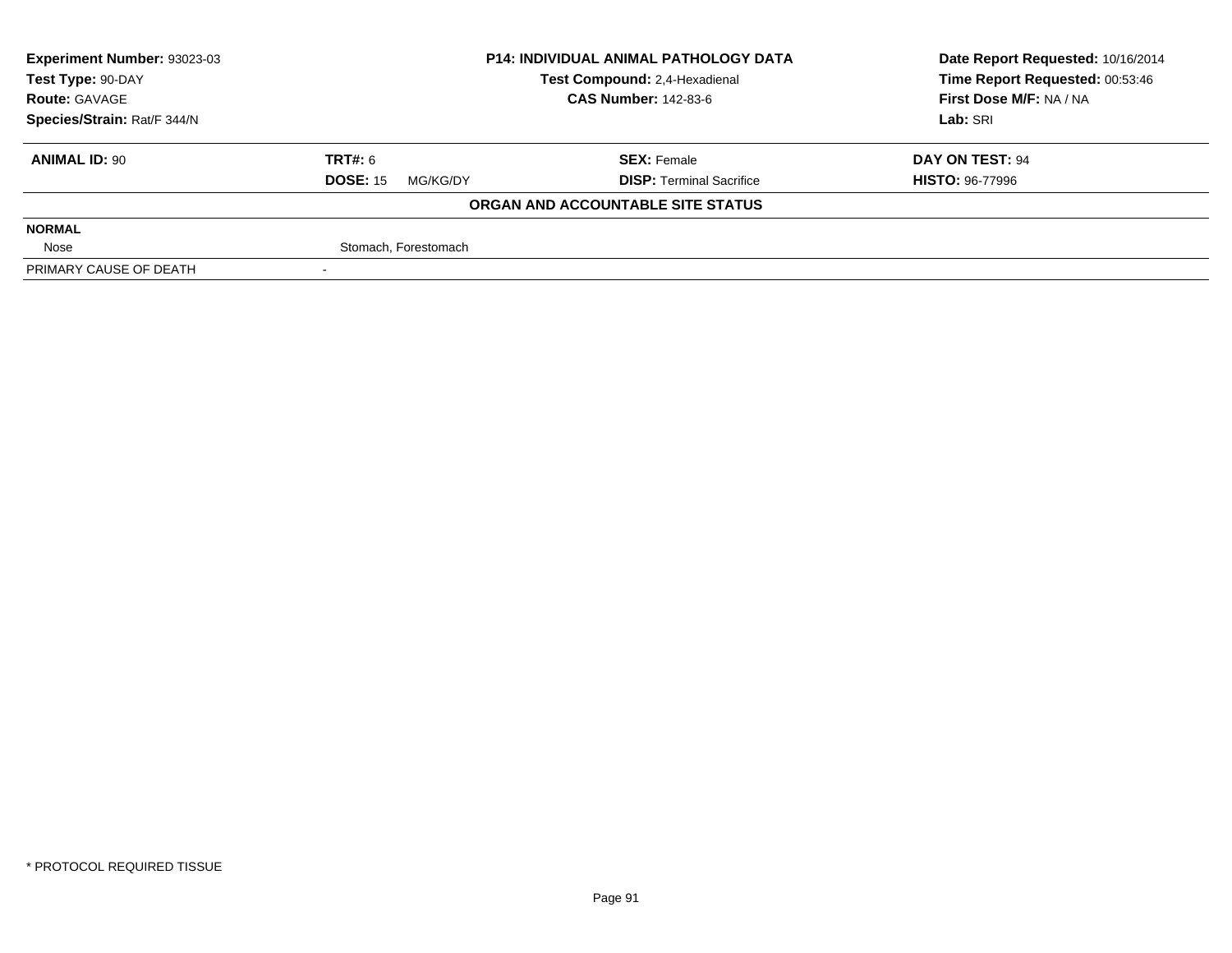| Experiment Number: 93023-03 |                             | <b>P14: INDIVIDUAL ANIMAL PATHOLOGY DATA</b> | Date Report Requested: 10/16/2014 |  |
|-----------------------------|-----------------------------|----------------------------------------------|-----------------------------------|--|
| Test Type: 90-DAY           |                             | Test Compound: 2,4-Hexadienal                | Time Report Requested: 00:53:46   |  |
| <b>Route: GAVAGE</b>        |                             | <b>CAS Number: 142-83-6</b>                  | First Dose M/F: NA / NA           |  |
| Species/Strain: Rat/F 344/N |                             |                                              | Lab: SRI                          |  |
| <b>ANIMAL ID: 91</b>        | <b>TRT#: 8</b>              | <b>SEX: Female</b>                           | DAY ON TEST: 94                   |  |
|                             | <b>DOSE: 30</b><br>MG/KG/DY | <b>DISP: Terminal Sacrifice</b>              | <b>HISTO: 96-77997</b>            |  |
|                             |                             | ORGAN AND ACCOUNTABLE SITE STATUS            |                                   |  |
| <b>NORMAL</b>               |                             |                                              |                                   |  |
| * Nose                      | Stomach, Forestomach        |                                              |                                   |  |
| PRIMARY CAUSE OF DEATH      |                             |                                              |                                   |  |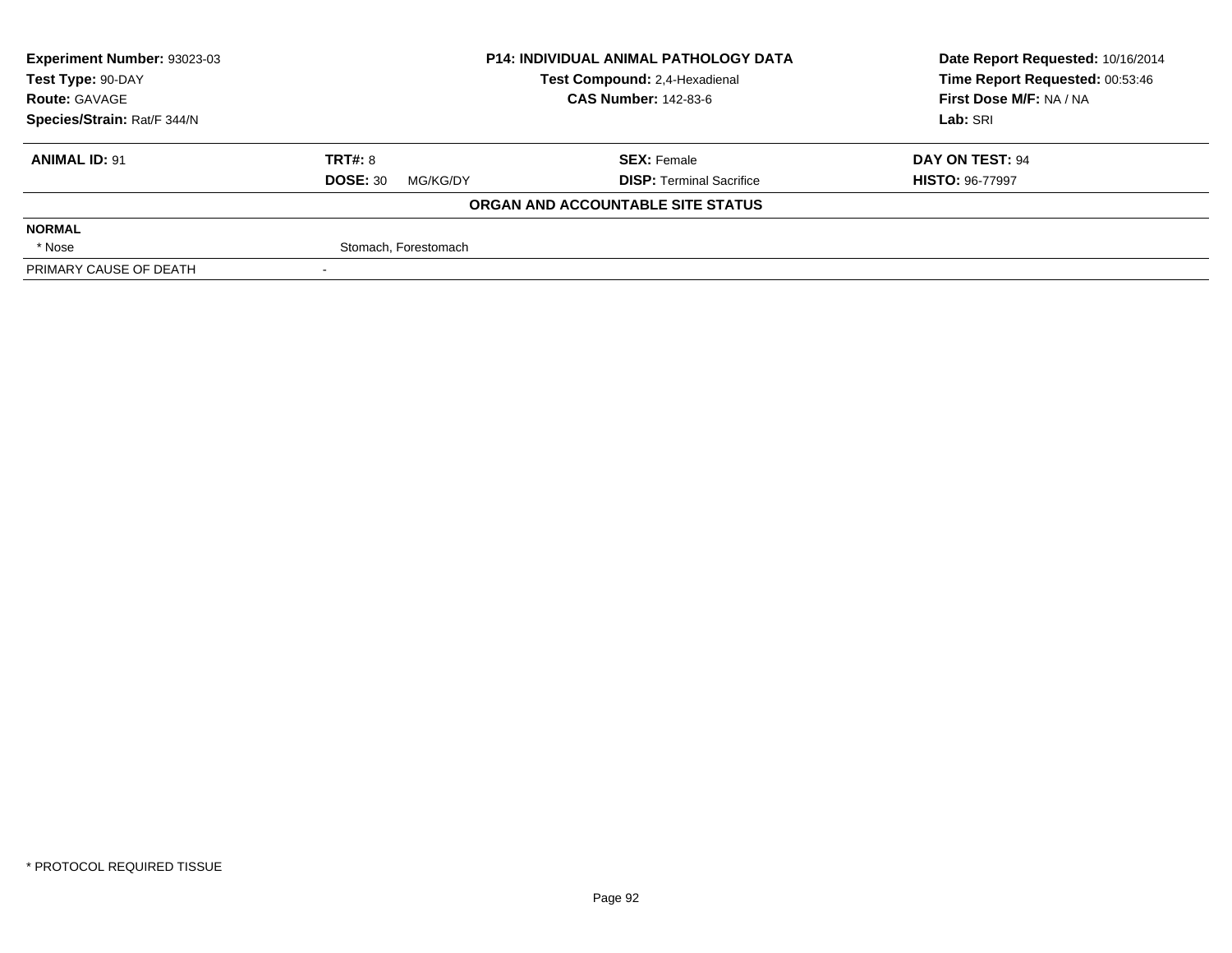| Experiment Number: 93023-03 |                             | <b>P14: INDIVIDUAL ANIMAL PATHOLOGY DATA</b> | Date Report Requested: 10/16/2014 |  |
|-----------------------------|-----------------------------|----------------------------------------------|-----------------------------------|--|
| Test Type: 90-DAY           |                             | Test Compound: 2,4-Hexadienal                | Time Report Requested: 00:53:46   |  |
| <b>Route: GAVAGE</b>        |                             | <b>CAS Number: 142-83-6</b>                  | First Dose M/F: NA / NA           |  |
| Species/Strain: Rat/F 344/N |                             |                                              | Lab: SRI                          |  |
| <b>ANIMAL ID: 92</b>        | <b>TRT#: 8</b>              | <b>SEX: Female</b>                           | DAY ON TEST: 94                   |  |
|                             | <b>DOSE: 30</b><br>MG/KG/DY | <b>DISP: Terminal Sacrifice</b>              | <b>HISTO: 96-77998</b>            |  |
|                             |                             | ORGAN AND ACCOUNTABLE SITE STATUS            |                                   |  |
| <b>NORMAL</b>               |                             |                                              |                                   |  |
| * Nose                      | Stomach, Forestomach        |                                              |                                   |  |
| PRIMARY CAUSE OF DEATH      |                             |                                              |                                   |  |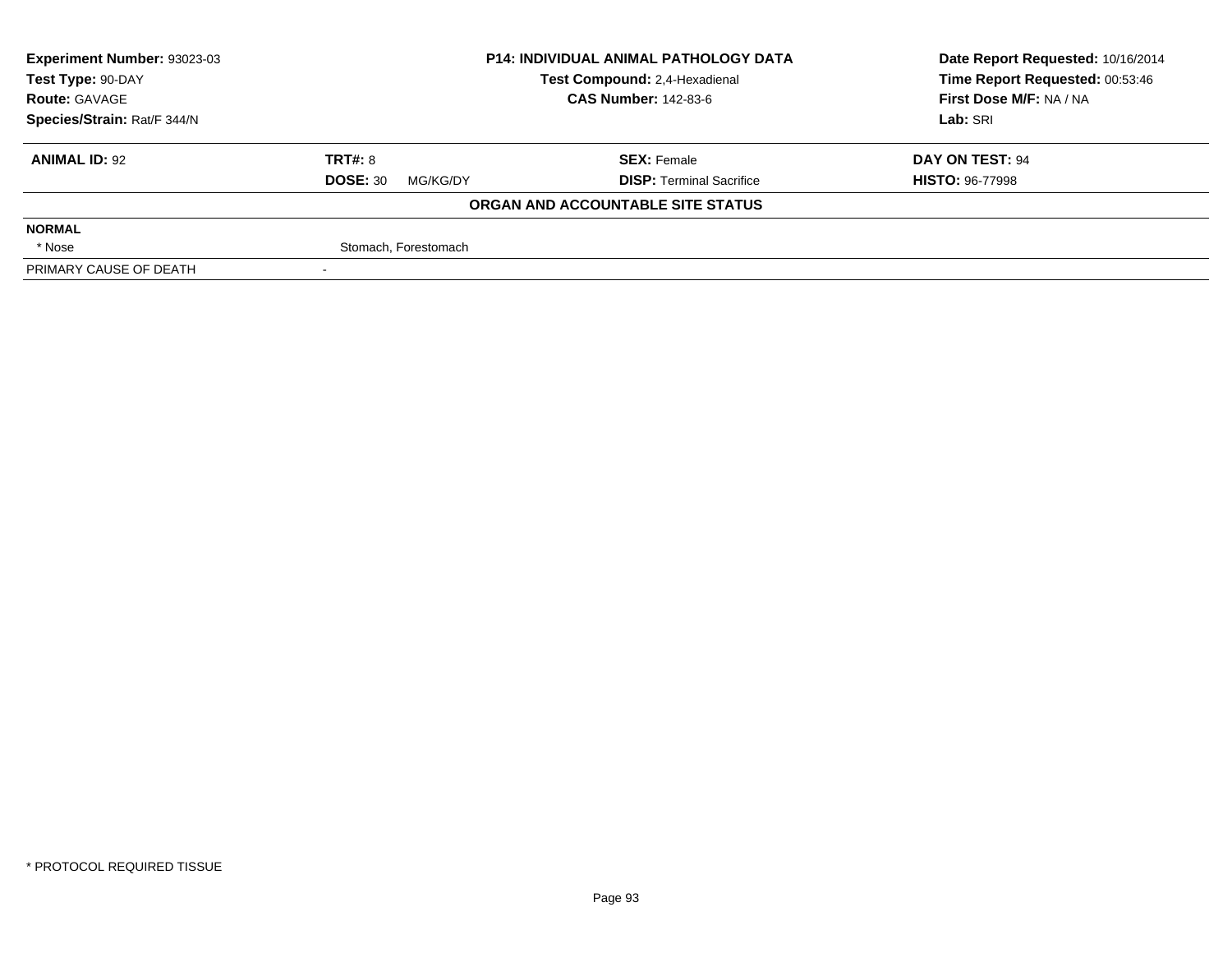| Experiment Number: 93023-03 |                             | <b>P14: INDIVIDUAL ANIMAL PATHOLOGY DATA</b> | Date Report Requested: 10/16/2014 |  |
|-----------------------------|-----------------------------|----------------------------------------------|-----------------------------------|--|
| Test Type: 90-DAY           |                             | Test Compound: 2,4-Hexadienal                | Time Report Requested: 00:53:46   |  |
| <b>Route: GAVAGE</b>        |                             | <b>CAS Number: 142-83-6</b>                  | First Dose M/F: NA / NA           |  |
| Species/Strain: Rat/F 344/N |                             |                                              | Lab: SRI                          |  |
| <b>ANIMAL ID: 93</b>        | <b>TRT#: 8</b>              | <b>SEX: Female</b>                           | DAY ON TEST: 94                   |  |
|                             | <b>DOSE: 30</b><br>MG/KG/DY | <b>DISP: Terminal Sacrifice</b>              | <b>HISTO: 96-77999</b>            |  |
|                             |                             | ORGAN AND ACCOUNTABLE SITE STATUS            |                                   |  |
| <b>NORMAL</b>               |                             |                                              |                                   |  |
| * Nose                      | Stomach, Forestomach        |                                              |                                   |  |
| PRIMARY CAUSE OF DEATH      |                             |                                              |                                   |  |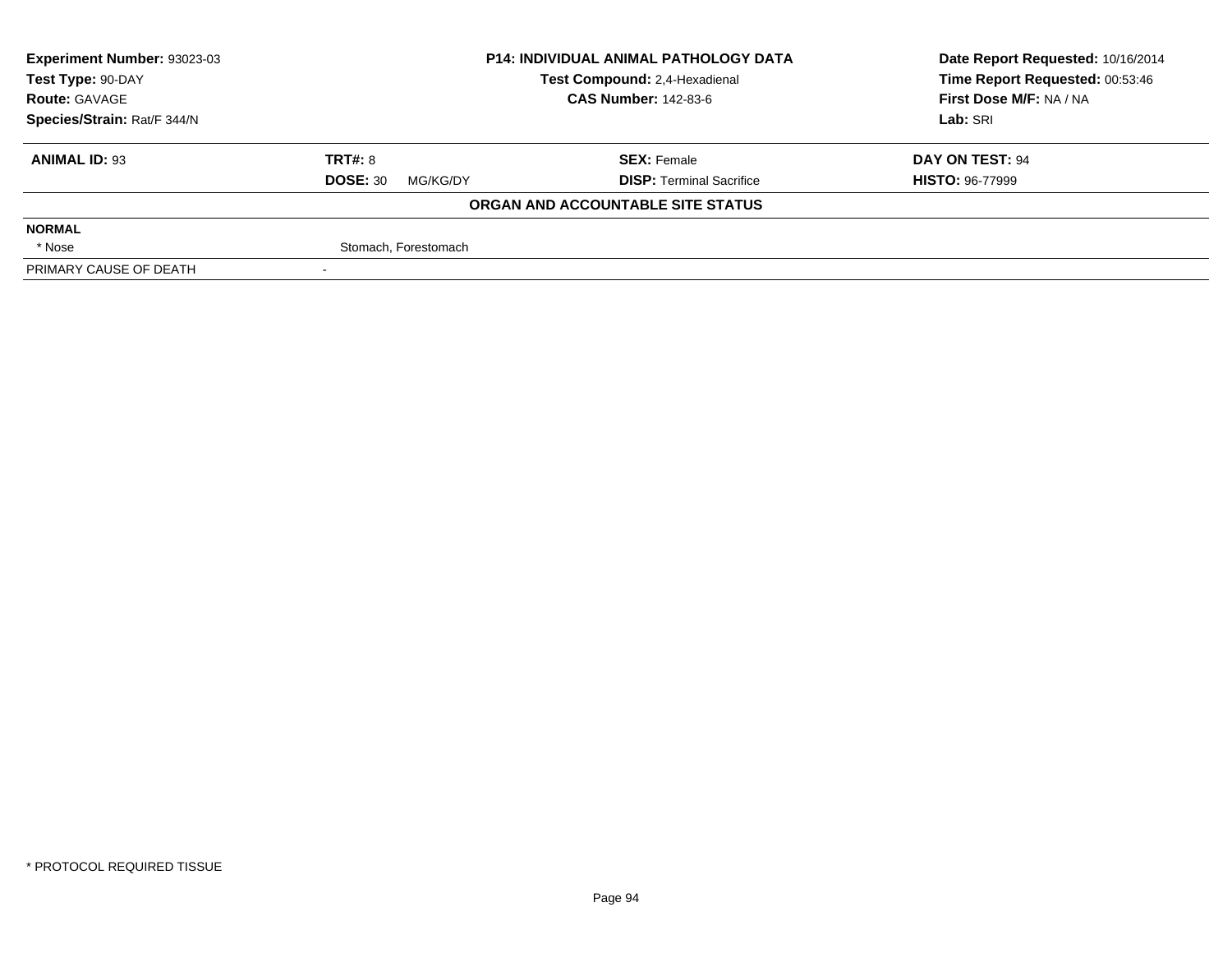| Experiment Number: 93023-03 |                             | <b>P14: INDIVIDUAL ANIMAL PATHOLOGY DATA</b> | Date Report Requested: 10/16/2014 |  |
|-----------------------------|-----------------------------|----------------------------------------------|-----------------------------------|--|
| Test Type: 90-DAY           |                             | Test Compound: 2,4-Hexadienal                | Time Report Requested: 00:53:46   |  |
| <b>Route: GAVAGE</b>        |                             | <b>CAS Number: 142-83-6</b>                  | First Dose M/F: NA / NA           |  |
| Species/Strain: Rat/F 344/N |                             |                                              | Lab: SRI                          |  |
| <b>ANIMAL ID: 94</b>        | <b>TRT#: 8</b>              | <b>SEX: Female</b>                           | DAY ON TEST: 94                   |  |
|                             | <b>DOSE: 30</b><br>MG/KG/DY | <b>DISP: Terminal Sacrifice</b>              | <b>HISTO: 96-78000</b>            |  |
|                             |                             | ORGAN AND ACCOUNTABLE SITE STATUS            |                                   |  |
| <b>NORMAL</b>               |                             |                                              |                                   |  |
| * Nose                      | Stomach, Forestomach        |                                              |                                   |  |
| PRIMARY CAUSE OF DEATH      |                             |                                              |                                   |  |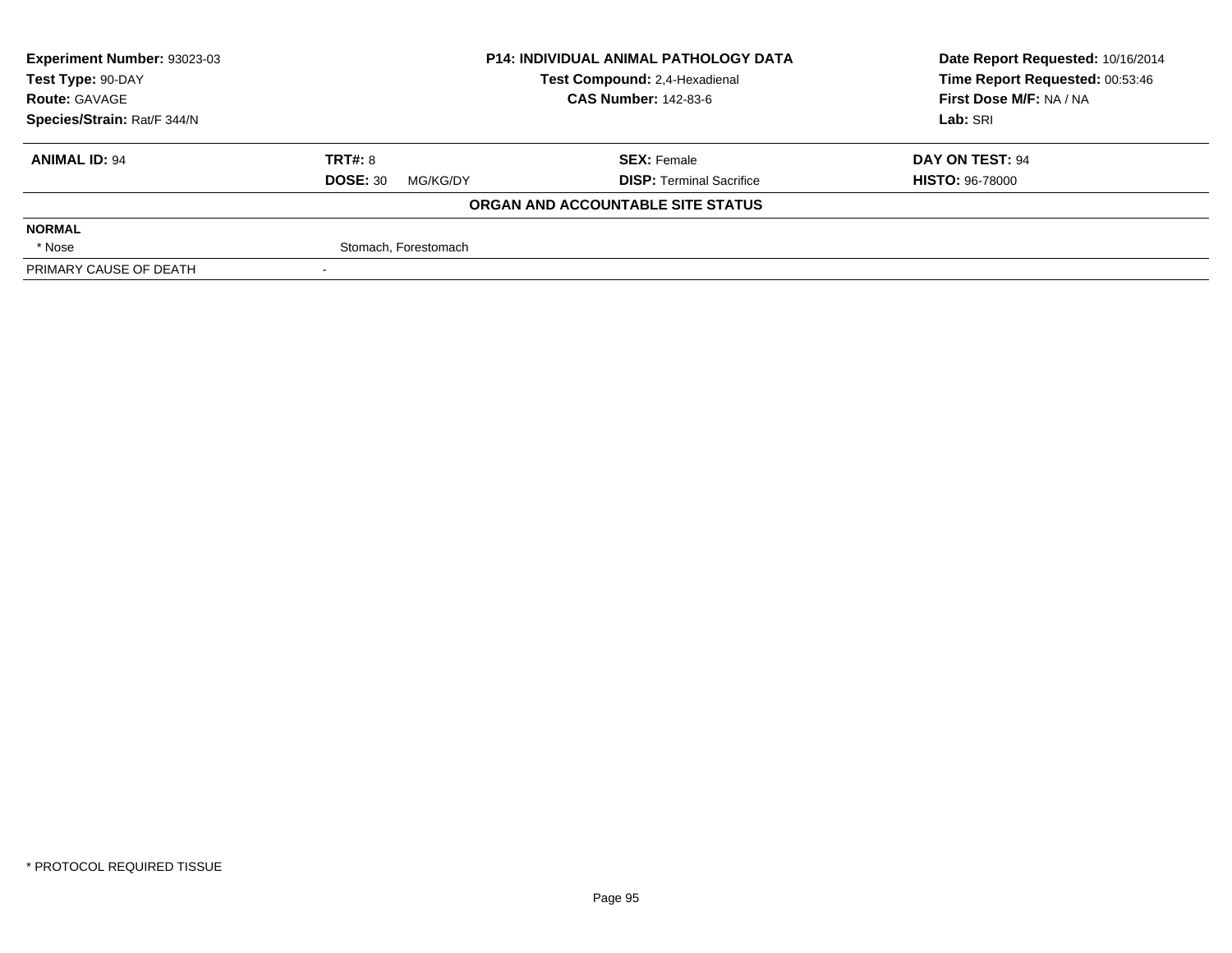| Experiment Number: 93023-03<br><b>P14: INDIVIDUAL ANIMAL PATHOLOGY DATA</b> |                             |                                   | Date Report Requested: 10/16/2014 |  |
|-----------------------------------------------------------------------------|-----------------------------|-----------------------------------|-----------------------------------|--|
| Test Type: 90-DAY                                                           |                             | Test Compound: 2,4-Hexadienal     | Time Report Requested: 00:53:46   |  |
| <b>Route: GAVAGE</b>                                                        |                             | <b>CAS Number: 142-83-6</b>       | First Dose M/F: NA / NA           |  |
| Species/Strain: Rat/F 344/N                                                 |                             |                                   | Lab: SRI                          |  |
| <b>ANIMAL ID: 95</b>                                                        | TRT#: 8                     | <b>SEX: Female</b>                | DAY ON TEST: 94                   |  |
|                                                                             | <b>DOSE: 30</b><br>MG/KG/DY | <b>DISP: Terminal Sacrifice</b>   | <b>HISTO: 96-78001</b>            |  |
|                                                                             |                             | ORGAN AND ACCOUNTABLE SITE STATUS |                                   |  |
| <b>NORMAL</b>                                                               |                             |                                   |                                   |  |
| * Nose                                                                      | Stomach, Forestomach        |                                   |                                   |  |
| PRIMARY CAUSE OF DEATH                                                      |                             |                                   |                                   |  |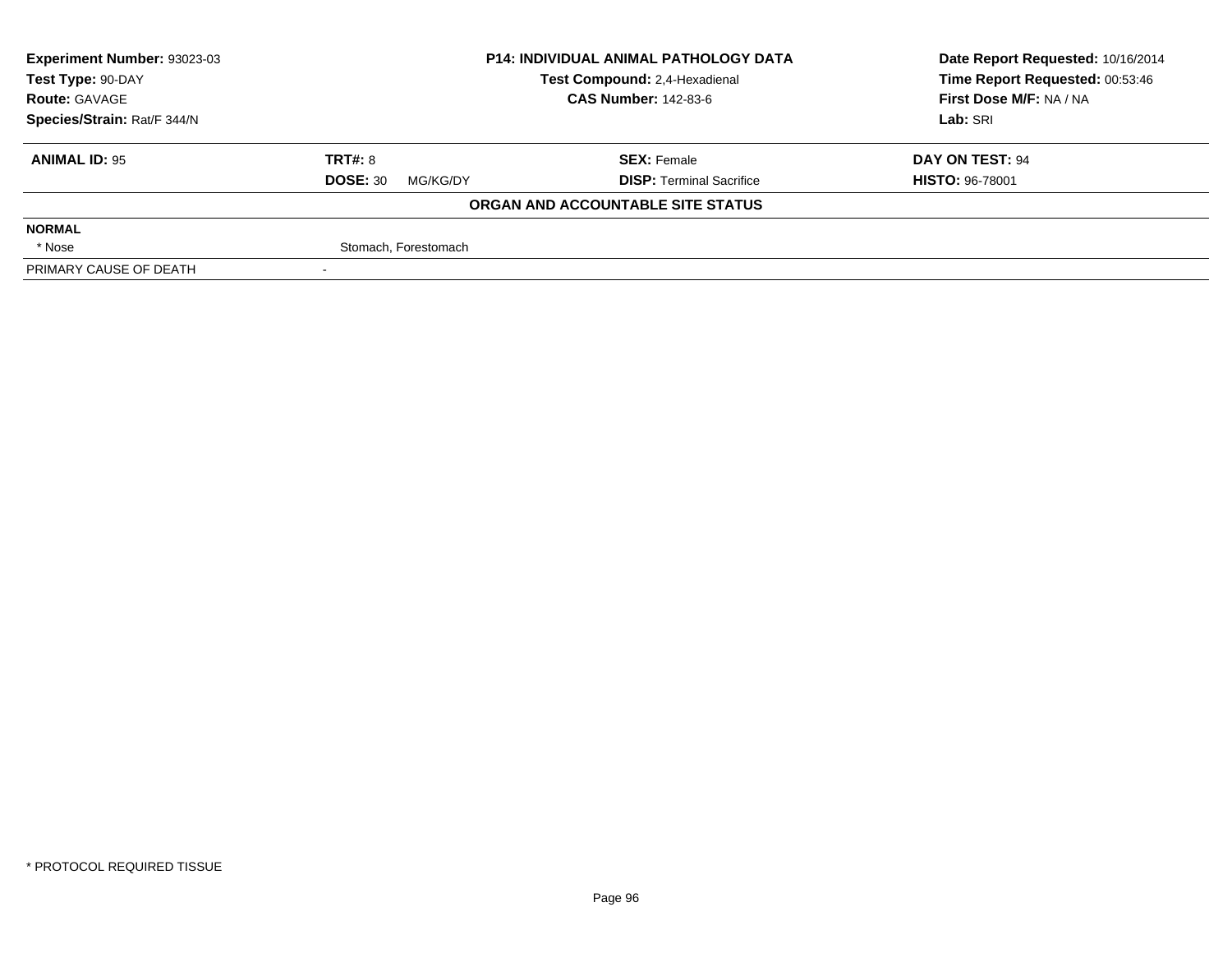| Experiment Number: 93023-03            | <b>P14: INDIVIDUAL ANIMAL PATHOLOGY DATA</b><br>Test Compound: 2,4-Hexadienal |                                   | Date Report Requested: 10/16/2014<br>Time Report Requested: 00:53:46 |
|----------------------------------------|-------------------------------------------------------------------------------|-----------------------------------|----------------------------------------------------------------------|
| Test Type: 90-DAY                      |                                                                               |                                   |                                                                      |
| <b>Route: GAVAGE</b>                   |                                                                               | <b>CAS Number: 142-83-6</b>       | First Dose M/F: NA / NA                                              |
| Species/Strain: Rat/F 344/N            |                                                                               |                                   | Lab: SRI                                                             |
| <b>TRT#: 8</b><br><b>ANIMAL ID: 96</b> |                                                                               | <b>SEX: Female</b>                | DAY ON TEST: 94                                                      |
|                                        | <b>DOSE: 30</b><br>MG/KG/DY                                                   | <b>DISP:</b> Terminal Sacrifice   | <b>HISTO: 96-78002</b>                                               |
|                                        |                                                                               | ORGAN AND ACCOUNTABLE SITE STATUS |                                                                      |
| <b>NORMAL</b>                          |                                                                               |                                   |                                                                      |
| * Nose                                 | Stomach, Forestomach                                                          |                                   |                                                                      |
| <b>OBSERVATIONS</b>                    |                                                                               |                                   |                                                                      |
| Ovary                                  |                                                                               | Cyst                              | Moderate                                                             |
| [Cyst TGLS = $2-7$ ]                   |                                                                               |                                   |                                                                      |
| Uterus                                 |                                                                               | Hydrometra                        | Moderate                                                             |
| [Hydrometra TGLS = $1-7$ ]             |                                                                               |                                   |                                                                      |
| PRIMARY CAUSE OF DEATH                 |                                                                               |                                   |                                                                      |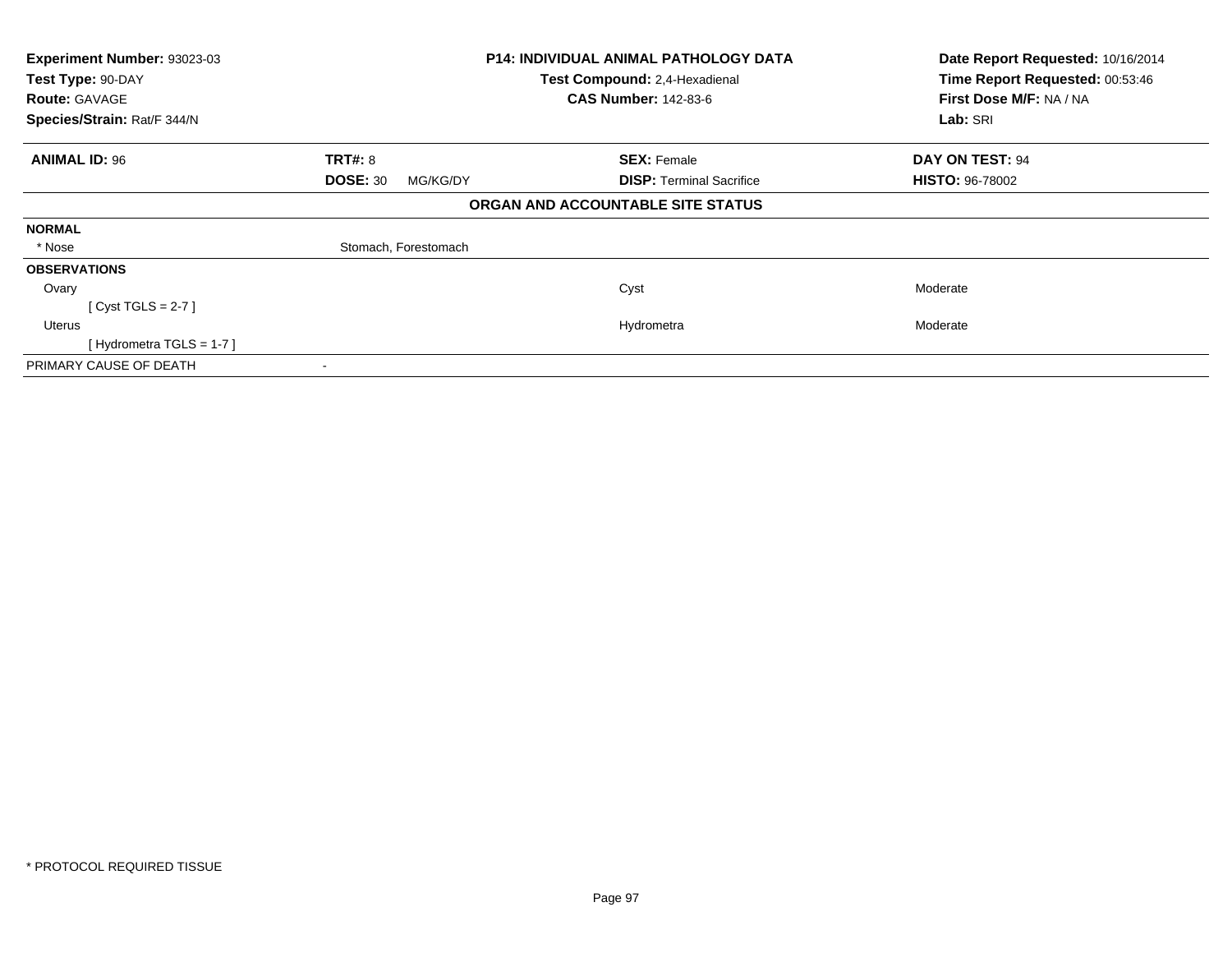| Experiment Number: 93023-03<br>Test Type: 90-DAY<br><b>Route: GAVAGE</b> |                             | <b>P14: INDIVIDUAL ANIMAL PATHOLOGY DATA</b><br>Test Compound: 2,4-Hexadienal<br><b>CAS Number: 142-83-6</b> | Date Report Requested: 10/16/2014<br>Time Report Requested: 00:53:46<br>First Dose M/F: NA / NA |
|--------------------------------------------------------------------------|-----------------------------|--------------------------------------------------------------------------------------------------------------|-------------------------------------------------------------------------------------------------|
| Species/Strain: Rat/F 344/N                                              |                             |                                                                                                              | Lab: SRI                                                                                        |
| <b>ANIMAL ID: 97</b>                                                     | <b>TRT#: 8</b>              | <b>SEX: Female</b>                                                                                           | DAY ON TEST: 94                                                                                 |
|                                                                          | <b>DOSE: 30</b><br>MG/KG/DY | <b>DISP:</b> Terminal Sacrifice                                                                              | <b>HISTO: 96-78003</b>                                                                          |
|                                                                          |                             | ORGAN AND ACCOUNTABLE SITE STATUS                                                                            |                                                                                                 |
| <b>NORMAL</b>                                                            |                             |                                                                                                              |                                                                                                 |
| * Nose                                                                   | Stomach, Forestomach        |                                                                                                              |                                                                                                 |
| <b>OBSERVATIONS</b>                                                      |                             |                                                                                                              |                                                                                                 |
| Liver                                                                    |                             | Hepatodiaphragmatic Nodule                                                                                   |                                                                                                 |
| [Hepatodiaphragmatic Nodule TGLS = 2-21 ]                                |                             |                                                                                                              |                                                                                                 |
| PRIMARY CAUSE OF DEATH                                                   |                             |                                                                                                              |                                                                                                 |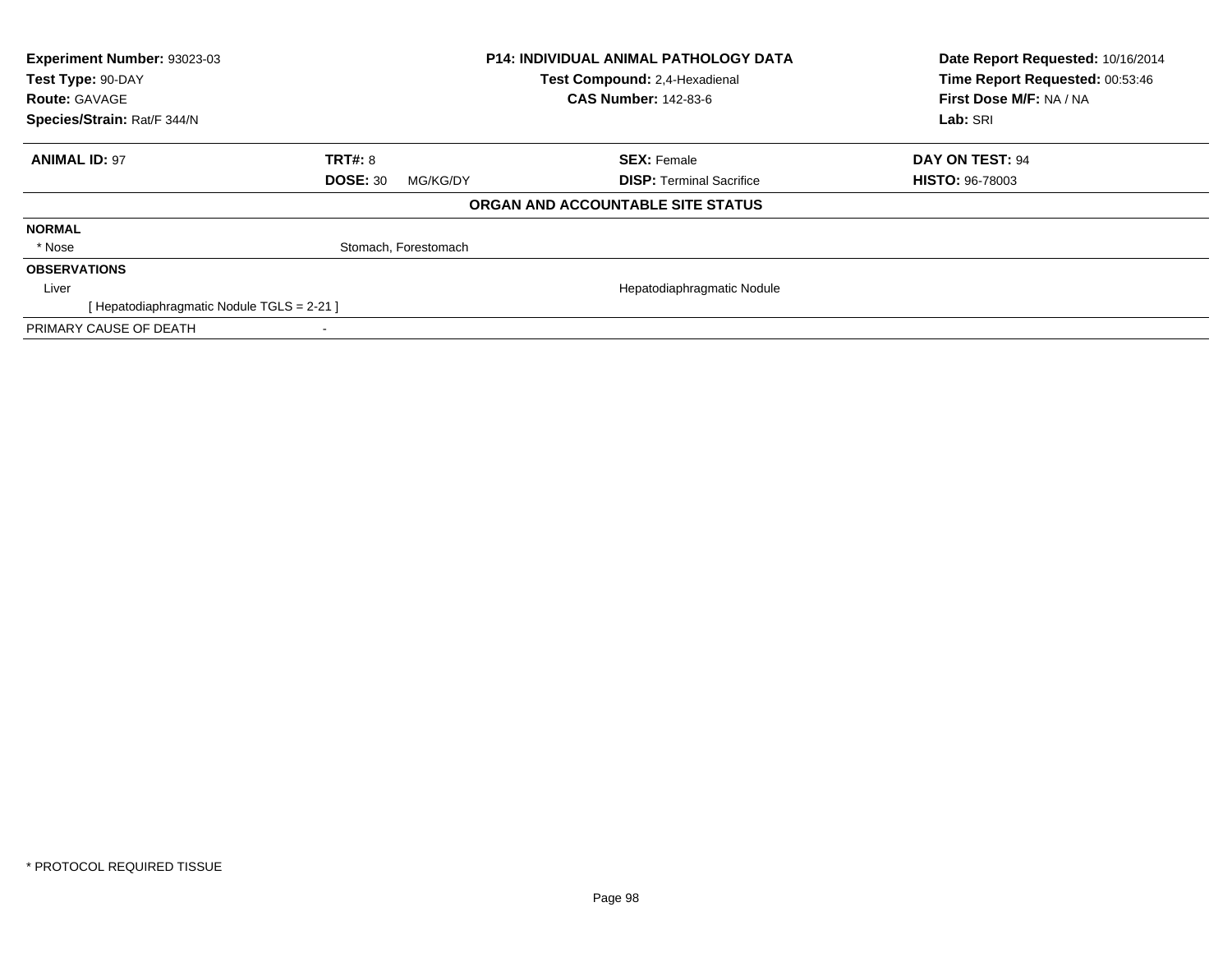| Experiment Number: 93023-03<br>Test Type: 90-DAY | <b>P14: INDIVIDUAL ANIMAL PATHOLOGY DATA</b><br>Test Compound: 2,4-Hexadienal |                                   | Date Report Requested: 10/16/2014<br>Time Report Requested: 00:53:46 |  |
|--------------------------------------------------|-------------------------------------------------------------------------------|-----------------------------------|----------------------------------------------------------------------|--|
| <b>Route: GAVAGE</b>                             |                                                                               | <b>CAS Number: 142-83-6</b>       | First Dose M/F: NA / NA                                              |  |
| Species/Strain: Rat/F 344/N                      |                                                                               |                                   | Lab: SRI                                                             |  |
| <b>ANIMAL ID: 98</b>                             | <b>TRT#: 8</b>                                                                | <b>SEX: Female</b>                | DAY ON TEST: 94                                                      |  |
|                                                  | <b>DOSE: 30</b><br>MG/KG/DY                                                   | <b>DISP:</b> Terminal Sacrifice   | <b>HISTO: 96-78004</b>                                               |  |
|                                                  |                                                                               | ORGAN AND ACCOUNTABLE SITE STATUS |                                                                      |  |
| <b>NORMAL</b>                                    |                                                                               |                                   |                                                                      |  |
| * Nose                                           | Stomach, Forestomach                                                          |                                   |                                                                      |  |
| <b>OBSERVATIONS</b>                              |                                                                               |                                   |                                                                      |  |
| Liver                                            |                                                                               | Hepatodiaphragmatic Nodule        |                                                                      |  |
| Hepatodiaphragmatic Nodule TGLS = 2-21 ]         |                                                                               |                                   |                                                                      |  |
| Uterus                                           |                                                                               | Hydrometra                        | Moderate                                                             |  |
| [Hydrometra TGLS = 1-7 ]                         |                                                                               |                                   |                                                                      |  |
| PRIMARY CAUSE OF DEATH                           |                                                                               |                                   |                                                                      |  |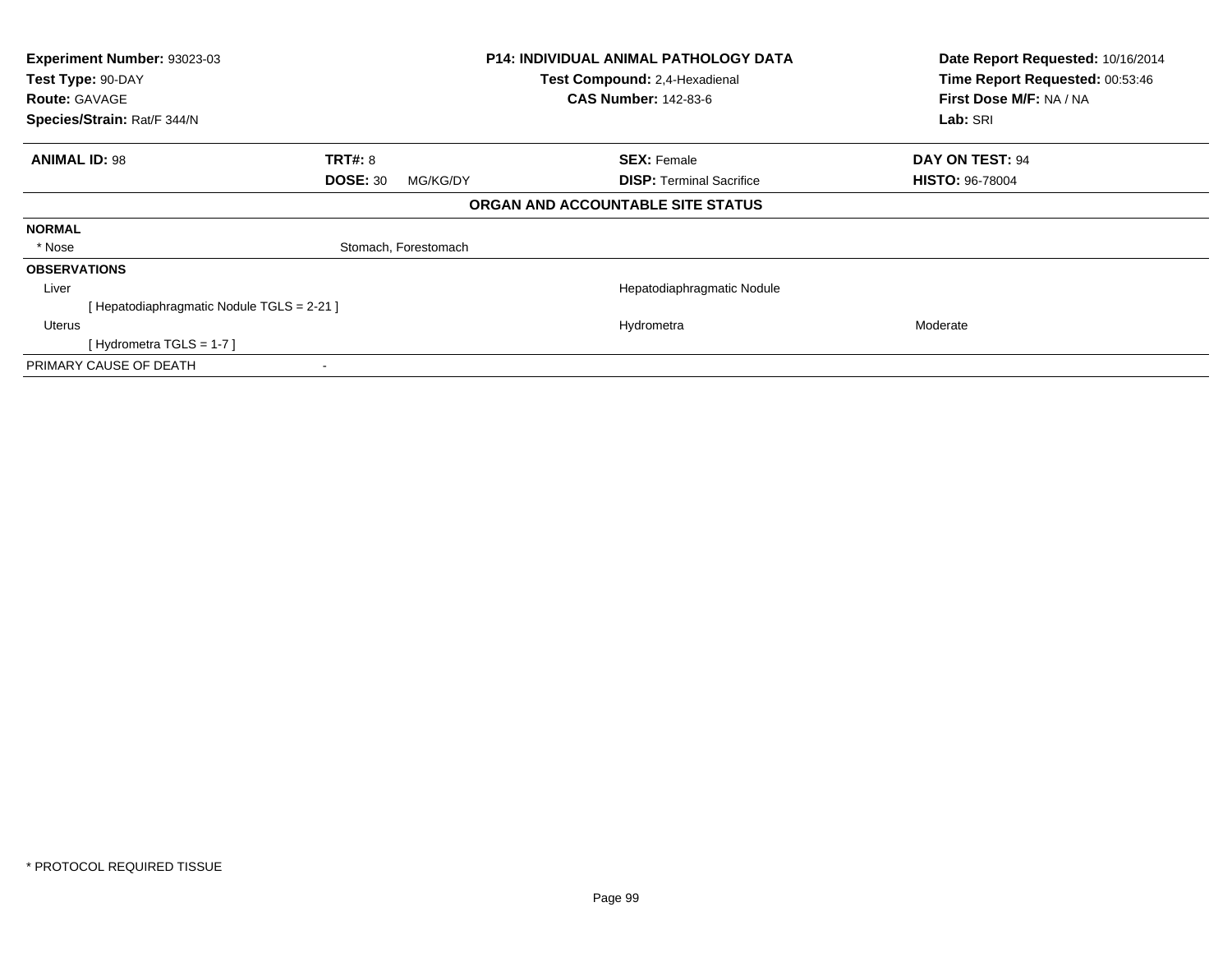| Experiment Number: 93023-03 | <b>P14: INDIVIDUAL ANIMAL PATHOLOGY DATA</b> |                                   | Date Report Requested: 10/16/2014 |  |
|-----------------------------|----------------------------------------------|-----------------------------------|-----------------------------------|--|
| Test Type: 90-DAY           |                                              | Test Compound: 2,4-Hexadienal     | Time Report Requested: 00:53:46   |  |
| <b>Route: GAVAGE</b>        |                                              | <b>CAS Number: 142-83-6</b>       | First Dose M/F: NA / NA           |  |
| Species/Strain: Rat/F 344/N |                                              |                                   | Lab: SRI                          |  |
| <b>ANIMAL ID: 99</b>        | <b>TRT#: 8</b>                               | <b>SEX: Female</b>                | DAY ON TEST: 94                   |  |
|                             | <b>DOSE: 30</b><br>MG/KG/DY                  | <b>DISP: Terminal Sacrifice</b>   | <b>HISTO: 96-78005</b>            |  |
|                             |                                              | ORGAN AND ACCOUNTABLE SITE STATUS |                                   |  |
| <b>NORMAL</b>               |                                              |                                   |                                   |  |
| * Nose                      | Stomach, Forestomach                         |                                   |                                   |  |
| PRIMARY CAUSE OF DEATH      |                                              |                                   |                                   |  |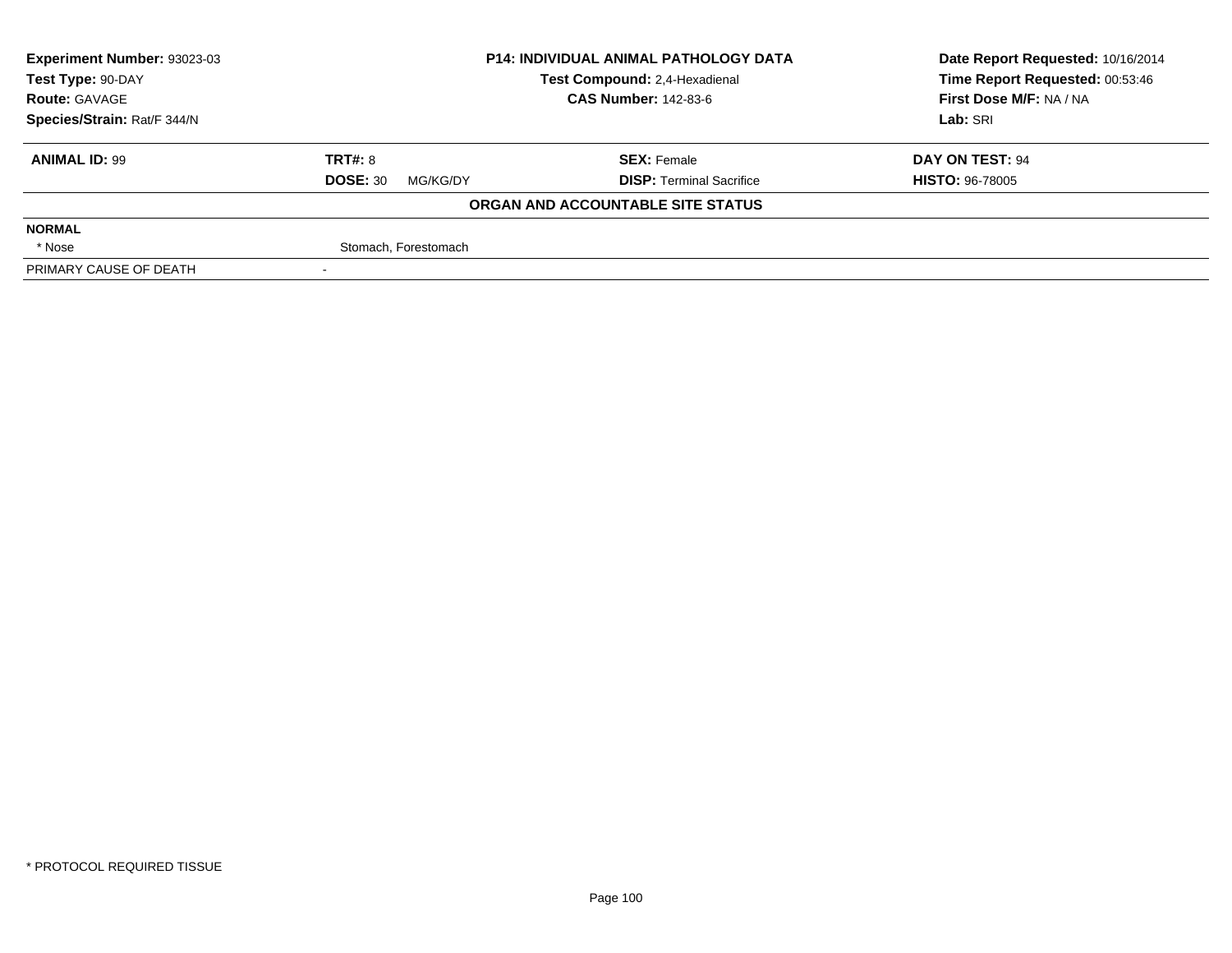| Experiment Number: 93023-03 | <b>P14: INDIVIDUAL ANIMAL PATHOLOGY DATA</b> |                                   | Date Report Requested: 10/16/2014 |  |
|-----------------------------|----------------------------------------------|-----------------------------------|-----------------------------------|--|
| Test Type: 90-DAY           |                                              | Test Compound: 2,4-Hexadienal     | Time Report Requested: 00:53:46   |  |
| <b>Route: GAVAGE</b>        |                                              | <b>CAS Number: 142-83-6</b>       | First Dose M/F: NA / NA           |  |
| Species/Strain: Rat/F 344/N |                                              |                                   | Lab: SRI                          |  |
| <b>ANIMAL ID: 100</b>       | <b>TRT#: 8</b>                               | <b>SEX: Female</b>                | DAY ON TEST: 94                   |  |
|                             | <b>DOSE: 30</b><br>MG/KG/DY                  | <b>DISP: Terminal Sacrifice</b>   | <b>HISTO: 96-78006</b>            |  |
|                             |                                              | ORGAN AND ACCOUNTABLE SITE STATUS |                                   |  |
| <b>NORMAL</b>               |                                              |                                   |                                   |  |
| * Nose                      | Stomach, Forestomach                         |                                   |                                   |  |
| PRIMARY CAUSE OF DEATH      |                                              |                                   |                                   |  |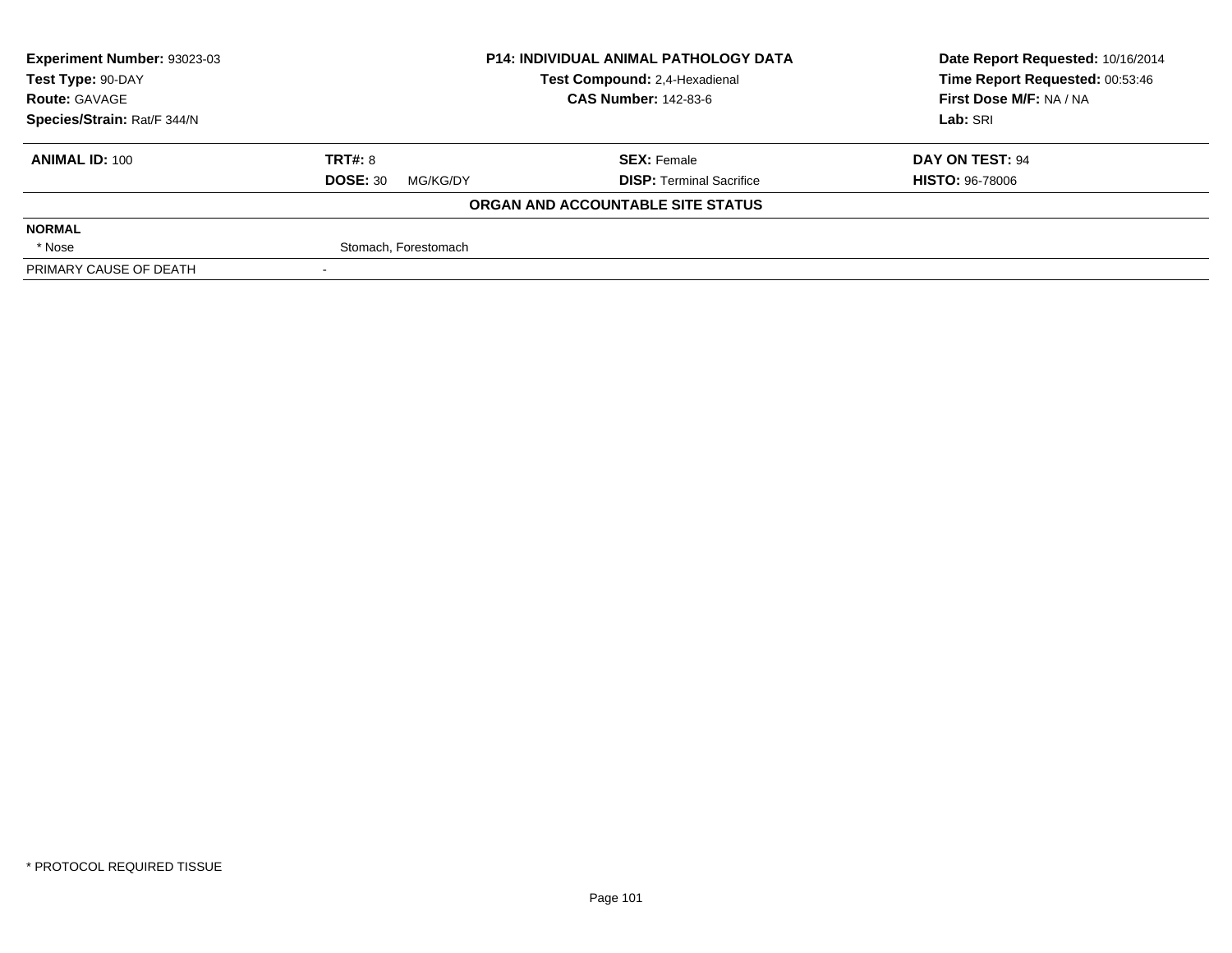| Experiment Number: 93023-03 | <b>P14: INDIVIDUAL ANIMAL PATHOLOGY DATA</b> |                                   | Date Report Requested: 10/16/2014 |  |
|-----------------------------|----------------------------------------------|-----------------------------------|-----------------------------------|--|
| Test Type: 90-DAY           |                                              | Test Compound: 2,4-Hexadienal     | Time Report Requested: 00:53:46   |  |
| <b>Route: GAVAGE</b>        |                                              | <b>CAS Number: 142-83-6</b>       | First Dose M/F: NA / NA           |  |
| Species/Strain: Rat/F 344/N |                                              |                                   | Lab: SRI                          |  |
| <b>ANIMAL ID: 101</b>       | <b>TRT#: 10</b>                              | <b>SEX: Female</b>                | DAY ON TEST: 94                   |  |
|                             | <b>DOSE: 60</b><br>MG/KG/DY                  | <b>DISP: Terminal Sacrifice</b>   | <b>HISTO: 96-78007</b>            |  |
|                             |                                              | ORGAN AND ACCOUNTABLE SITE STATUS |                                   |  |
| <b>NORMAL</b>               |                                              |                                   |                                   |  |
| * Nose                      | * Stomach, Forestomach                       |                                   |                                   |  |
| PRIMARY CAUSE OF DEATH      |                                              |                                   |                                   |  |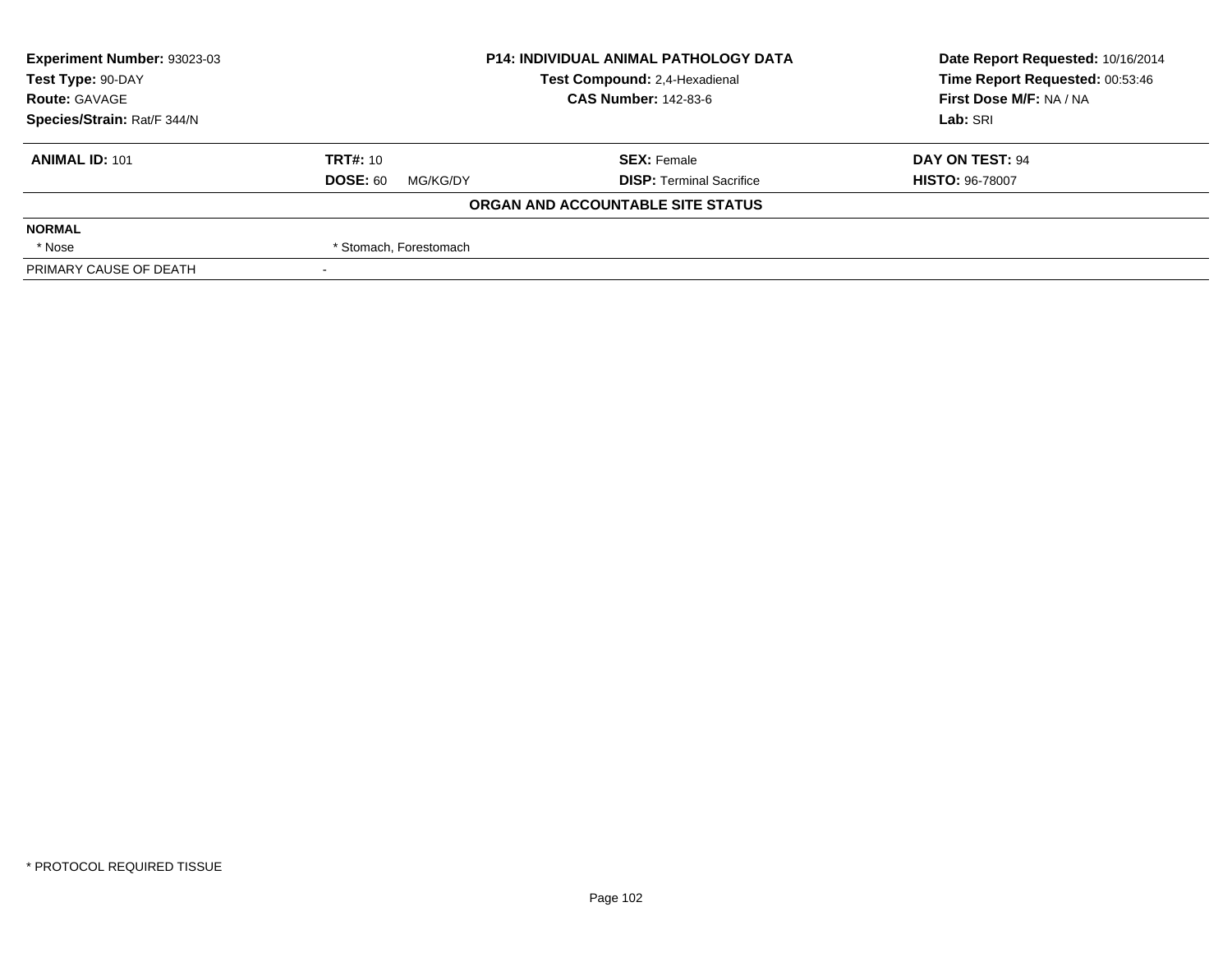| <b>P14: INDIVIDUAL ANIMAL PATHOLOGY DATA</b><br>Experiment Number: 93023-03 |                                 |
|-----------------------------------------------------------------------------|---------------------------------|
| Test Compound: 2,4-Hexadienal                                               | Time Report Requested: 00:53:46 |
| <b>CAS Number: 142-83-6</b>                                                 | First Dose M/F: NA / NA         |
|                                                                             | Lab: SRI                        |
| <b>SEX: Female</b>                                                          | DAY ON TEST: 94                 |
| <b>DISP: Terminal Sacrifice</b><br>MG/KG/DY                                 | <b>HISTO: 96-78008</b>          |
| ORGAN AND ACCOUNTABLE SITE STATUS                                           |                                 |
|                                                                             |                                 |
| * Stomach, Forestomach                                                      |                                 |
|                                                                             |                                 |
| Hepatodiaphragmatic Nodule                                                  |                                 |
|                                                                             |                                 |
| Cyst                                                                        | Moderate                        |
|                                                                             |                                 |
|                                                                             |                                 |
|                                                                             |                                 |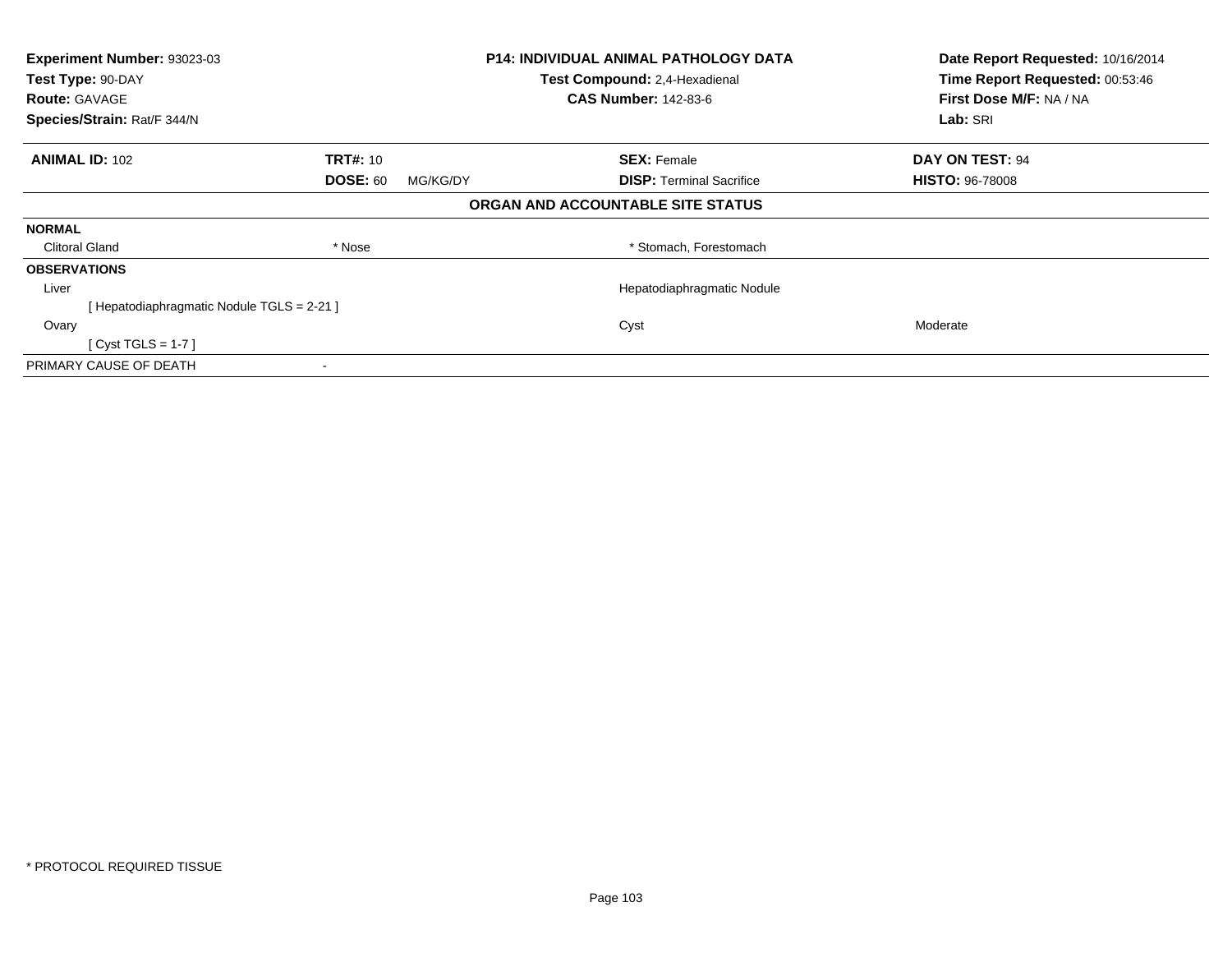| Experiment Number: 93023-03<br>Test Type: 90-DAY<br><b>Route: GAVAGE</b> | <b>P14: INDIVIDUAL ANIMAL PATHOLOGY DATA</b><br>Test Compound: 2,4-Hexadienal<br><b>CAS Number: 142-83-6</b> |                                   | Date Report Requested: 10/16/2014<br>Time Report Requested: 00:53:46<br>First Dose M/F: NA / NA |  |
|--------------------------------------------------------------------------|--------------------------------------------------------------------------------------------------------------|-----------------------------------|-------------------------------------------------------------------------------------------------|--|
| Species/Strain: Rat/F 344/N                                              |                                                                                                              |                                   | Lab: SRI                                                                                        |  |
| <b>ANIMAL ID: 103</b>                                                    | TRT#: 10                                                                                                     | <b>SEX: Female</b>                | DAY ON TEST: 94                                                                                 |  |
|                                                                          | <b>DOSE: 60</b><br>MG/KG/DY                                                                                  | <b>DISP:</b> Terminal Sacrifice   | <b>HISTO: 96-78009</b>                                                                          |  |
|                                                                          |                                                                                                              | ORGAN AND ACCOUNTABLE SITE STATUS |                                                                                                 |  |
| <b>NORMAL</b>                                                            |                                                                                                              |                                   |                                                                                                 |  |
| * Nose                                                                   | * Stomach, Forestomach                                                                                       |                                   |                                                                                                 |  |
| <b>OBSERVATIONS</b>                                                      |                                                                                                              |                                   |                                                                                                 |  |
| Ovary                                                                    |                                                                                                              | Cyst                              | Moderate                                                                                        |  |
| $Cyst TGLS = 1-7$                                                        |                                                                                                              |                                   |                                                                                                 |  |
| PRIMARY CAUSE OF DEATH                                                   |                                                                                                              |                                   |                                                                                                 |  |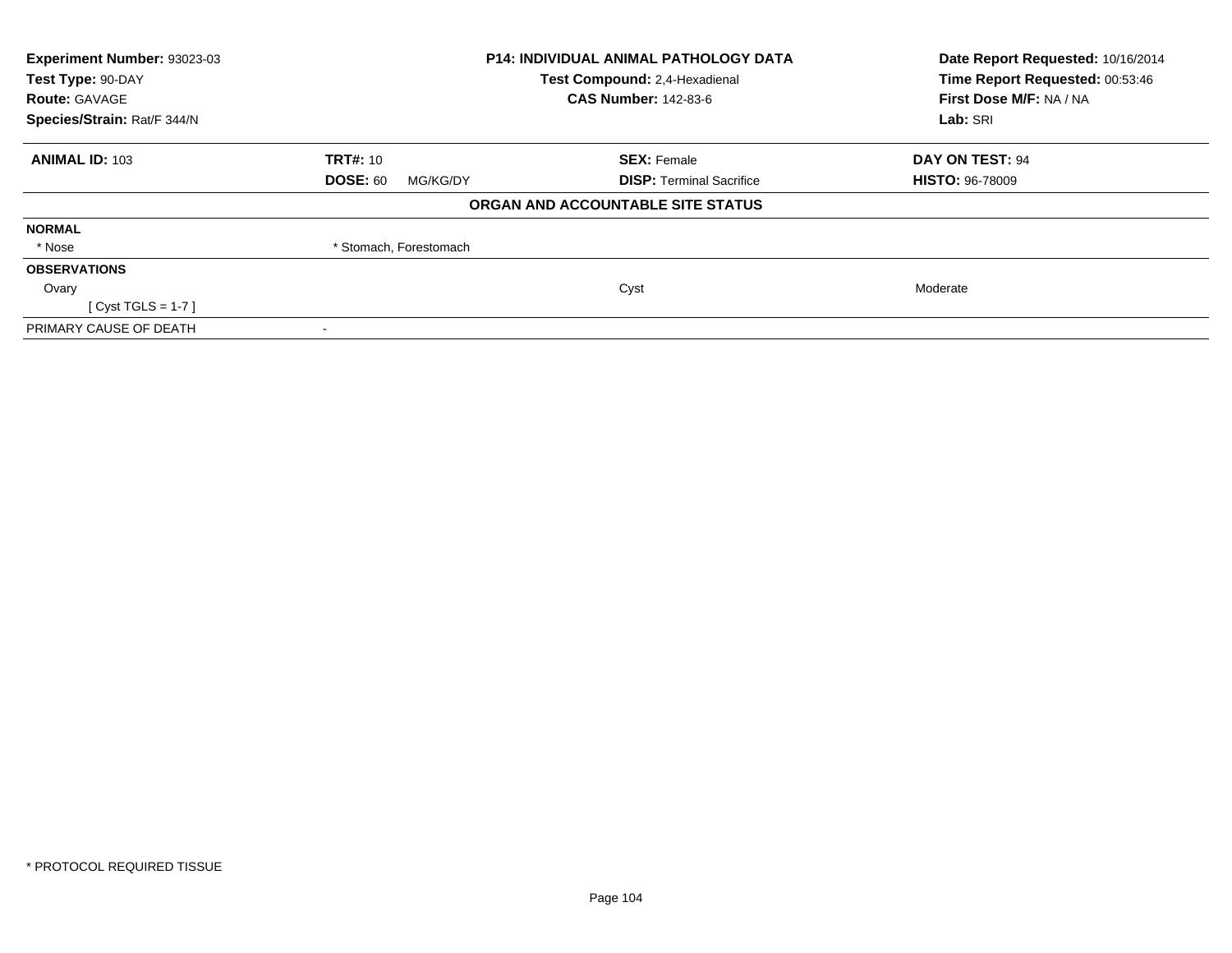| Experiment Number: 93023-03<br>Test Type: 90-DAY<br><b>Route: GAVAGE</b> | <b>P14: INDIVIDUAL ANIMAL PATHOLOGY DATA</b><br>Test Compound: 2,4-Hexadienal<br><b>CAS Number: 142-83-6</b> |                                   | Date Report Requested: 10/16/2014<br>Time Report Requested: 00:53:46<br>First Dose M/F: NA / NA |  |
|--------------------------------------------------------------------------|--------------------------------------------------------------------------------------------------------------|-----------------------------------|-------------------------------------------------------------------------------------------------|--|
| Species/Strain: Rat/F 344/N                                              |                                                                                                              |                                   | Lab: SRI                                                                                        |  |
| <b>ANIMAL ID: 104</b>                                                    | TRT#: 10                                                                                                     | <b>SEX: Female</b>                | DAY ON TEST: 94                                                                                 |  |
|                                                                          | <b>DOSE: 60</b><br>MG/KG/DY                                                                                  | <b>DISP:</b> Terminal Sacrifice   | <b>HISTO: 96-78010</b>                                                                          |  |
|                                                                          |                                                                                                              | ORGAN AND ACCOUNTABLE SITE STATUS |                                                                                                 |  |
| <b>NORMAL</b>                                                            |                                                                                                              |                                   |                                                                                                 |  |
| * Nose                                                                   | * Stomach, Forestomach                                                                                       |                                   |                                                                                                 |  |
| <b>OBSERVATIONS</b>                                                      |                                                                                                              |                                   |                                                                                                 |  |
| Ovary                                                                    |                                                                                                              | Cyst                              | Moderate                                                                                        |  |
| $Cyst TGLS = 1-7$                                                        |                                                                                                              |                                   |                                                                                                 |  |
| PRIMARY CAUSE OF DEATH                                                   |                                                                                                              |                                   |                                                                                                 |  |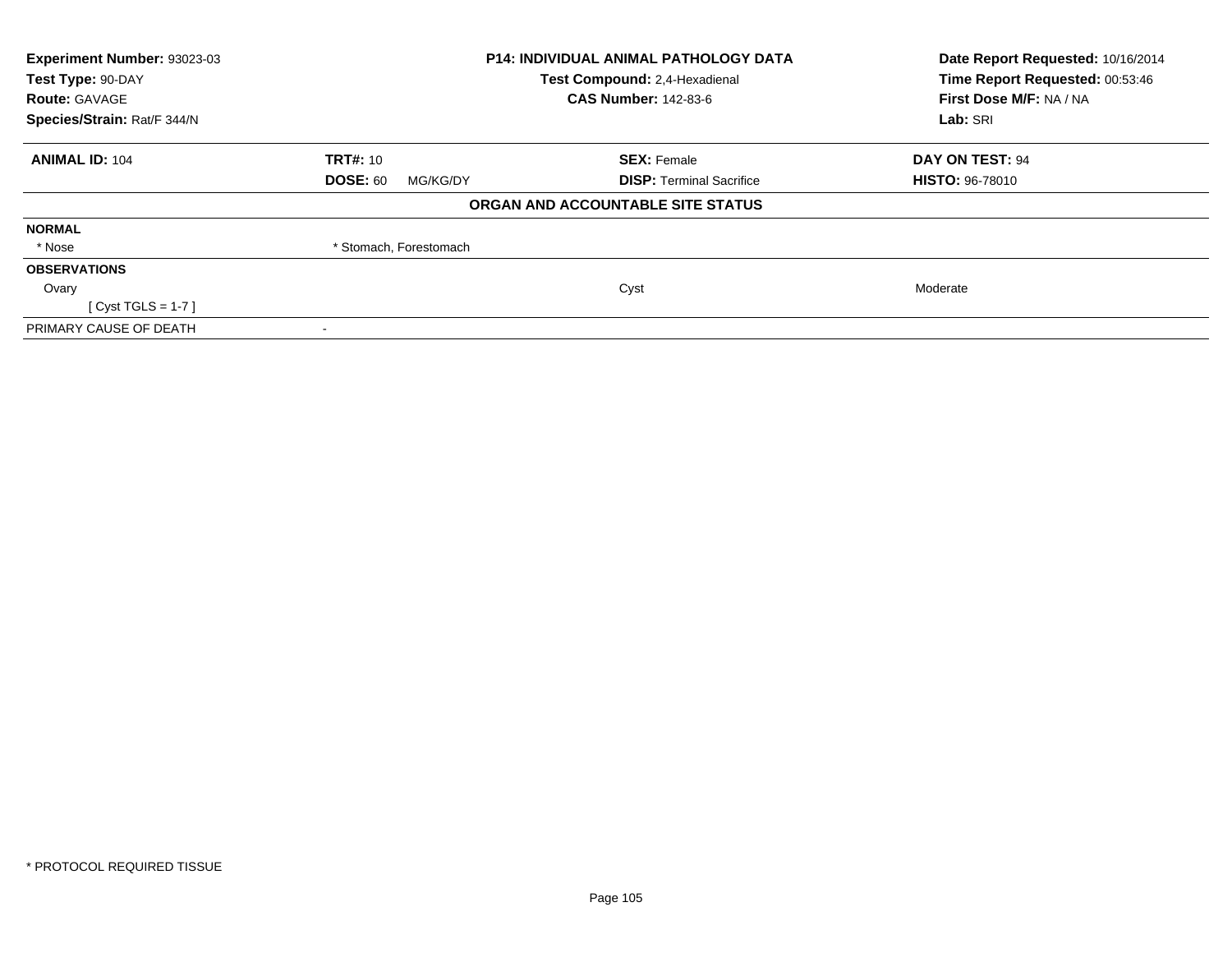| <b>Experiment Number: 93023-03</b> | <b>P14: INDIVIDUAL ANIMAL PATHOLOGY DATA</b> |                                   | Date Report Requested: 10/16/2014 |
|------------------------------------|----------------------------------------------|-----------------------------------|-----------------------------------|
| Test Type: 90-DAY                  |                                              | Test Compound: 2,4-Hexadienal     | Time Report Requested: 00:53:46   |
| <b>Route: GAVAGE</b>               |                                              | <b>CAS Number: 142-83-6</b>       | First Dose M/F: NA / NA           |
| Species/Strain: Rat/F 344/N        |                                              |                                   | Lab: SRI                          |
| <b>ANIMAL ID: 105</b>              | <b>TRT#: 10</b>                              | <b>SEX: Female</b>                | DAY ON TEST: 94                   |
|                                    | <b>DOSE: 60</b><br>MG/KG/DY                  | <b>DISP:</b> Terminal Sacrifice   | <b>HISTO: 96-78011</b>            |
|                                    |                                              | ORGAN AND ACCOUNTABLE SITE STATUS |                                   |
| <b>NORMAL</b>                      |                                              |                                   |                                   |
| <b>Clitoral Gland</b>              | * Stomach, Forestomach                       |                                   |                                   |
| <b>OBSERVATIONS</b>                |                                              |                                   |                                   |
| * Nose                             | Olfactory Epi                                | Necrosis                          | Mild                              |
| PRIMARY CAUSE OF DEATH             |                                              |                                   |                                   |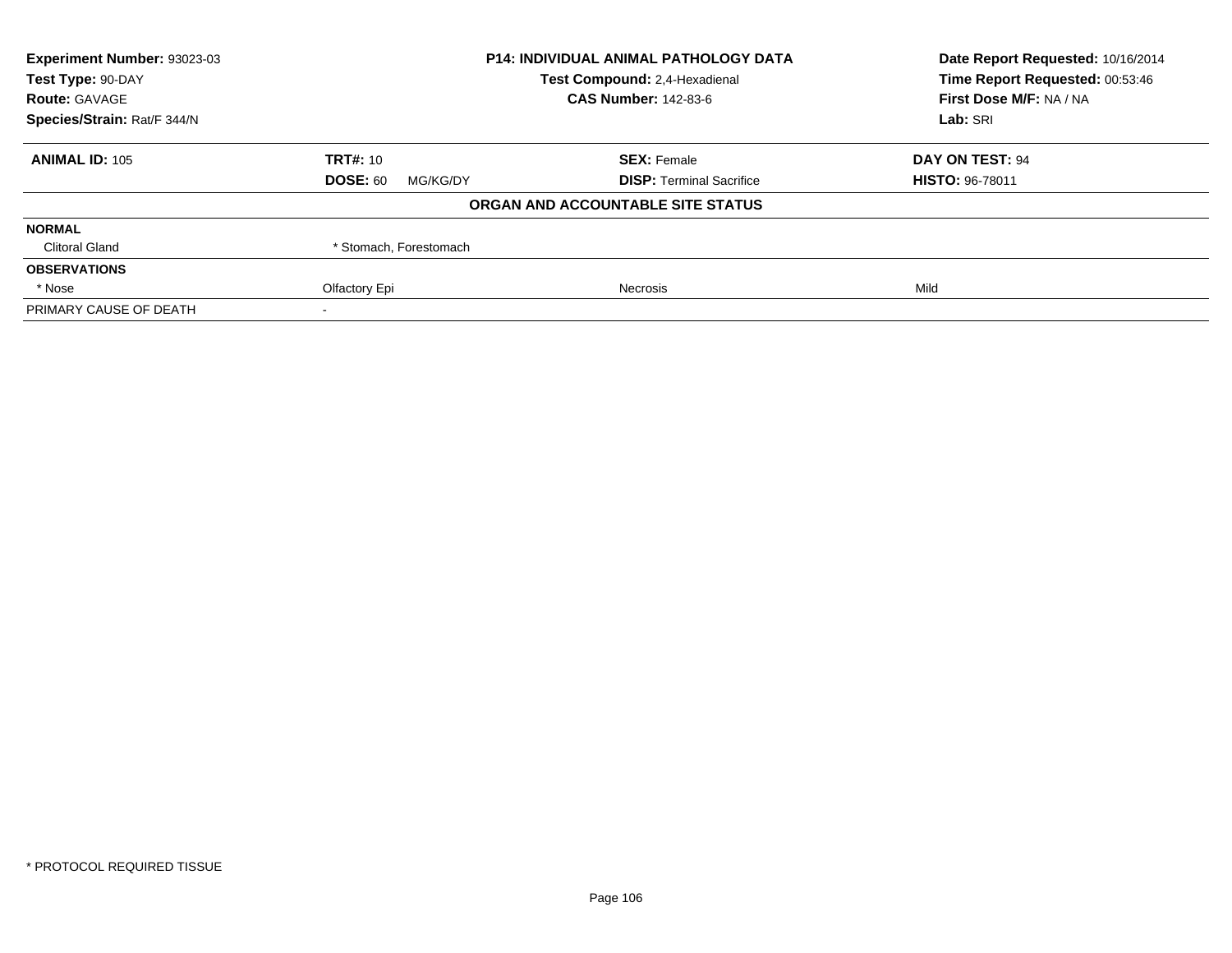| Experiment Number: 93023-03<br>Test Type: 90-DAY |                             | <b>P14: INDIVIDUAL ANIMAL PATHOLOGY DATA</b><br>Test Compound: 2,4-Hexadienal | Date Report Requested: 10/16/2014<br>Time Report Requested: 00:53:46 |
|--------------------------------------------------|-----------------------------|-------------------------------------------------------------------------------|----------------------------------------------------------------------|
| <b>Route: GAVAGE</b>                             |                             | <b>CAS Number: 142-83-6</b>                                                   | First Dose M/F: NA / NA                                              |
| Species/Strain: Rat/F 344/N                      |                             |                                                                               | Lab: SRI                                                             |
| <b>ANIMAL ID: 106</b>                            | <b>TRT#: 10</b>             | <b>SEX: Female</b>                                                            | <b>DAY ON TEST: 94</b>                                               |
|                                                  | <b>DOSE: 60</b><br>MG/KG/DY | <b>DISP:</b> Terminal Sacrifice                                               | <b>HISTO: 96-78012</b>                                               |
|                                                  |                             | ORGAN AND ACCOUNTABLE SITE STATUS                                             |                                                                      |
| <b>NORMAL</b>                                    |                             |                                                                               |                                                                      |
| <b>Clitoral Gland</b>                            | * Nose                      | * Stomach, Forestomach                                                        |                                                                      |
| <b>OBSERVATIONS</b>                              |                             |                                                                               |                                                                      |
| Liver                                            |                             | Hepatodiaphragmatic Nodule                                                    |                                                                      |
| [ Hepatodiaphragmatic Nodule TGLS = 1-21 ]       |                             |                                                                               |                                                                      |
| <b>Uterus</b>                                    |                             | Hydrometra                                                                    | Moderate                                                             |
| [Hydrometra TGLS = $2-7$ ]                       |                             |                                                                               |                                                                      |
| PRIMARY CAUSE OF DEATH                           |                             |                                                                               |                                                                      |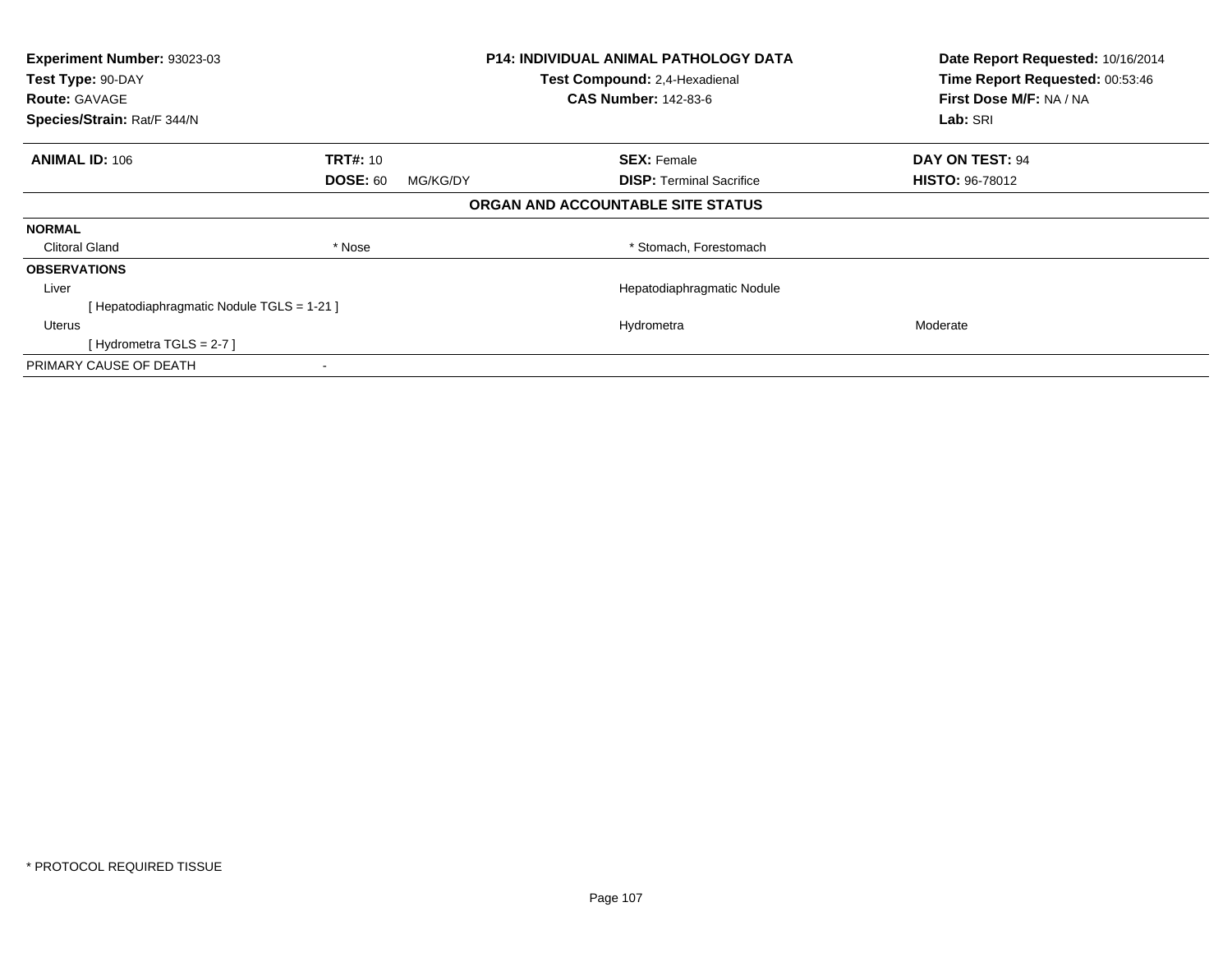| Experiment Number: 93023-03 | <b>P14: INDIVIDUAL ANIMAL PATHOLOGY DATA</b> |                                   | Date Report Requested: 10/16/2014 |  |
|-----------------------------|----------------------------------------------|-----------------------------------|-----------------------------------|--|
| Test Type: 90-DAY           |                                              | Test Compound: 2,4-Hexadienal     | Time Report Requested: 00:53:46   |  |
| <b>Route: GAVAGE</b>        |                                              | <b>CAS Number: 142-83-6</b>       | First Dose M/F: NA / NA           |  |
| Species/Strain: Rat/F 344/N |                                              |                                   | Lab: SRI                          |  |
| <b>ANIMAL ID: 107</b>       | <b>TRT#: 10</b>                              | <b>SEX: Female</b>                | DAY ON TEST: 94                   |  |
|                             | <b>DOSE: 60</b><br>MG/KG/DY                  | <b>DISP: Terminal Sacrifice</b>   | <b>HISTO: 96-78013</b>            |  |
|                             |                                              | ORGAN AND ACCOUNTABLE SITE STATUS |                                   |  |
| <b>NORMAL</b>               |                                              |                                   |                                   |  |
| * Nose                      | * Stomach, Forestomach                       |                                   |                                   |  |
| PRIMARY CAUSE OF DEATH      |                                              |                                   |                                   |  |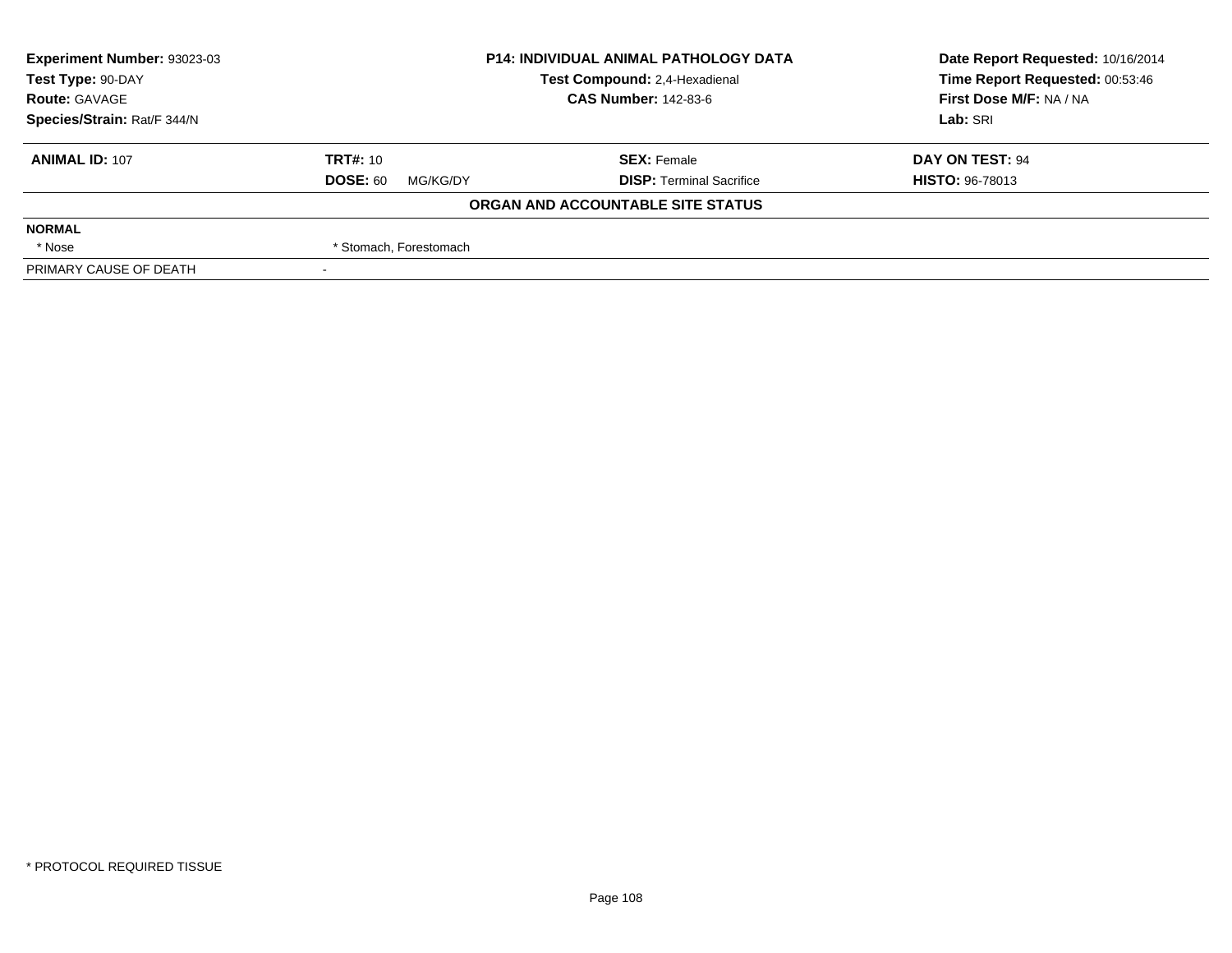| Experiment Number: 93023-03 | <b>P14: INDIVIDUAL ANIMAL PATHOLOGY DATA</b> |                                   | Date Report Requested: 10/16/2014 |  |
|-----------------------------|----------------------------------------------|-----------------------------------|-----------------------------------|--|
| Test Type: 90-DAY           |                                              | Test Compound: 2,4-Hexadienal     | Time Report Requested: 00:53:46   |  |
| <b>Route: GAVAGE</b>        |                                              | <b>CAS Number: 142-83-6</b>       | First Dose M/F: NA / NA           |  |
| Species/Strain: Rat/F 344/N |                                              |                                   | Lab: SRI                          |  |
| <b>ANIMAL ID: 108</b>       | <b>TRT#: 10</b>                              | <b>SEX: Female</b>                | DAY ON TEST: 94                   |  |
|                             | <b>DOSE: 60</b><br>MG/KG/DY                  | <b>DISP: Terminal Sacrifice</b>   | <b>HISTO: 96-78014</b>            |  |
|                             |                                              | ORGAN AND ACCOUNTABLE SITE STATUS |                                   |  |
| <b>NORMAL</b>               |                                              |                                   |                                   |  |
| * Nose                      | * Stomach, Forestomach                       |                                   |                                   |  |
| PRIMARY CAUSE OF DEATH      |                                              |                                   |                                   |  |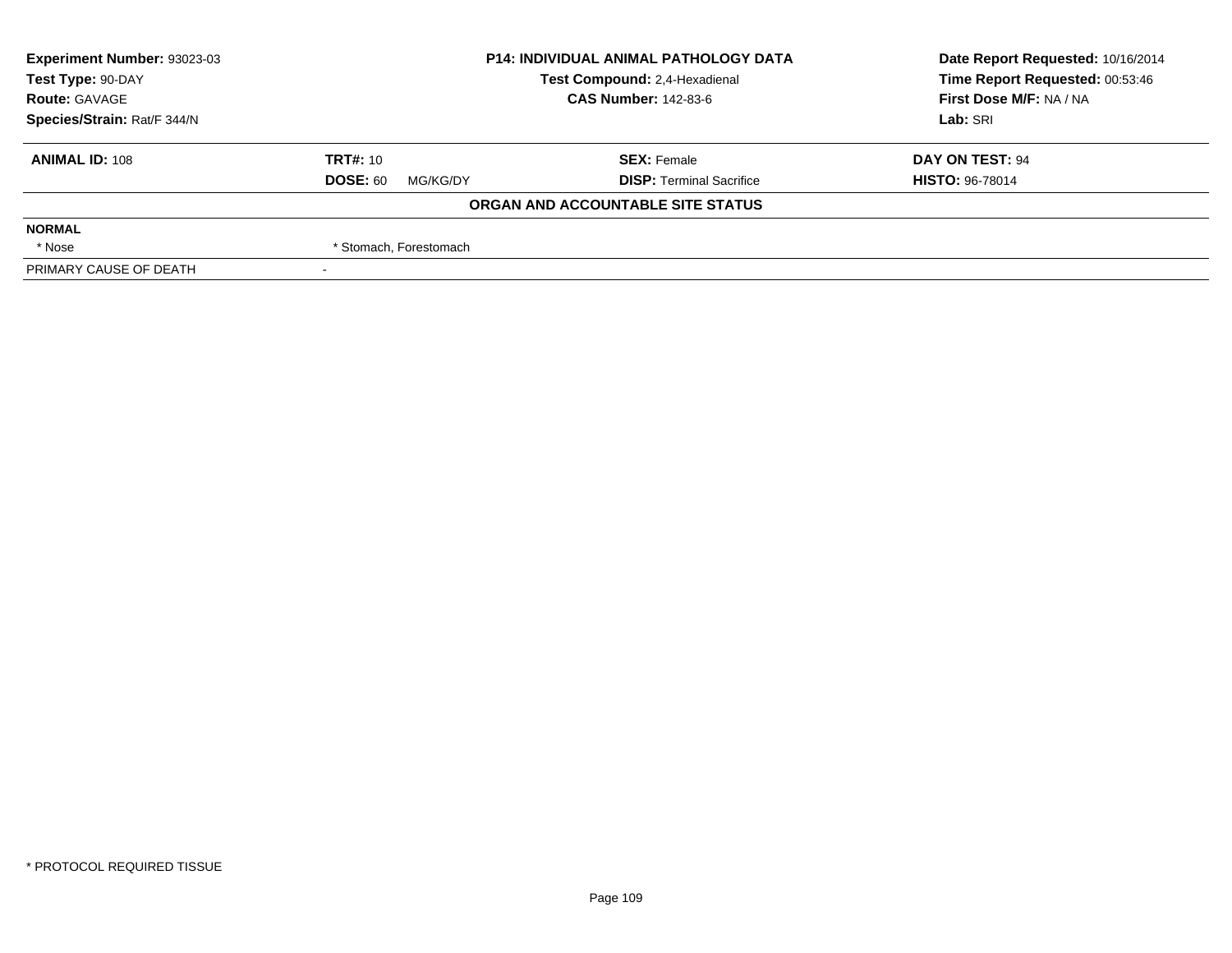| Experiment Number: 93023-03 | <b>P14: INDIVIDUAL ANIMAL PATHOLOGY DATA</b> |                                   | Date Report Requested: 10/16/2014 |  |
|-----------------------------|----------------------------------------------|-----------------------------------|-----------------------------------|--|
| Test Type: 90-DAY           |                                              | Test Compound: 2,4-Hexadienal     | Time Report Requested: 00:53:46   |  |
| <b>Route: GAVAGE</b>        |                                              | <b>CAS Number: 142-83-6</b>       | First Dose M/F: NA / NA           |  |
| Species/Strain: Rat/F 344/N |                                              |                                   | Lab: SRI                          |  |
| <b>ANIMAL ID: 109</b>       | <b>TRT#: 10</b>                              | <b>SEX: Female</b>                | DAY ON TEST: 94                   |  |
|                             | <b>DOSE: 60</b><br>MG/KG/DY                  | <b>DISP: Terminal Sacrifice</b>   | <b>HISTO: 96-78015</b>            |  |
|                             |                                              | ORGAN AND ACCOUNTABLE SITE STATUS |                                   |  |
| <b>NORMAL</b>               |                                              |                                   |                                   |  |
| * Nose                      | * Stomach, Forestomach                       |                                   |                                   |  |
| PRIMARY CAUSE OF DEATH      |                                              |                                   |                                   |  |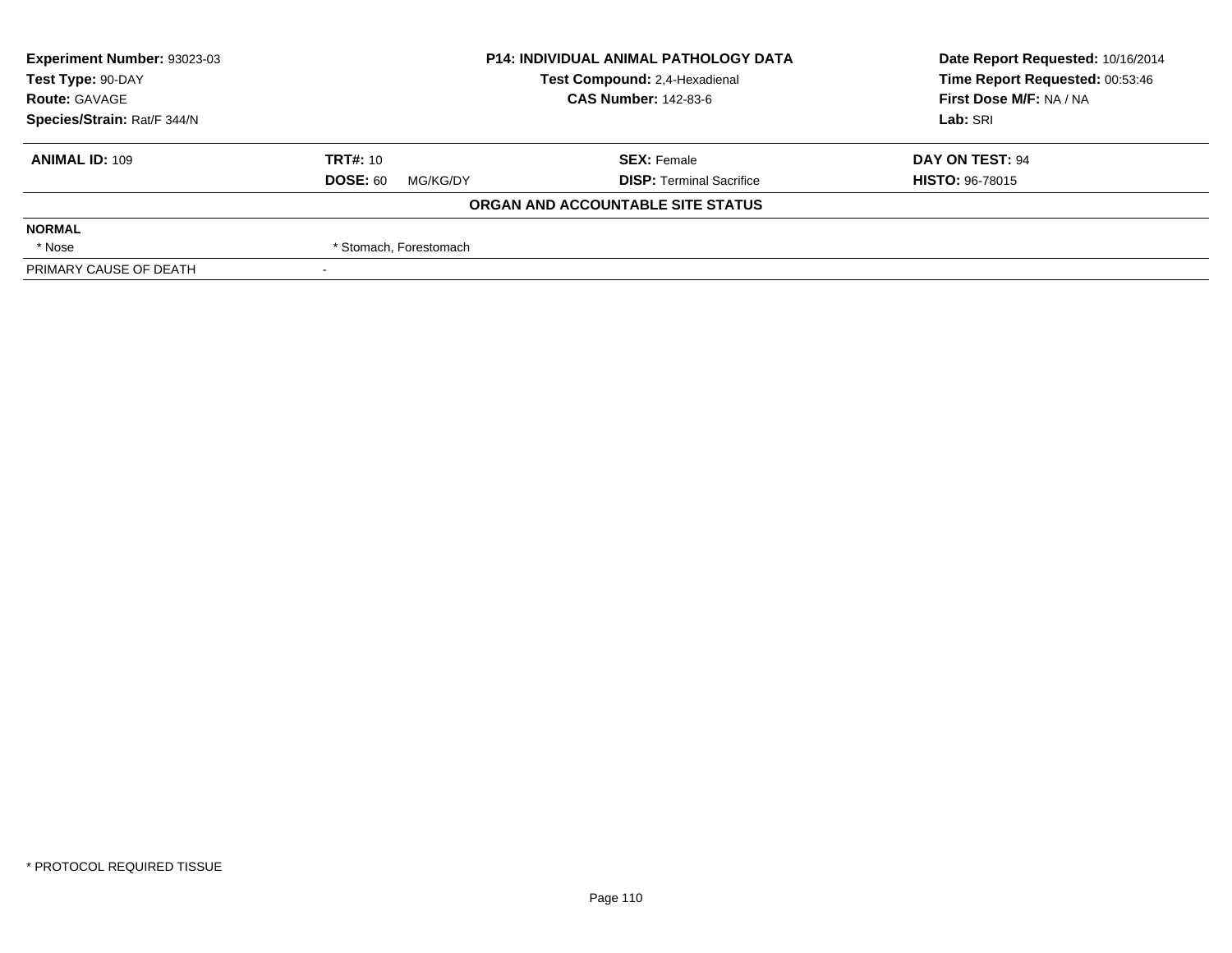| Test Type: 90-DAY<br><b>Route: GAVAGE</b> | Experiment Number: 93023-03<br><b>P14: INDIVIDUAL ANIMAL PATHOLOGY DATA</b><br>Test Compound: 2,4-Hexadienal<br><b>CAS Number: 142-83-6</b> |                                             | Date Report Requested: 10/16/2014<br>Time Report Requested: 00:53:46<br>First Dose M/F: NA / NA |  |
|-------------------------------------------|---------------------------------------------------------------------------------------------------------------------------------------------|---------------------------------------------|-------------------------------------------------------------------------------------------------|--|
| Species/Strain: Rat/F 344/N               |                                                                                                                                             |                                             | Lab: SRI                                                                                        |  |
| <b>ANIMAL ID: 110</b>                     | <b>TRT#: 10</b>                                                                                                                             | <b>SEX: Female</b>                          | DAY ON TEST: 94                                                                                 |  |
|                                           | <b>DOSE: 60</b>                                                                                                                             | <b>DISP:</b> Terminal Sacrifice<br>MG/KG/DY | <b>HISTO: 96-78016</b>                                                                          |  |
|                                           |                                                                                                                                             | ORGAN AND ACCOUNTABLE SITE STATUS           |                                                                                                 |  |
| <b>NORMAL</b>                             |                                                                                                                                             |                                             |                                                                                                 |  |
| * Nose                                    | * Stomach, Forestomach                                                                                                                      |                                             |                                                                                                 |  |
| <b>OBSERVATIONS</b>                       |                                                                                                                                             |                                             |                                                                                                 |  |
| Liver                                     |                                                                                                                                             | Hepatodiaphragmatic Nodule                  |                                                                                                 |  |
|                                           | Hepatodiaphragmatic Nodule TGLS = 2-21 ]                                                                                                    |                                             |                                                                                                 |  |
| <b>Uterus</b>                             |                                                                                                                                             | Hydrometra                                  | Moderate                                                                                        |  |
|                                           | [Hydrometra TGLS = 1-7 ]                                                                                                                    |                                             |                                                                                                 |  |
| PRIMARY CAUSE OF DEATH                    | ۰                                                                                                                                           |                                             |                                                                                                 |  |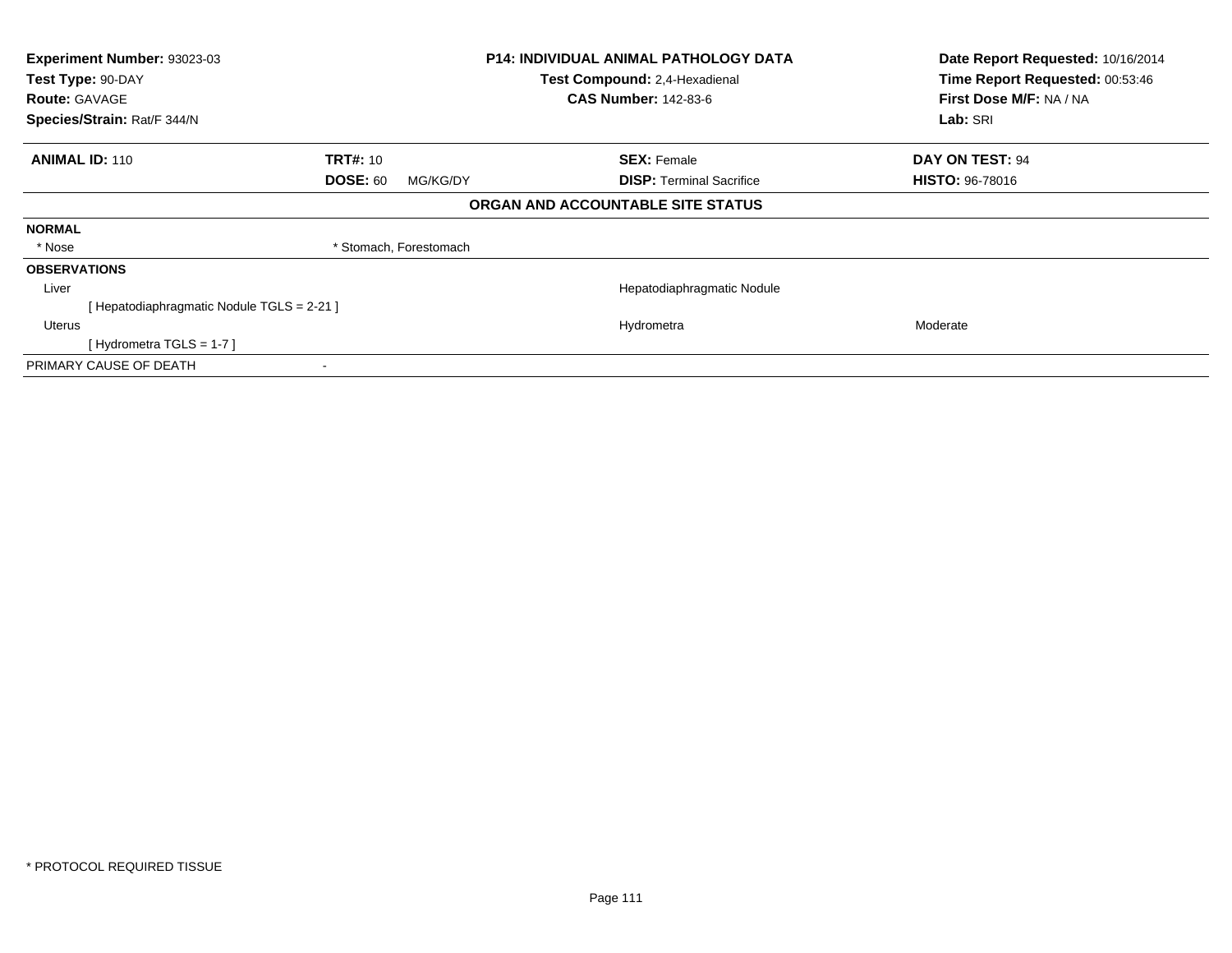| <b>Experiment Number: 93023-03</b><br>Test Type: 90-DAY<br><b>Route: GAVAGE</b><br>Species/Strain: Rat/F 344/N |                              | <b>P14: INDIVIDUAL ANIMAL PATHOLOGY DATA</b><br>Test Compound: 2,4-Hexadienal<br><b>CAS Number: 142-83-6</b> | Date Report Requested: 10/16/2014<br>Time Report Requested: 00:53:46<br>First Dose M/F: NA / NA<br>Lab: SRI |
|----------------------------------------------------------------------------------------------------------------|------------------------------|--------------------------------------------------------------------------------------------------------------|-------------------------------------------------------------------------------------------------------------|
| <b>ANIMAL ID: 111</b>                                                                                          | <b>TRT#: 12</b>              | <b>SEX: Female</b>                                                                                           | DAY ON TEST: 94                                                                                             |
|                                                                                                                | <b>DOSE: 120</b><br>MG/KG/DY | <b>DISP:</b> Terminal Sacrifice                                                                              | <b>HISTO: 96-78017</b>                                                                                      |
|                                                                                                                |                              | ORGAN AND ACCOUNTABLE SITE STATUS                                                                            |                                                                                                             |
| <b>NORMAL</b>                                                                                                  |                              |                                                                                                              |                                                                                                             |
| * Adrenal Cortex                                                                                               | * Adrenal Medulla            | * Bone                                                                                                       | * Bone Marrow                                                                                               |
| * Brain                                                                                                        | * Clitoral Gland             | * Esophagus                                                                                                  | * Heart                                                                                                     |
| * Intestine Large, Cecum                                                                                       | * Intestine Large, Colon     | * Intestine Large, Rectum                                                                                    | * Intestine Small, Duodenum                                                                                 |
| * Intestine Small, Ileum                                                                                       | * Intestine Small, Jejunum   | * Islets, Pancreatic                                                                                         | * Kidney                                                                                                    |
| * Liver                                                                                                        | * Lung                       | * Lymph Node, Mandibular                                                                                     | * Lymph Node, Mesenteric                                                                                    |
| * Mammary Gland                                                                                                | * Nose                       | * Ovary                                                                                                      | * Pancreas                                                                                                  |
| * Parathyroid Gland                                                                                            | * Pituitary Gland            | * Salivary Glands                                                                                            | * Skin                                                                                                      |
| * Spleen                                                                                                       | * Stomach, Glandular         | * Thymus                                                                                                     | * Thyroid Gland                                                                                             |
| * Trachea                                                                                                      | * Urinary Bladder            | * Uterus                                                                                                     |                                                                                                             |
| <b>OBSERVATIONS</b>                                                                                            |                              |                                                                                                              |                                                                                                             |
| * Stomach, Forestomach                                                                                         | Epithelium                   | Hyperplasia                                                                                                  | Mild                                                                                                        |
| PRIMARY CAUSE OF DEATH                                                                                         |                              |                                                                                                              |                                                                                                             |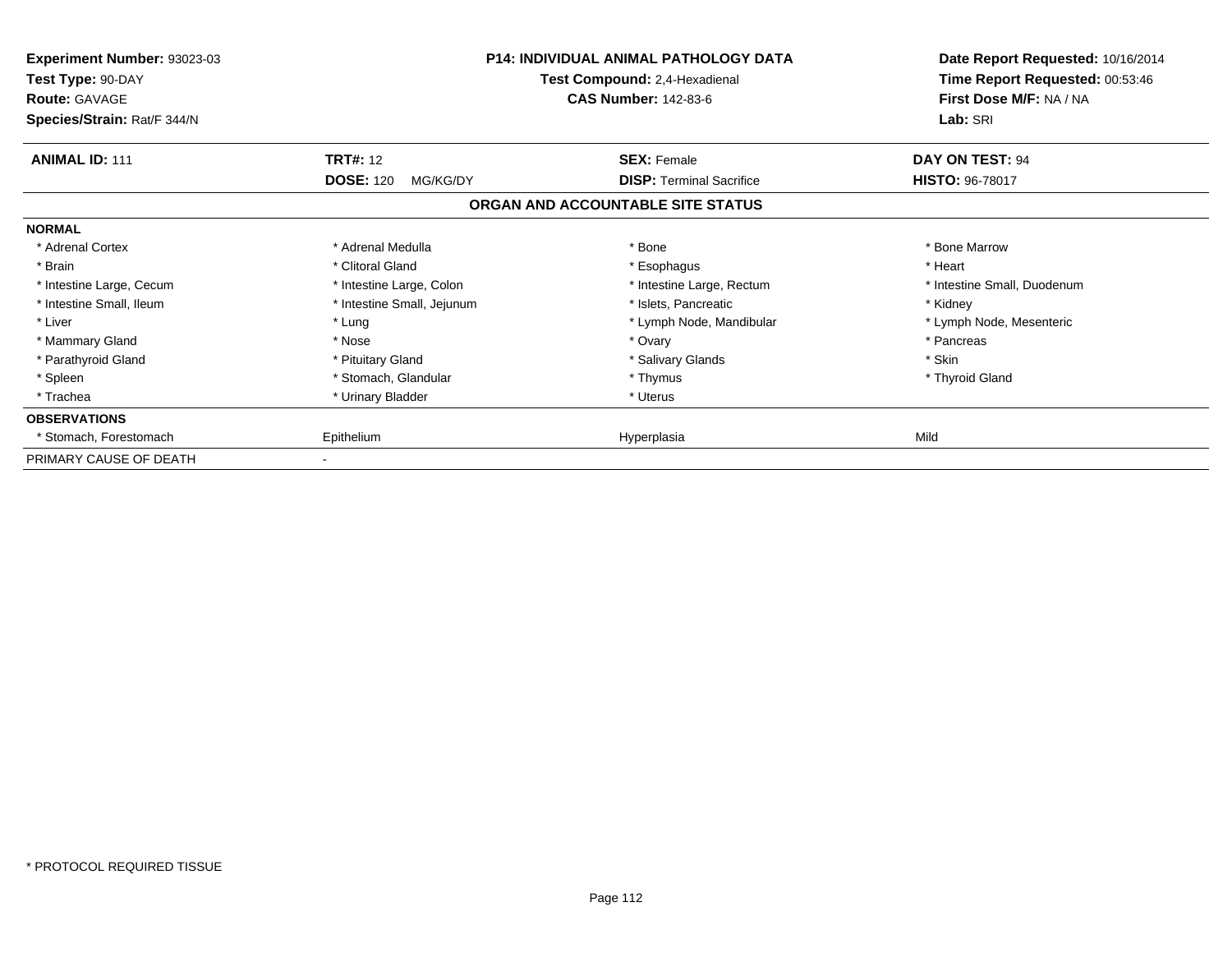| Experiment Number: 93023-03<br>Test Type: 90-DAY<br><b>Route: GAVAGE</b><br>Species/Strain: Rat/F 344/N |                                                 | <b>P14: INDIVIDUAL ANIMAL PATHOLOGY DATA</b><br>Test Compound: 2,4-Hexadienal<br><b>CAS Number: 142-83-6</b> | Date Report Requested: 10/16/2014<br>Time Report Requested: 00:53:46<br>First Dose M/F: NA / NA<br>Lab: SRI |  |
|---------------------------------------------------------------------------------------------------------|-------------------------------------------------|--------------------------------------------------------------------------------------------------------------|-------------------------------------------------------------------------------------------------------------|--|
| <b>ANIMAL ID: 112</b>                                                                                   | <b>TRT#: 12</b><br><b>DOSE: 120</b><br>MG/KG/DY | <b>SEX: Female</b><br><b>DISP: Terminal Sacrifice</b>                                                        | DAY ON TEST: 94<br><b>HISTO: 96-78018</b>                                                                   |  |
|                                                                                                         |                                                 | ORGAN AND ACCOUNTABLE SITE STATUS                                                                            |                                                                                                             |  |
| <b>NORMAL</b>                                                                                           |                                                 |                                                                                                              |                                                                                                             |  |
| * Adrenal Medulla                                                                                       | * Bone                                          | * Bone Marrow                                                                                                | * Brain                                                                                                     |  |
| * Clitoral Gland                                                                                        | * Esophagus                                     | * Heart                                                                                                      | * Intestine Large, Cecum                                                                                    |  |
| * Intestine Large, Colon                                                                                | * Intestine Large, Rectum                       | * Intestine Small, Duodenum                                                                                  | * Intestine Small, Ileum                                                                                    |  |
| * Intestine Small, Jejunum                                                                              | * Islets, Pancreatic                            | * Kidney                                                                                                     | * Liver                                                                                                     |  |
| * Lung                                                                                                  | * Lymph Node, Mandibular                        | * Lymph Node, Mesenteric                                                                                     | * Mammary Gland                                                                                             |  |
| * Nose                                                                                                  | * Ovary                                         | * Pancreas                                                                                                   | * Parathyroid Gland                                                                                         |  |
| * Pituitary Gland                                                                                       | * Salivary Glands                               | * Skin                                                                                                       | * Spleen                                                                                                    |  |
| * Stomach, Glandular                                                                                    | * Thymus                                        | * Thyroid Gland                                                                                              | * Trachea                                                                                                   |  |
| * Urinary Bladder                                                                                       | * Uterus                                        |                                                                                                              |                                                                                                             |  |
| <b>OBSERVATIONS</b>                                                                                     |                                                 |                                                                                                              |                                                                                                             |  |
| * Adrenal Cortex                                                                                        |                                                 | Accessory Adrenal Cortical Nodule                                                                            | Moderate                                                                                                    |  |
| * Stomach, Forestomach                                                                                  | Epithelium                                      | Hyperplasia                                                                                                  | Mild                                                                                                        |  |
|                                                                                                         |                                                 | Inflammation                                                                                                 | Chronic Active, Mild                                                                                        |  |
| PRIMARY CAUSE OF DEATH                                                                                  |                                                 |                                                                                                              |                                                                                                             |  |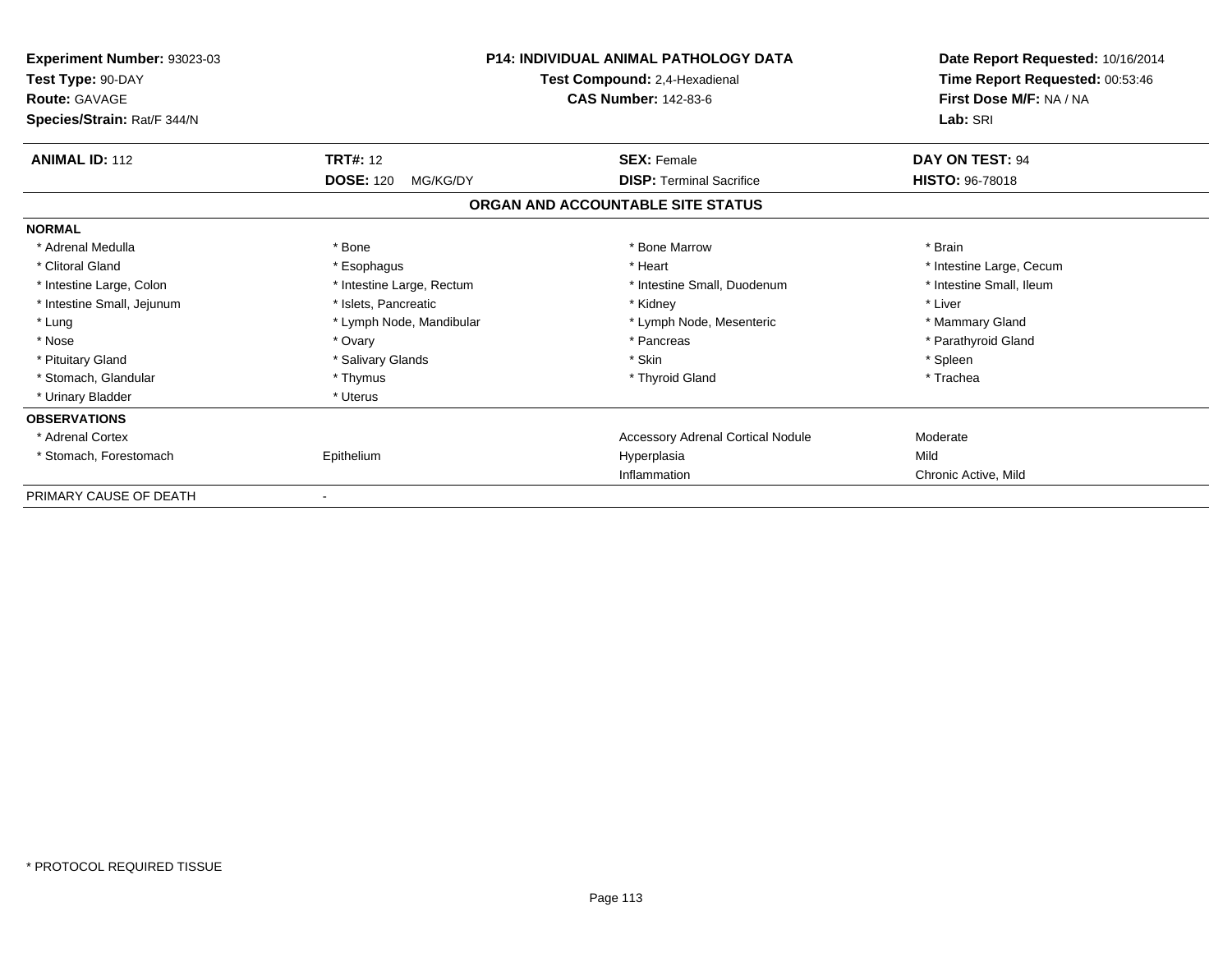| <b>Experiment Number: 93023-03</b><br>Test Type: 90-DAY<br><b>Route: GAVAGE</b><br>Species/Strain: Rat/F 344/N |                              | P14: INDIVIDUAL ANIMAL PATHOLOGY DATA<br>Test Compound: 2,4-Hexadienal<br><b>CAS Number: 142-83-6</b> |                             |
|----------------------------------------------------------------------------------------------------------------|------------------------------|-------------------------------------------------------------------------------------------------------|-----------------------------|
| <b>ANIMAL ID: 113</b>                                                                                          | <b>TRT#: 12</b>              | <b>SEX: Female</b>                                                                                    | DAY ON TEST: 94             |
|                                                                                                                | <b>DOSE: 120</b><br>MG/KG/DY | <b>DISP: Terminal Sacrifice</b>                                                                       | <b>HISTO: 96-78019</b>      |
|                                                                                                                |                              | ORGAN AND ACCOUNTABLE SITE STATUS                                                                     |                             |
| <b>NORMAL</b>                                                                                                  |                              |                                                                                                       |                             |
| * Adrenal Cortex                                                                                               | * Adrenal Medulla            | * Bone                                                                                                | * Bone Marrow               |
| * Brain                                                                                                        | * Clitoral Gland             | * Esophagus                                                                                           | * Heart                     |
| * Intestine Large, Cecum                                                                                       | * Intestine Large, Colon     | * Intestine Large, Rectum                                                                             | * Intestine Small, Duodenum |
| * Intestine Small, Ileum                                                                                       | * Intestine Small, Jejunum   | * Islets, Pancreatic                                                                                  | * Kidney                    |
| * Lung                                                                                                         | * Lymph Node, Mandibular     | * Lymph Node, Mesenteric                                                                              | * Mammary Gland             |
| * Ovary                                                                                                        | * Pancreas                   | * Parathyroid Gland                                                                                   | * Pituitary Gland           |
| * Salivary Glands                                                                                              | * Skin                       | * Spleen                                                                                              | * Stomach, Glandular        |
| * Thymus                                                                                                       | * Thyroid Gland              | * Trachea                                                                                             | * Urinary Bladder           |
| * Uterus                                                                                                       |                              |                                                                                                       |                             |
| <b>OBSERVATIONS</b>                                                                                            |                              |                                                                                                       |                             |
| * Liver                                                                                                        |                              | <b>Infiltration Cellular</b>                                                                          | Mixed Cell, Minimal         |
| * Nose                                                                                                         | Olfactory Epi                | Necrosis                                                                                              | Mild                        |
| * Stomach, Forestomach                                                                                         | Epithelium                   | Degeneration                                                                                          | Mild                        |
|                                                                                                                |                              | Foreign Body                                                                                          | Minimal                     |
|                                                                                                                | Epithelium                   | Hyperplasia                                                                                           | Moderate                    |
|                                                                                                                |                              | Inflammation                                                                                          | Chronic Active, Moderate    |
| Note: FOREIGN BODY IS IN THE LAMINA PROPRIA.                                                                   |                              |                                                                                                       |                             |
| PRIMARY CAUSE OF DEATH                                                                                         |                              |                                                                                                       |                             |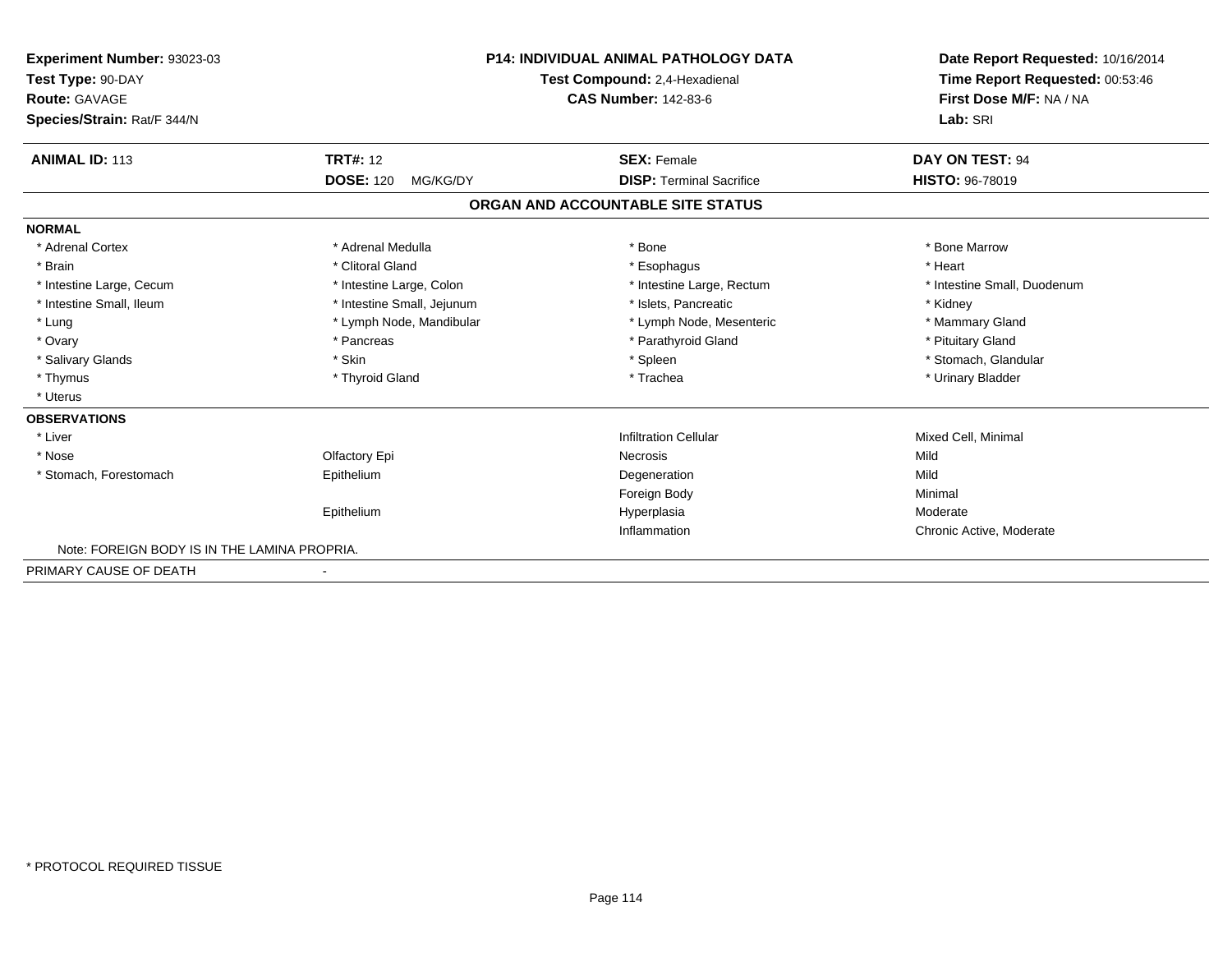| Experiment Number: 93023-03<br>Test Type: 90-DAY<br><b>Route: GAVAGE</b><br>Species/Strain: Rat/F 344/N | <b>P14: INDIVIDUAL ANIMAL PATHOLOGY DATA</b><br>Test Compound: 2,4-Hexadienal<br><b>CAS Number: 142-83-6</b> |                                   | Date Report Requested: 10/16/2014<br>Time Report Requested: 00:53:46<br>First Dose M/F: NA / NA<br>Lab: SRI |
|---------------------------------------------------------------------------------------------------------|--------------------------------------------------------------------------------------------------------------|-----------------------------------|-------------------------------------------------------------------------------------------------------------|
| <b>ANIMAL ID: 114</b>                                                                                   | <b>TRT#: 12</b>                                                                                              | <b>SEX: Female</b>                | DAY ON TEST: 94                                                                                             |
|                                                                                                         | <b>DOSE: 120</b><br>MG/KG/DY                                                                                 | <b>DISP: Terminal Sacrifice</b>   | <b>HISTO: 96-78020</b>                                                                                      |
|                                                                                                         |                                                                                                              | ORGAN AND ACCOUNTABLE SITE STATUS |                                                                                                             |
| <b>NORMAL</b>                                                                                           |                                                                                                              |                                   |                                                                                                             |
| * Adrenal Cortex                                                                                        | * Adrenal Medulla                                                                                            | * Bone                            | * Bone Marrow                                                                                               |
| * Brain                                                                                                 | * Clitoral Gland                                                                                             | * Esophagus                       | * Heart                                                                                                     |
| * Intestine Large, Cecum                                                                                | * Intestine Large, Colon                                                                                     | * Intestine Large, Rectum         | * Intestine Small, Duodenum                                                                                 |
| * Intestine Small, Ileum                                                                                | * Intestine Small, Jejunum                                                                                   | * Islets, Pancreatic              | * Kidney                                                                                                    |
| * Lung                                                                                                  | * Lymph Node, Mandibular                                                                                     | * Lymph Node, Mesenteric          | * Mammary Gland                                                                                             |
| * Nose                                                                                                  | * Ovary                                                                                                      | * Pancreas                        | * Parathyroid Gland                                                                                         |
| * Pituitary Gland                                                                                       | * Salivary Glands                                                                                            | * Skin                            | * Spleen                                                                                                    |
| * Stomach, Glandular                                                                                    | * Thymus                                                                                                     | * Thyroid Gland                   | * Trachea                                                                                                   |
| * Urinary Bladder                                                                                       | * Uterus                                                                                                     |                                   |                                                                                                             |
| <b>OBSERVATIONS</b>                                                                                     |                                                                                                              |                                   |                                                                                                             |
| * Liver                                                                                                 |                                                                                                              | <b>Infiltration Cellular</b>      | Mixed Cell, Minimal                                                                                         |
| * Stomach, Forestomach                                                                                  | Epithelium                                                                                                   | Hyperplasia                       | Mild                                                                                                        |
| PRIMARY CAUSE OF DEATH                                                                                  |                                                                                                              |                                   |                                                                                                             |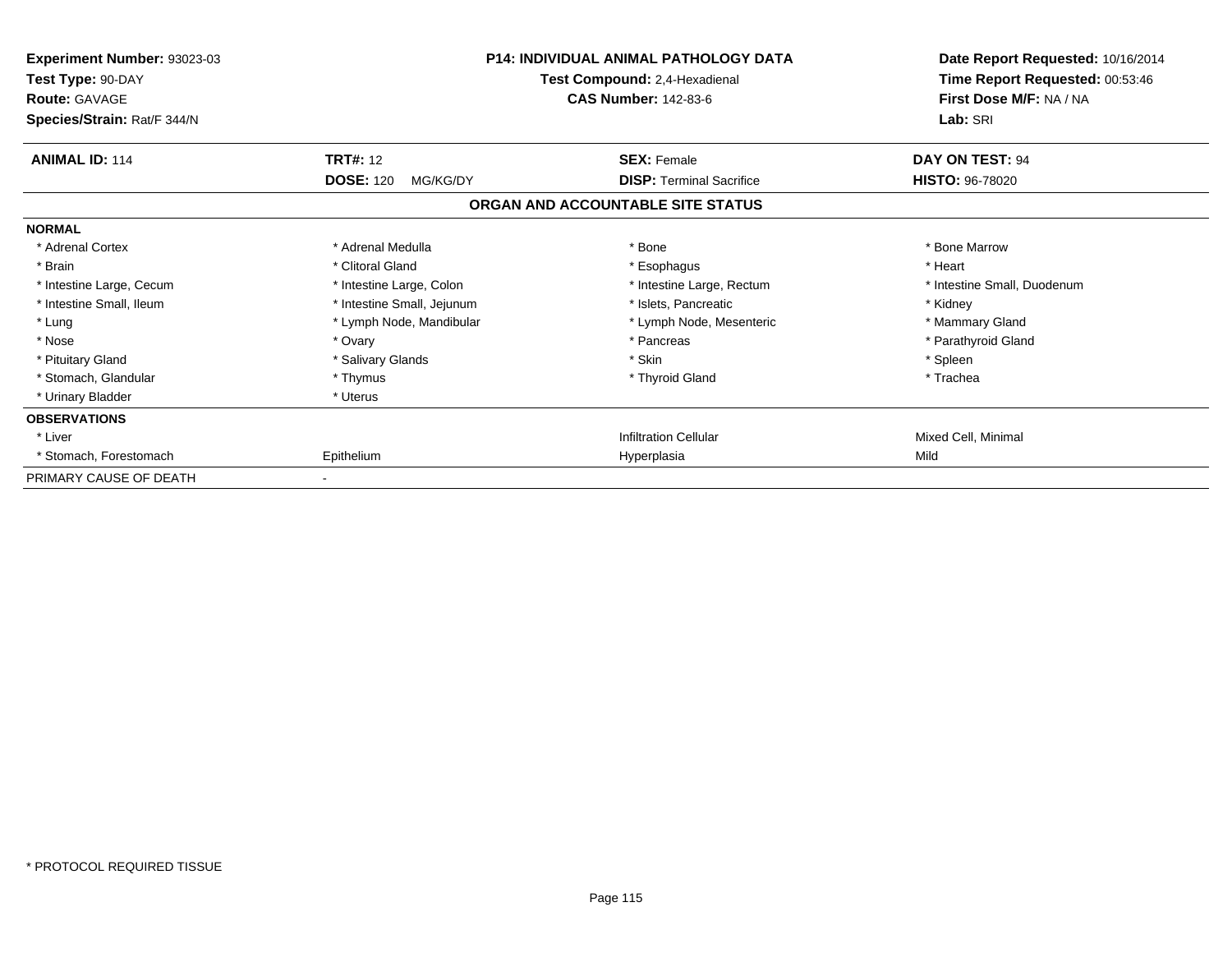| Experiment Number: 93023-03<br>Test Type: 90-DAY<br><b>Route: GAVAGE</b><br>Species/Strain: Rat/F 344/N | <b>P14: INDIVIDUAL ANIMAL PATHOLOGY DATA</b><br>Test Compound: 2,4-Hexadienal<br><b>CAS Number: 142-83-6</b> |                                   | Date Report Requested: 10/16/2014<br>Time Report Requested: 00:53:46<br>First Dose M/F: NA / NA<br>Lab: SRI |
|---------------------------------------------------------------------------------------------------------|--------------------------------------------------------------------------------------------------------------|-----------------------------------|-------------------------------------------------------------------------------------------------------------|
| <b>ANIMAL ID: 115</b>                                                                                   | <b>TRT#: 12</b>                                                                                              | <b>SEX: Female</b>                | DAY ON TEST: 94                                                                                             |
|                                                                                                         | <b>DOSE: 120</b><br>MG/KG/DY                                                                                 | <b>DISP: Terminal Sacrifice</b>   | HISTO: 96-78021                                                                                             |
|                                                                                                         |                                                                                                              | ORGAN AND ACCOUNTABLE SITE STATUS |                                                                                                             |
| <b>NORMAL</b>                                                                                           |                                                                                                              |                                   |                                                                                                             |
| * Adrenal Cortex                                                                                        | * Adrenal Medulla                                                                                            | * Bone                            | * Brain                                                                                                     |
| * Clitoral Gland                                                                                        | * Heart                                                                                                      | * Intestine Large, Cecum          | * Intestine Large, Colon                                                                                    |
| * Intestine Large, Rectum                                                                               | * Intestine Small, Duodenum                                                                                  | * Intestine Small, Ileum          | * Intestine Small, Jejunum                                                                                  |
| * Islets, Pancreatic                                                                                    | * Kidney                                                                                                     | * Lung                            | * Lymph Node, Mandibular                                                                                    |
| * Lymph Node, Mesenteric                                                                                | * Mammary Gland                                                                                              | * Nose                            | * Ovary                                                                                                     |
| * Pancreas                                                                                              | * Pituitary Gland                                                                                            | * Salivary Glands                 | * Skin                                                                                                      |
| * Spleen                                                                                                | * Stomach, Glandular                                                                                         | * Thymus                          | * Thyroid Gland                                                                                             |
| * Trachea                                                                                               | * Urinary Bladder                                                                                            | * Uterus                          |                                                                                                             |
| <b>MISSING</b>                                                                                          |                                                                                                              |                                   |                                                                                                             |
| * Esophagus                                                                                             | * Parathyroid Gland                                                                                          |                                   |                                                                                                             |
| <b>OBSERVATIONS</b>                                                                                     |                                                                                                              |                                   |                                                                                                             |
| * Bone Marrow                                                                                           |                                                                                                              | <b>Infiltration Cellular</b>      | Histiocyte, Mild                                                                                            |
| * Liver                                                                                                 |                                                                                                              | <b>Infiltration Cellular</b>      | Mixed Cell, Minimal                                                                                         |
| * Stomach, Forestomach                                                                                  | Epithelium                                                                                                   | Degeneration                      | Mild                                                                                                        |
|                                                                                                         | Epithelium                                                                                                   | Hyperplasia                       | Moderate                                                                                                    |
|                                                                                                         |                                                                                                              | Inflammation                      | Chronic Active, Mild                                                                                        |
| PRIMARY CAUSE OF DEATH                                                                                  |                                                                                                              |                                   |                                                                                                             |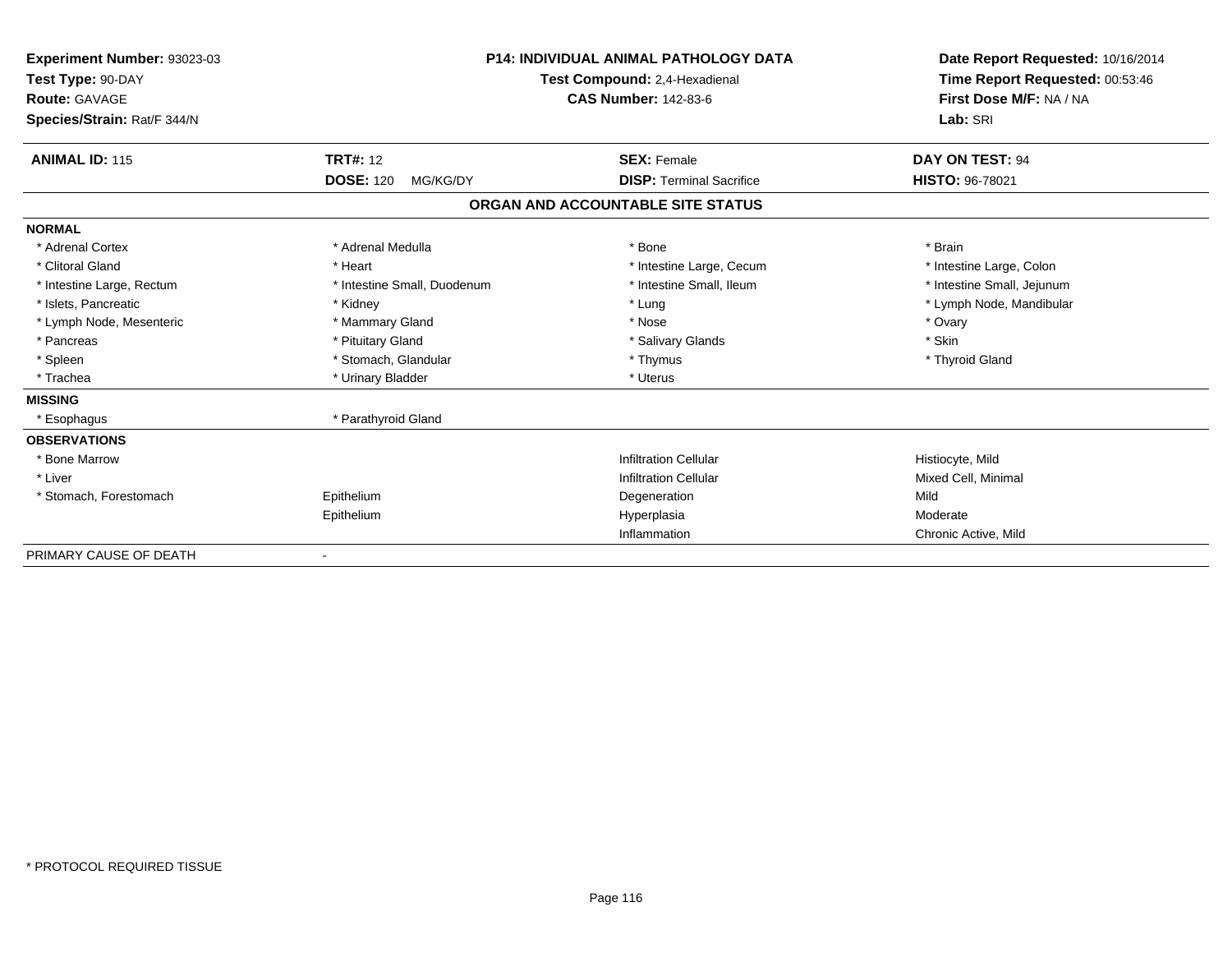| Experiment Number: 93023-03<br>Test Type: 90-DAY<br><b>Route: GAVAGE</b><br>Species/Strain: Rat/F 344/N | <b>P14: INDIVIDUAL ANIMAL PATHOLOGY DATA</b><br>Test Compound: 2,4-Hexadienal<br><b>CAS Number: 142-83-6</b> |                                   | Date Report Requested: 10/16/2014<br>Time Report Requested: 00:53:46<br>First Dose M/F: NA / NA<br>Lab: SRI |  |
|---------------------------------------------------------------------------------------------------------|--------------------------------------------------------------------------------------------------------------|-----------------------------------|-------------------------------------------------------------------------------------------------------------|--|
| <b>ANIMAL ID: 116</b>                                                                                   | <b>TRT#: 12</b>                                                                                              | <b>SEX: Female</b>                | DAY ON TEST: 94                                                                                             |  |
|                                                                                                         | <b>DOSE: 120</b><br>MG/KG/DY                                                                                 | <b>DISP: Terminal Sacrifice</b>   | <b>HISTO: 96-78022</b>                                                                                      |  |
|                                                                                                         |                                                                                                              | ORGAN AND ACCOUNTABLE SITE STATUS |                                                                                                             |  |
| <b>NORMAL</b>                                                                                           |                                                                                                              |                                   |                                                                                                             |  |
| * Adrenal Cortex                                                                                        | * Adrenal Medulla                                                                                            | * Bone                            | * Bone Marrow                                                                                               |  |
| * Brain                                                                                                 | * Clitoral Gland                                                                                             | * Esophagus                       | * Heart                                                                                                     |  |
| * Intestine Large, Cecum                                                                                | * Intestine Large, Colon                                                                                     | * Intestine Large, Rectum         | * Intestine Small, Duodenum                                                                                 |  |
| * Intestine Small, Ileum                                                                                | * Intestine Small, Jejunum                                                                                   | * Islets. Pancreatic              | * Kidney                                                                                                    |  |
| * Lung                                                                                                  | * Lymph Node, Mesenteric                                                                                     | * Mammary Gland                   | * Nose                                                                                                      |  |
| * Ovary                                                                                                 | * Pancreas                                                                                                   | * Parathyroid Gland               | * Pituitary Gland                                                                                           |  |
| * Salivary Glands                                                                                       | * Skin                                                                                                       | * Spleen                          | * Stomach, Glandular                                                                                        |  |
| * Thymus                                                                                                | * Thyroid Gland                                                                                              | * Trachea                         | * Urinary Bladder                                                                                           |  |
| * Uterus                                                                                                |                                                                                                              |                                   |                                                                                                             |  |
| <b>OBSERVATIONS</b>                                                                                     |                                                                                                              |                                   |                                                                                                             |  |
| * Liver                                                                                                 |                                                                                                              | Hepatodiaphragmatic Nodule        |                                                                                                             |  |
| [Hepatodiaphragmatic Nodule TGLS = 1-21]                                                                |                                                                                                              |                                   |                                                                                                             |  |
| * Lymph Node, Mandibular                                                                                |                                                                                                              | Hemorrhage                        | Minimal                                                                                                     |  |
| * Stomach, Forestomach                                                                                  | Epithelium                                                                                                   | Hyperplasia                       | Mild                                                                                                        |  |
| PRIMARY CAUSE OF DEATH                                                                                  |                                                                                                              |                                   |                                                                                                             |  |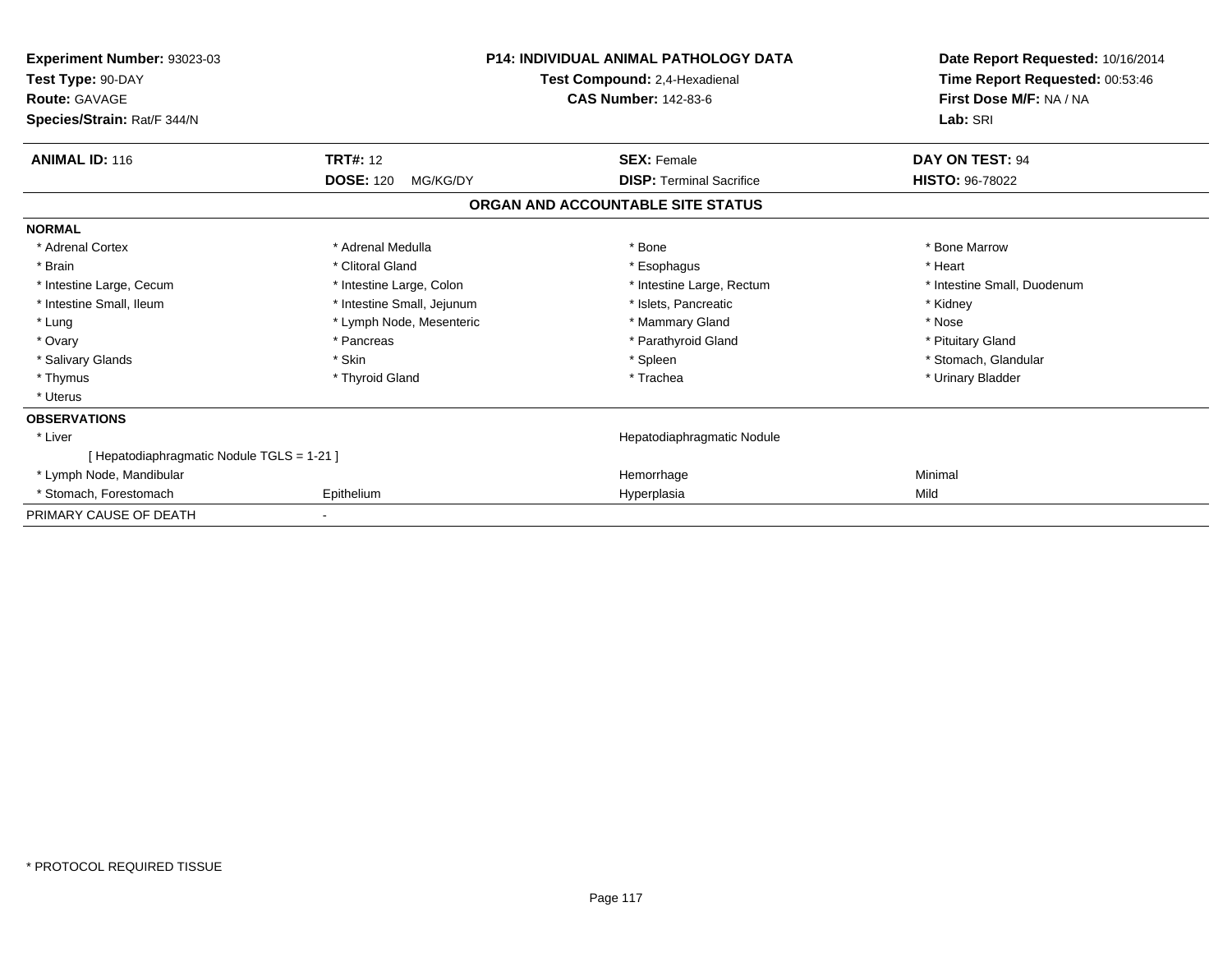| Experiment Number: 93023-03<br>Test Type: 90-DAY<br>Route: GAVAGE |                              | <b>P14: INDIVIDUAL ANIMAL PATHOLOGY DATA</b>                 | Date Report Requested: 10/16/2014<br>Time Report Requested: 00:53:46<br>First Dose M/F: NA / NA |
|-------------------------------------------------------------------|------------------------------|--------------------------------------------------------------|-------------------------------------------------------------------------------------------------|
|                                                                   |                              | Test Compound: 2,4-Hexadienal<br><b>CAS Number: 142-83-6</b> |                                                                                                 |
|                                                                   |                              |                                                              | Lab: SRI                                                                                        |
| Species/Strain: Rat/F 344/N                                       |                              |                                                              |                                                                                                 |
| <b>ANIMAL ID: 117</b>                                             | <b>TRT#: 12</b>              | <b>SEX: Female</b>                                           | DAY ON TEST: 94                                                                                 |
|                                                                   | <b>DOSE: 120</b><br>MG/KG/DY | <b>DISP: Terminal Sacrifice</b>                              | <b>HISTO: 96-78023</b>                                                                          |
|                                                                   |                              | ORGAN AND ACCOUNTABLE SITE STATUS                            |                                                                                                 |
| <b>NORMAL</b>                                                     |                              |                                                              |                                                                                                 |
| * Adrenal Cortex                                                  | * Adrenal Medulla            | * Bone                                                       | * Bone Marrow                                                                                   |
| * Brain                                                           | * Clitoral Gland             | * Esophagus                                                  | * Heart                                                                                         |
| * Intestine Large, Cecum                                          | * Intestine Large, Colon     | * Intestine Large, Rectum                                    | * Intestine Small, Duodenum                                                                     |
| * Intestine Small. Ileum                                          | * Intestine Small, Jejunum   | * Islets, Pancreatic                                         | * Kidney                                                                                        |
| * Lung                                                            | * Lymph Node, Mandibular     | * Lymph Node, Mesenteric                                     | * Mammary Gland                                                                                 |
| * Nose                                                            | * Ovary                      | * Pancreas                                                   | * Pituitary Gland                                                                               |
| * Salivary Glands                                                 | * Skin                       | * Spleen                                                     | * Stomach, Glandular                                                                            |
| * Thymus                                                          | * Thyroid Gland              | * Trachea                                                    | * Urinary Bladder                                                                               |
| <b>MISSING</b>                                                    |                              |                                                              |                                                                                                 |
| * Parathyroid Gland                                               |                              |                                                              |                                                                                                 |
| <b>OBSERVATIONS</b>                                               |                              |                                                              |                                                                                                 |
| * Liver                                                           |                              | Hepatodiaphragmatic Nodule                                   |                                                                                                 |
| [ Hepatodiaphragmatic Nodule TGLS = 2-21 ]                        |                              |                                                              |                                                                                                 |
| * Stomach, Forestomach                                            | Epithelium                   | Degeneration                                                 | Minimal                                                                                         |
|                                                                   | Epithelium                   | Hyperplasia                                                  | Mild                                                                                            |
| * Uterus                                                          |                              | Hydrometra                                                   | Moderate                                                                                        |
| [Hydrometra TGLS = 1-7]                                           |                              |                                                              |                                                                                                 |
| PRIMARY CAUSE OF DEATH                                            | $\overline{\phantom{a}}$     |                                                              |                                                                                                 |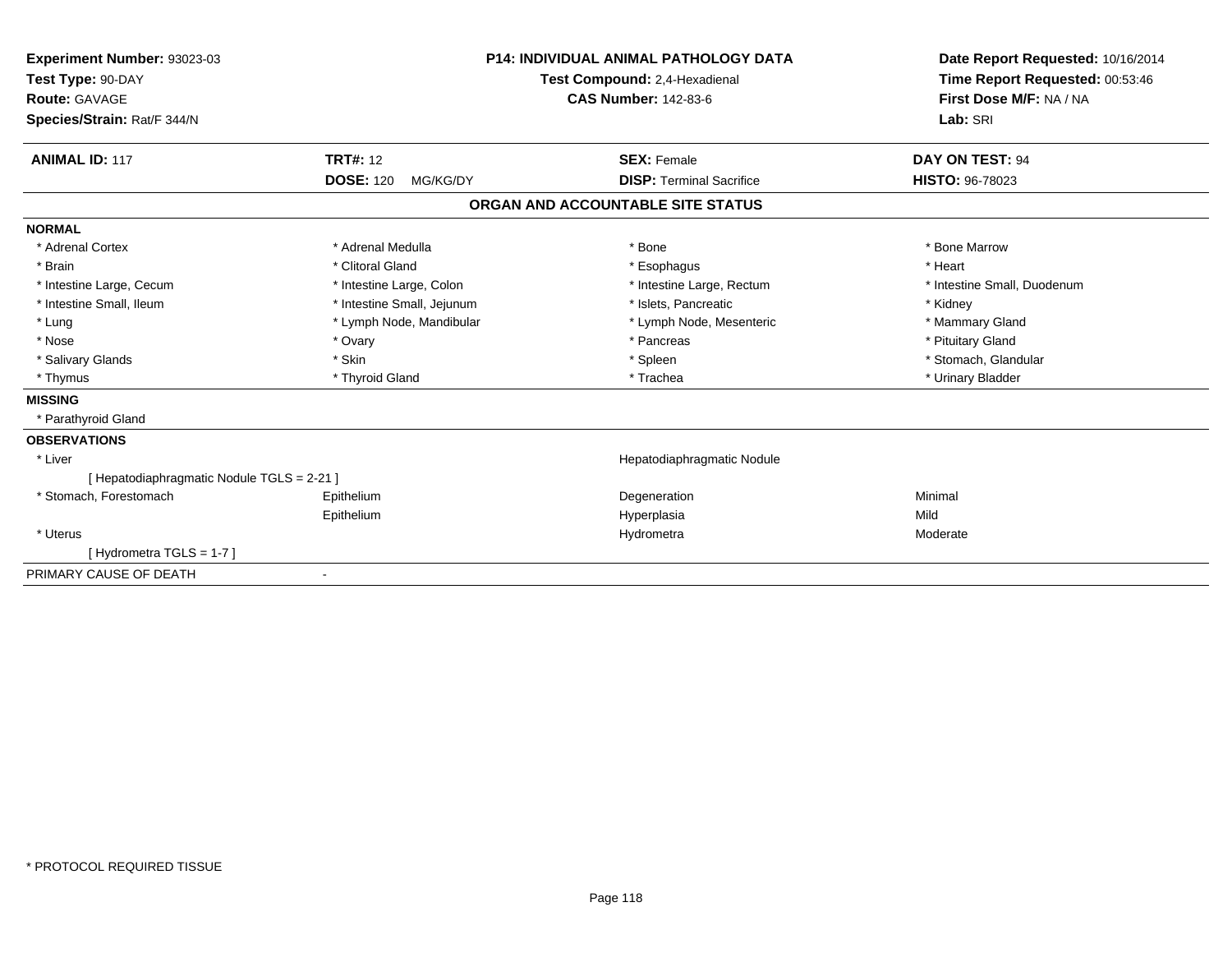| Experiment Number: 93023-03<br>Test Type: 90-DAY<br><b>Route: GAVAGE</b><br>Species/Strain: Rat/F 344/N | <b>P14: INDIVIDUAL ANIMAL PATHOLOGY DATA</b><br>Test Compound: 2,4-Hexadienal<br><b>CAS Number: 142-83-6</b> |                                   | Date Report Requested: 10/16/2014<br>Time Report Requested: 00:53:46<br>First Dose M/F: NA / NA<br>Lab: SRI |  |
|---------------------------------------------------------------------------------------------------------|--------------------------------------------------------------------------------------------------------------|-----------------------------------|-------------------------------------------------------------------------------------------------------------|--|
| <b>ANIMAL ID: 118</b>                                                                                   | <b>TRT#: 12</b>                                                                                              | <b>SEX: Female</b>                | DAY ON TEST: 94                                                                                             |  |
|                                                                                                         | <b>DOSE: 120</b><br>MG/KG/DY                                                                                 | <b>DISP: Terminal Sacrifice</b>   | <b>HISTO: 96-78024</b>                                                                                      |  |
|                                                                                                         |                                                                                                              | ORGAN AND ACCOUNTABLE SITE STATUS |                                                                                                             |  |
| <b>NORMAL</b>                                                                                           |                                                                                                              |                                   |                                                                                                             |  |
| * Adrenal Cortex                                                                                        | * Adrenal Medulla                                                                                            | * Bone                            | * Brain                                                                                                     |  |
| * Clitoral Gland                                                                                        | * Esophagus                                                                                                  | * Heart                           | * Intestine Large, Cecum                                                                                    |  |
| * Intestine Large, Colon                                                                                | * Intestine Large, Rectum                                                                                    | * Intestine Small, Duodenum       | * Intestine Small, Ileum                                                                                    |  |
| * Intestine Small, Jejunum                                                                              | * Islets. Pancreatic                                                                                         | * Kidney                          | * Lung                                                                                                      |  |
| * Lymph Node, Mandibular                                                                                | * Lymph Node, Mesenteric                                                                                     | * Mammary Gland                   | * Nose                                                                                                      |  |
| * Pancreas                                                                                              | * Parathyroid Gland                                                                                          | * Pituitary Gland                 | * Salivary Glands                                                                                           |  |
| * Skin                                                                                                  | * Spleen                                                                                                     | * Stomach, Glandular              | * Thymus                                                                                                    |  |
| * Thyroid Gland                                                                                         | * Trachea                                                                                                    | * Urinary Bladder                 | * Uterus                                                                                                    |  |
| <b>OBSERVATIONS</b>                                                                                     |                                                                                                              |                                   |                                                                                                             |  |
| * Bone Marrow                                                                                           |                                                                                                              | <b>Infiltration Cellular</b>      | Histiocyte, Mild                                                                                            |  |
| * Liver                                                                                                 |                                                                                                              | Hepatodiaphragmatic Nodule        |                                                                                                             |  |
| [ Hepatodiaphragmatic Nodule TGLS = 2-21 ]                                                              |                                                                                                              |                                   |                                                                                                             |  |
| * Ovary                                                                                                 |                                                                                                              | Cyst                              | Moderate                                                                                                    |  |
| * Stomach, Forestomach                                                                                  | Epithelium                                                                                                   | Hyperplasia                       | Mild                                                                                                        |  |
| PRIMARY CAUSE OF DEATH                                                                                  |                                                                                                              |                                   |                                                                                                             |  |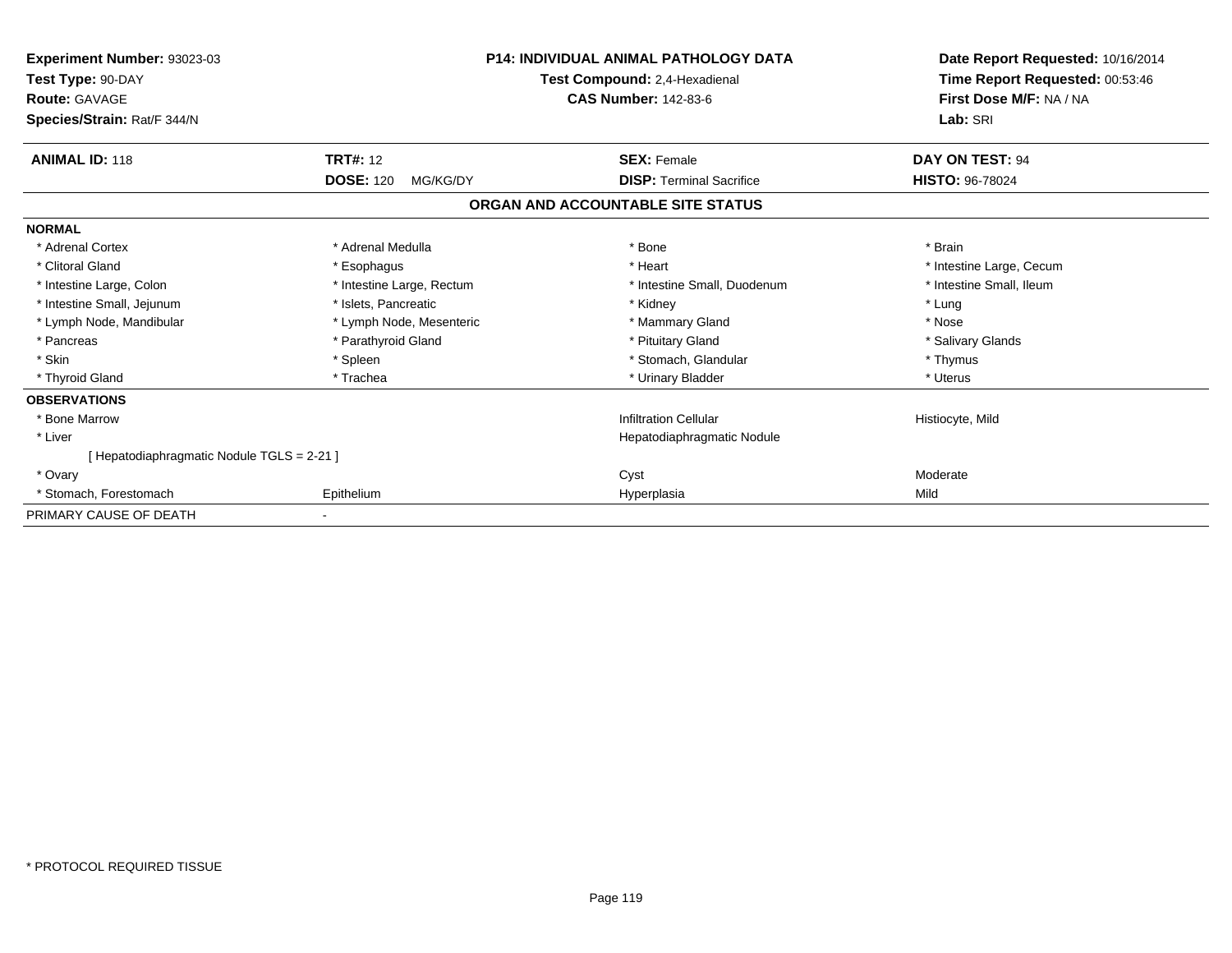| Experiment Number: 93023-03<br>Test Type: 90-DAY<br><b>Route: GAVAGE</b><br>Species/Strain: Rat/F 344/N |                              | <b>P14: INDIVIDUAL ANIMAL PATHOLOGY DATA</b><br>Test Compound: 2,4-Hexadienal<br><b>CAS Number: 142-83-6</b> | Date Report Requested: 10/16/2014<br>Time Report Requested: 00:53:46<br>First Dose M/F: NA / NA<br>Lab: SRI |
|---------------------------------------------------------------------------------------------------------|------------------------------|--------------------------------------------------------------------------------------------------------------|-------------------------------------------------------------------------------------------------------------|
| <b>ANIMAL ID: 119</b>                                                                                   | <b>TRT#: 12</b>              | <b>SEX: Female</b>                                                                                           | DAY ON TEST: 94                                                                                             |
|                                                                                                         | <b>DOSE: 120</b><br>MG/KG/DY | <b>DISP: Terminal Sacrifice</b><br>ORGAN AND ACCOUNTABLE SITE STATUS                                         | <b>HISTO: 96-78025</b>                                                                                      |
| <b>NORMAL</b>                                                                                           |                              |                                                                                                              |                                                                                                             |
| * Adrenal Cortex                                                                                        | * Adrenal Medulla            | * Bone                                                                                                       | * Bone Marrow                                                                                               |
| * Brain                                                                                                 | * Clitoral Gland             | * Esophagus                                                                                                  | * Heart                                                                                                     |
| * Intestine Large, Cecum                                                                                | * Intestine Large, Colon     | * Intestine Large, Rectum                                                                                    | * Intestine Small, Duodenum                                                                                 |
| * Intestine Small, Ileum                                                                                | * Intestine Small, Jejunum   | * Islets, Pancreatic                                                                                         | * Kidney                                                                                                    |
| * Lung                                                                                                  | * Lymph Node, Mandibular     | * Lymph Node, Mesenteric                                                                                     | * Mammary Gland                                                                                             |
| * Nose                                                                                                  | * Ovary                      | * Pancreas                                                                                                   | * Parathyroid Gland                                                                                         |
| * Pituitary Gland                                                                                       | * Salivary Glands            | * Skin                                                                                                       | * Spleen                                                                                                    |
| * Stomach, Glandular                                                                                    | * Thymus                     | * Thyroid Gland                                                                                              | * Trachea                                                                                                   |
| * Urinary Bladder                                                                                       | * Uterus                     |                                                                                                              |                                                                                                             |
| <b>OBSERVATIONS</b>                                                                                     |                              |                                                                                                              |                                                                                                             |
| * Liver                                                                                                 |                              | <b>Infiltration Cellular</b>                                                                                 | Mixed Cell, Mild                                                                                            |
| * Stomach, Forestomach                                                                                  | Epithelium                   | Hyperplasia                                                                                                  | Mild                                                                                                        |
|                                                                                                         |                              | Inflammation                                                                                                 | Chronic Active, Minimal                                                                                     |
| PRIMARY CAUSE OF DEATH                                                                                  |                              |                                                                                                              |                                                                                                             |